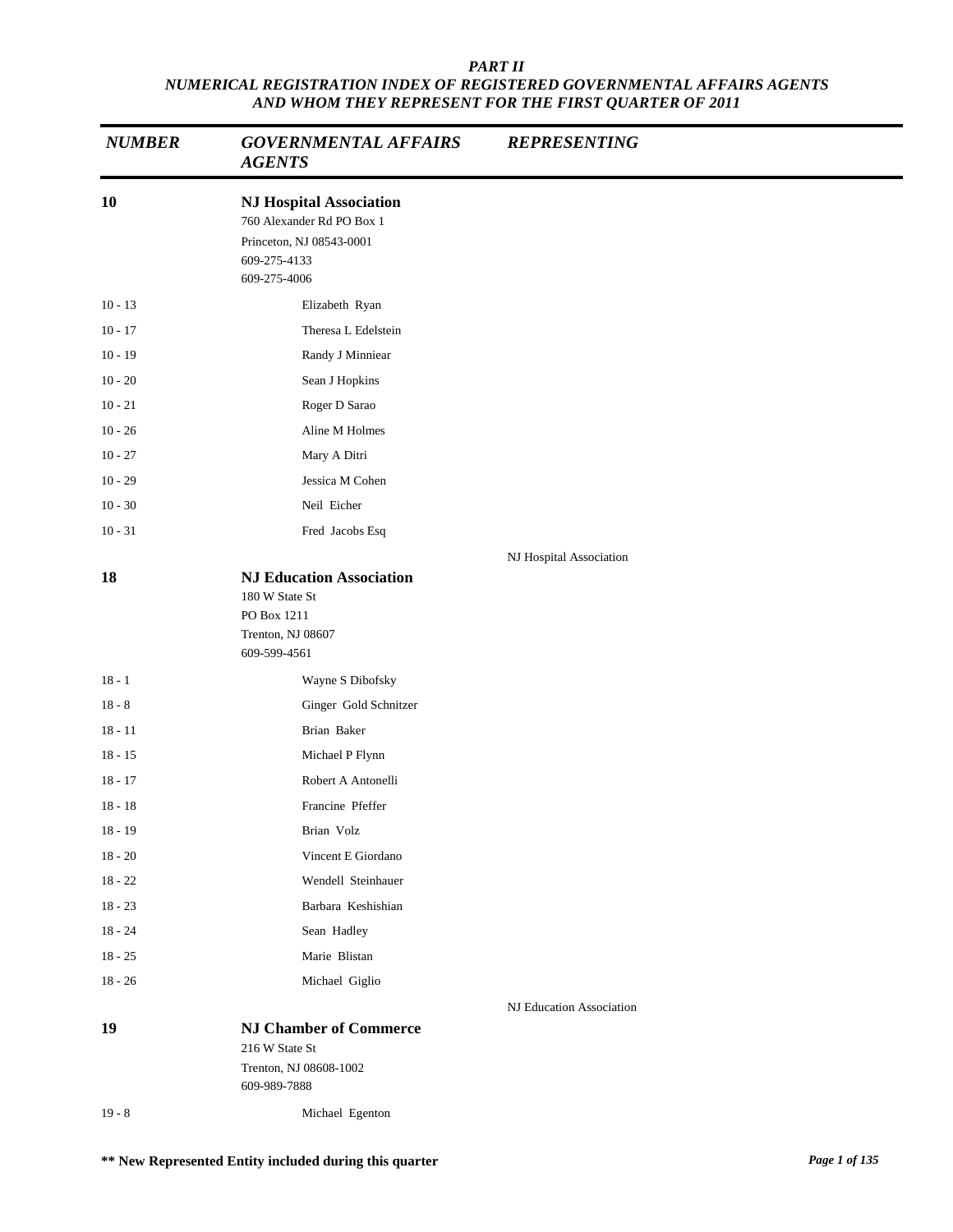| <b>NUMBER</b> | <b>GOVERNMENTAL AFFAIRS</b><br><b>AGENTS</b>                                                                       | <b>REPRESENTING</b>                      |
|---------------|--------------------------------------------------------------------------------------------------------------------|------------------------------------------|
| $19 - 12$     | Dana Egreczky                                                                                                      |                                          |
| $19 - 15$     | Mary Ellen Peppard                                                                                                 |                                          |
| $19 - 16$     | Thomas Bracken                                                                                                     |                                          |
| 21            | <b>NJ School Boards Association</b>                                                                                | NJ Chamber of Commerce                   |
|               | 413 W State St<br>PO Box 909<br>Trenton, NJ 08605-0909<br>609-695-7600                                             |                                          |
| $21 - 32$     | Michael A Vrancik                                                                                                  |                                          |
|               |                                                                                                                    | NJ School Boards Association             |
| 26            | <b>Sterns &amp; Weinroth PC</b><br>50 W State St Ste 1400<br>PO Box 1298<br>Trenton, NJ 08607-1298<br>609-392-2100 |                                          |
| $26 - 2$      | Joel H Sterns                                                                                                      |                                          |
| $26 - 3$      | Richard K Weinroth                                                                                                 |                                          |
| $26 - 5$      | Richard Van Wagner                                                                                                 |                                          |
| $26 - 9$      | Grace Strom Power                                                                                                  |                                          |
| $26 - 10$     | Paul O'Gara                                                                                                        |                                          |
|               |                                                                                                                    | Aetna Life & Casualty                    |
|               |                                                                                                                    | Air Bag Safety Campaign                  |
|               |                                                                                                                    | American Blood Resource Association/ABRA |
|               |                                                                                                                    | American Express Co                      |
|               |                                                                                                                    | American Insurance Association           |
|               |                                                                                                                    | <b>AMTOTE</b>                            |
|               |                                                                                                                    | Applus+ Technologies Inc                 |
|               |                                                                                                                    | Assist America Inc                       |
|               |                                                                                                                    | <b>Beneficial Ctr</b>                    |
|               |                                                                                                                    | CAF USA                                  |
|               |                                                                                                                    | Casino Association of New Jersey         |
|               |                                                                                                                    | Central States Indemnity Co of Omaha     |
|               |                                                                                                                    | CitiGroup                                |
|               |                                                                                                                    | CitiGroup Mgmt Group                     |
|               |                                                                                                                    | <b>Clear Channel Entertainment</b>       |
|               |                                                                                                                    | CNA Insurance Co                         |
|               |                                                                                                                    | Comprehensive Habilitation Services      |
|               |                                                                                                                    | DeVry Inc                                |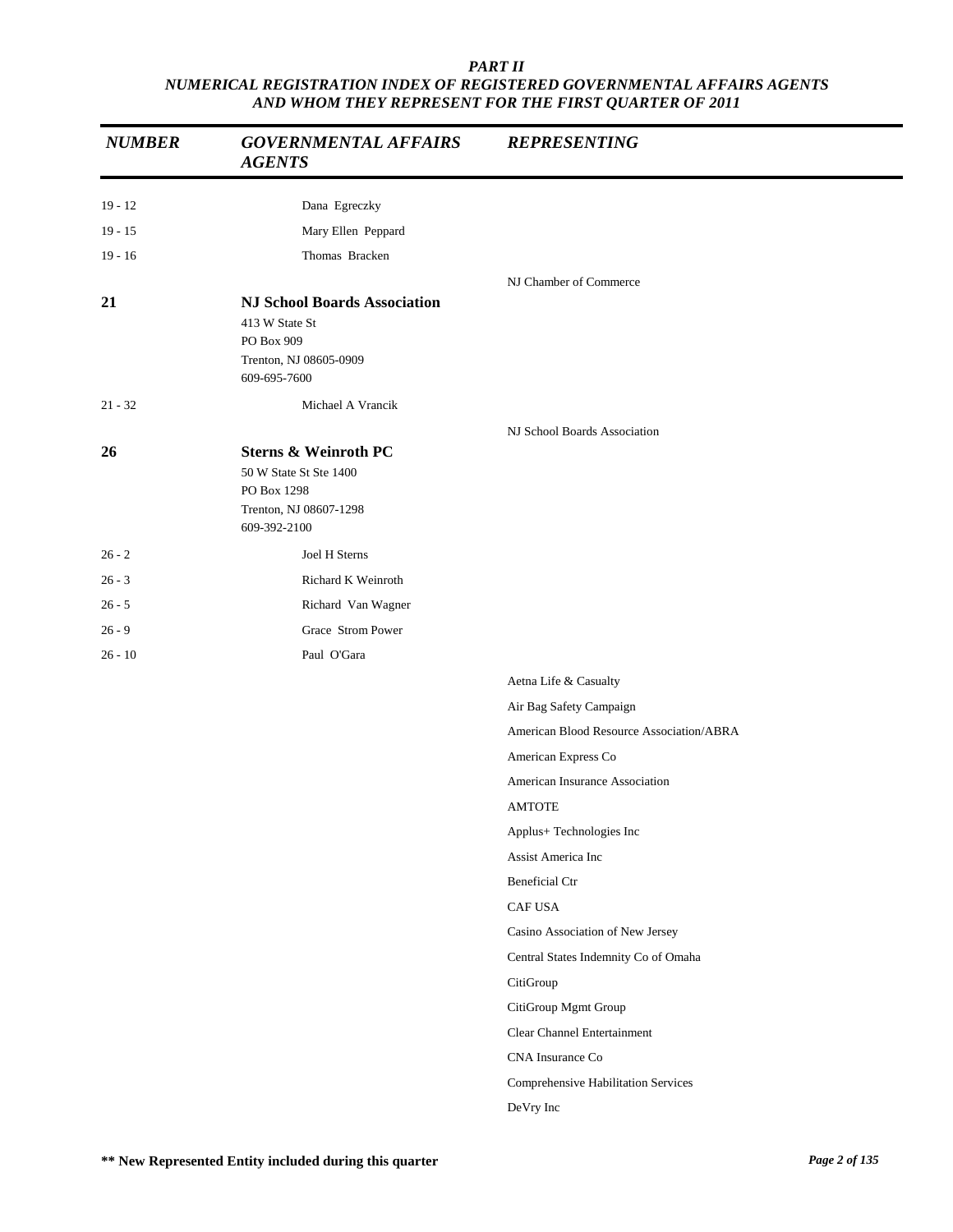| <b>NUMBER</b> | <b>GOVERNMENTAL AFFAIRS</b><br><b>AGENTS</b>                                                       | <b>REPRESENTING</b>                             |
|---------------|----------------------------------------------------------------------------------------------------|-------------------------------------------------|
|               |                                                                                                    | <b>GTECH Corp</b>                               |
|               |                                                                                                    | Horizon Blue Cross & Blue Shield                |
|               |                                                                                                    | International Fidelity Insurance Co             |
|               |                                                                                                    | Jet Aviation                                    |
|               |                                                                                                    | Lazard Freres & Co                              |
|               |                                                                                                    | Mars Inc                                        |
|               |                                                                                                    | Medig Consulting Group                          |
|               |                                                                                                    | Multistate Associates Inc/CSX Corp              |
|               |                                                                                                    | NJ Animal Rights Alliance                       |
|               |                                                                                                    | NJ Association of Mutual Insurance Co           |
|               |                                                                                                    | NJ Catholic Conference                          |
|               |                                                                                                    | NJ Industries Inc                               |
|               |                                                                                                    | Our Lady of Lourdes Hospital                    |
|               |                                                                                                    | Peddie School The                               |
|               |                                                                                                    | Pilots Association for the Delaware Bay & River |
|               |                                                                                                    | <b>Pitney Bowes</b>                             |
|               |                                                                                                    | Purdue Pharma LP                                |
|               |                                                                                                    | Sterns & Weinroth PC                            |
|               |                                                                                                    | Trump Castle                                    |
|               |                                                                                                    | Trump Plaza                                     |
|               |                                                                                                    | Trump Taj Mahal Association                     |
|               |                                                                                                    | UMDNJ Co-AAUP Chapters Rutgers Med School       |
|               |                                                                                                    | United NY & NJ Sandy Hook Pilots                |
|               |                                                                                                    | Worldwide Wagering Amtote Div                   |
|               |                                                                                                    | WR Grace & Co                                   |
| 30            | <b>NJ State League of Municipalities</b><br>222 West State St<br>Trenton, NJ 08608<br>609-695-3481 |                                                 |
| $30 - 2$      | William G Dressel Jr                                                                               |                                                 |
| $30 - 3$      | Jon R Moran                                                                                        |                                                 |
| $30 - 6$      | Michael F Cerra                                                                                    |                                                 |
| $30 - 7$      | Michael J Darcy                                                                                    |                                                 |
| $30 - 9$      | Loretta Buckelew                                                                                   |                                                 |
| $30 - 10$     | Matthew Weng                                                                                       |                                                 |
|               |                                                                                                    | NJ State League of Municipalities               |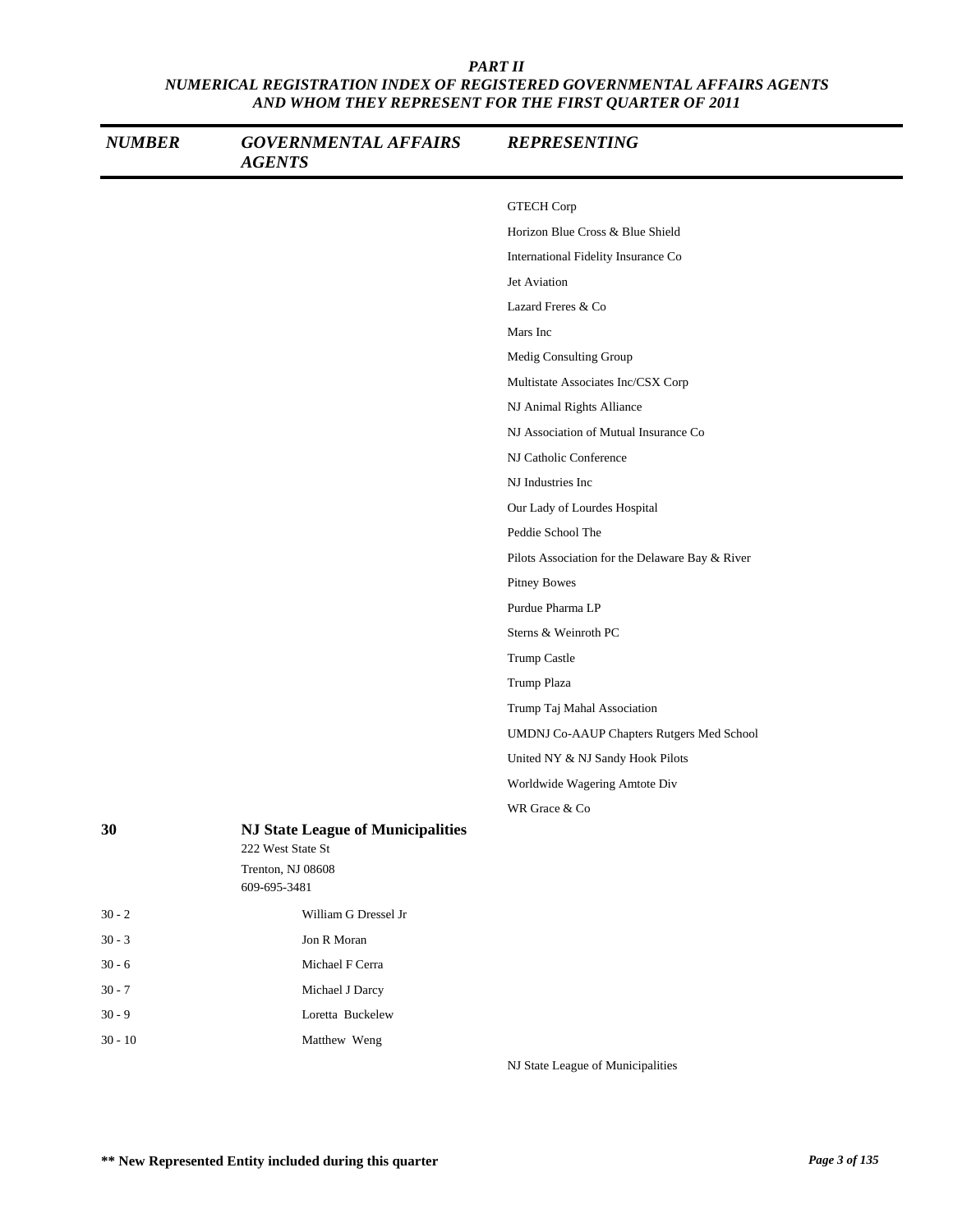| <b>NUMBER</b> | <b>GOVERNMENTAL AFFAIRS</b><br><b>AGENTS</b>                                                                        | <b>REPRESENTING</b>                                   |
|---------------|---------------------------------------------------------------------------------------------------------------------|-------------------------------------------------------|
| 33            | <b>NJ Bankers Association</b><br>411 North Ave E<br>Cranford, NJ 07016-2436<br>609-520-1221                         |                                                       |
| $33 - 6$      | John E McWeeney Jr                                                                                                  |                                                       |
| $33 - 7$      | Michael P Affuso                                                                                                    |                                                       |
|               |                                                                                                                     | NJ Bankers Association                                |
| 45            | <b>NJ League of Community Bankers</b><br>411 North Ave E<br>Cranford, NJ 07016<br>908-272-8500                      |                                                       |
| $45 - 13$     | Gordon M Ur                                                                                                         |                                                       |
|               |                                                                                                                     | NJ League of Community Bankers                        |
|               |                                                                                                                     | Thrift Institutions Community Investment Corp (TICIC) |
| 49            | NJ Business & Industry Association<br>PO Box 230<br>102 W State St<br>Trenton, NJ 08602<br>609-393-7707             |                                                       |
| 49 - 7        | Sara Bluhm                                                                                                          |                                                       |
| 49 - 8        | Frank Robinson                                                                                                      |                                                       |
| 49 - 10       | Melanie L Willoughby                                                                                                |                                                       |
| 49 - 11       | Christine A Stearns                                                                                                 |                                                       |
| $49 - 13$     | David Brogan                                                                                                        |                                                       |
| 49 - 15       | Philip Kirschner                                                                                                    |                                                       |
| 49 - 17       | Jaime Reichardt                                                                                                     |                                                       |
| 49 - 18       | Stefanie Riehl                                                                                                      |                                                       |
|               |                                                                                                                     | NJ Business & Industry Association                    |
| 50            | <b>NJ Petroleum Council</b><br>150 W State St<br>Trenton, NJ 08608<br>609-392-0800                                  |                                                       |
| $50 - 1$      | James Benton                                                                                                        |                                                       |
| $50 - 5$      | Scott Ross                                                                                                          |                                                       |
|               |                                                                                                                     | NJ Petroleum Council Div of American Petroleum Inst   |
| 52            | <b>NJ Coalition of Automotive Retailers Inc</b><br>856 River Rd<br>PO Box 7510<br>Trenton, NJ 08628<br>609-883-5056 |                                                       |
| $52 - 1$      | Robert C May                                                                                                        |                                                       |
| $52 - 3$      | James Brian Appleton                                                                                                |                                                       |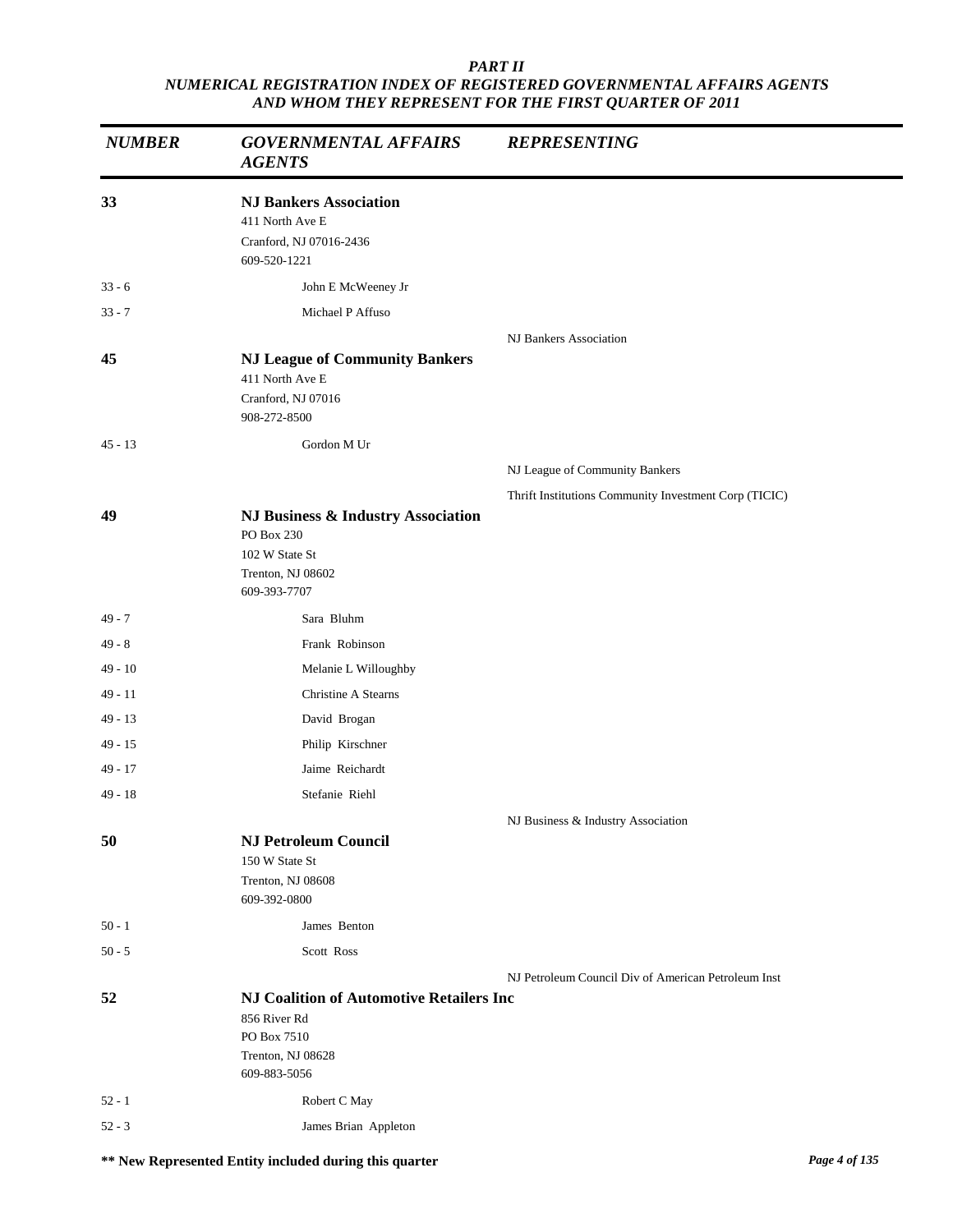| <b>NUMBER</b> | <b>GOVERNMENTAL AFFAIRS</b><br><b>AGENTS</b>                                                                    | <b>REPRESENTING</b>                                    |
|---------------|-----------------------------------------------------------------------------------------------------------------|--------------------------------------------------------|
|               |                                                                                                                 | NJ Coalition of Automotive Retailers Inc t/a NJ Car    |
| 53            | <b>NJ Builders Association</b><br>200 American Metro Blvd<br>Ste 123<br>Hamilton, NJ 08619-2320<br>609-587-5577 |                                                        |
| $53 - 9$      | Carol Ann Short Esq                                                                                             |                                                        |
| $53 - 12$     | Joanne Harkins                                                                                                  |                                                        |
| $53 - 14$     | George Spais                                                                                                    |                                                        |
| $53 - 18$     | Elizabeth George Cheniara                                                                                       |                                                        |
| $53 - 21$     | Timothy Touhey                                                                                                  |                                                        |
| $53 - 22$     | Jeffrey Kolakowksi                                                                                              |                                                        |
|               |                                                                                                                 | NJ Builders Association                                |
| 74            | <b>NJ State AFL-CIO</b><br>106 W State St<br>Trenton, NJ 08608<br>609-989-8730                                  |                                                        |
| $74 - 2$      | Charles Wowkanech                                                                                               |                                                        |
| $74 - 3$      | Eric Richard                                                                                                    |                                                        |
|               |                                                                                                                 | NJ State AFL-CIO                                       |
| 75            | <b>Marcus Group Inc The</b><br>Overlook at Great Notch 150 Clove Road<br>Little Falls, NJ 07424<br>973-890-0001 |                                                        |
| $75 - 1$      | Alan C Marcus                                                                                                   |                                                        |
| $75 - 2$      | Thomas V O'Neil                                                                                                 |                                                        |
| $75 - 16$     | Scott Wasserman                                                                                                 |                                                        |
|               |                                                                                                                 | Atlantic Coast District I.L.A.                         |
|               |                                                                                                                 | Browning Ferris Industries Transfer of NJ Inc          |
|               |                                                                                                                 | Building Owners & Managers Association                 |
|               |                                                                                                                 | Children's Hospital of Philadelphia The                |
|               |                                                                                                                 | Foster Wheeler Corp                                    |
|               |                                                                                                                 | Health Insurance Plan of Greater NY                    |
|               |                                                                                                                 | Hudson Tank Terminals Corp                             |
|               |                                                                                                                 | International Longshoreman's Association AFL-CIO       |
|               |                                                                                                                 | J Burns Accntnt/Nicks Drug Trdng As Newark Fnncl Servs |
|               |                                                                                                                 | Memorial Sloan Kettering                               |
|               |                                                                                                                 | Multistate Associates/Correctional Medical Services    |
|               |                                                                                                                 | Multistate Associates/DISH Network LLC in New Jersey   |
|               |                                                                                                                 | Multistate Associates/PriceWaterhouseCoopers LLP       |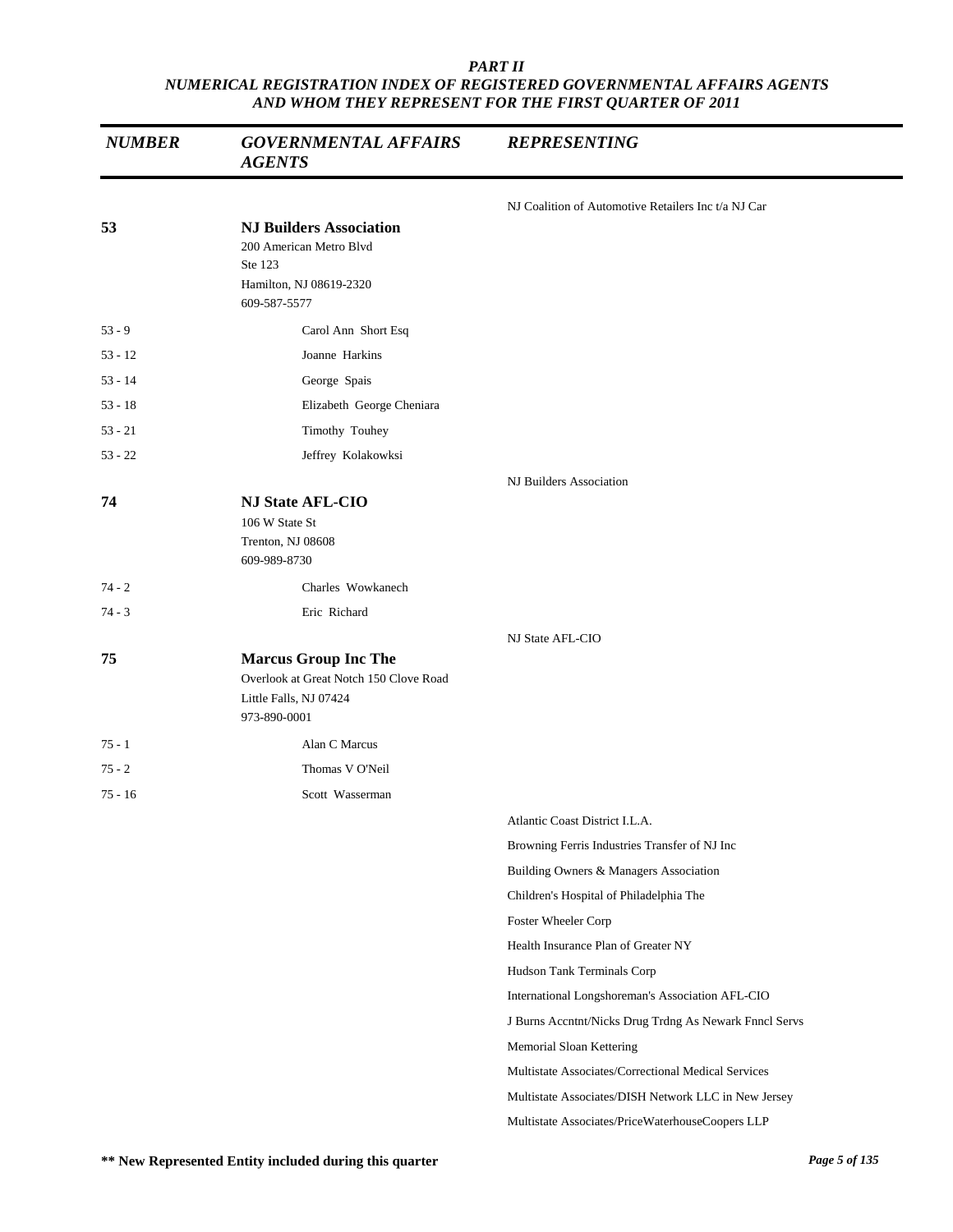| <b>NUMBER</b> | <b>GOVERNMENTAL AFFAIRS</b><br><b>AGENTS</b>                                                                                    | <b>REPRESENTING</b>                                        |
|---------------|---------------------------------------------------------------------------------------------------------------------------------|------------------------------------------------------------|
|               |                                                                                                                                 | Pershing Div of Donaldson Lufkin & Jenrette                |
|               |                                                                                                                                 | PSEG Services Corp                                         |
|               |                                                                                                                                 | Related Co                                                 |
|               |                                                                                                                                 | <b>Resorts International</b>                               |
|               |                                                                                                                                 | St Joseph's Regional Medical Ctr                           |
|               |                                                                                                                                 | <b>Stolt Terminals</b>                                     |
|               |                                                                                                                                 | University Physician Associates                            |
|               |                                                                                                                                 | ValueOptions Inc                                           |
| 85            | <b>Fuel Merchants Association of NJ</b><br>66 Morris Ave PO Box 477                                                             |                                                            |
|               | Springfield, NJ 07081<br>973-467-1400                                                                                           |                                                            |
| $85 - 4$      | Eric DeGesero                                                                                                                   |                                                            |
| $85 - 5$      | Kathleen R Madaras                                                                                                              |                                                            |
|               |                                                                                                                                 | Fuel Merchants Association of NJ                           |
| 92            | <b>Mechanical Contractors Association of NJ</b><br>211 Mountain Ave<br>PO Box 390<br>Springfield, NJ 07081-0390<br>973-912-0042 |                                                            |
| $92 - 2$      | Alan P O'Shea                                                                                                                   |                                                            |
|               |                                                                                                                                 | Mechanical Contractors Association of NJ                   |
| <b>100</b>    | <b>Pathways Government Relations LLC</b><br>PO Box 559<br>Rancocas, NJ 08073-9998<br>609-747-8583                               |                                                            |
| $100 - 1$     | Russell F Bent                                                                                                                  |                                                            |
| $100 - 2$     | Paul J Bent                                                                                                                     |                                                            |
|               |                                                                                                                                 | American Fire Sprinkler Association - NJ Chapter           |
|               |                                                                                                                                 | J Seward Johnson                                           |
|               |                                                                                                                                 | Municipal Excess Liability Joint Insurance Fund            |
|               |                                                                                                                                 | NJ Association of Acupuncture & Oriental Medicine (NJAAOM) |
|               |                                                                                                                                 | NJ Association of Fire Equipment Distributors              |
|               |                                                                                                                                 | NJ Association of Insurance & Financial Advisors           |
|               |                                                                                                                                 | NJ Conference of Mayors (NJCM)                             |
|               |                                                                                                                                 | NJ Dental Hygienists Association                           |
|               |                                                                                                                                 | NJ Ground Water Association                                |
|               |                                                                                                                                 | NJ Public Adjusters Association (NJPAA)                    |
|               |                                                                                                                                 | NJ Society of Independent Physical Therapists (NJSIPT)     |
|               |                                                                                                                                 | NJ State Association of Life Underwriters                  |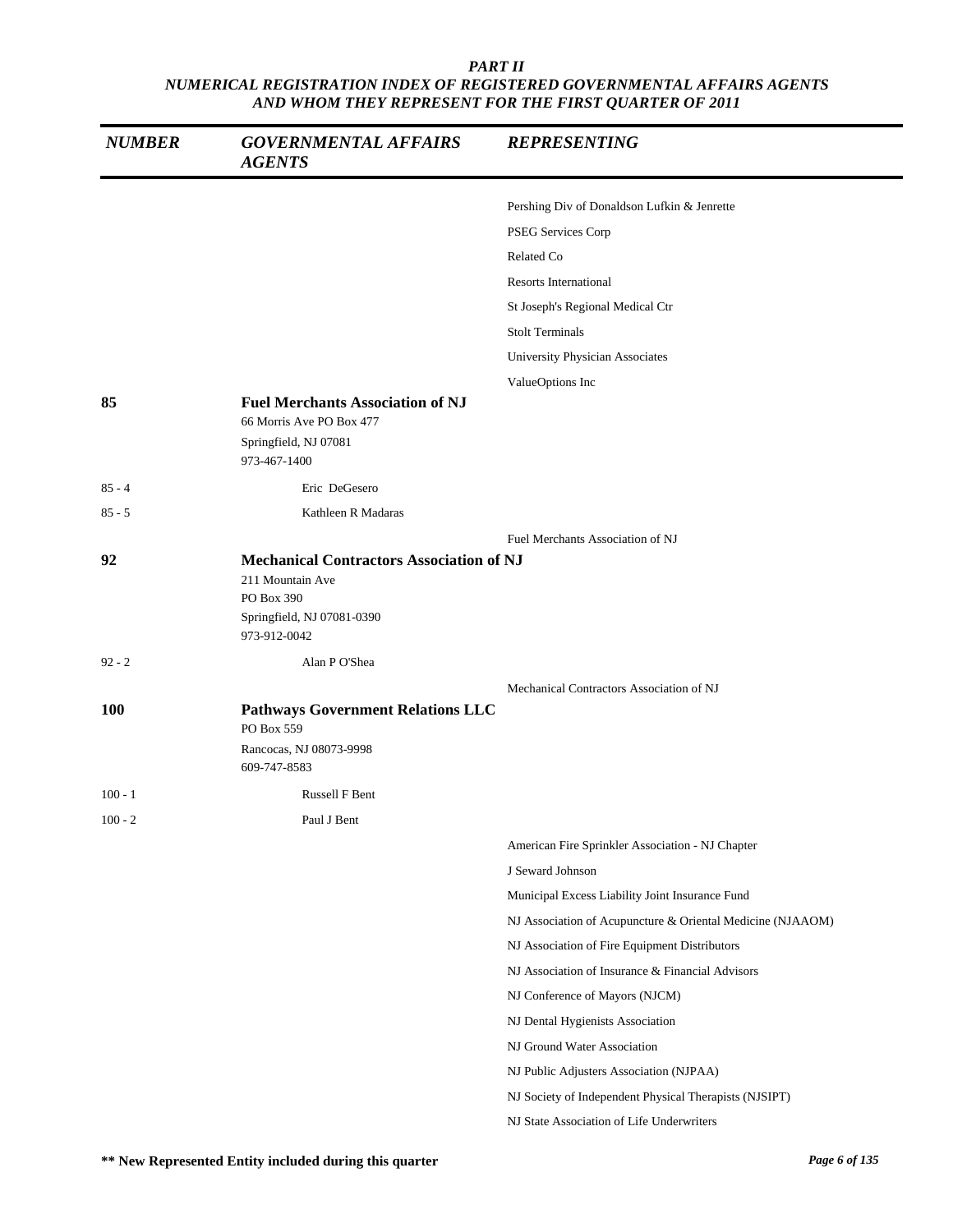| <b>NUMBER</b> | <b>GOVERNMENTAL AFFAIRS</b><br><b>AGENTS</b>                                                                     | <b>REPRESENTING</b>                                  |
|---------------|------------------------------------------------------------------------------------------------------------------|------------------------------------------------------|
|               |                                                                                                                  | Pathways Government Relations LLC                    |
|               |                                                                                                                  | Professional Movers Association                      |
|               |                                                                                                                  | Salmon Ventures LTD                                  |
| 118           | <b>Amalgamated Transit Union NJ State Joint Council</b><br>PO Box 781<br>Ridgefield, NJ 07657                    |                                                      |
|               | 845-782-4059                                                                                                     |                                                      |
| $118 - 3$     | Louis S Rossi                                                                                                    |                                                      |
|               |                                                                                                                  | Amalgamated Transit Union NJ State Joint Council ATU |
| 127           | <b>Chemistry Council of NJ</b><br>150 W State St<br>Trenton, NJ 08608<br>609-392-4214                            |                                                      |
| $127 - 1$     | Hal C Bozarth                                                                                                    |                                                      |
| $127 - 4$     | Anthony Russo                                                                                                    |                                                      |
| $127 - 5$     | Edward Waters                                                                                                    |                                                      |
|               |                                                                                                                  | Chemistry Council of NJ                              |
| 149           | <b>Prudential Financial Inc</b><br>50 W State St Ste 1116<br>Trenton, NJ 08608<br>609-989-1300                   |                                                      |
| $149 - 2$     | Arthur F Herrmann                                                                                                |                                                      |
| $149 - 3$     | Catherine St John                                                                                                |                                                      |
|               |                                                                                                                  | Prudential Financial Inc                             |
| 155           | NJ Principals & Supervisors Association<br>12 Centre Dr<br>Monroe Township, NJ 08831<br>609-860-1200             |                                                      |
| $155 - 2$     | Debra L Bradley                                                                                                  |                                                      |
| $155 - 13$    | Jennifer Keyes-Maloney                                                                                           |                                                      |
| 166           | <b>Mortgage Bankers Association of NJ</b><br>385 Morris Ave 1st Fl<br>Springfield, NJ 07081-0478<br>973-379-7447 | NJ Principals & Supervisors Association              |
| $166 - 2$     | E Robert Levy                                                                                                    |                                                      |
|               |                                                                                                                  | Mortgage Bankers Association of NJ                   |
|               |                                                                                                                  | NJ Association of Mortgage Brokers                   |
| 168           | Lomurro Davison Eastman & Munoz P.A.<br>100 Willow Brook Rd Bldg 1<br>Freehold, NJ 07728<br>732-462-7170         |                                                      |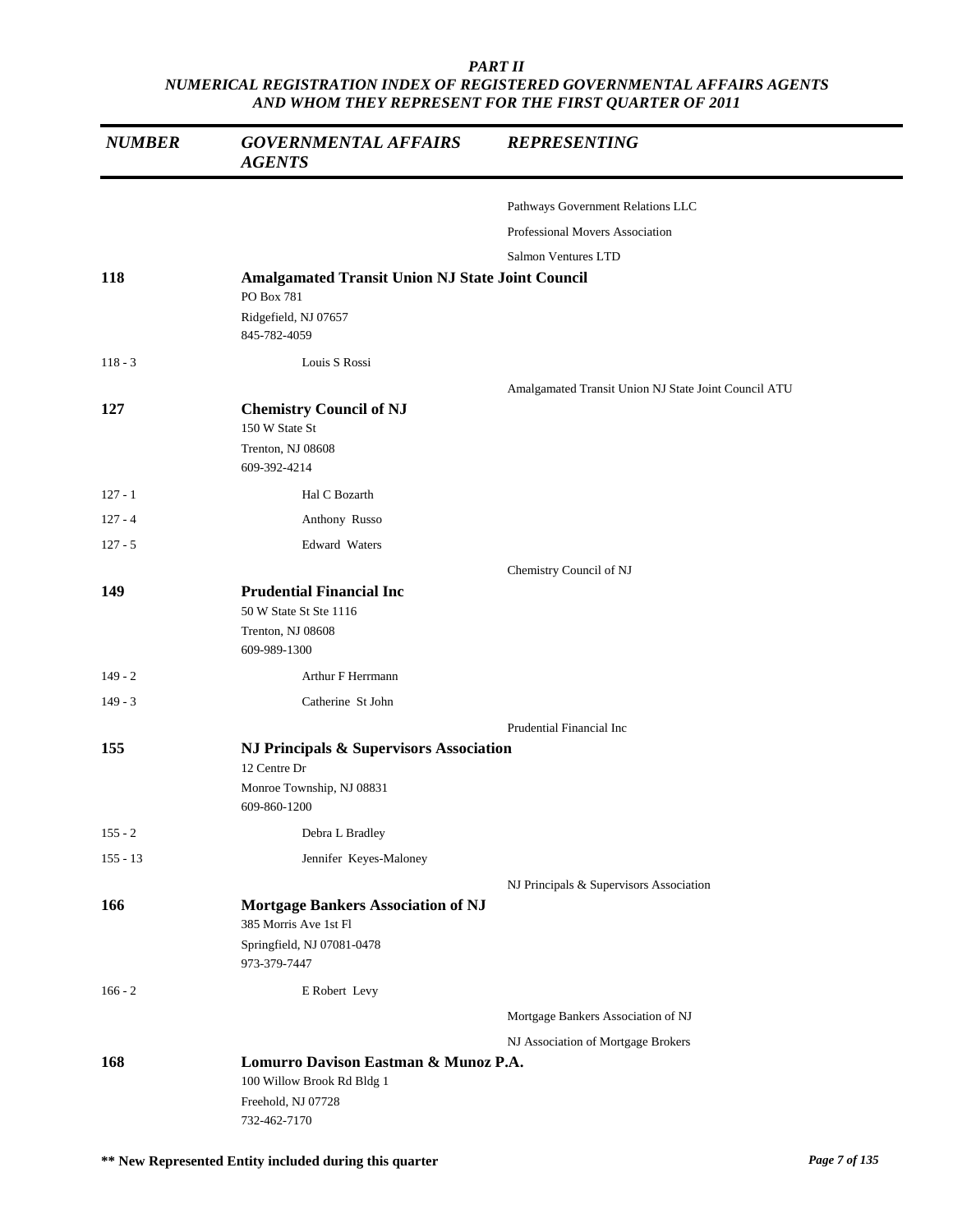| <b>NUMBER</b> | <b>GOVERNMENTAL AFFAIRS</b><br><b>AGENTS</b>  | <b>REPRESENTING</b>                            |
|---------------|-----------------------------------------------|------------------------------------------------|
| $168 - 4$     | Edward C Eastman Jr                           |                                                |
|               |                                               | NJ Land Title Association                      |
|               |                                               | NJ Land Title Insurance Rating Bureau          |
| 172           | <b>Leon J Zimmerman</b>                       |                                                |
|               | 28 W State St Ste 702<br>Trenton, NJ 08608    |                                                |
|               | 609-394-8303                                  |                                                |
| $172 - 1$     | Leon J Zimmerman                              |                                                |
|               |                                               | Professional Insurance Agents of NJ            |
| 173           | Riker, Danzig, Scherer, Hyland & Perretti LLP |                                                |
|               | 50 W State St Ste 1010                        |                                                |
|               | Trenton, NJ 08608-1220<br>609-396-2121        |                                                |
| $173 - 1$     | John M Pellecchia                             |                                                |
| $173 - 3$     | John D Kohler                                 |                                                |
| $173 - 12$    | Mary Kathryn Roberts                          |                                                |
| $173 - 22$    | Arthur R Sypek                                |                                                |
| $173 - 24$    | Marilynn R Greenberg                          |                                                |
| $173 - 25$    | Steven T Senior                               |                                                |
| $173 - 26$    | James C Meyer                                 |                                                |
| $173 - 27$    | James L Lott Jr                               |                                                |
|               |                                               | <b>ACRA Turf Club LLC**</b>                    |
|               |                                               | Association of Bermuda Insurers and Reinsurers |
|               |                                               | AtlantiCare Regional Medical Center            |
|               |                                               | Avis Budget Group Inc                          |
|               |                                               | AviStar Airport Valet Parking                  |
|               |                                               | Bessemer Trust Co NA                           |
|               |                                               | <b>Blood Center Coalition</b>                  |
|               |                                               | Carrier Clinic                                 |
|               |                                               | CIGNA Corp                                     |
|               |                                               | Citizens for Fire Safety                       |
|               |                                               | Competitive Shared Services Inc                |
|               |                                               | Consolidated Edison Development Inc            |
|               |                                               | Consolidated Edison Energy Inc                 |
|               |                                               | Consolidated Edison Solutions Inc              |
|               |                                               | Consolidated Rail Corp                         |
|               |                                               | Cooper Health System                           |
|               |                                               | CoreLogic Inc                                  |
|               |                                               | Data Trace                                     |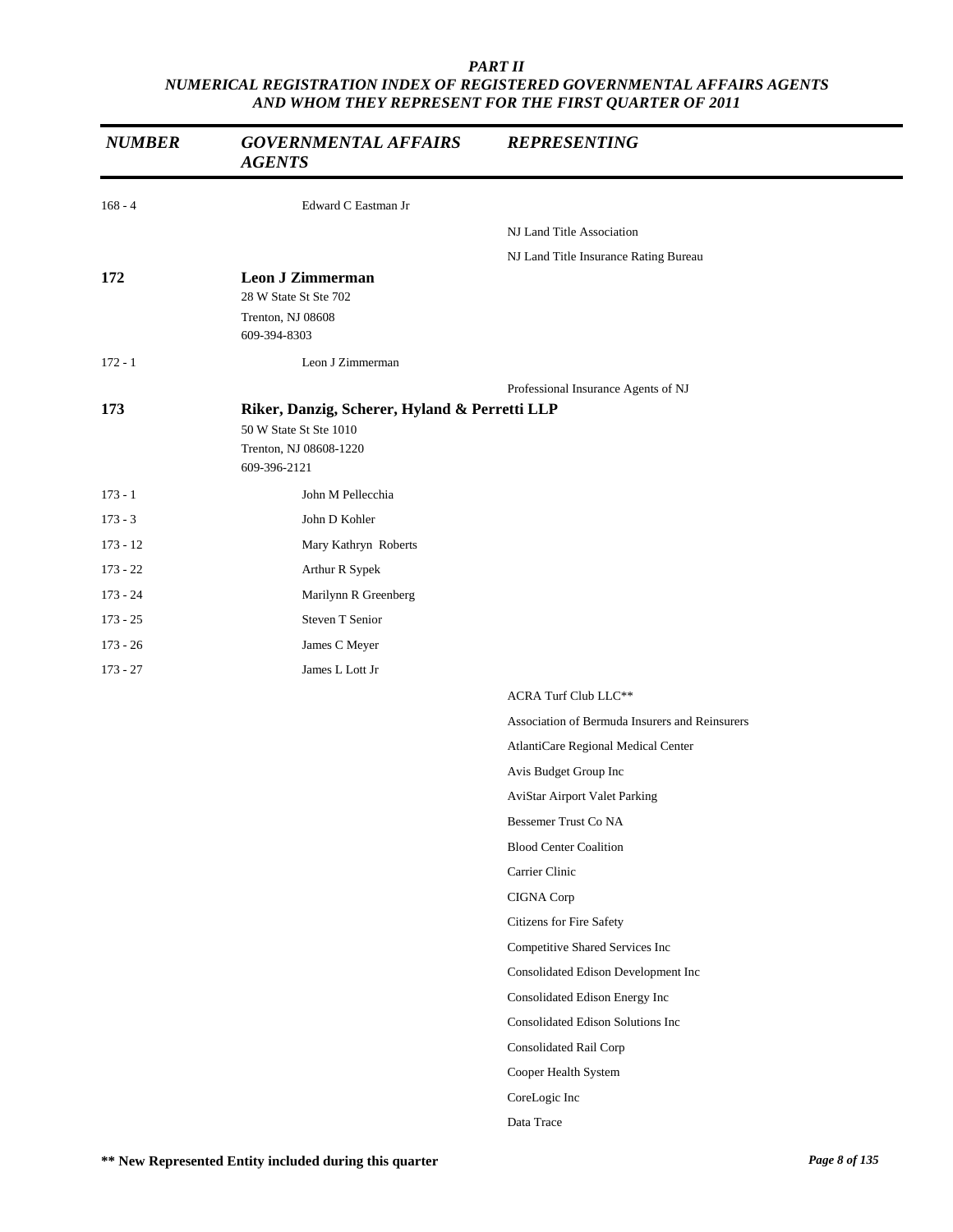| <b>NUMBER</b> | <b>GOVERNMENTAL AFFAIRS</b><br><b>AGENTS</b>  | <b>REPRESENTING</b>                                        |
|---------------|-----------------------------------------------|------------------------------------------------------------|
|               |                                               | Freehold Raceway Off Track LLC**                           |
|               |                                               | Greenwood ACRA Inc                                         |
|               |                                               | Hampton Behavioral Center                                  |
|               |                                               | International Health, Racquet & Sportsclub Association     |
|               |                                               | Liberty Dental Plan                                        |
|               |                                               | LogistiCare                                                |
|               |                                               | <b>MHM</b> Services                                        |
|               |                                               | Microsoft Corp                                             |
|               |                                               | Molina Healthcare Inc                                      |
|               |                                               | Neil Plaxsun and Neil Plaxsun Associates Inc**             |
|               |                                               | Newport Associates Development Co                          |
|               |                                               | NJ Bankers Association                                     |
|               |                                               | NJ Health Care Workers Alliance for Quality Long Term Care |
|               |                                               | NJ Wireless Association                                    |
|               |                                               | Pearson Education                                          |
|               |                                               | Pennwood Racing Inc                                        |
|               |                                               | Personal Communications Industry Association (PCIA)        |
|               |                                               | Pharmaceutical Research & Manufacturers of America         |
|               |                                               | <b>Pilot Travel Centers</b>                                |
|               |                                               | Policy Studies Inc                                         |
|               |                                               | Pondview Estates at Morris                                 |
|               |                                               | Riker Danzig Scherer Hyland & Perretti LLP                 |
|               |                                               | Rockland Electric                                          |
|               |                                               | Securities Industry & Financial Markets Association        |
|               |                                               | Selective Insurance Group Inc                              |
|               |                                               | Siemens Corp                                               |
|               |                                               | <b>Sussex Properties LTD</b>                               |
| 174           | <b>Medical Society of NJ</b><br>2 Princess Rd |                                                            |
|               | Lawrenceville, NJ 08648<br>609-896-1766       |                                                            |
| $174 - 5$     | Michael T Kornett                             |                                                            |
|               |                                               | Medical Society of NJ                                      |
| 185           | <b>Chamber of Commerce of Southern NJ</b>     |                                                            |
|               | Piazza 6014 at Main St                        |                                                            |
|               | Voorhees, NJ 08043<br>856-424-7776            |                                                            |
| $185 - 2$     | Kathleen A Davis                              |                                                            |
| $185 - 9$     | Christopher Brown                             |                                                            |

**\*\* New Represented Entity included during this quarter** *Page 9 of 135*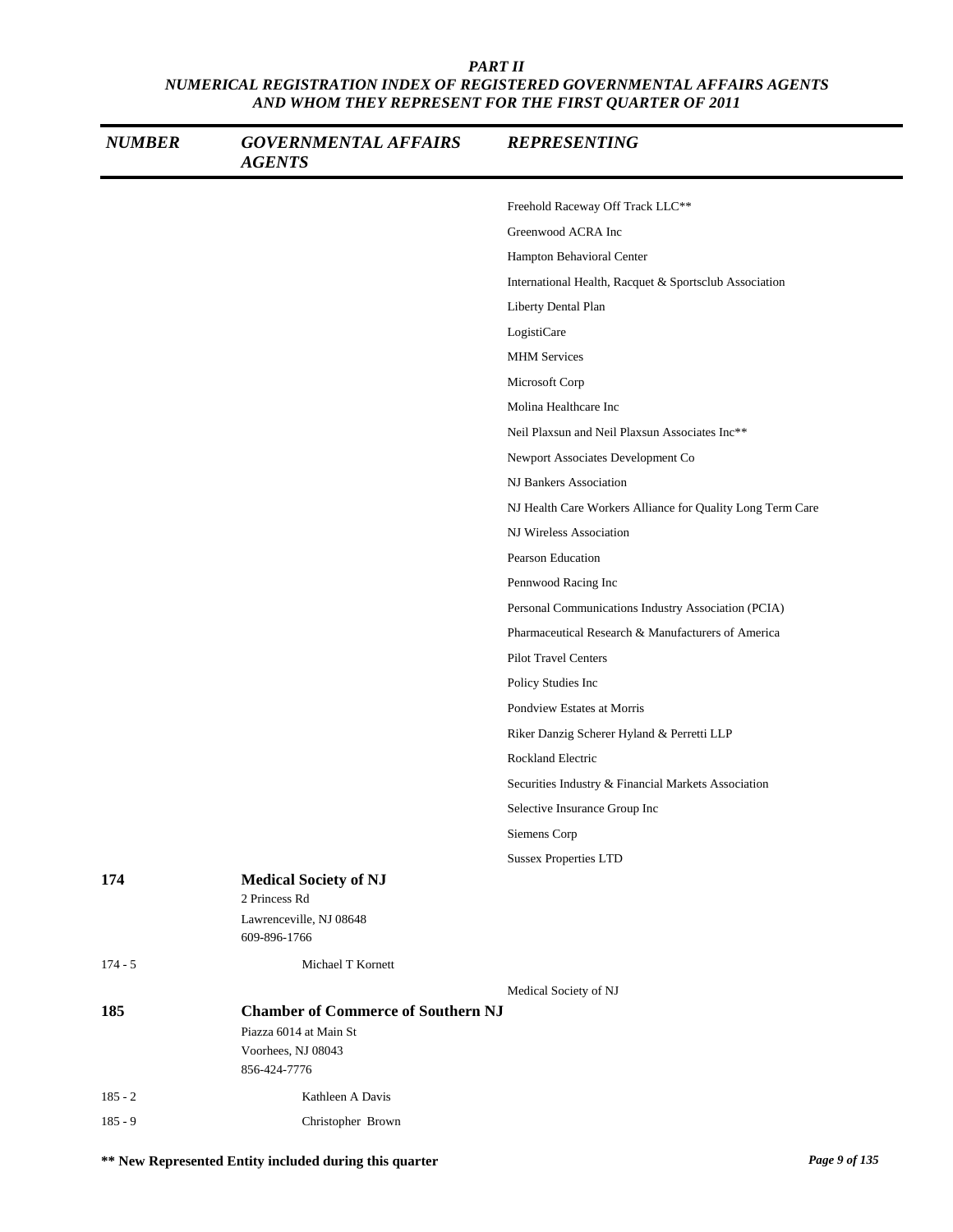| <b>NUMBER</b> | <b>GOVERNMENTAL AFFAIRS</b><br><b>AGENTS</b>                                                        | <b>REPRESENTING</b>                                      |
|---------------|-----------------------------------------------------------------------------------------------------|----------------------------------------------------------|
|               |                                                                                                     | Chamber of Commerce of Southern NJ                       |
| 191           | <b>Mihelic Associates</b><br>1102 Aileen Rd<br>Brielle, NJ 08730<br>732-223-8242                    |                                                          |
| $191 - 1$     | Frederick J Mihelic                                                                                 |                                                          |
|               |                                                                                                     | Construction & General Laborers LU 172                   |
| 199           | <b>Torok Group LLC The</b><br>649 Route 206<br>Ste 9-172<br>Hillsborough, NJ 08844<br>732-940-9484  | NJ Coalition of Maritime Employers                       |
| $199 - 1$     | Enid Torok                                                                                          |                                                          |
| $199 - 2$     | John Torok                                                                                          |                                                          |
|               |                                                                                                     | <b>DP</b> Partners                                       |
|               |                                                                                                     | Garden State Land Surveyors Alliance                     |
|               |                                                                                                     | Goodwill Industries of Southern NJ Inc                   |
|               |                                                                                                     | NJ Academy of Medical Psychology LLC                     |
|               |                                                                                                     | NJ Association for Health/Physical Ed Recreation & Dance |
|               |                                                                                                     | NJ Psychological Association                             |
|               |                                                                                                     | NJ Recreation & Parks Association                        |
|               |                                                                                                     | NJ School Bus Owners Association                         |
|               |                                                                                                     | Parks & Playground Supplies Coalition                    |
|               |                                                                                                     | Reckitt Benckiser Pharmaceuticals Inc                    |
|               |                                                                                                     | Seton Hall University                                    |
| 205           | <b>Selective Insurance Co of America</b><br>40 Wantage Ave<br>Branchville, NJ 07890<br>973-948-3000 |                                                          |
| $205 - 4$     | Jeffrey Beck                                                                                        |                                                          |
|               |                                                                                                     | Selective Insurance Co of America                        |
| 209           | <b>First Energy / JCP&amp;L</b><br>150 W State St<br>Trenton, NJ 08608                              |                                                          |
|               | 609-656-2600                                                                                        |                                                          |
| $209 - 3$     | Julie A Holman                                                                                      |                                                          |
| $209 - 6$     | Lawrence E Sweeney                                                                                  |                                                          |
| $209 - 11$    | Kevin Connelly                                                                                      |                                                          |
|               |                                                                                                     | First Energy/JCP&L                                       |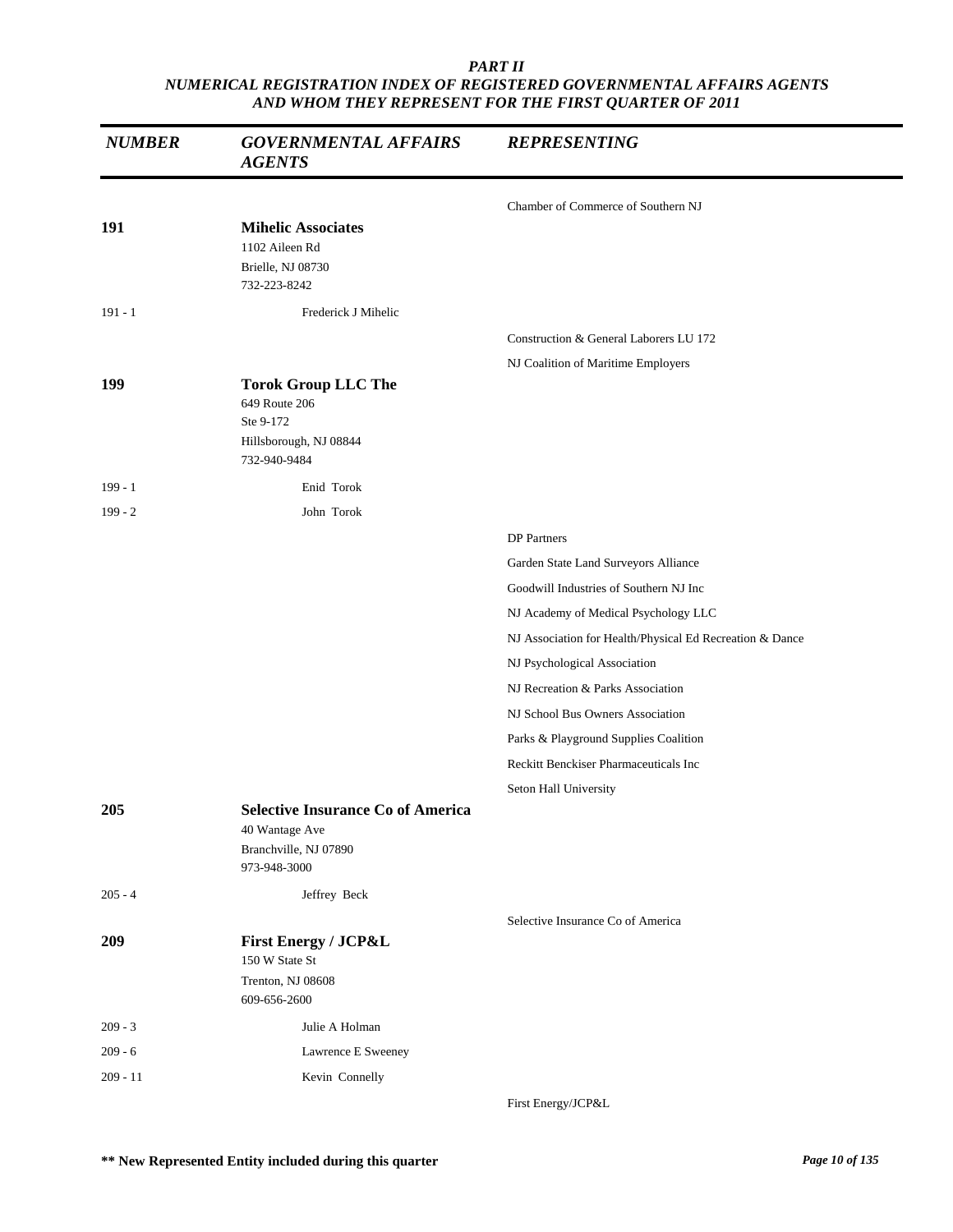| <b>NUMBER</b> | <b>GOVERNMENTAL AFFAIRS</b><br><b>AGENTS</b>                                                                             | <b>REPRESENTING</b>                              |
|---------------|--------------------------------------------------------------------------------------------------------------------------|--------------------------------------------------|
| 229           | Holt & Germann Public Affairs LLC<br>172 W State St<br>Trenton, NJ 08608<br>609-656-0225                                 |                                                  |
| $229 - 1$     | Jonathan T Holt                                                                                                          |                                                  |
| 232           | <b>NJ Food Council</b><br>30 W Lafayette St<br>Trenton, NJ 08608<br>609-392-8899                                         | Wine Institute                                   |
| $232 - 6$     | Linda M Doherty                                                                                                          |                                                  |
| $232 - 12$    | Allen Weston II                                                                                                          |                                                  |
| $232 - 13$    | Michael DeLoreto                                                                                                         |                                                  |
|               |                                                                                                                          | NJ Food Council                                  |
| 280           | <b>Health Care Association of NJ</b><br>4 AAA Dr #203<br>Trenton, NJ 08691<br>609-890-8700                               |                                                  |
| $280 - 6$     | Paul R Langevin Jr                                                                                                       |                                                  |
| $280 - 8$     | John W Indyk                                                                                                             |                                                  |
|               |                                                                                                                          | NJ Association of Health Care Facilities         |
| 285           | <b>Verizon NJ</b><br>172 W State St<br>Trenton, NJ 08608-1104<br>609-989-9961                                            |                                                  |
| $285 - 5$     | Gina LaPlaca                                                                                                             |                                                  |
|               |                                                                                                                          | Verizon NJ                                       |
| 304           | Association of Independent Colleges & Universities in NJ<br>797 Springfield Ave<br>Summit, NJ 07901-1107<br>908-277-3738 |                                                  |
| $304 - 1$     | Robert J Polakowski                                                                                                      |                                                  |
| 335           | <b>NJ State Nurses Association</b><br>1479 Pennington Rd<br>Trenton, NJ 08618-2661<br>609-883-5335                       | Association of Ind Colleges & Universities in NJ |
| $335 - 6$     | Carolyn T Torre                                                                                                          |                                                  |
| $335 - 9$     | Patricia Barnett                                                                                                         |                                                  |
|               |                                                                                                                          | NJ State Nurses Association                      |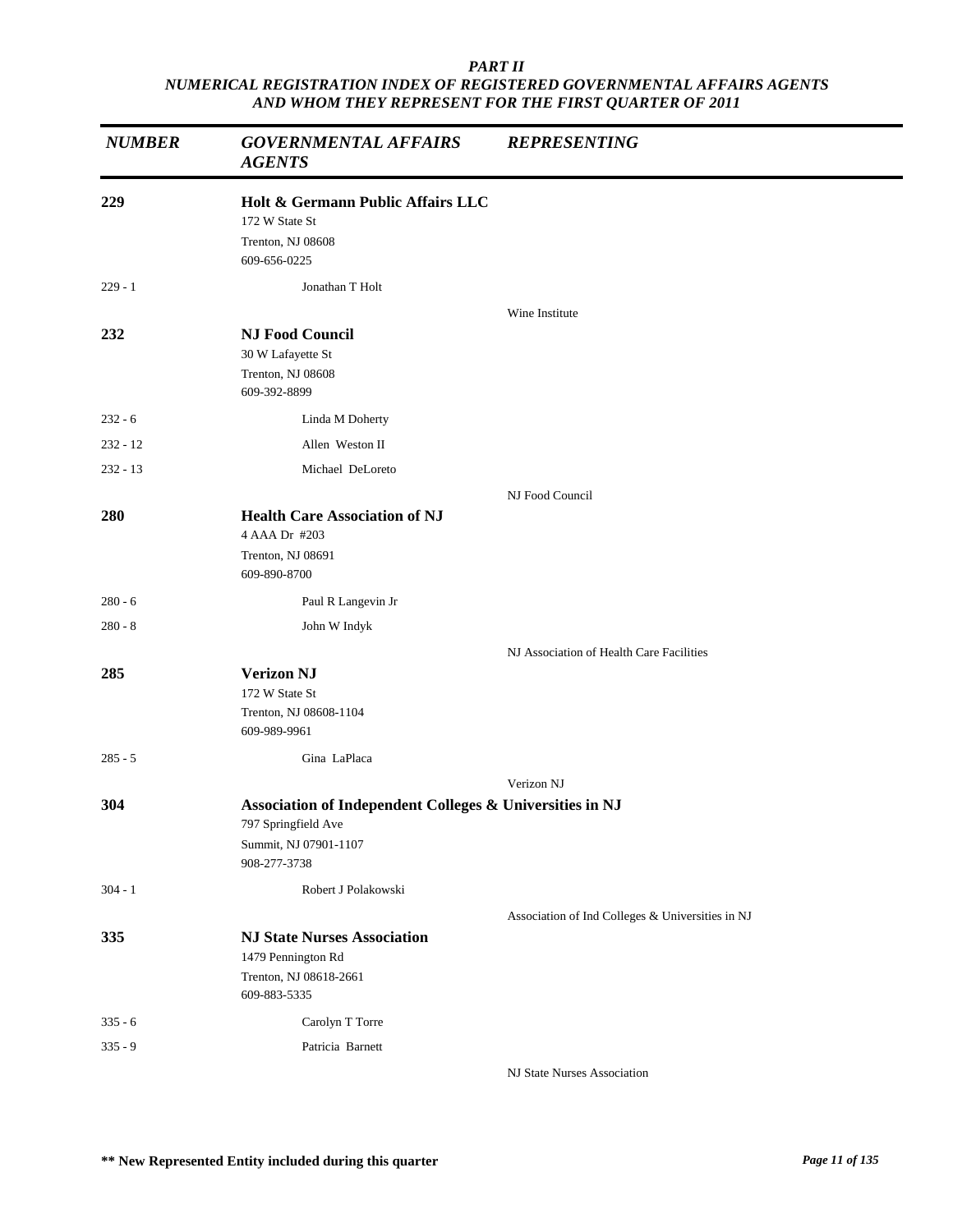| <b>NUMBER</b> | <b>GOVERNMENTAL AFFAIRS</b><br><b>AGENTS</b>                                                           | <b>REPRESENTING</b>                                      |
|---------------|--------------------------------------------------------------------------------------------------------|----------------------------------------------------------|
| 337           | <b>Management &amp; Government Resources Inc</b><br>5 Azalea Dr<br>Lumberton, NJ 08048<br>609-267-2855 |                                                          |
| $337 - 1$     | Barry Lefkowitz                                                                                        |                                                          |
|               |                                                                                                        | 21st Century Frontier Group Inc                          |
|               |                                                                                                        | Air Victory Museum                                       |
|               |                                                                                                        | Angeloni Development LLC                                 |
|               |                                                                                                        | <b>Broadway Trading</b>                                  |
|               |                                                                                                        | Capital Resource Advisors                                |
|               |                                                                                                        | CGI Communications/E-Local Univ                          |
|               |                                                                                                        | Compass 4                                                |
|               |                                                                                                        | East Coast Ticket Brokers Association                    |
|               |                                                                                                        | Edgewater Park Township                                  |
|               |                                                                                                        | Fuelmiser                                                |
|               |                                                                                                        | Global American Health & Environmental Fund              |
|               |                                                                                                        | Harry Tiocchi & Associates                               |
|               |                                                                                                        | Herman Vorhand                                           |
|               |                                                                                                        | I Accumen                                                |
|               |                                                                                                        | Jackson Township                                         |
|               |                                                                                                        | Keith Corp                                               |
|               |                                                                                                        | King Street Partnership LLC                              |
|               |                                                                                                        | Lumberton Township                                       |
|               |                                                                                                        | Management & Government Resources Inc                    |
|               |                                                                                                        | Market Merchants Associates                              |
|               |                                                                                                        | <b>NASCAT</b>                                            |
|               |                                                                                                        | National Association Securities Commercial Law Attorneys |
|               |                                                                                                        | Nest International                                       |
|               |                                                                                                        | NJ Association Real Estate Professionals                 |
|               |                                                                                                        | NJ Conference of Mayors                                  |
|               |                                                                                                        | NJ Educational Opportunity Fund                          |
|               |                                                                                                        | NJ Limousine Association                                 |
|               |                                                                                                        | <b>NJACA</b>                                             |
|               |                                                                                                        | <b>Optimum Property Management</b>                       |
|               |                                                                                                        | <b>Purest Colloids</b>                                   |
|               |                                                                                                        | Rosenreich LLC                                           |
|               |                                                                                                        | Sharbell                                                 |
|               |                                                                                                        | South Jersey Limousine Association                       |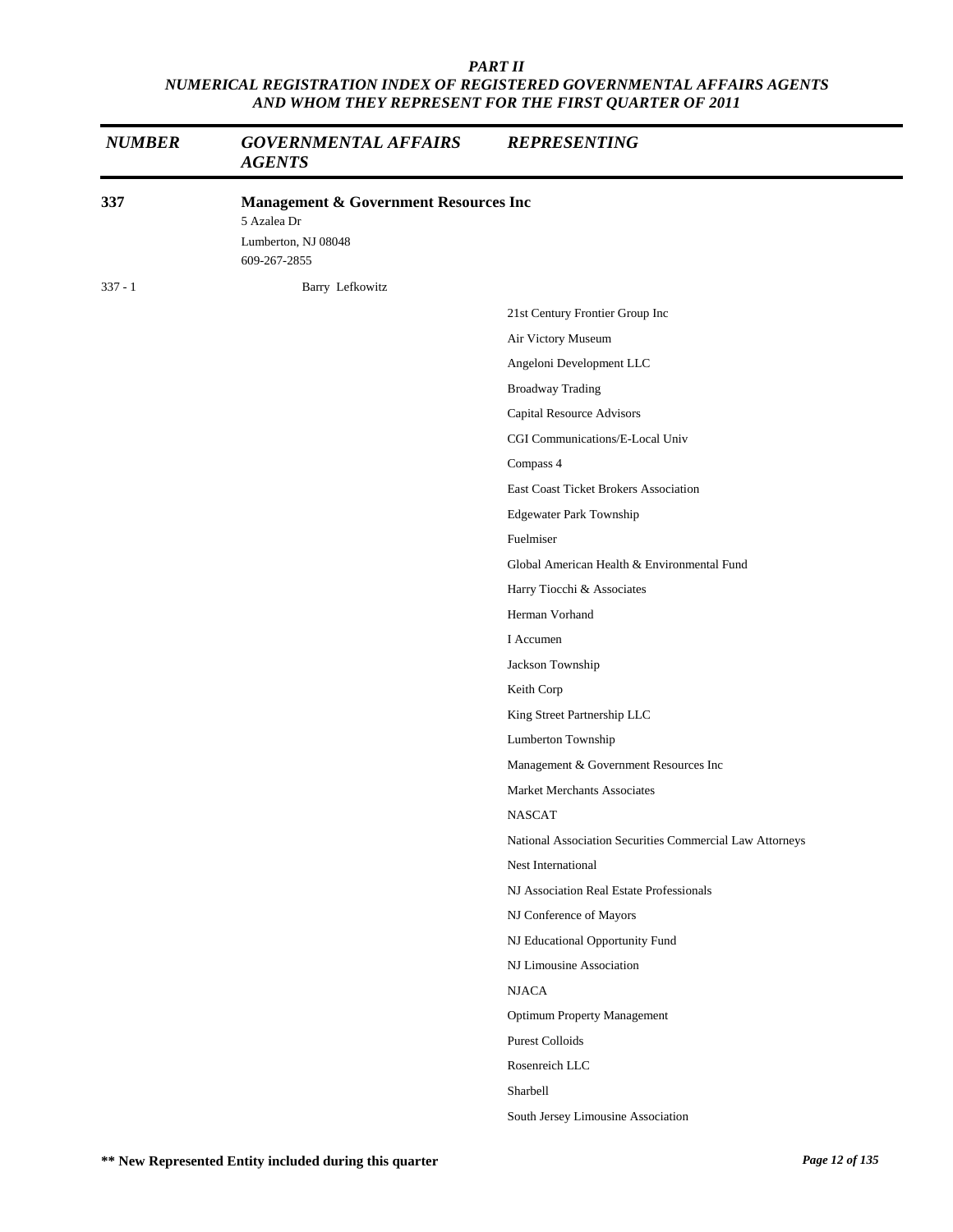| <b>NUMBER</b> | <b>GOVERNMENTAL AFFAIRS</b><br><b>AGENTS</b>                   | <b>REPRESENTING</b>                                           |
|---------------|----------------------------------------------------------------|---------------------------------------------------------------|
|               |                                                                | Taxi-Sure                                                     |
|               |                                                                | Township of Howell                                            |
|               |                                                                | Turtle Brook Realty                                           |
|               |                                                                | Universal Turf                                                |
|               |                                                                | US Water Inc                                                  |
|               |                                                                | <b>Woodline Kitchen Cabinets</b>                              |
| 341           | <b>Bristol-Myers Squibb Co</b>                                 |                                                               |
|               | 120 Sandy Pt Farm Rd                                           |                                                               |
|               | Portsmouth, RI 02871<br>401-849-6744                           |                                                               |
| $341 - 2$     | Robert L McSparren                                             |                                                               |
|               |                                                                | Bristol-Myers Squibb                                          |
| 354           | NJ Retail Merchants Association & NJ Council Chain Drug Stores |                                                               |
|               | 332 W State St<br>Trenton, NJ 08618                            |                                                               |
|               | 609-393-8006                                                   |                                                               |
| $354 - 3$     | John R Holub                                                   |                                                               |
|               |                                                                | NJ Retail Merch Association & NJ Council of Chain Drug Stores |
| 360           | <b>Public Affairs Consultants Inc</b>                          |                                                               |
|               | 117 West End Ave Ste 201                                       |                                                               |
|               | Somerville, NJ 08876-1828<br>908-526-6666                      |                                                               |
| $360 - 1$     | Raymond H Bateman                                              |                                                               |
|               |                                                                | Chambers Development Co                                       |
|               |                                                                | <b>Chemical Bank</b>                                          |
|               |                                                                | Combustion Engineering                                        |
|               |                                                                | Conti Environmental Inc                                       |
|               |                                                                | <b>Continental Airlines</b>                                   |
|               |                                                                | Forbes Inc                                                    |
|               |                                                                | NJ Hospital Association                                       |
|               |                                                                | NJ Natural Gas Co                                             |
|               |                                                                | R & R Marketing LLC                                           |
|               |                                                                | <b>Rutgers University</b>                                     |
|               |                                                                | Shell Oil Co                                                  |
|               |                                                                | Somerset Medical Ctr                                          |
|               |                                                                | Wang Laboratories Inc                                         |
| 365           | <b>Princeton Public Affairs Group Inc</b>                      |                                                               |
|               | 160 W State St<br>Trenton, NJ 08608                            |                                                               |
|               | 609-396-8838                                                   |                                                               |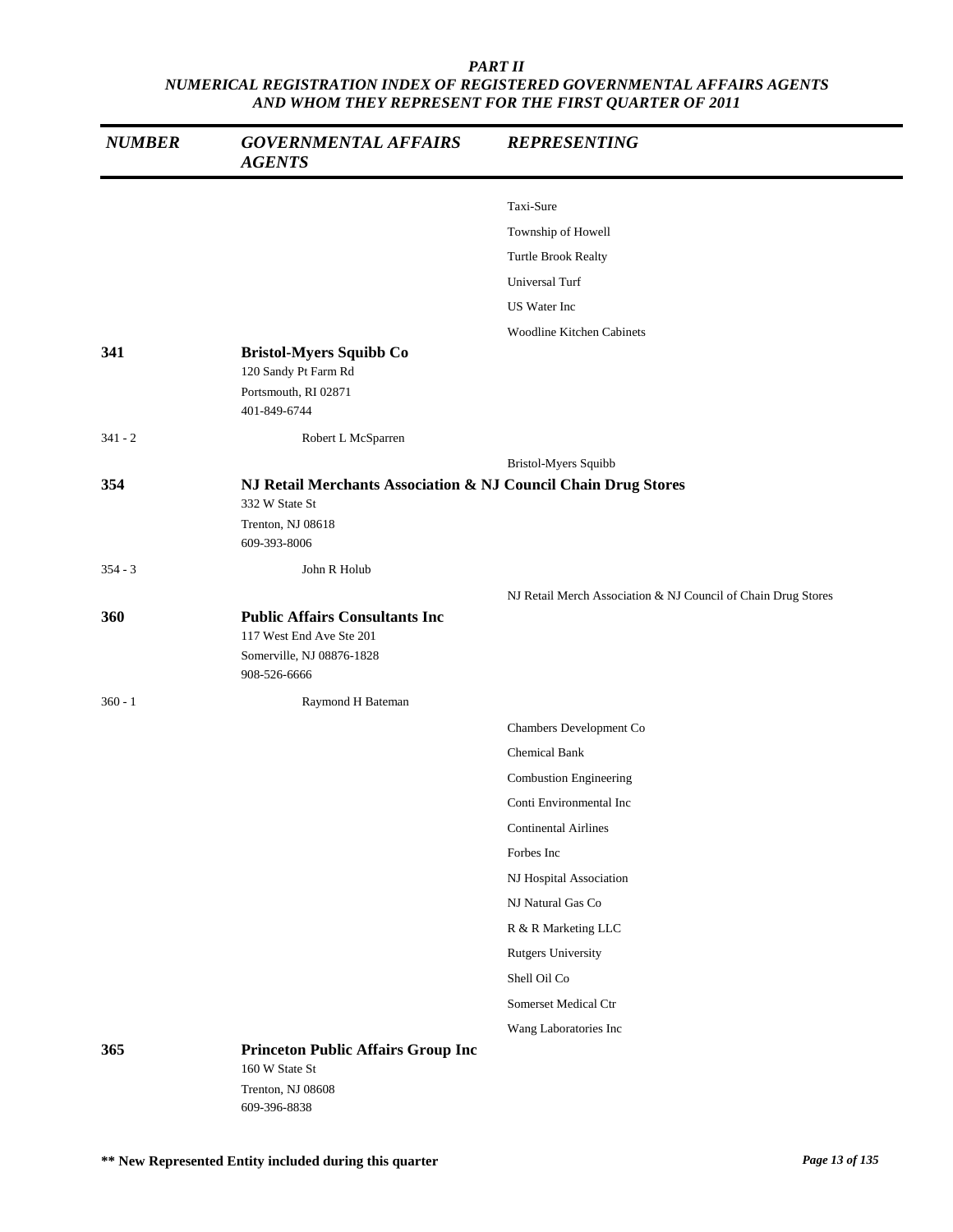| PART II                                                                |
|------------------------------------------------------------------------|
| NUMERICAL REGISTRATION INDEX OF REGISTERED GOVERNMENTAL AFFAIRS AGENTS |
| AND WHOM THEY REPRESENT FOR THE FIRST OUARTER OF 2011                  |

| <b>NUMBER</b> | <b>GOVERNMENTAL AFFAIRS</b><br><b>AGENTS</b> | <b>REPRESENTING</b>                                                   |
|---------------|----------------------------------------------|-----------------------------------------------------------------------|
| $365 - 1$     | <b>Bradley S Brewster</b>                    |                                                                       |
| $365 - 2$     | Dale J Florio                                |                                                                       |
| $365 - 4$     | John F Russo                                 |                                                                       |
| $365 - 8$     | David A Smith                                |                                                                       |
| $365 - 9$     | William J Pascrell                           |                                                                       |
| $365 - 12$    | Sonia Delgado                                |                                                                       |
| $365 - 17$    | Andrew V Sinclair                            |                                                                       |
| $365 - 18$    | Alfred J Gaburo Jr                           |                                                                       |
| $365 - 20$    | Lorna D O'Hara                               |                                                                       |
| $365 - 21$    | Jack Collins                                 |                                                                       |
| $365 - 23$    | Patricia E McGuire                           |                                                                       |
| $365 - 24$    | Shamil V Rodriguez                           |                                                                       |
| $365 - 25$    | Nicole Cole                                  |                                                                       |
| $365 - 26$    | Paulina Grabczak                             |                                                                       |
|               |                                              | AC Beach Development Partners LLC                                     |
|               |                                              | AC Gateway LLC                                                        |
|               |                                              | Advanced Drainage Systems Inc                                         |
|               |                                              | Alcatel-Lucent                                                        |
|               |                                              | Allstate Insurance Co                                                 |
|               |                                              | Altria Client Services Inc                                            |
|               |                                              | Altria Client Services Inc and its Affiliates/John Middleton Co       |
|               |                                              | Altria Client Services Inc and its Affiliates/Philip Morris USA Inc   |
|               |                                              | Altria Client Services Inc and its Affiliates/US Smokeless Tobacco Co |
|               |                                              | American Boychoir School                                              |
|               |                                              | American Massage Therapy Association The                              |
|               |                                              | AmeriChoice                                                           |
|               |                                              | Aqua New Jersey Inc                                                   |
|               |                                              | <b>ARAMARK Educational Services LLC</b>                               |
|               |                                              | Associated Retail Tobacco Stores (ARTS of NJ)                         |
|               |                                              | Association for Children of New Jersey                                |
|               |                                              | Association of Environmental Authorities                              |
|               |                                              | Association of Municipal Assessors of NJ The                          |
|               |                                              | Association of NJ Rifle & Pistol Clubs                                |
|               |                                              | Asurion Insurance Services Inc**                                      |
|               |                                              | AT&T Solutions Public Sector                                          |
|               |                                              | Atrium Health Group                                                   |
|               |                                              | Avaya Inc                                                             |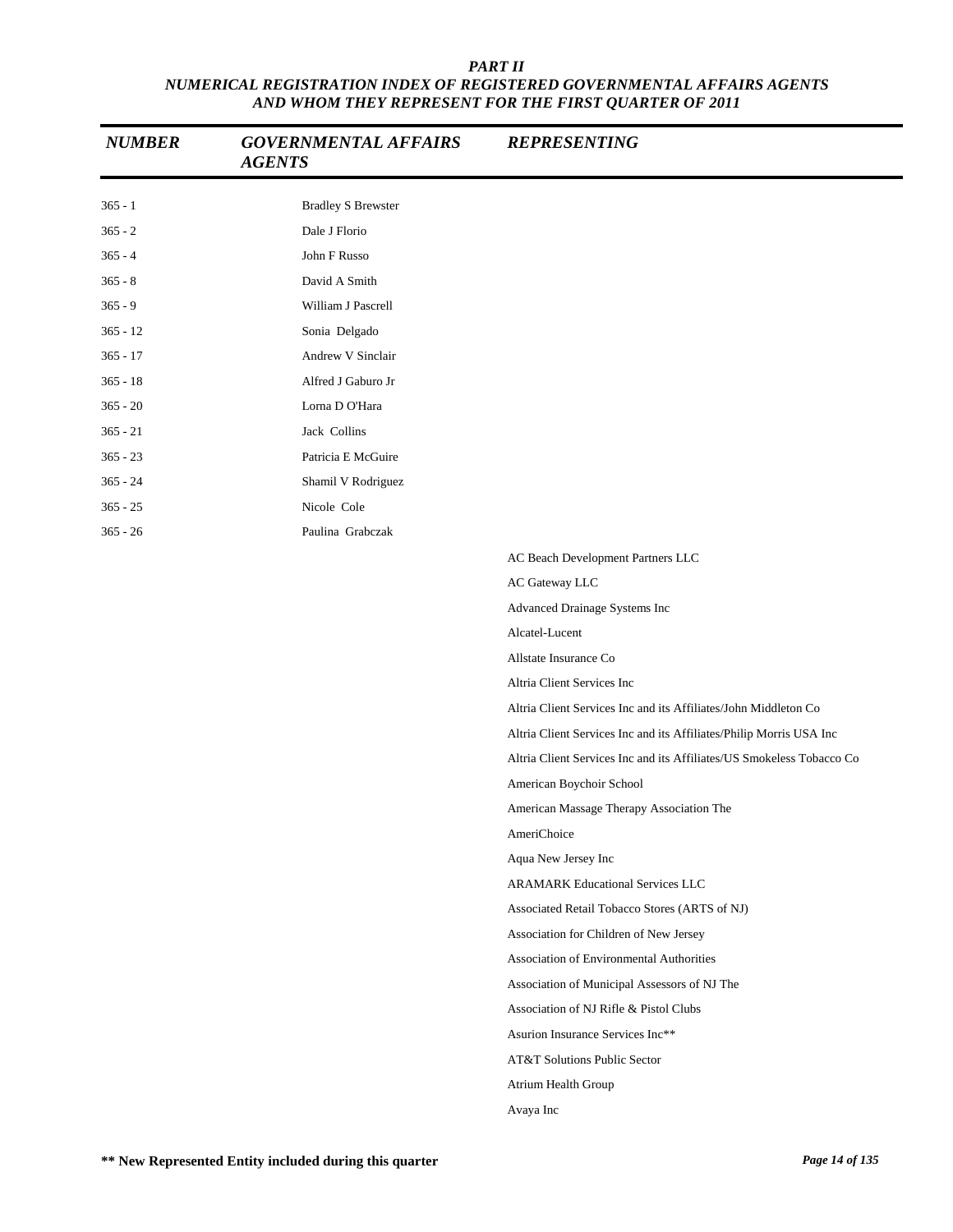| <b>NUMBER</b> | <b>GOVERNMENTAL AFFAIRS</b><br><b>AGENTS</b> | <b>REPRESENTING</b>                                     |
|---------------|----------------------------------------------|---------------------------------------------------------|
|               |                                              | <b>Balloon Council</b>                                  |
|               |                                              | Bay Watch Marina                                        |
|               |                                              | Bergen Regional Medical Center                          |
|               |                                              | Besler Consulting**                                     |
|               |                                              | Best Buy Purchasing LLC**                               |
|               |                                              | Beth Medrash Govoha                                     |
|               |                                              | Big Brothers Big Sisters Foundation of New Jersey       |
|               |                                              | BioNJ Inc                                               |
|               |                                              | BP Amoco Corp                                           |
|               |                                              | <b>BP</b> Energy Co                                     |
|               |                                              | Bracco Diagnostics Inc**                                |
|               |                                              | Business & Governmental Insurance Agency Inc            |
|               |                                              | Cablevision Systems Corporation                         |
|               |                                              | Camelot Global Services (North America)                 |
|               |                                              | CareOne Credit Counseling Corp                          |
|               |                                              | Carlisle and Associates LLC                             |
|               |                                              | Catapult Learning                                       |
|               |                                              | Celtic Insurance Co                                     |
|               |                                              | Center for Allied-Health Nursing Education The**        |
|               |                                              | Charter School Management Inc                           |
|               |                                              | Cherry Weber and Associates                             |
|               |                                              | Childrens Specialized Hospital-Mountainside             |
|               |                                              | City of Wildwood                                        |
|               |                                              | <b>Coalition of County SPCAs</b>                        |
|               |                                              | Commerce & Industry Association of NJ                   |
|               |                                              | Community Health Law Project                            |
|               |                                              | CompCare Therapeutics Inc                               |
|               |                                              | CompCare Therapeutics Inc**                             |
|               |                                              | <b>Concentra Medical Centers</b>                        |
|               |                                              | Concordant Inc**                                        |
|               |                                              | <b>Consumer Electronics Association</b>                 |
|               |                                              | Conti Enterprises Inc                                   |
|               |                                              | Conventus Inter-Insurance Exchange                      |
|               |                                              | Corrections Corporation of America                      |
|               |                                              | Council for Private Schools Children with Special Needs |
|               |                                              | County of Essex                                         |
|               |                                              | County of Salem                                         |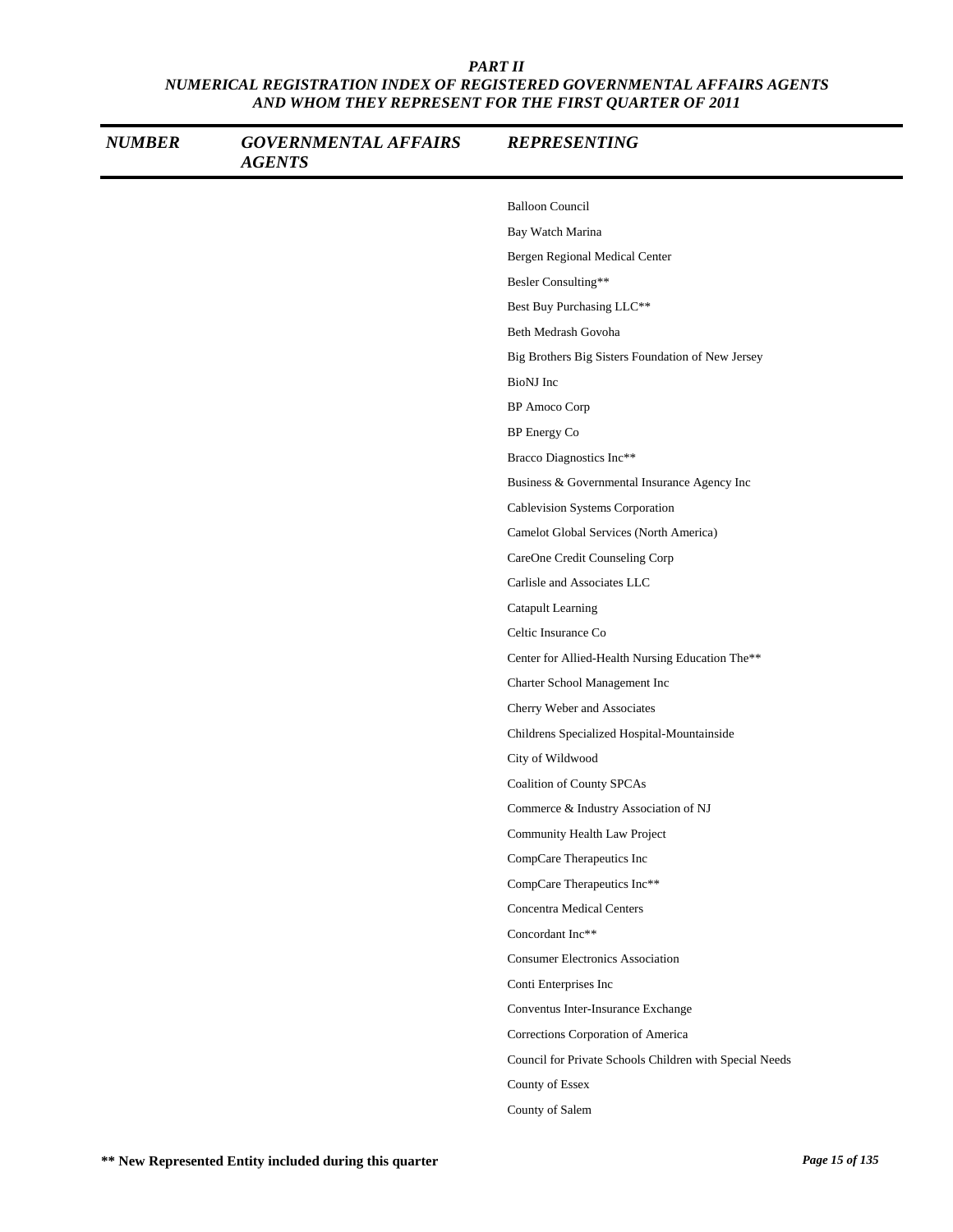| <b>NUMBER</b> | <b>GOVERNMENTAL AFFAIRS</b><br><b>AGENTS</b> | <b>REPRESENTING</b>                                           |
|---------------|----------------------------------------------|---------------------------------------------------------------|
|               |                                              | County Officers Association of NJ                             |
|               |                                              | CSC Holdings Inc                                              |
|               |                                              | DCI Group AZA LLC                                             |
|               |                                              | Defibtech LLC                                                 |
|               |                                              | Delta Dental Plan of NJ Inc                                   |
|               |                                              | Denver Canna Club LLC                                         |
|               |                                              | Developmental Disabilities Health Alliance Inc                |
|               |                                              | Drug Policy Alliance Network                                  |
|               |                                              | <b>Effective School Solutions</b>                             |
|               |                                              | El Paso Corporation & Its Subsidiaries                        |
|               |                                              | El Paso Pipeline Corp                                         |
|               |                                              | <b>Enterprise Holdings</b>                                    |
|               |                                              | Extensis Holdings LLC                                         |
|               |                                              | F & D Enterprises LLC                                         |
|               |                                              | Fairleigh Dickinson University                                |
|               |                                              | Fedway Associates                                             |
|               |                                              | FieldTurf                                                     |
|               |                                              | FieldTurf Tarkett                                             |
|               |                                              | Flaster/Greenberg PC / New Jersey Association of Anesthetists |
|               |                                              | G4S Justice Services LLC                                      |
|               |                                              | Garden State Coalition of Schools                             |
|               |                                              | Garden State Municipal JIF                                    |
|               |                                              | Garden State School Bus Contractors Association Inc           |
|               |                                              | Genentech Inc, a Member of the Roche Group                    |
|               |                                              | Global Betting Exchange**                                     |
|               |                                              | Gym Door Repairs Inc                                          |
|               |                                              | Harmony Foundation                                            |
|               |                                              | Healthcare Association of New Jersey**                        |
|               |                                              | High 5 Games                                                  |
|               |                                              | High Ground Pharmacy                                          |
|               |                                              | Hoboken University Medical Center                             |
|               |                                              | Horizon Blue Cross Blue Shield of NJ                          |
|               |                                              | Hudson Healthcare Inc                                         |
|               |                                              | Independent Associates LLC                                    |
|               |                                              | Innovative Educational Programs                               |
|               |                                              | <b>Insurance Auto Auctions</b>                                |
|               |                                              | Interactive Media Entertainment & Gaming Association (iMEGA)  |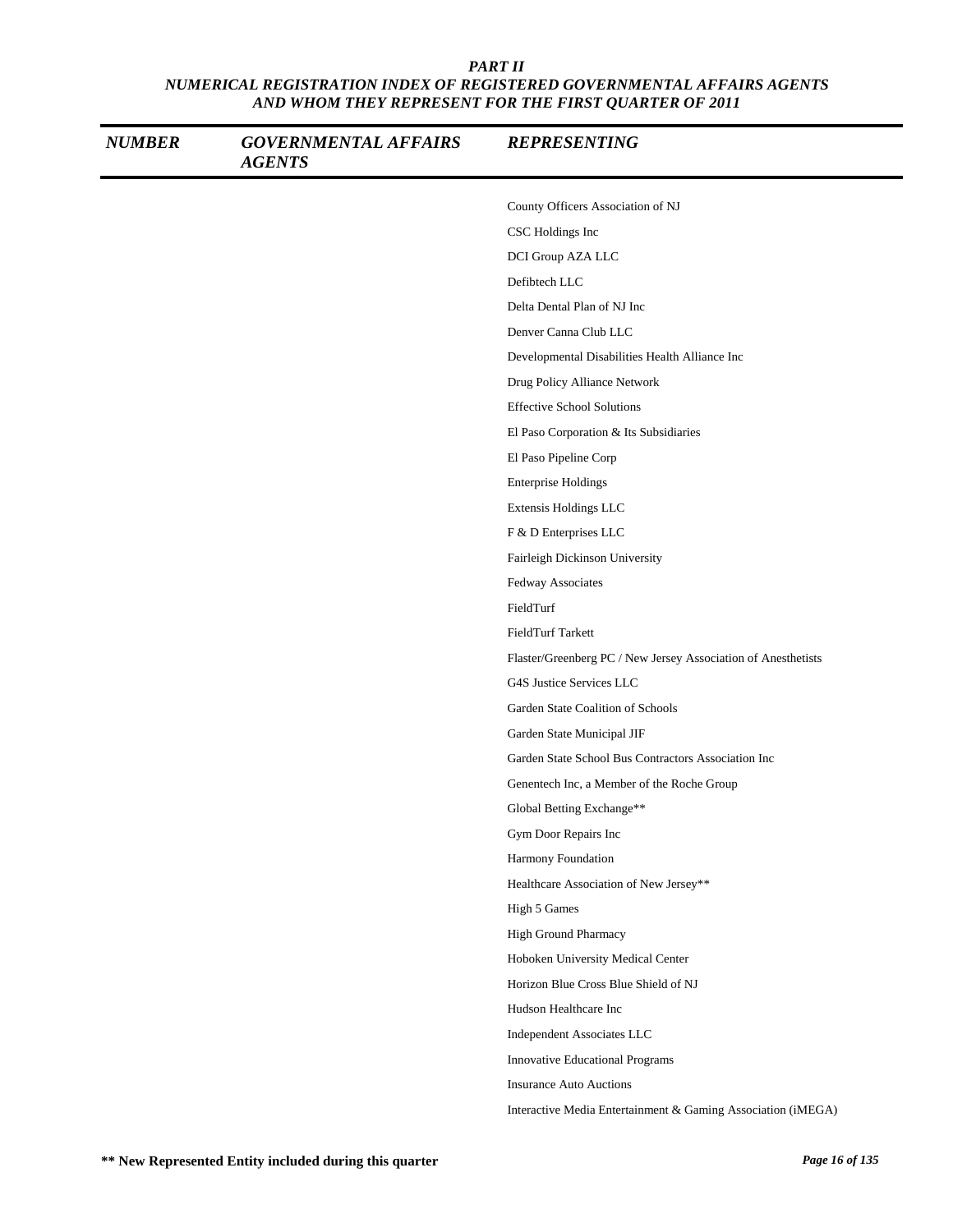| <b>NUMBER</b> | <b>GOVERNMENTAL AFFAIRS</b><br><b>AGENTS</b> | <b>REPRESENTING</b>                                         |
|---------------|----------------------------------------------|-------------------------------------------------------------|
|               |                                              | Joe Canal's Discount Liquor Outlet                          |
|               |                                              | JSH International LLC                                       |
|               |                                              | $K-12$ Inc                                                  |
|               |                                              | Kennedy Health Systems                                      |
|               |                                              | Kings Row Homes LLC                                         |
|               |                                              | Kraft Foods Global Inc                                      |
|               |                                              | Lefrak Organization Inc                                     |
|               |                                              | Lilly USA LLC                                               |
|               |                                              | Louis Berger Group Inc                                      |
|               |                                              | Loving Care Agency Inc                                      |
|               |                                              | Maersk-Sealand Inc/APM Terminal                             |
|               |                                              | Magellan Health Services                                    |
|               |                                              | MainStreet Advocates for Kronos Inc**                       |
|               |                                              | MAXIMUS Inc                                                 |
|               |                                              | Medco Health Solutions Inc & Affiliates                     |
|               |                                              | Merck Sharp & Dohme Corp and its Affilliates                |
|               |                                              | Merit Health Systems LLC                                    |
|               |                                              | Metlife                                                     |
|               |                                              | Micro Electronics Inc                                       |
|               |                                              | Mid Atlantic Joint Labor Management Council                 |
|               |                                              | Midwood Investment & Development**                          |
|               |                                              | MillerCoors LLC                                             |
|               |                                              | Monroe LLC                                                  |
|               |                                              | Mortgage Bankers Association of NJ                          |
|               |                                              | <b>MSNBC</b>                                                |
|               |                                              | National Association of Independent Life Brokerage Agencies |
|               |                                              | National Auto Dealers Exchange                              |
|               |                                              | Navillus Energy Services LLC**                              |
|               |                                              | NBC Universal                                               |
|               |                                              | Nevins & Associates                                         |
|               |                                              | New Jerseyans for Commonsense Consumption                   |
|               |                                              | Newport Associates Development Co                           |
|               |                                              | NJ Alliance for Children Youth and Families (NJACYF)        |
|               |                                              | NJ Association of Childrens Residential Facilities          |
|               |                                              | NJ Association of Compensation Judges                       |
|               |                                              | NJ Association of Election Officials                        |
|               |                                              | NJ Association of Health Plans                              |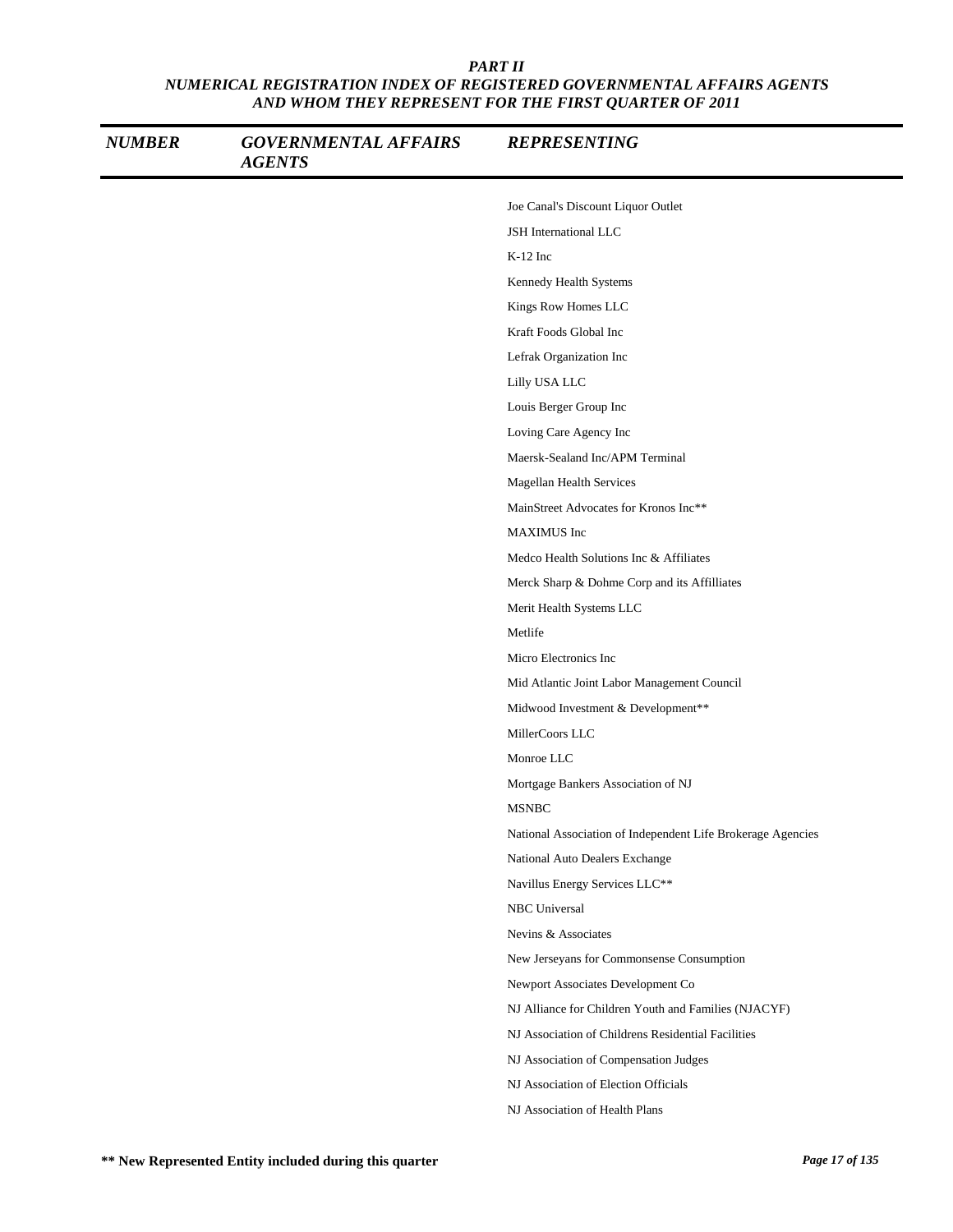| <b>NUMBER</b> | <b>GOVERNMENTAL AFFAIRS</b><br><b>AGENTS</b> | <b>REPRESENTING</b>                                    |
|---------------|----------------------------------------------|--------------------------------------------------------|
|               |                                              | NJ Association of Health Underwriters                  |
|               |                                              | NJ Association of Mortgage Brokers                     |
|               |                                              | NJ Association of School Administrators                |
|               |                                              | NJ Charter Public School Association                   |
|               |                                              | NJ Coalition of Automotive Retailers (NJCAR)           |
|               |                                              | NJ Council of Educational Services Commission (NJCESC) |
|               |                                              | NJ Dietetic Association                                |
|               |                                              | NJ Funeral Directors Services Inc                      |
|               |                                              | NJ Hall of Fame                                        |
|               |                                              | NJ Head Start Association**                            |
|               |                                              | NJ Institute of Technology                             |
|               |                                              | NJ Lawsuit Reform Alliance                             |
|               |                                              | NJ Manufactured Housing Association                    |
|               |                                              | NJ Manufacturing Extension Program                     |
|               |                                              | NJ Outdoor Alliance - Conservation Fund                |
|               |                                              | NJ Press Association                                   |
|               |                                              | NJ Private School Council                              |
|               |                                              | NJ Propane Gas Association                             |
|               |                                              | NJ Restaurant Association                              |
|               |                                              | NJ Society of Certified Public Accountants             |
|               |                                              | NJ State Association of Pipe Trades                    |
|               |                                              | NJ State League of Master Plumbers                     |
|               |                                              | NJ State Troopers Fraternal Association                |
|               |                                              | NJ Veterinary Medical Association                      |
|               |                                              | NJ Wholesale Marketers Association                     |
|               |                                              | Novartis Pharmaceuticals Corp                          |
|               |                                              | Novo Nordisk                                           |
|               |                                              | NRG Energy Inc                                         |
|               |                                              | NW Financial Group                                     |
|               |                                              | Ocean Carrier & Equipment Managers Association         |
|               |                                              | Oliver Wyman Inc                                       |
|               |                                              | Oracle America Inc                                     |
|               |                                              | Partial Care Association of New Jersey                 |
|               |                                              | Partners in Care                                       |
|               |                                              | <b>Patient Wellness Center</b>                         |
|               |                                              | PFL Life Insurance Co                                  |
|               |                                              | Pisarri McEnroe & Careri                               |
|               |                                              |                                                        |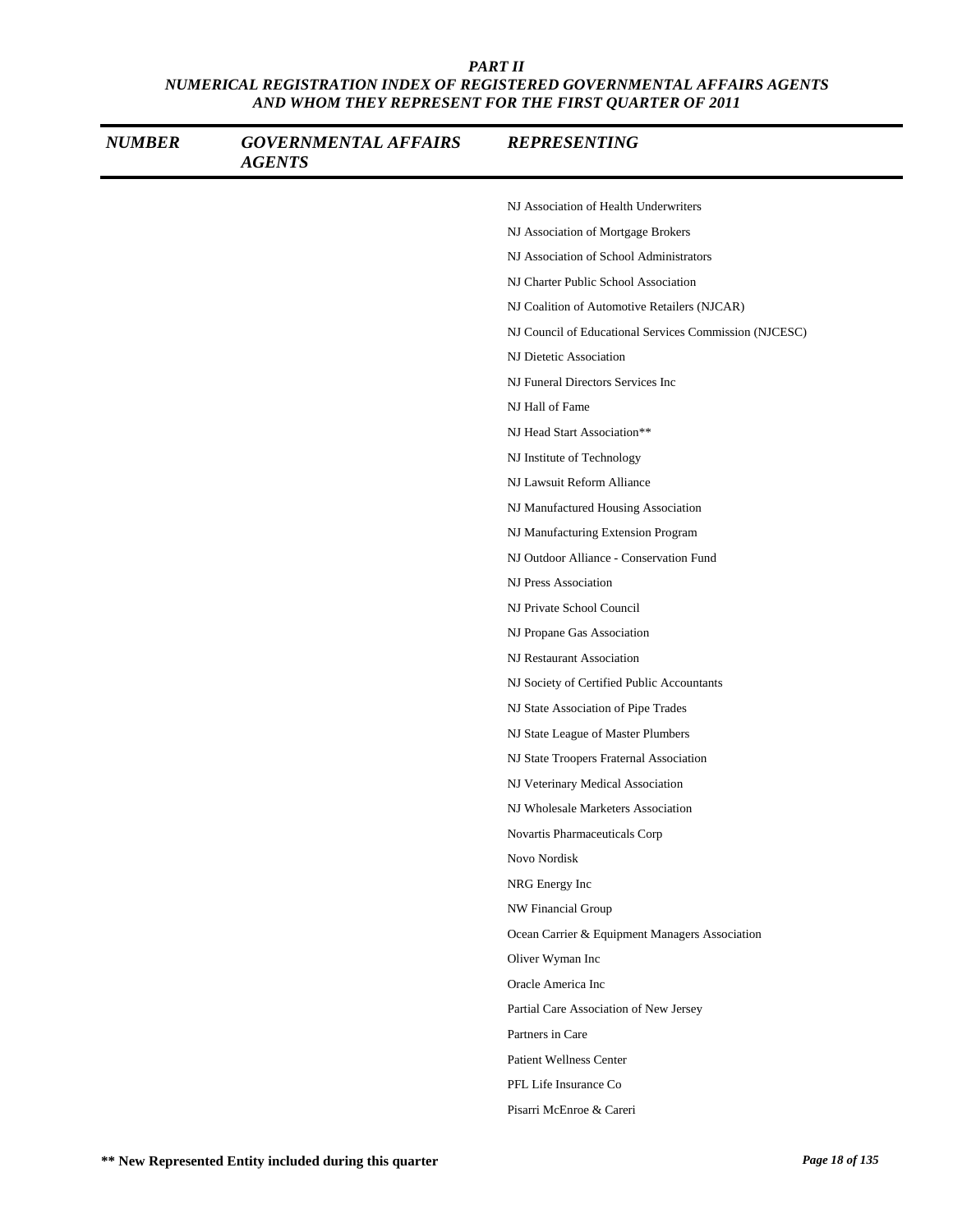| <b>NUMBER</b> | <b>GOVERNMENTAL AFFAIRS</b><br><b>AGENTS</b> | <b>REPRESENTING</b>                                        |
|---------------|----------------------------------------------|------------------------------------------------------------|
|               |                                              | PPL Services Corp                                          |
|               |                                              | Preservation NJ Inc                                        |
|               |                                              | Princeton Public Affairs Group                             |
|               |                                              | ProtectingAmerica.org                                      |
|               |                                              | PSE&G Co                                                   |
|               |                                              | Public Consulting Group Inc                                |
|               |                                              | Pulmonary Management Inc**                                 |
|               |                                              | RedFlex                                                    |
|               |                                              | Robert Wood Johnson University Hospital                    |
|               |                                              | Robert Wood Johnson University Hospital at Hamilton        |
|               |                                              | Robert Wood Johnson University Hospital at Rahway          |
|               |                                              | Royal Printing Services Inc**                              |
|               |                                              | SAS Institute Inc                                          |
|               |                                              | Service Contract Industry Council**                        |
|               |                                              | Shieldalloy Metallurgical Corp                             |
|               |                                              | SIMS Metal Management                                      |
|               |                                              | Slavco Construction Inc                                    |
|               |                                              | Small Business and Entrepreneurship Council**              |
|               |                                              | SmartBus Live                                              |
|               |                                              | Somerset Development                                       |
|               |                                              | Southern & Northern NJ Maternal & Child Health Consortiums |
|               |                                              | Southern NJ Perinatal Cooperative                          |
|               |                                              | State Troopers NCO Association of NJ                       |
|               |                                              | Stormwater Equipment Manufacturers Association             |
|               |                                              | Tax Collectors and Treasurers Association of New Jersey    |
|               |                                              | TD Bank NA                                                 |
|               |                                              | Tenet Health System/Hahnemann Hospital                     |
|               |                                              | Tenet Healthcare Corp                                      |
|               |                                              | Terre Hill                                                 |
|               |                                              | Thomson Reuters                                            |
|               |                                              | Thomson West                                               |
|               |                                              | <b>Titan Outdoor</b>                                       |
|               |                                              | Township of Readington                                     |
|               |                                              | Triad Healthcare                                           |
|               |                                              | Trilegiant Corp                                            |
|               |                                              | Trinity Solar**                                            |
|               |                                              | Trustees of the University of Pennsylvania                 |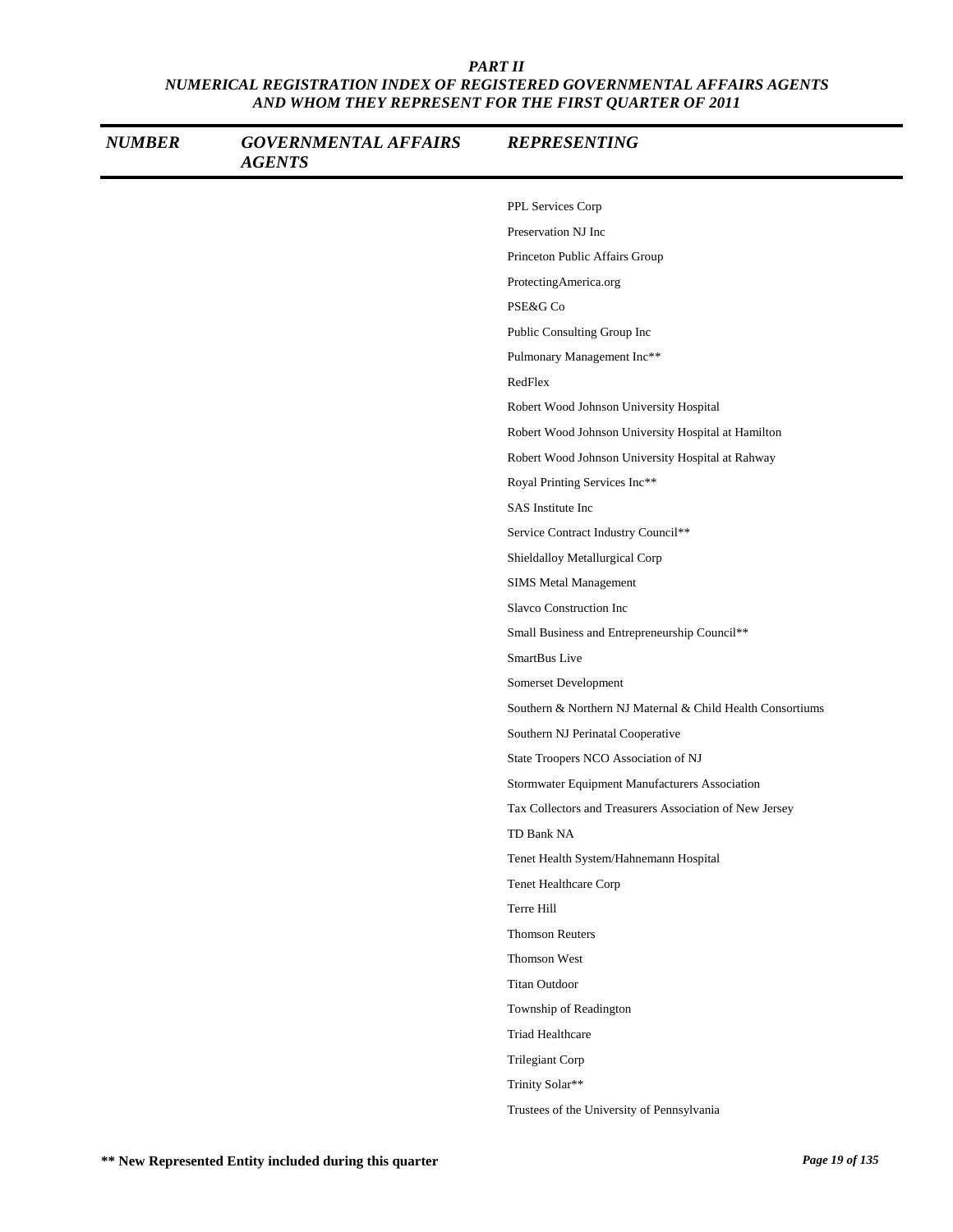| <b>NUMBER</b> | <b>GOVERNMENTAL AFFAIRS</b><br><b>AGENTS</b>                                                                        | <b>REPRESENTING</b>                         |
|---------------|---------------------------------------------------------------------------------------------------------------------|---------------------------------------------|
|               |                                                                                                                     | UnitedHealth Group Inc                      |
|               |                                                                                                                     | UnitedHealthcare Community Plan             |
|               |                                                                                                                     | U-Pickit Inc                                |
|               |                                                                                                                     | <b>US Communities</b>                       |
|               |                                                                                                                     | Valley Hospital                             |
|               |                                                                                                                     | Van Cleef Engineering Associates            |
|               |                                                                                                                     | Vital Computers                             |
|               |                                                                                                                     | West Publishing Co                          |
|               |                                                                                                                     | Westfield LLC                               |
|               |                                                                                                                     | William G Mennen PC                         |
|               |                                                                                                                     | WithumSmith+Brown PC                        |
|               |                                                                                                                     | <b>WNYC Radio</b>                           |
|               |                                                                                                                     | Wolf Block Schorr & Solis-Cohen LLP         |
|               |                                                                                                                     | Youth Advocate Programs Inc                 |
|               |                                                                                                                     | Yum Brands Inc                              |
|               |                                                                                                                     | Zimek Technologies LLC**                    |
| 394           | <b>NJ Association of School Administrators</b><br>920 W State St<br>Trenton, NJ 08618<br>609-599-2900               |                                             |
| $394 - 13$    | Thomas Dunn Jr                                                                                                      |                                             |
| 405           | <b>NJ Association of School Business Officials</b><br>4 AAA Dr<br>Ste 101<br>Robbinsville, NJ 08691<br>609-689-3870 | NJ Association of School Administrators     |
| $405 - 8$     | Michele Roemer                                                                                                      |                                             |
|               |                                                                                                                     | NJ Association of School Business Officials |
| 413           | <b>Blank Rome LLP</b><br>301 Carnegie Ctr<br>Ste 303<br>Princeton, NJ 08540<br>856-779-3600                         |                                             |
| $413 - 1$     | David A Norcross                                                                                                    |                                             |
|               |                                                                                                                     | Atlantic County Utilities Authority         |
|               |                                                                                                                     | <b>Community Options</b>                    |
|               |                                                                                                                     | EdisonLearning Inc                          |
|               |                                                                                                                     | <b>First Energy</b>                         |
|               |                                                                                                                     | Gaming Laboratories International           |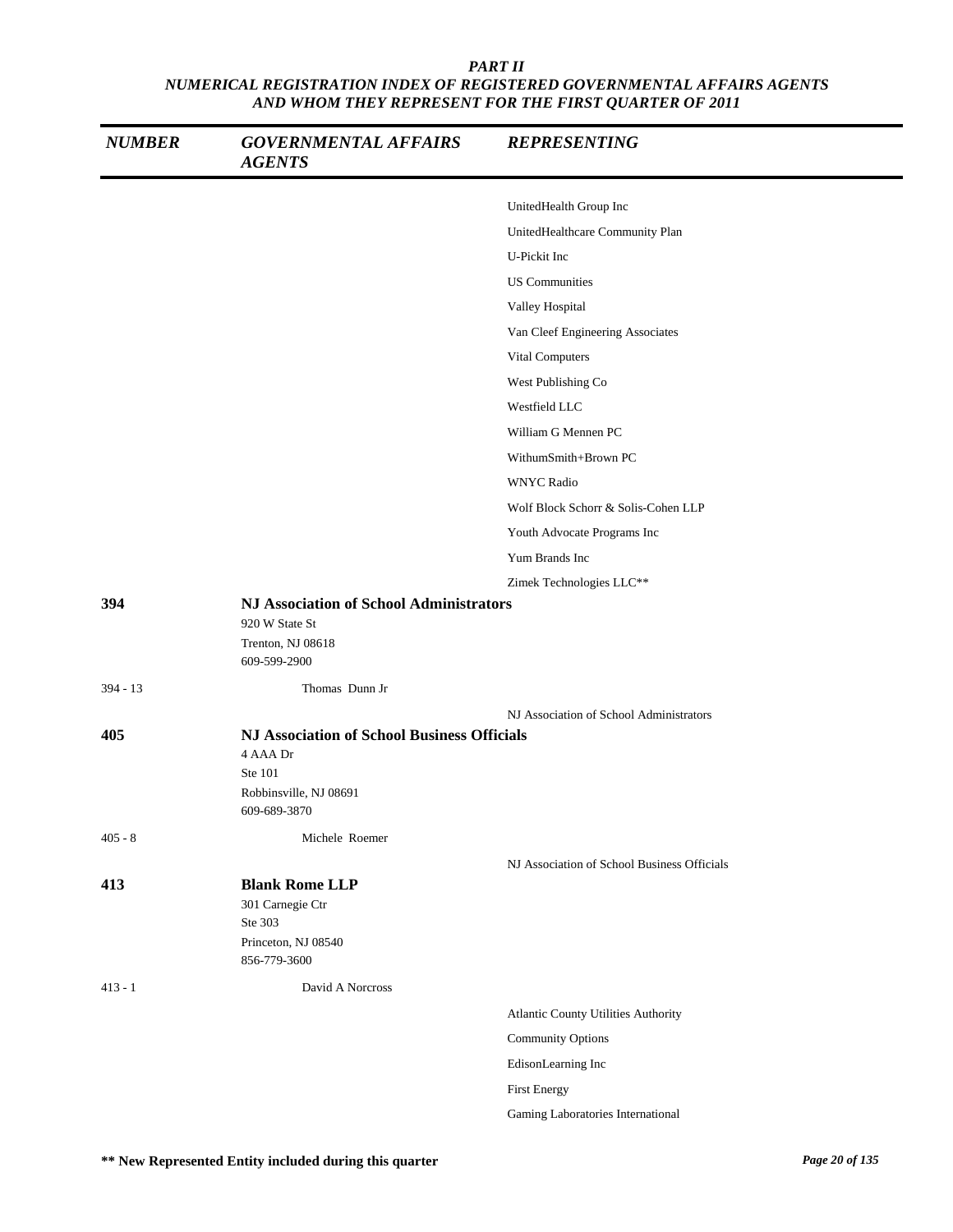| <b>NUMBER</b> | <b>GOVERNMENTAL AFFAIRS</b><br><b>AGENTS</b>                                                        | <b>REPRESENTING</b>                                                |
|---------------|-----------------------------------------------------------------------------------------------------|--------------------------------------------------------------------|
|               |                                                                                                     | ODS Technologies LP                                                |
| 433           | <b>Public Strategies Impact LLC</b><br>414 River View Plz<br>Trenton, NJ 08611-3420<br>609-393-7799 |                                                                    |
| $433 - 2$     | Tracie DeSarno                                                                                      |                                                                    |
| $433 - 4$     | Harold L Hodes                                                                                      |                                                                    |
| $433 - 9$     | Roger Bodman                                                                                        |                                                                    |
| $433 - 14$    | Joseph A Simonetta                                                                                  |                                                                    |
| $433 - 15$    | Joseph A DeSanctis                                                                                  |                                                                    |
| $433 - 17$    | Matthew S Halpin                                                                                    |                                                                    |
| $433 - 18$    | William J Maer                                                                                      |                                                                    |
| $433 - 20$    | <b>Edward J Mount</b>                                                                               |                                                                    |
| $433 - 21$    | Patrick A Stewart                                                                                   |                                                                    |
|               |                                                                                                     | 7-Eleven Inc                                                       |
|               |                                                                                                     | ACE III, LLC/Steel Pier                                            |
|               |                                                                                                     | AIA NJ                                                             |
|               |                                                                                                     | <b>AIA-NJ Central Section</b>                                      |
|               |                                                                                                     | Alliance for Quality Care                                          |
|               |                                                                                                     | Allied Beverage Group LLC                                          |
|               |                                                                                                     | Amboy Bank                                                         |
|               |                                                                                                     | American Academy of Pediatrics, NJ Chapter**                       |
|               |                                                                                                     | American Resort Development Association                            |
|               |                                                                                                     | American Society of Landscape Architects NJ Chapter                |
|               |                                                                                                     | Apple Inc                                                          |
|               |                                                                                                     | Arisa Realty                                                       |
|               |                                                                                                     | ArtPride NJ                                                        |
|               |                                                                                                     | Associated Builders & Contractors Inc                              |
|               |                                                                                                     | Association of Independent Cemeteries                              |
|               |                                                                                                     | <b>Baxter Healthcare Corp</b>                                      |
|               |                                                                                                     | <b>Bayonne Medical Center</b>                                      |
|               |                                                                                                     | <b>Berkeley College</b>                                            |
|               |                                                                                                     | <b>Bicycle Products Suppliers Association</b>                      |
|               |                                                                                                     | <b>Blue Water Communications Group</b>                             |
|               |                                                                                                     | Boys & Girls Clubs, North East                                     |
|               |                                                                                                     | Builders Political Action Committee of NJ                          |
|               |                                                                                                     | CA                                                                 |
|               |                                                                                                     | Caeasar Entertainment Corporation (formerly Harrah's Operating Co) |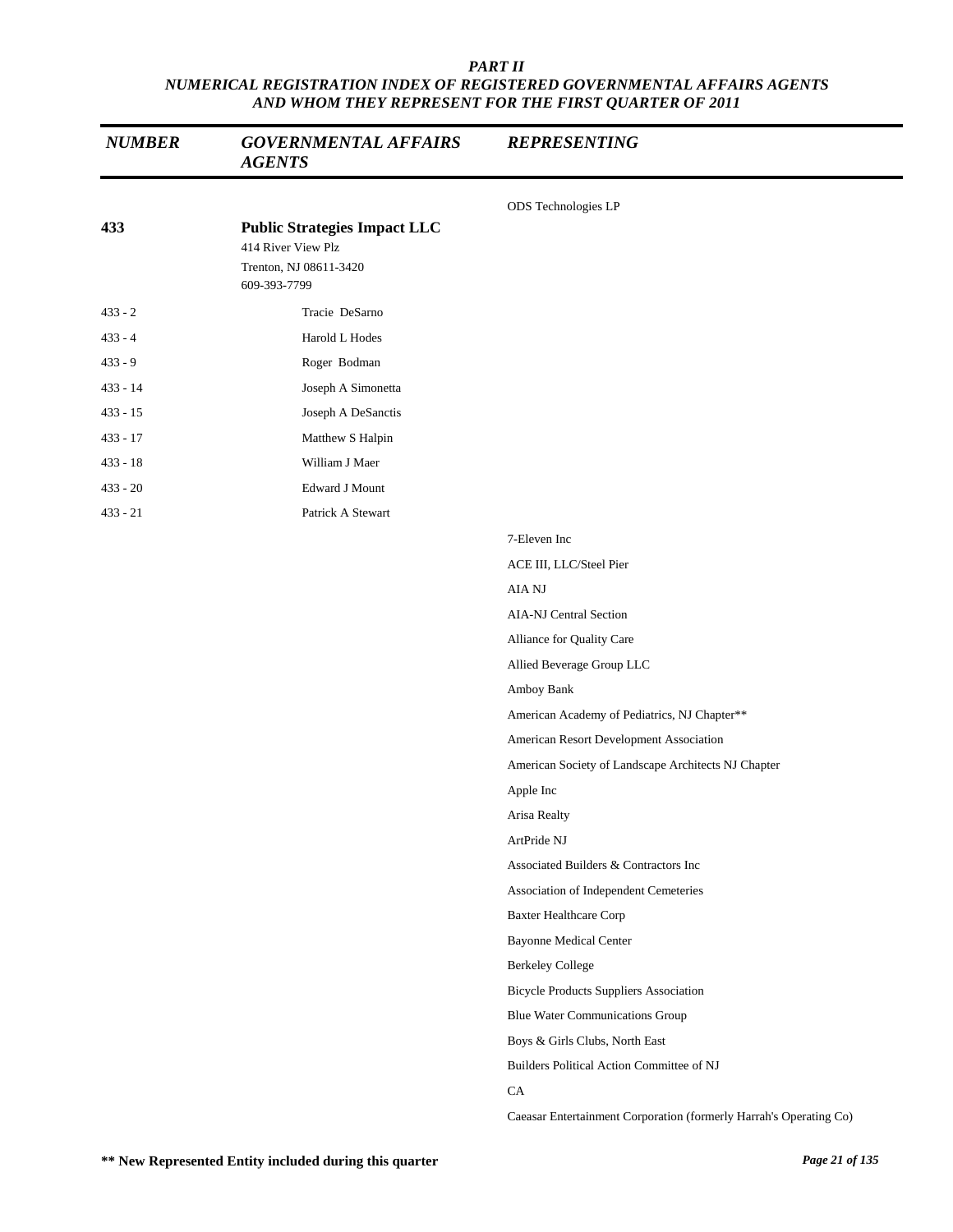| <b>NUMBER</b> | <b>GOVERNMENTAL AFFAIRS</b><br><b>AGENTS</b> | <b>REPRESENTING</b>                                                            |
|---------------|----------------------------------------------|--------------------------------------------------------------------------------|
|               |                                              | Capital Health System                                                          |
|               |                                              | Catholic Health & Human Services Corp                                          |
|               |                                              | Catholic Health/Saint Michael's Medical Center                                 |
|               |                                              | <b>CBS</b> Outdoor                                                             |
|               |                                              | City of Newark NJ                                                              |
|               |                                              | Cliffside Park Borough                                                         |
|               |                                              | CM & Son Trucking Inc                                                          |
|               |                                              | Coastal Outdoor Advertising Group LLC                                          |
|               |                                              | Cole, Schotz, Meisel, Forman & Leonard/Ambulatory Surgical Center of<br>NJ LLC |
|               |                                              | Computer Aid Inc                                                               |
|               |                                              | <b>DARE NJ</b>                                                                 |
|               |                                              | Dewey Electronic Corp The                                                      |
|               |                                              | Distilled Spirits Council of US                                                |
|               |                                              | Drug Free Schools Coalition Inc                                                |
|               |                                              | DuPont                                                                         |
|               |                                              | Earle Asphalt Co                                                               |
|               |                                              | eLot Inc                                                                       |
|               |                                              | Emtec Inc                                                                      |
|               |                                              | <b>Entertainment Software Association</b>                                      |
|               |                                              | Essex Pain Management                                                          |
|               |                                              | Essex Pain Management/Hospital MedRealty LLC                                   |
|               |                                              | <b>Explore Information Services</b>                                            |
|               |                                              | Exxon Mobil Corp                                                               |
|               |                                              | Fairview Borough                                                               |
|               |                                              | Foundation of NJ Public Broadcasting                                           |
|               |                                              | Franklin Templeton Distributors                                                |
|               |                                              | George Harms Construction Co Inc                                               |
|               |                                              | Gift of Life Donor Program                                                     |
|               |                                              | GovDelivery Inc / National Strategies Inc                                      |
|               |                                              | Greater NJ Motorcoach Association                                              |
|               |                                              | Hackensack Medical Ctr                                                         |
|               |                                              | Hemophilia Association of NJ                                                   |
|               |                                              | Hess Corp                                                                      |
|               |                                              | Hewlett-Packard Company & SaBER Solutions                                      |
|               |                                              | <b>HNTB</b> Corp                                                               |
|               |                                              | Hudson Group/Airport Management Services LLC                                   |
|               |                                              | <b>IDT</b> Corp                                                                |
|               |                                              |                                                                                |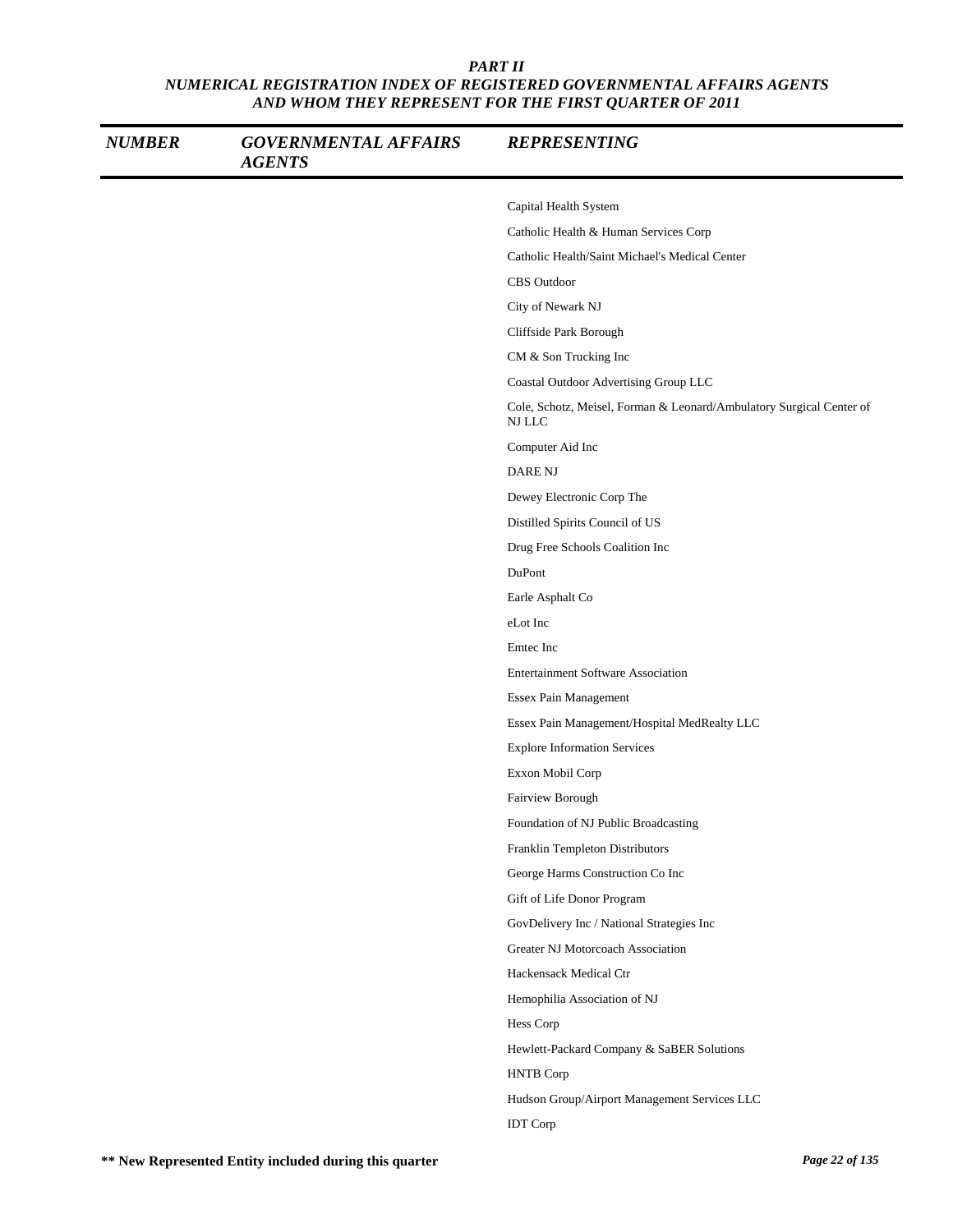| <b>NUMBER</b> | <b>GOVERNMENTAL AFFAIRS</b><br><b>AGENTS</b> | <b>REPRESENTING</b>                                                        |
|---------------|----------------------------------------------|----------------------------------------------------------------------------|
|               |                                              | <b>International Game Technology</b>                                       |
|               |                                              | Jackson, Gilmour & Dobbs PC / Gordon & Gordon PC/Connelly Baker<br>Wotring |
|               |                                              | Jersey Shore Teletherapy                                                   |
|               |                                              | Leisure Chateau Care & Rehabilitation**                                    |
|               |                                              | Liberty Healthcare Corp                                                    |
|               |                                              | Luxottica Retail                                                           |
|               |                                              | Magazine Publishers of America Inc**                                       |
|               |                                              | Maser Consulting PA                                                        |
|               |                                              | Mercury Public Affairs/Silverstein Properties**                            |
|               |                                              | MHA LLC                                                                    |
|               |                                              | Motion Picture Association of America Inc                                  |
|               |                                              | National Association of Theatre Owners of NJ                               |
|               |                                              | NJ Academy of Ophthalmology                                                |
|               |                                              | NJ Association of Realtors                                                 |
|               |                                              | NJ Cemetery Association                                                    |
|               |                                              | NJ Check Cashers Association                                               |
|               |                                              | NJ Concrete & Aggregate Association                                        |
|               |                                              | NJ Dental Association                                                      |
|               |                                              | NJ Financial Service Centers Inc                                           |
|               |                                              | NJ Land Title Association**                                                |
|               |                                              | NJ Liquor Store Alliance                                                   |
|               |                                              | NJ Occupational Therapists Association                                     |
|               |                                              | NJ Pawnbrokers Association                                                 |
|               |                                              | NJ Resources Inc**                                                         |
|               |                                              | NJ Society of Municipal Engineers                                          |
|               |                                              | NJ Society of Professional Engineers                                       |
|               |                                              | NJ State Bar Association                                                   |
|               |                                              | NJ Tax Commissioners Association                                           |
|               |                                              | NJ Travel Industry Association                                             |
|               |                                              | Norfolk Southern Corp                                                      |
|               |                                              | NY Football Giants/New Meadowlands Stadium Company LLC                     |
|               |                                              | Opera Solutions                                                            |
|               |                                              | Opticians Association of NJ                                                |
|               |                                              | Oracle America Inc                                                         |
|               |                                              | Pallia Tech                                                                |
|               |                                              | Parsons Brinckerhoff Quade & Douglas                                       |
|               |                                              | Pfizer Inc                                                                 |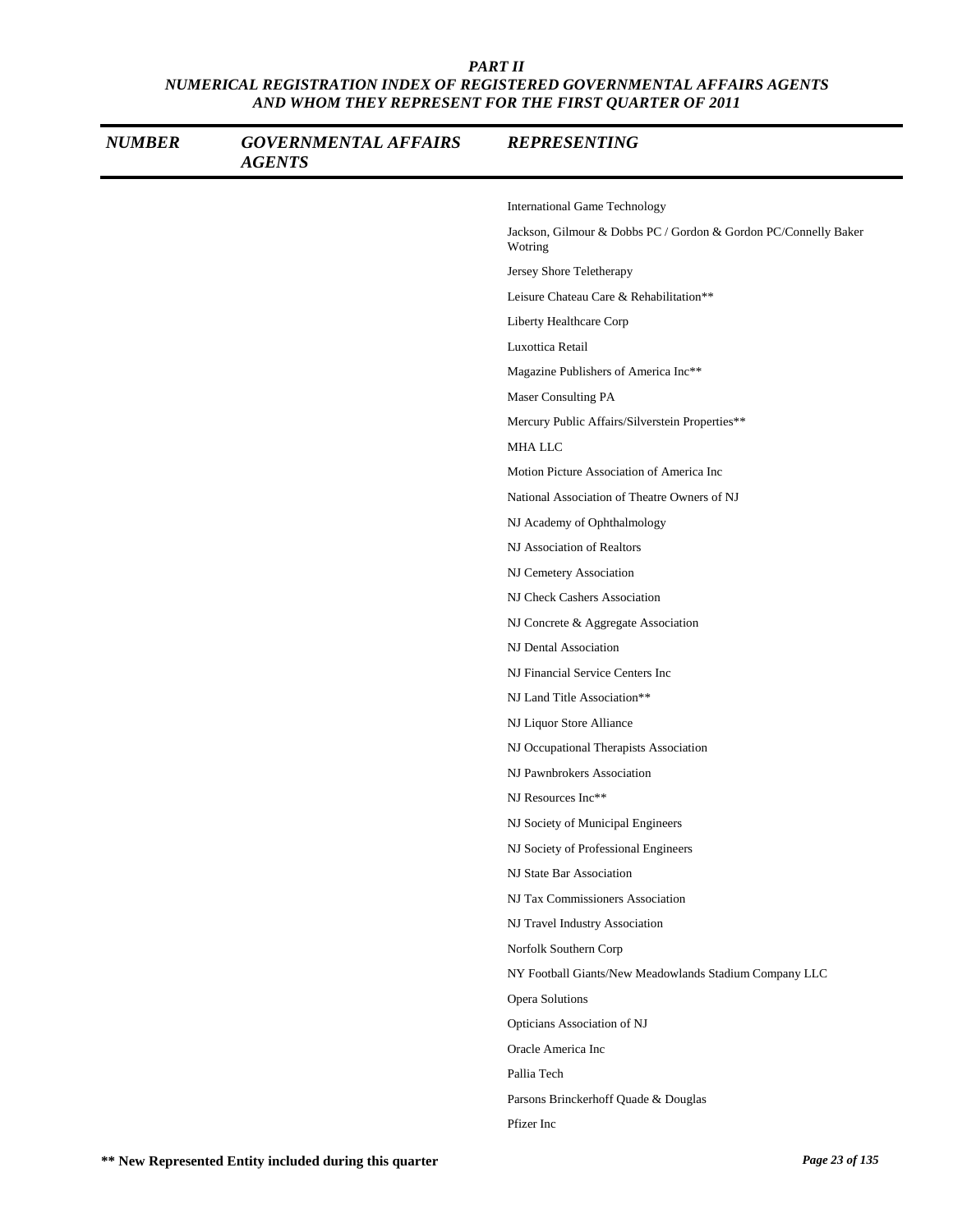| <b>NUMBER</b> | <b>GOVERNMENTAL AFFAIRS</b><br><b>AGENTS</b>                     | <b>REPRESENTING</b>                                      |
|---------------|------------------------------------------------------------------|----------------------------------------------------------|
|               |                                                                  | Pinkerton Computer Consultants                           |
|               |                                                                  | PKF-MARK III**                                           |
|               |                                                                  | PSE&G Co                                                 |
|               |                                                                  | Remington & Vernick Engineers                            |
|               |                                                                  | Saber Corp                                               |
|               |                                                                  | Saint Clare's Primary Care Inc                           |
|               |                                                                  | Saint Peter's University Hospital                        |
|               |                                                                  | Scientific Games**                                       |
|               |                                                                  | ServiceMaster Co The                                     |
|               |                                                                  | Short Hills Surgical Center/Hudson Crossing Surgical Ctr |
|               |                                                                  | SMI Systems & Methods                                    |
|               |                                                                  | Society for the Prevention of Teen Suicide               |
|               |                                                                  | Special Olympics of NJ                                   |
|               |                                                                  | St Joseph's Regional Medical Ctr                         |
|               |                                                                  | State Partners LLC/EMC                                   |
|               |                                                                  | Stewart Agency/Car Wash Operators of NJ The              |
|               |                                                                  | Stewart Agency/NJ Staffing Alliance The                  |
|               |                                                                  | Tandberg/Cisco Systems                                   |
|               |                                                                  | Tioga Energy / National Strategies Inc                   |
|               |                                                                  | Tyco/Simplex Grinnell                                    |
|               |                                                                  | <b>United Water Resources</b>                            |
|               |                                                                  | Utility & Transportation Contractors Association         |
|               |                                                                  | Utz Quality Foods Inc                                    |
|               |                                                                  | Verizon Wireless                                         |
|               |                                                                  | Viacom Outdoor                                           |
|               |                                                                  | Wachovia / Wells Fargo                                   |
|               |                                                                  | Williams Companies Inc                                   |
|               |                                                                  | Yonkers Contracting Co Inc                               |
| 447           | <b>NJ Utilities Association (NJUA)</b><br>50 W State St Ste 1117 |                                                          |
|               | Trenton, NJ 08608<br>609-392-1000                                |                                                          |
| $447 - 3$     | Karen D Alexander                                                |                                                          |
| $447 - 5$     | Ryan Tookes                                                      |                                                          |

NJ Utilities Association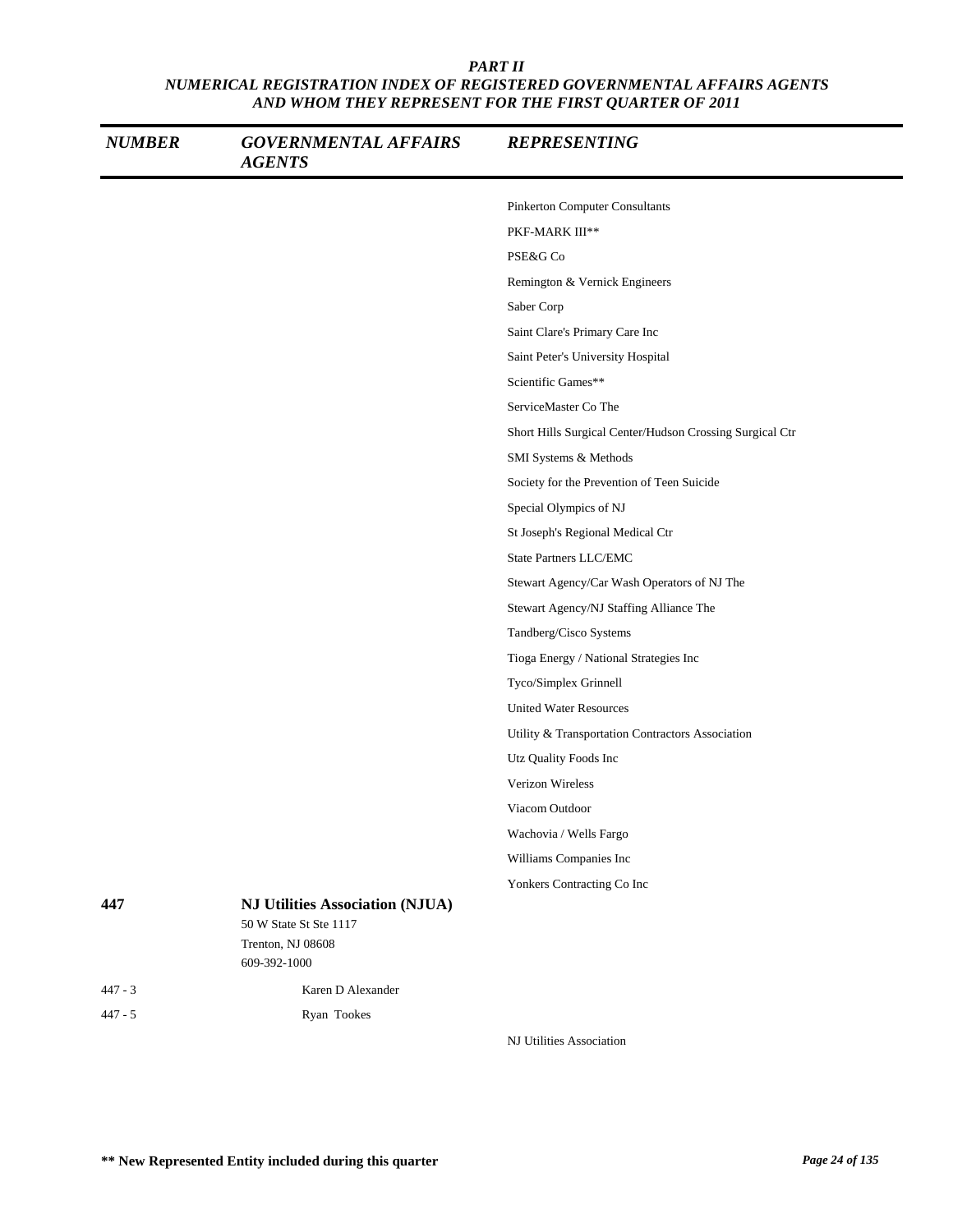| <b>NUMBER</b> | <b>GOVERNMENTAL AFFAIRS</b><br><b>AGENTS</b>                                                                              | <b>REPRESENTING</b>                                                   |
|---------------|---------------------------------------------------------------------------------------------------------------------------|-----------------------------------------------------------------------|
| 460           | <b>Authorities Association of NJ</b><br>2333 White Horse-Mercerville Rd<br>Ste 4<br>Mercerville, NJ 08619<br>609-584-1877 |                                                                       |
| $460 - 1$     | Ellen Gulbinsky                                                                                                           |                                                                       |
| 461           | <b>AFSCME Council 1</b><br>2930 S Broad St<br>Trenton, NJ 08610-3606<br>609-888-5500                                      | <b>Association of Environmental Authorities</b>                       |
| 461 - 1       | Sherryl A Gordon                                                                                                          |                                                                       |
| 461 - 3       | Robert Little                                                                                                             |                                                                       |
| 461 - 4       | Rex D Reid                                                                                                                |                                                                       |
|               |                                                                                                                           | American Fedn of State County & Mun Employees AFSCME                  |
| 463           | <b>Issues Management Inc</b><br>100 Overlook Ctr<br>2nd Fl<br>Princeton, NJ 08540-7814<br>609-252-1300                    |                                                                       |
| $463 - 1$     | Michael J Faigen                                                                                                          |                                                                       |
| 463 - 14      | Roger M Schwarz                                                                                                           |                                                                       |
|               |                                                                                                                           | Aes/Red Oak                                                           |
|               |                                                                                                                           | American Civil Liberties Union of NJ                                  |
|               |                                                                                                                           | Amylin Pharmaceuticals Inc                                            |
|               |                                                                                                                           | Association of Medical Device Reprocessors (AMDR)                     |
|               |                                                                                                                           | Berlex Inc                                                            |
|               |                                                                                                                           | Borden Inc                                                            |
|               |                                                                                                                           | Electronic Manufacturer's Coalition for Responsible Recycling (EMCRR) |
|               |                                                                                                                           | <b>Erickson Retirement Communities</b>                                |
|               |                                                                                                                           | Falcon Safety Products Inc                                            |
|               |                                                                                                                           | Gerdau Ameristeel                                                     |
|               |                                                                                                                           | Hertz Corp                                                            |
|               |                                                                                                                           | IBEW, Local Union 94                                                  |
|               |                                                                                                                           | Issues Management Inc                                                 |
|               |                                                                                                                           | MedAssure Services LLC                                                |
|               |                                                                                                                           | Mercer County Children's Medical Daycare                              |
|               |                                                                                                                           | NELS - North East Linen / New England Linen                           |
|               |                                                                                                                           | NJ State Electrical Workers Association (NJ IBEW)                     |
|               |                                                                                                                           | Philips Electronics                                                   |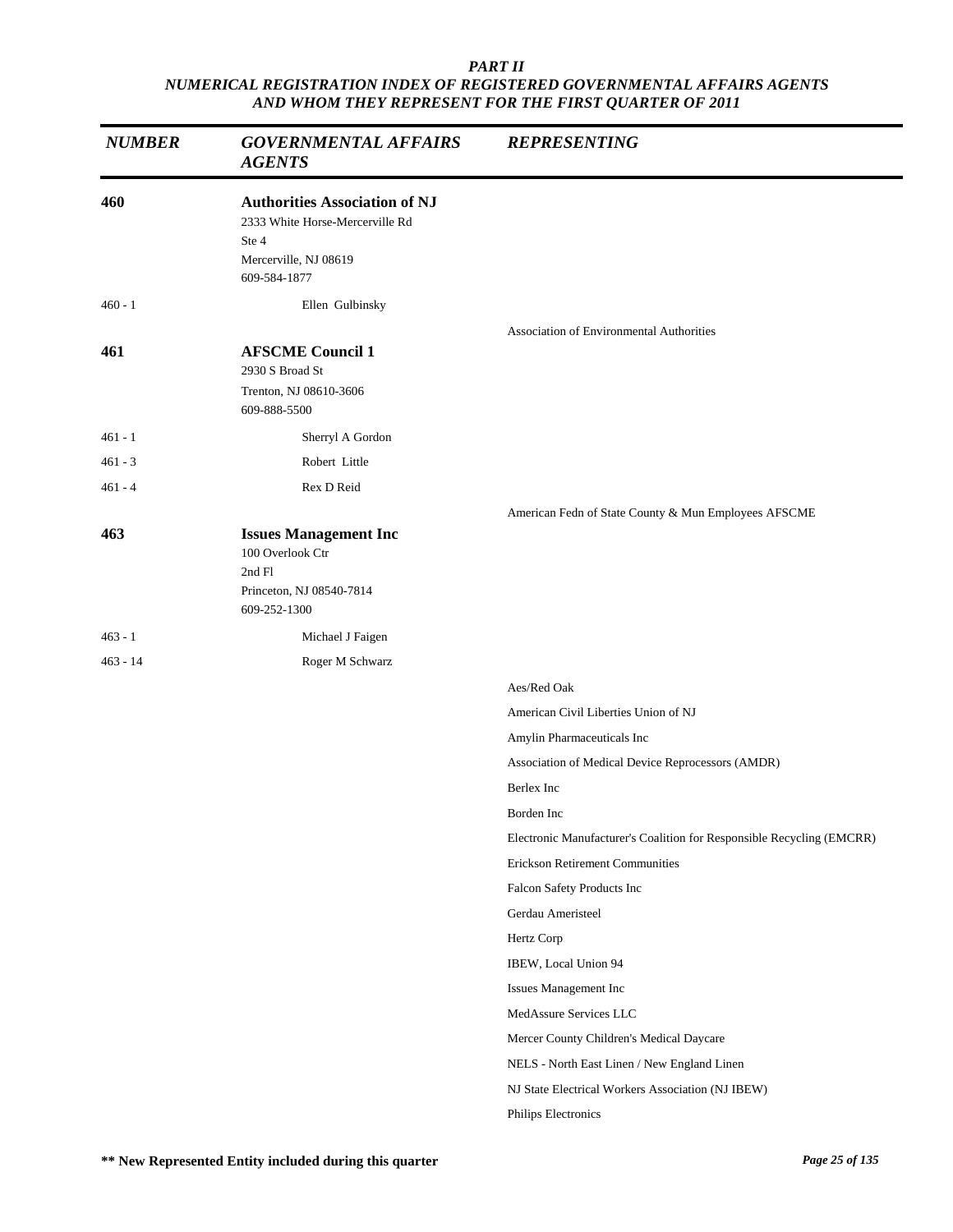| <b>NUMBER</b> | <b>GOVERNMENTAL AFFAIRS</b><br><b>AGENTS</b>                                                                            | <b>REPRESENTING</b>                              |
|---------------|-------------------------------------------------------------------------------------------------------------------------|--------------------------------------------------|
|               |                                                                                                                         |                                                  |
|               |                                                                                                                         | PSE&G Services Corp                              |
|               |                                                                                                                         | RESA / Retail Energy Supply Association          |
|               |                                                                                                                         | Royce Brook Golf Club/Bellemead Development Corp |
|               |                                                                                                                         | Schering-Plough Corp                             |
|               |                                                                                                                         | Schindler Elevator Corp                          |
|               |                                                                                                                         | Sharp Electronics Corp                           |
|               |                                                                                                                         | St Barnabas Hospital                             |
|               |                                                                                                                         | SunChemical                                      |
| 494           | <b>NJ State Association of Chiefs of Police</b><br>One Greentree Centre<br>Ste 201<br>Marlton, NJ 08053<br>856-988-5880 |                                                  |
| $494 - 2$     | Mitchell C Sklar                                                                                                        |                                                  |
|               |                                                                                                                         | NJ State Association of Chiefs of Police         |
| 532           | Norris McLaughlin & Marcus<br>PO Box 5933<br>Bridgewater, NJ 08807<br>908-722-0700                                      |                                                  |
|               |                                                                                                                         |                                                  |
| $532 - 2$     | James H Laskey                                                                                                          |                                                  |
|               |                                                                                                                         | Hidden Valley Club The                           |
|               |                                                                                                                         | NJ Business & Industry Association               |
|               |                                                                                                                         | Norris McLaughlin & Marcus                       |
|               |                                                                                                                         | QLT Consumer Lease Services Inc                  |
|               |                                                                                                                         | <b>Verizon Business</b>                          |
| 549           | AT&T<br>192 W State St<br>Trenton, NJ 08608<br>609-396-4350                                                             |                                                  |
| $549 - 7$     | Charlene Brown                                                                                                          |                                                  |
| $549 - 9$     | J Michael Schweder                                                                                                      |                                                  |
|               |                                                                                                                         | AT&T                                             |
| 551           | <b>MWW Group</b><br>1 Meadowlands Plz 6th Floor<br>East Rutherford, NJ 07073-2137<br>201-507-9500                       |                                                  |
| $551 - 35$    | Kevin G Frechette                                                                                                       |                                                  |
| $551 - 36$    | William P Murray                                                                                                        |                                                  |
| $551 - 44$    | Timothy White                                                                                                           |                                                  |
| $551 - 49$    | Lori Price Abrams                                                                                                       |                                                  |
|               |                                                                                                                         | Amerigroup                                       |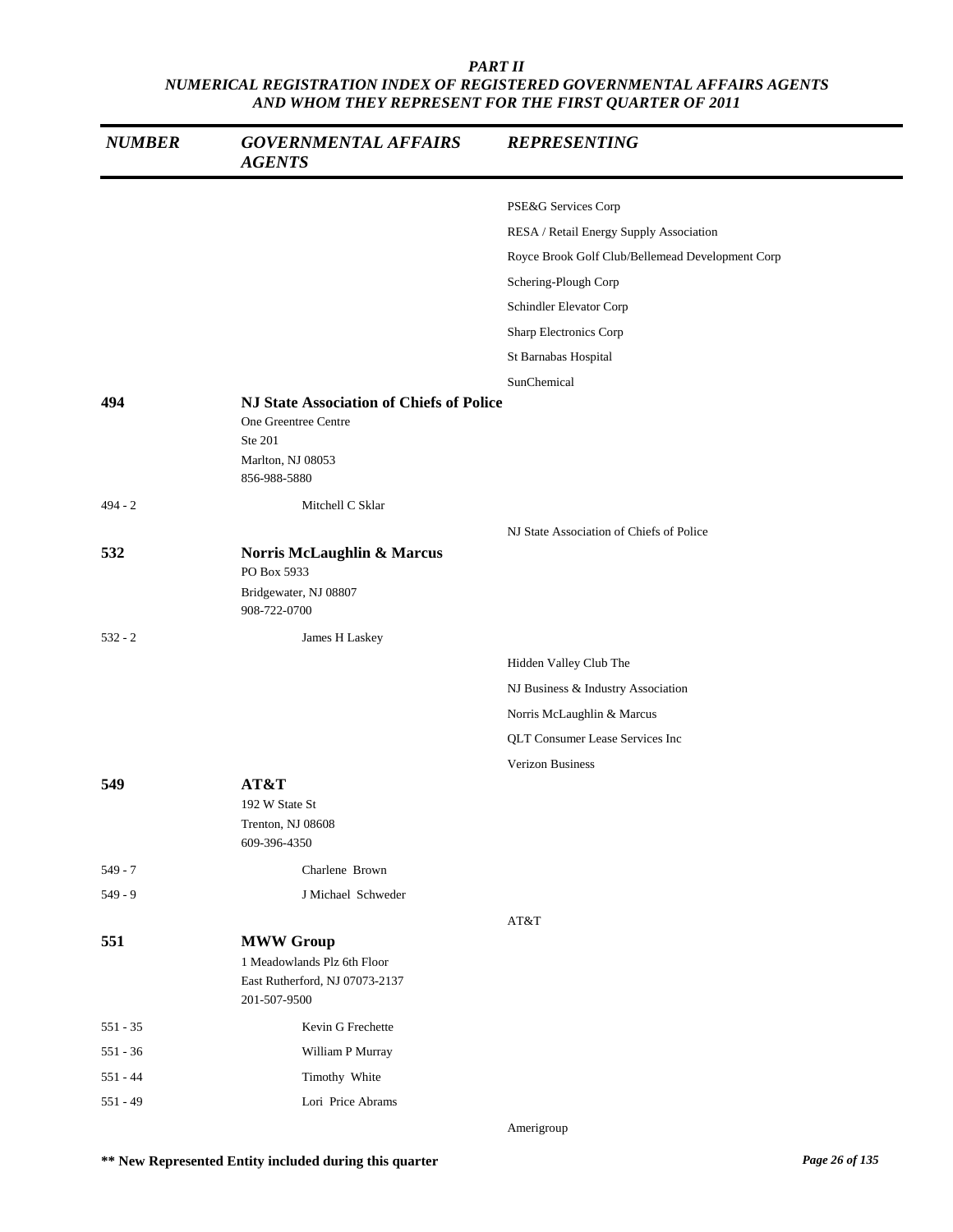| <b>NUMBER</b> | <b>GOVERNMENTAL AFFAIRS</b><br><b>AGENTS</b> | <b>REPRESENTING</b>                                            |
|---------------|----------------------------------------------|----------------------------------------------------------------|
|               |                                              | <b>AST</b> Development                                         |
|               |                                              | <b>Avalon Bay Communities</b>                                  |
|               |                                              | Cathedral Healthcare System                                    |
|               |                                              | Catholic Health & Human Services                               |
|               |                                              | <b>Continental Airlines</b>                                    |
|               |                                              | <b>Delaware River Stevedores</b>                               |
|               |                                              | <b>Farmland Dairies</b>                                        |
|               |                                              | GAF Corp                                                       |
|               |                                              | Garden State Winegrowers Association                           |
|               |                                              | Global Strategy Group Inc                                      |
|               |                                              | Holy Name Hospital                                             |
|               |                                              | International Federation of Professional & Technical Engineers |
|               |                                              | International Specialty Products Inc                           |
|               |                                              | <b>International Speedway Corp</b>                             |
|               |                                              | Landmark Companies LLC                                         |
|               |                                              | Lennar Co                                                      |
|               |                                              | Lowenstein Sandler PC                                          |
|               |                                              | Lunde & Burger                                                 |
|               |                                              | Mack Cali Realty Corp                                          |
|               |                                              | MEL/JIF (PERMA)                                                |
|               |                                              | MHF Logistical Solutions                                       |
|               |                                              | Mills Corp                                                     |
|               |                                              | Municipal Excess Liability Joint Insurance Fund                |
|               |                                              | NJ 2-1-1 Partnership                                           |
|               |                                              | NJ CURE/NJ PURE                                                |
|               |                                              | Ogden Realty Co                                                |
|               |                                              | Orange & Rockland Utilities Inc                                |
|               |                                              | Parsons Advanced Technologies Inc                              |
|               |                                              | PKF-Mark III Inc                                               |
|               |                                              | Princeton Healthcare Systems                                   |
|               |                                              | Princeton Insurance Co                                         |
|               |                                              | <b>Public Financial Management</b>                             |
|               |                                              | Puerto Ricans for Civic Action                                 |
|               |                                              | Pulte Homes                                                    |
|               |                                              | QualCare Inc                                                   |
|               |                                              | QualCare Preferred Providers                                   |
|               |                                              | Ramapo College of NJ                                           |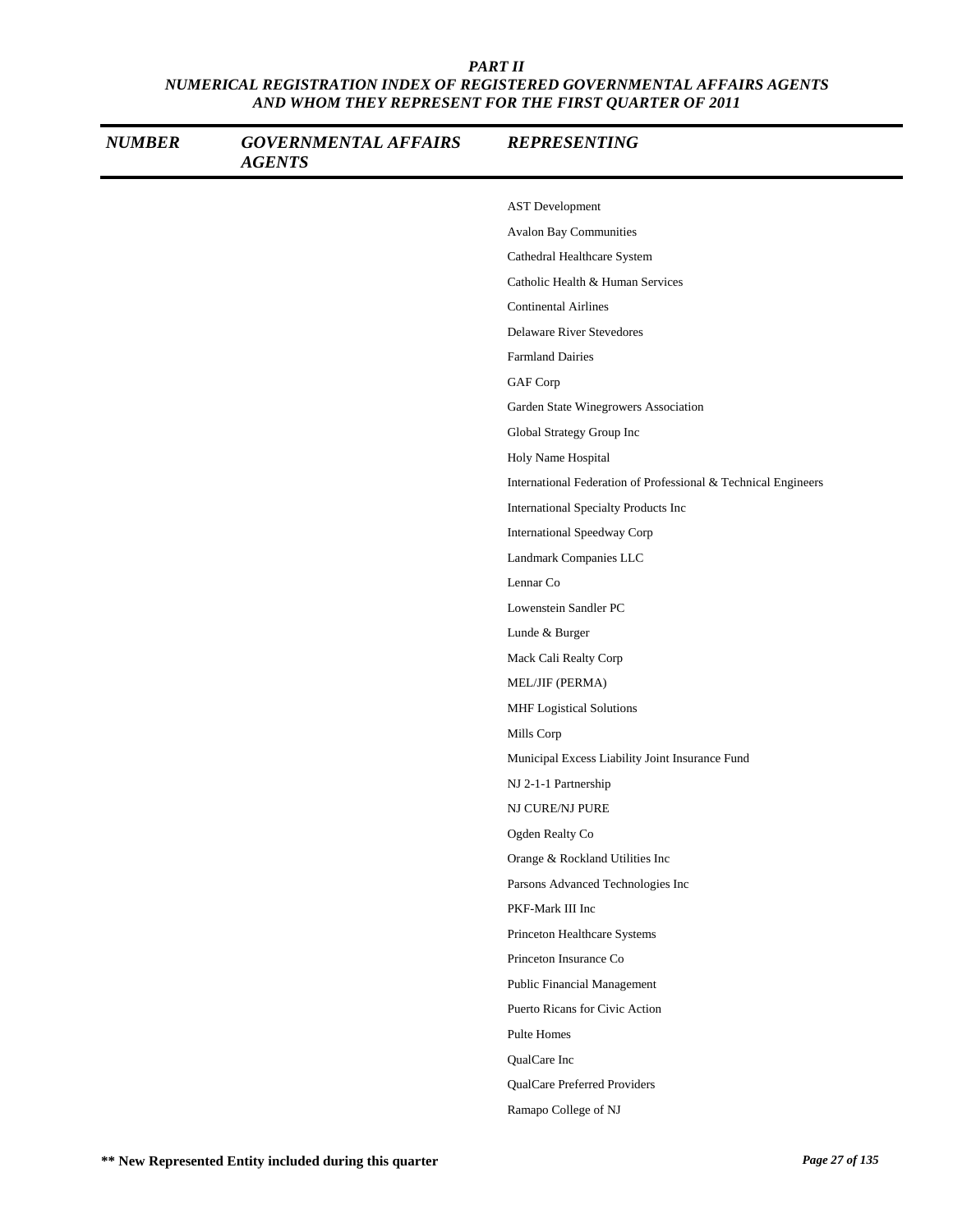| <b>NUMBER</b> | <b>GOVERNMENTAL AFFAIRS</b><br><b>AGENTS</b>                                                                         | <b>REPRESENTING</b>                          |
|---------------|----------------------------------------------------------------------------------------------------------------------|----------------------------------------------|
|               |                                                                                                                      | Resilient Floor Covering Institute           |
|               |                                                                                                                      | <b>Roseland Properties</b>                   |
|               |                                                                                                                      | Salem County NJ                              |
|               |                                                                                                                      | Sandata Inc                                  |
|               |                                                                                                                      | Security Indemnity Insurance Co              |
|               |                                                                                                                      | <b>Silverstein Properties</b>                |
|               |                                                                                                                      | Somerset Development                         |
|               |                                                                                                                      | Somerset Medical Ctr                         |
|               |                                                                                                                      | Sony Music Entertainment Inc                 |
|               |                                                                                                                      | <b>Sterling Properties</b>                   |
|               |                                                                                                                      | STV Inc                                      |
|               |                                                                                                                      | <b>Tierra Solutions</b>                      |
|               |                                                                                                                      | <b>WCD Consultants</b>                       |
| 554           | <b>Public Power Association of NJ</b><br>PO Box 206<br>Seaside Heights, NJ 08751<br>732-793-4060                     |                                              |
| $554 - 1$     | James A Jablonski                                                                                                    |                                              |
|               |                                                                                                                      | Public Power Association of NJ               |
|               |                                                                                                                      | <b>Sussex Rural Electric Cooperative</b>     |
| 613           | <b>NJ State Bar Association</b><br>NJ Law Ctr<br>One Constitution Sq<br>New Brunswick, NJ 08901-1500<br>732-249-5000 |                                              |
| $613 - 8$     | D Todd Sidor                                                                                                         |                                              |
|               |                                                                                                                      | NJ State Bar Association                     |
| 633           | <b>Capitol Legislative Consultants LLC</b><br>7 Lynn Court<br>Morristown, NJ 07960<br>201-602-8830                   |                                              |
| $633 - 1$     | Sharon L Weiner                                                                                                      |                                              |
|               |                                                                                                                      | Garden State Recyclers Advocacy Group        |
|               |                                                                                                                      | Morris Companies The                         |
|               |                                                                                                                      | NJ Coalition for Interior Design Legislation |
| 644           | <b>NJ Association of Realtors</b><br>295 Pierson Ave<br>PO Box 2098<br>Edison, NJ 08818<br>732-494-5616              |                                              |
| $644 - 5$     | Jarrod C Grasso                                                                                                      |                                              |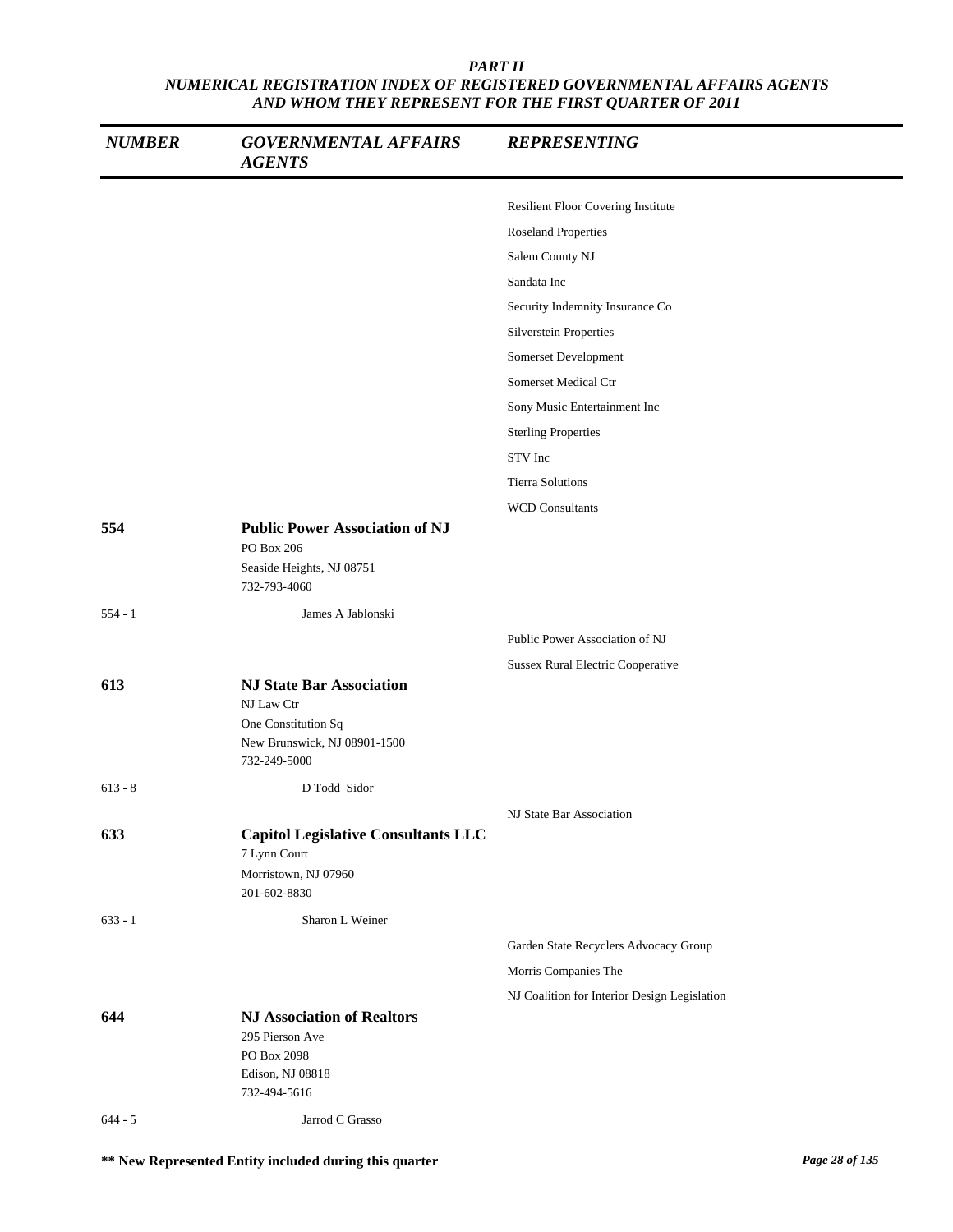| <b>NUMBER</b> | <b>GOVERNMENTAL AFFAIRS</b><br><b>AGENTS</b>                                                                                               | <b>REPRESENTING</b>                                   |
|---------------|--------------------------------------------------------------------------------------------------------------------------------------------|-------------------------------------------------------|
| $644 - 7$     | Douglas Mark Tomson                                                                                                                        |                                                       |
| $644 - 9$     | Bruce Shapiro                                                                                                                              |                                                       |
| $644 - 10$    | Danielle Alpert                                                                                                                            |                                                       |
|               |                                                                                                                                            | NJ Association of Realtors/NJAR                       |
| 662           | <b>NJ Library Association</b><br>PO Box 1534<br>Trenton, NJ 08607<br>609-394-8032                                                          |                                                       |
| $662 - 1$     | Patricia A Tumulty                                                                                                                         |                                                       |
|               |                                                                                                                                            | NJ Library Association                                |
| 665           | <b>Building Contractors Association of NJ</b><br>Raritan Ctr Raritan Plaza II<br><b>Fieldcrest Ave</b><br>Edison, NJ 08837<br>732-225-2265 |                                                       |
| $665 - 7$     | Jack Kocsis Jr                                                                                                                             |                                                       |
| $665 - 8$     | Michael Travostino                                                                                                                         |                                                       |
| $665 - 9$     | Darlene Regina                                                                                                                             |                                                       |
|               |                                                                                                                                            | Associated General Contractors of NJ                  |
|               |                                                                                                                                            | Building Contractors Association of NJ                |
| 677           | Carella, Byrne, Bain, Gilfillan, Cecchi, Stewart & Olstein<br>6 Becker Farm Rd<br>Roseland, NJ 07068<br>973-994-1700                       |                                                       |
| $677 - 1$     | Peter G Stewart                                                                                                                            |                                                       |
| $677 - 3$     | Charles C Carella                                                                                                                          |                                                       |
| $677 - 4$     | Arthur T Vanderbilt                                                                                                                        |                                                       |
|               |                                                                                                                                            | American Coastal Industries                           |
|               |                                                                                                                                            | Archdiocese of Newark                                 |
|               |                                                                                                                                            | Carella Byrne Bain Gilfillan Cecchi Stewart & Olstein |
|               |                                                                                                                                            | Carter Wallace Inc                                    |
|               |                                                                                                                                            | <b>Community Energy Alternatives</b>                  |
|               |                                                                                                                                            | DuPont Merck Pharmaceutical Co                        |
|               |                                                                                                                                            | Logan Vista                                           |
|               |                                                                                                                                            | Merck Medco Managed Care LLC                          |
| 682           | <b>Center for Non-Profit Corp Inc</b><br>1501 Livingston Ave<br>North Brunswick, NJ 08902<br>732-227-0800                                  |                                                       |
| $682 - 1$     | Linda M Czipo                                                                                                                              |                                                       |
|               |                                                                                                                                            | Center for Non-Profit Corp Inc                        |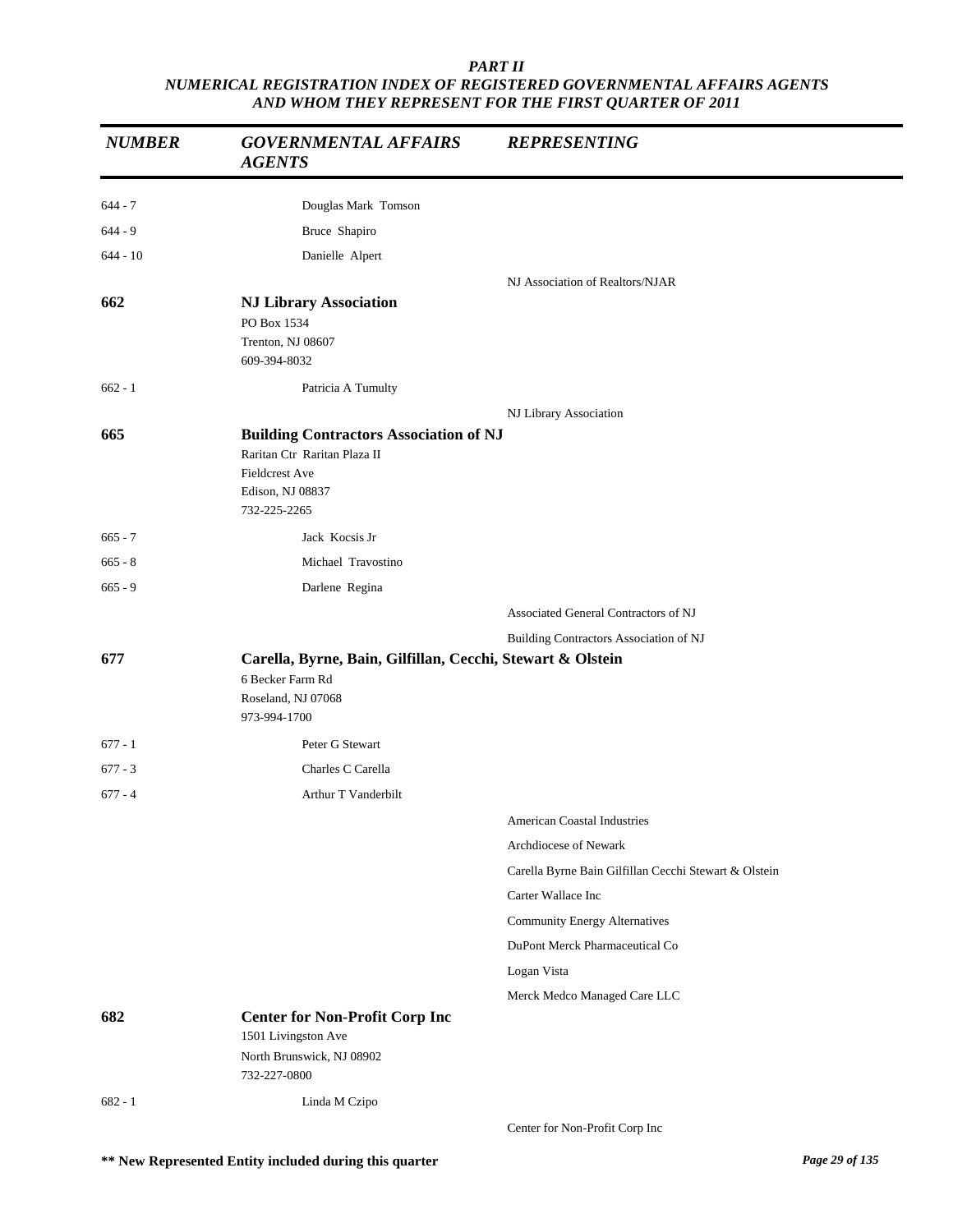| <b>NUMBER</b> | <b>GOVERNMENTAL AFFAIRS</b><br><b>AGENTS</b>                                                                         | <b>REPRESENTING</b>           |
|---------------|----------------------------------------------------------------------------------------------------------------------|-------------------------------|
| 692           | <b>NJ Manufacturers Insurance Co</b><br>301 Sullivan Way PO Box 00128<br>West Trenton, NJ 08628-0118<br>609-883-1300 |                               |
| $692 - 3$     | Robert Zetterstrom                                                                                                   |                               |
| $692 - 5$     | Michael J Van Wagner                                                                                                 |                               |
| $692 - 6$     | Mitchell A Livingston                                                                                                |                               |
| $692 - 7$     | Deborah A Wean                                                                                                       |                               |
| $692 - 8$     | Jessica Ann Schlee                                                                                                   |                               |
| 703           | <b>S</b> Thomas Gagliano<br>78 Apple St<br>Tinton Falls, NJ 07724-2695<br>732-747-1600                               | NJ Manufacturers Insurance Co |
| $703 - 1$     | S Thomas Gagliano                                                                                                    |                               |
|               |                                                                                                                      | Giordano Halleran & Ciesla    |
|               |                                                                                                                      | Verizon Wireless              |
| 714           | <b>State Farm Insurance Co</b><br>One State Farm Plz E-6<br>Bloomington, IL 61710<br>309-766-3521                    |                               |
| $714 - 1$     | Charles D Vogel                                                                                                      |                               |
| $714 - 5$     | Robert J Kelley                                                                                                      |                               |
| $714 - 6$     | Dave Menning                                                                                                         |                               |
| $714 - 7$     | Stephen K Woodard                                                                                                    |                               |
| $714 - 9$     | Craig Isaacs                                                                                                         |                               |
|               |                                                                                                                      | State Farm Insurance Co       |
| 721           | <b>MBI</b> GluckShaw<br>212 W State St<br>Trenton, NJ 08608<br>609-392-3100                                          |                               |
| $721 - 1$     | Clark W Martin                                                                                                       |                               |
| $721 - 2$     | Paul N Bontempo                                                                                                      |                               |
| $721 - 4$     | Scot Mackey                                                                                                          |                               |
| $721 - 5$     | Paul Matacera                                                                                                        |                               |
| $721 - 6$     | Oliver Bartlett                                                                                                      |                               |
| $721 - 7$     | Raul Garcia                                                                                                          |                               |
| $721 - 8$     | Timothy Martin                                                                                                       |                               |
| 721 - 10      | Hazel Gluck                                                                                                          |                               |
| 721 - 14      | Jeffrey Warsh                                                                                                        |                               |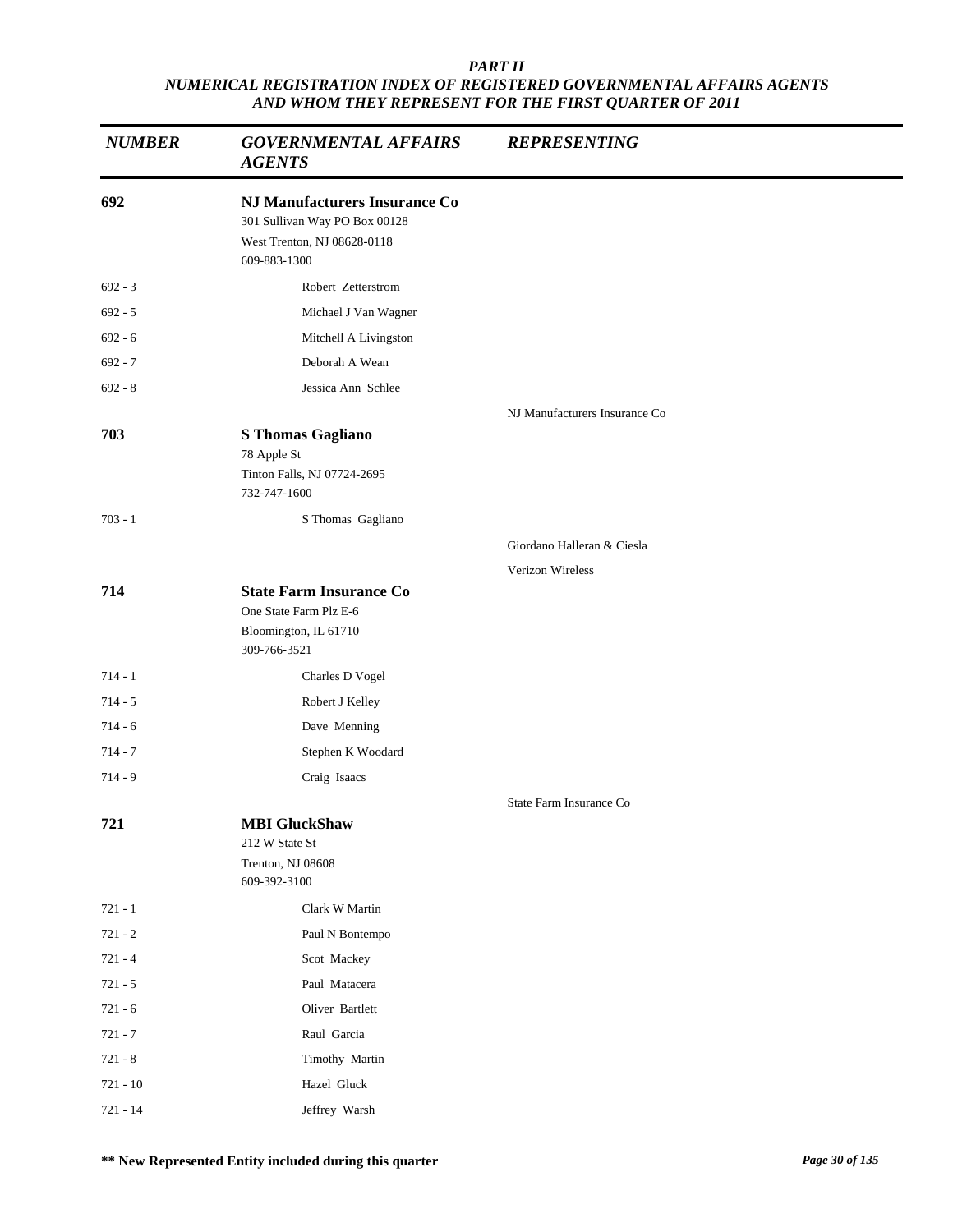| <b>NUMBER</b> | <b>GOVERNMENTAL AFFAIRS</b><br><b>AGENTS</b> | <b>REPRESENTING</b>                           |
|---------------|----------------------------------------------|-----------------------------------------------|
| $721 - 16$    | Lisa Ginther                                 |                                               |
| $721 - 17$    | R Jeffrey Lanigan                            |                                               |
| $721 - 18$    | Jody Herkloz                                 |                                               |
| 721 - 19      | Nancy Pinkin                                 |                                               |
| $721 - 20$    | C Richard Kamin                              |                                               |
| $721 - 23$    | Matthew Stanton                              |                                               |
| $721 - 25$    | Wilfredo Caraballo                           |                                               |
| $721 - 26$    | Ryan Peene                                   |                                               |
| $721 - 27$    | Ellen Stein                                  |                                               |
|               |                                              | 431 Corp                                      |
|               |                                              | <b>ABC Bail Bonds</b>                         |
|               |                                              | Access NJ                                     |
|               |                                              | Alliance of Automobile Manufacturers          |
|               |                                              | Alliance of Health Care Sharing Ministries    |
|               |                                              | American Express Co                           |
|               |                                              | Anton Nader                                   |
|               |                                              | <b>Associated Humane Societies</b>            |
|               |                                              | AvalonBay Communities Inc                     |
|               |                                              | Bayonne Local Re-development Authority        |
|               |                                              | <b>Bayshore Recycling Corp</b>                |
|               |                                              | Beer Wholesalers Association of NJ            |
|               |                                              | Borough of Paramus**                          |
|               |                                              | Building Material Dealers For Good Government |
|               |                                              | CenturyLink                                   |
|               |                                              | <b>CHEP</b>                                   |
|               |                                              | Christian Health Care Center                  |
|               |                                              | <b>Clever Devices</b>                         |
|               |                                              | Coalition for a Safe NJ                       |
|               |                                              | Concrete Pipe Association of NJ               |
|               |                                              | Consumer Data Industry Association            |
|               |                                              | Covanta Energy Corp                           |
|               |                                              | Dallenbach Sands Co                           |
|               |                                              | Dave Sickel                                   |
|               |                                              | Deo Volente Farms LLC                         |
|               |                                              | Disney                                        |
|               |                                              | <b>DMR</b> Architects                         |
|               |                                              | Doral Dental USA LLC                          |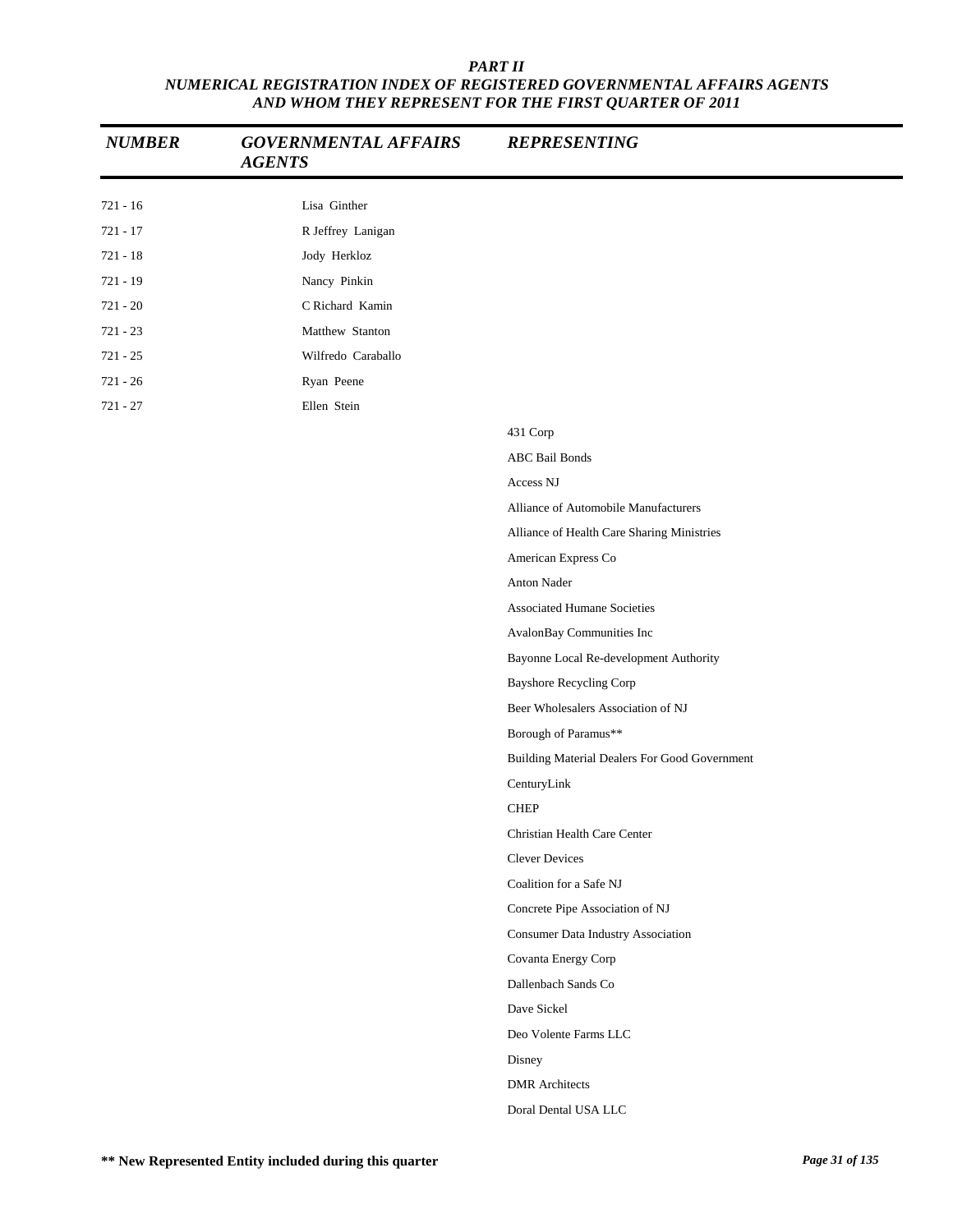| <b>NUMBER</b> | <b>GOVERNMENTAL AFFAIRS</b><br><b>AGENTS</b> | <b>REPRESENTING</b>                                                                                                                                    |
|---------------|----------------------------------------------|--------------------------------------------------------------------------------------------------------------------------------------------------------|
|               |                                              | DT Allen Contracting                                                                                                                                   |
|               |                                              | Edgewood Properties Inc                                                                                                                                |
|               |                                              | Elizabethtown Gas                                                                                                                                      |
|               |                                              | <b>EPDM Roofing Association</b>                                                                                                                        |
|               |                                              | First Energy Corp                                                                                                                                      |
|               |                                              | Garden State Seafood Association                                                                                                                       |
|               |                                              | Gateway Outdoor Advertising on behalf of MultiState Associates Inc**                                                                                   |
|               |                                              | George Harms Construction Co Inc                                                                                                                       |
|               |                                              | Green Building Initiative                                                                                                                              |
|               |                                              | Greystone Property Management                                                                                                                          |
|               |                                              | Hartz                                                                                                                                                  |
|               |                                              | HomeFront NJ                                                                                                                                           |
|               |                                              | Hudson County Improvement Authority                                                                                                                    |
|               |                                              | InfoStore**                                                                                                                                            |
|               |                                              | Ingersoll Rand Co                                                                                                                                      |
|               |                                              | Intermodal Materials Management                                                                                                                        |
|               |                                              | International Council of Shopping Centers                                                                                                              |
|               |                                              | Irrigation Association of NJ                                                                                                                           |
|               |                                              | Ishi Systems Inc                                                                                                                                       |
|               |                                              | JH Reid On-Site Recycling Inc                                                                                                                          |
|               |                                              | <b>K&amp;L Gates LLP</b>                                                                                                                               |
|               |                                              | K&L Gates LLP/Alliance Chemical Inc on behalf of itself and Pfister<br>Chemical Inc                                                                    |
|               |                                              | K&L Gates LLP/Arkema Inc                                                                                                                               |
|               |                                              | K&L Gates LLP/Ashland Inc                                                                                                                              |
|               |                                              | K&L Gates LLP/Atlantic Richfield Co                                                                                                                    |
|               |                                              | K&L Gates LLP/BASF Corp on its own behalf and on behalf of BASF<br>Catalysts LLC                                                                       |
|               |                                              | K&L Gates LLP/Belleville Industrial Center                                                                                                             |
|               |                                              | K&L Gates LLP/Benjamin Moore & Co                                                                                                                      |
|               |                                              | K&L Gates LLP/BOC Group Inc                                                                                                                            |
|               |                                              | K&L Gates LLP/Bristol Myers Squibb                                                                                                                     |
|               |                                              | K&L Gates LLP/CBS Corp, a Delaware corp, f/k/a Viacom Inc successor<br>by merger to CBS Corp, a Pennsylvania corp, f/k/a Westinghouse<br>Electric Corp |
|               |                                              | K&L Gates LLP/Celanese Ltd                                                                                                                             |
|               |                                              | K&L Gates LLP/Chemtura Corp and Raclaur LLC as current and former<br>owner of the property f/k/a Atlantic Industries                                   |
|               |                                              | K&L Gates LLP/Chevron Environmental Management Company for<br>itself and on behalf of Texaco Inc                                                       |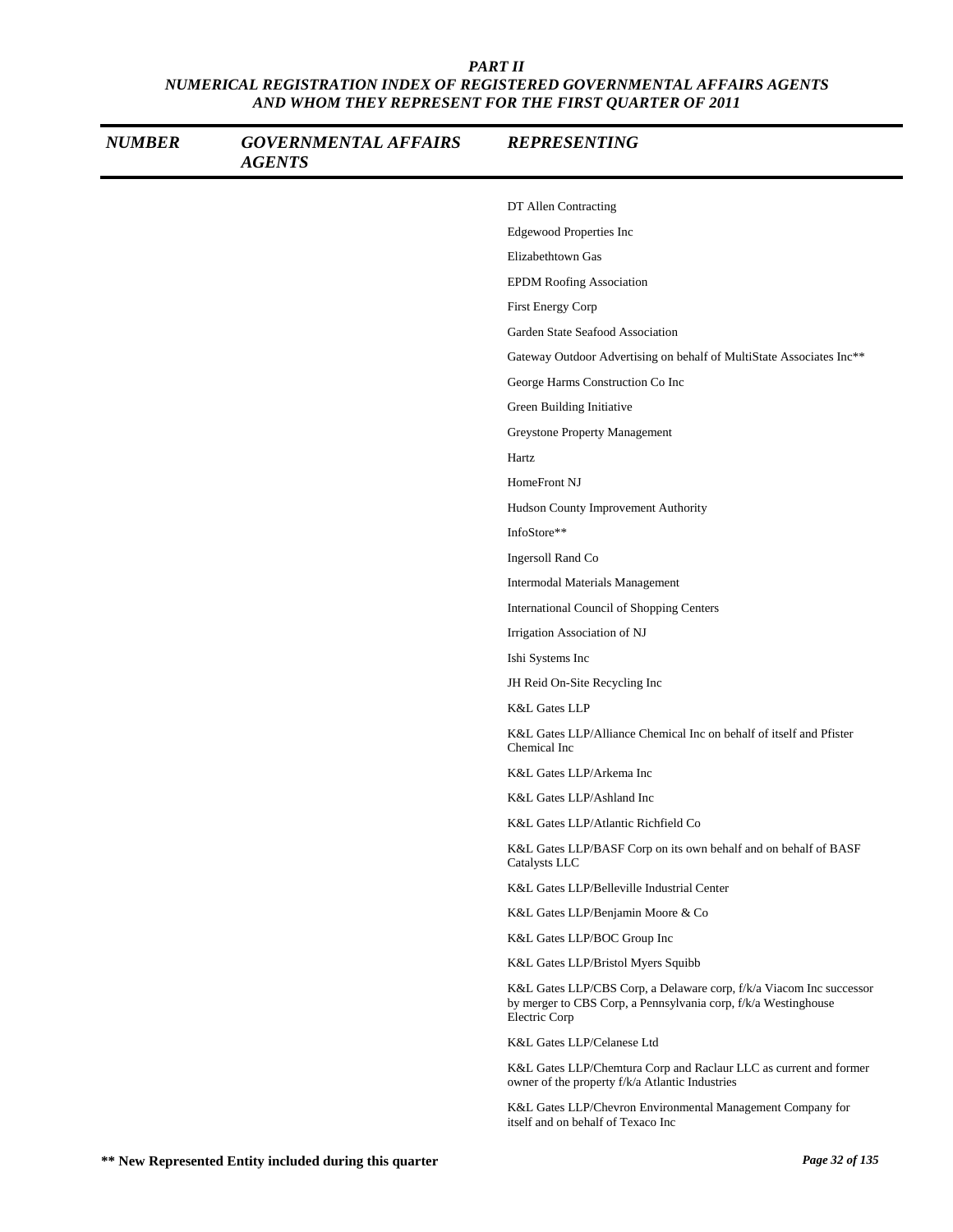| <b>NUMBER</b> | <b>GOVERNMENTAL AFFAIRS</b><br><b>AGENTS</b> | <b>REPRESENTING</b>                                                                                                                                                                                                                                               |
|---------------|----------------------------------------------|-------------------------------------------------------------------------------------------------------------------------------------------------------------------------------------------------------------------------------------------------------------------|
|               |                                              | <b>K&amp;L Gates LLP/Coltec Industries</b>                                                                                                                                                                                                                        |
|               |                                              | K&L Gates LLP/Conopco Inc d/b/a Unilever (as successor to<br>CPC/Bestfoods, former parent of th Penick Corp (facility loacted at 540<br>New York Ave, Lyndhurst, NJ))                                                                                             |
|               |                                              | K&L Gates LLP/Covanta Essex Co                                                                                                                                                                                                                                    |
|               |                                              | K&L Gates LLP/Croda Inc                                                                                                                                                                                                                                           |
|               |                                              | K&L Gates LLP/DII Industries LLC                                                                                                                                                                                                                                  |
|               |                                              | K&L Gates LLP/DiLorenzo Properties Co on behalf of itself and the<br>Goldman/Goldman/DiLorenzo Properties Partnerships                                                                                                                                            |
|               |                                              | K&L Gates LLP/Eden Wood Corp                                                                                                                                                                                                                                      |
|               |                                              | K&L Gates LLP/EI du Pont de Nemours and Co                                                                                                                                                                                                                        |
|               |                                              | K&L Gates LLP/Elan Chemical Co                                                                                                                                                                                                                                    |
|               |                                              | K&L Gates LLP/EPEC Polymers Inc on behalf of itself and EPEC Oil Co<br><b>Liquidating Trust</b>                                                                                                                                                                   |
|               |                                              | K&L Gates LLP/Essex Chemical Corp                                                                                                                                                                                                                                 |
|               |                                              | K&L Gates LLP/Flexon Industries Corp                                                                                                                                                                                                                              |
|               |                                              | K&L Gates LLP/Franklin-Burlington Plastics Inc                                                                                                                                                                                                                    |
|               |                                              | K&L Gates LLP/Garfield Molding Co Inc                                                                                                                                                                                                                             |
|               |                                              | K&L Gates LLP/General Electric Co                                                                                                                                                                                                                                 |
|               |                                              | K&L Gates LLP/Givaudan Fragrances Corp (Fragrances North America)                                                                                                                                                                                                 |
|               |                                              | K&L Gates LLP/Goodrich Corp on behalf of itself and Kalama Specialty<br>Chemicals Inc                                                                                                                                                                             |
|               |                                              | K&L Gates LLP/Hartz Consumer Group Inc on behalf of The Hartz<br>Mountain Corp                                                                                                                                                                                    |
|               |                                              | K&L Gates LLP/Hercules Chemical Corp Inc                                                                                                                                                                                                                          |
|               |                                              | K&L Gates LLP/Hess Corp on its own behalf and on behalf of Atlantic<br>Richfield Co                                                                                                                                                                               |
|               |                                              | K&L Gates LLP/Hexcel Corp                                                                                                                                                                                                                                         |
|               |                                              | K&L Gates LLP/Hoffmann-LaRoche Inc on its own behalf and on behalf<br>of its affiliate Roche Diagnostics                                                                                                                                                          |
|               |                                              | K&L Gates LLP/Honeywell International Inc                                                                                                                                                                                                                         |
|               |                                              | K&L Gates LLP/ISP Chemicals LLC                                                                                                                                                                                                                                   |
|               |                                              | K&L Gates LLP/ITT Corp                                                                                                                                                                                                                                            |
|               |                                              | K&L Gates LLP/Kao Brands Co                                                                                                                                                                                                                                       |
|               |                                              | K&L Gates LLP/Leemilt's Petroleum Inc (successor to Power Test of<br>New Jersey Inc) on its behalf and on behalf of Power Test Realty Co<br>Limited Partnership and Getty Properties Corp the General Partner of<br>Power Test Realty Company Limited Partnership |
|               |                                              | K&L Gates LLP/Lucent Technologies Inc                                                                                                                                                                                                                             |
|               |                                              | K&L Gates LLP/Mallinckrodt Inc                                                                                                                                                                                                                                    |
|               |                                              | K&L Gates LLP/National-Standard LLC                                                                                                                                                                                                                               |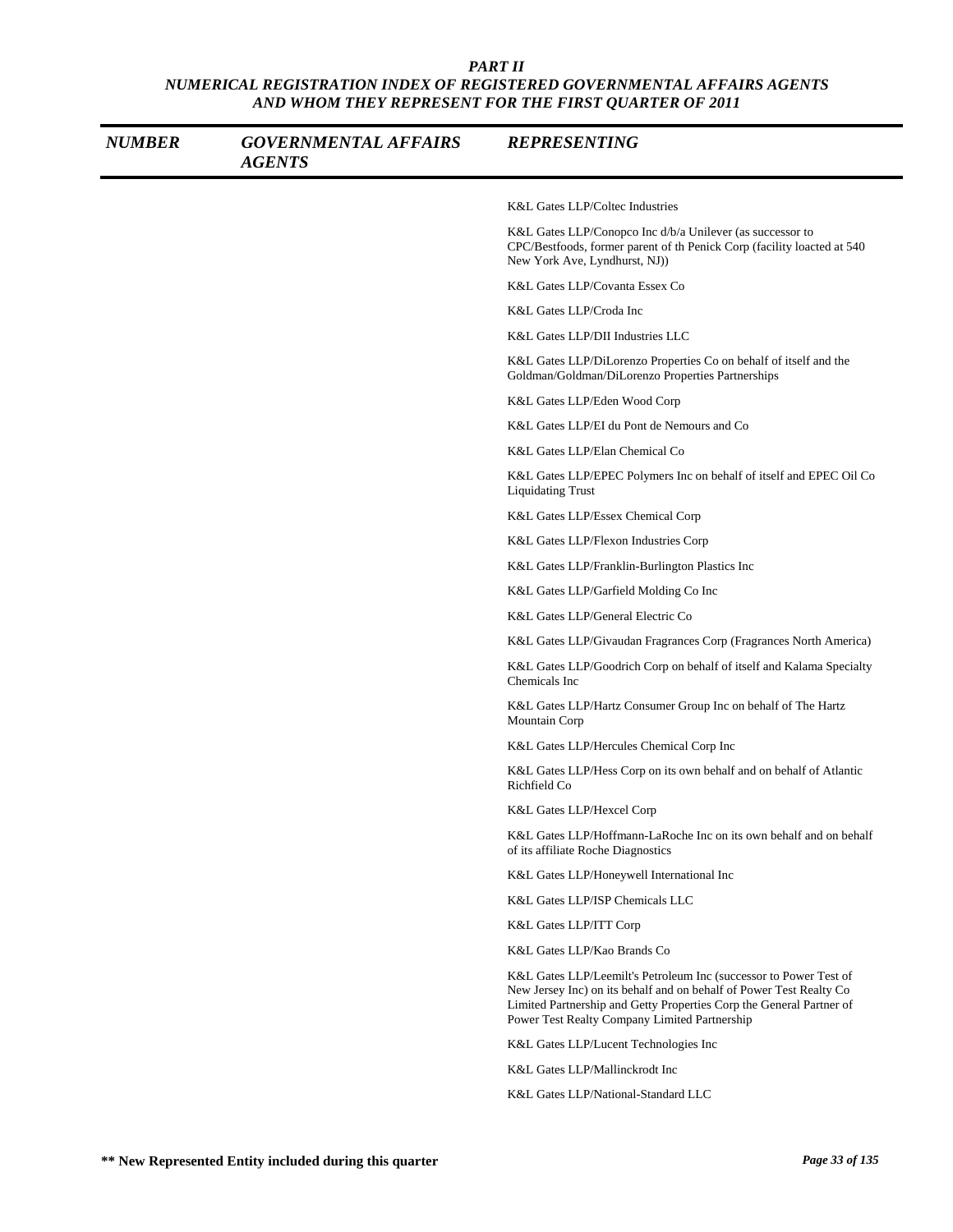| <b>NUMBER</b> | <b>GOVERNMENTAL AFFAIRS</b><br><b>AGENTS</b> | <b>REPRESENTING</b>                                                                                                                                                              |
|---------------|----------------------------------------------|----------------------------------------------------------------------------------------------------------------------------------------------------------------------------------|
|               |                                              | K&L Gates LLP/Newell Rubbermaid Inc on behalf of itself and its<br>wholly-owned subsidiaries Goody Products Inc and Berol Corp (as<br>successor by merger to Faber-Castell Corp) |
|               |                                              | K&L Gates LLP/News Publishing Australia Ltd (successor to Chris-Craft<br>Industries)                                                                                             |
|               |                                              | K&L Gates LLP/Novelis Corp (f/k/a Alcan Aluminum Corp)                                                                                                                           |
|               |                                              | K&L Gates LLP/NPEC Inc                                                                                                                                                           |
|               |                                              | K&L Gates LLP/Otis Elevator Co                                                                                                                                                   |
|               |                                              | K&L Gates LLP/Pfizer Inc                                                                                                                                                         |
|               |                                              | K&L Gates LLP/Pharmacia Corp (f/k/a Monsanto Co)                                                                                                                                 |
|               |                                              | K&L Gates LLP/PPG Industries Inc                                                                                                                                                 |
|               |                                              | K&L Gates LLP/Public Service Electric and Gas Co                                                                                                                                 |
|               |                                              | K&L Gates LLP/Purdue Pharma Technologies Inc                                                                                                                                     |
|               |                                              | K&L Gates LLP/Quality Carriers Inc as successor to Chemical Leaman<br>Tank Lines Inc its affiliates and parents                                                                  |
|               |                                              | K&L Gates LLP/Reichhold Chemicals Inc                                                                                                                                            |
|               |                                              | K&L Gates LLP/Revere Smelting and Refining Corp                                                                                                                                  |
|               |                                              | K&L Gates LLP/Safety-Kleen Envirosystems Co by McKesson and<br>McKesson Corp for itself                                                                                          |
|               |                                              | K&L Gates LLP/Sequa Corp                                                                                                                                                         |
|               |                                              | K&L Gates LLP/Sun Chemical Corp                                                                                                                                                  |
|               |                                              | K&L Gates LLP/Tate & Lyle Ingredients Americas Inc (f/k/a A.E. Staley<br>Manufacturing Co, including its former division Staley Chemical Co)                                     |
|               |                                              | K&L Gates LLP/Teva Pharmaceuticals USA Inc (f/k/a Biocraft)<br>Laboratories Inc)                                                                                                 |
|               |                                              | K&L Gates LLP/Teval Corp                                                                                                                                                         |
|               |                                              | K&L Gates LLP/Textron Inc                                                                                                                                                        |
|               |                                              | K&L Gates LLP/The Newark Group                                                                                                                                                   |
|               |                                              | K&L Gates LLP/The Sherwin-Williams Co                                                                                                                                            |
|               |                                              | K&L Gates LLP/The Stanley Works                                                                                                                                                  |
|               |                                              | K&L Gates LLP/Three County Volkswagen                                                                                                                                            |
|               |                                              | K&L Gates LLP/Tierra Solutions Inc a Maxus Energy Corp and<br>Occidental Chemical Corp (as successor to Diamond Shamrock<br>Chemicals Co)                                        |
|               |                                              | K&L Gates LLP/Tiffany and Co                                                                                                                                                     |
|               |                                              | K&L Gates LLP/Vertellus Specialties Inc f/k/a Reilly Industries Inc                                                                                                              |
|               |                                              | K&L Gates LLP/Vulcan Materials Co                                                                                                                                                |
|               |                                              | K&L Gates LLP/Wyeth on behalf of Shulton Inc                                                                                                                                     |
|               |                                              | Kean University                                                                                                                                                                  |
|               |                                              | Large Doc Solutions                                                                                                                                                              |
|               |                                              | Leigh Realty Co                                                                                                                                                                  |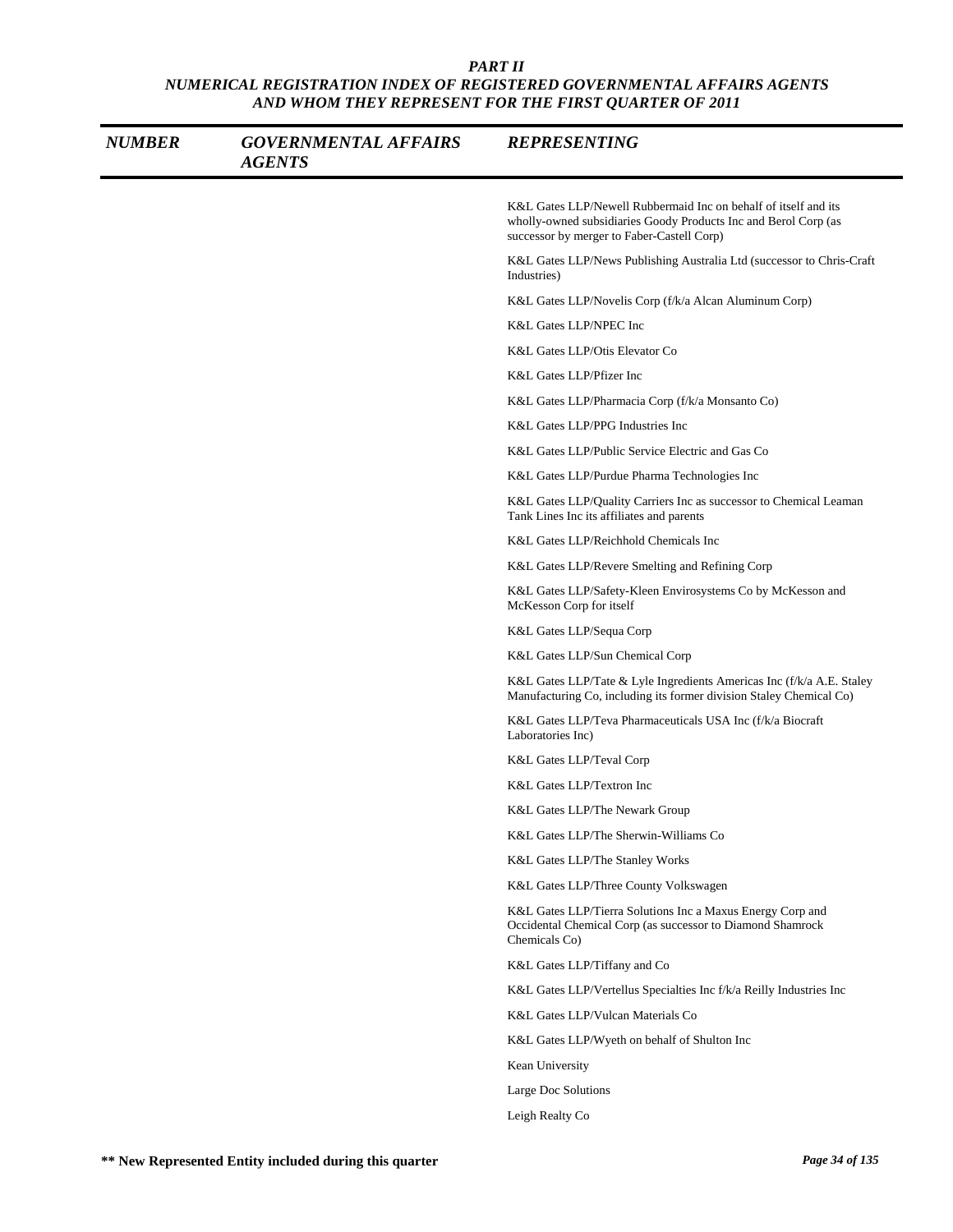| <b>NUMBER</b> | <b>GOVERNMENTAL AFFAIRS</b><br><b>AGENTS</b> | <b>REPRESENTING</b>                                 |
|---------------|----------------------------------------------|-----------------------------------------------------|
|               |                                              | March of Dimes                                      |
|               |                                              | Martin Bontempo Inc                                 |
|               |                                              | McLane Company Inc                                  |
|               |                                              | Medical Society of NJ                               |
|               |                                              | MoneyGram International                             |
|               |                                              | MorePower LLC**                                     |
|               |                                              | National Breast Cancer Coalition                    |
|               |                                              | National Tobacco**                                  |
|               |                                              | NJ Advocates for History                            |
|               |                                              | NJ Auto Dealers Auto Mall                           |
|               |                                              | NJ Broadcasters Association**                       |
|               |                                              | NJ Business Systems Inc                             |
|               |                                              | NJ Council of Teaching Hospitals                    |
|               |                                              | NJ Deer Farmers Association                         |
|               |                                              | NJ Galvanizing & Tinning Works Inc                  |
|               |                                              | NJ Licensed Beverage Assoc                          |
|               |                                              | NJ Primary Care Association                         |
|               |                                              | NJ Psychiatric Association                          |
|               |                                              | NJ Psychiatric Rehabilitation Association           |
|               |                                              | NJ Society for the Prevention of Cruelty to Animals |
|               |                                              | NJ State First Aid Council                          |
|               |                                              | NJ Wine & Spirits Wholesalers Association           |
|               |                                              | Noveko Inc                                          |
|               |                                              | NW Financial Group LLC                              |
|               |                                              | Ocean County                                        |
|               |                                              | Old Castle Pipe                                     |
|               |                                              | Palisades Medical Center                            |
|               |                                              | Pepsi Cola Co                                       |
|               |                                              | PNC Bank                                            |
|               |                                              | Pollard Banknote Limited Partnership                |
|               |                                              | Prosthetic & Orthotics Society of NJ                |
|               |                                              | Public Sector Managers Association                  |
|               |                                              | Rent-A-Center                                       |
|               |                                              | Seabrook House                                      |
|               |                                              | Six Flags Great Adventure                           |
|               |                                              | Sony Pictures Entertainment/MultiState Associates   |
|               |                                              | <b>Staples</b>                                      |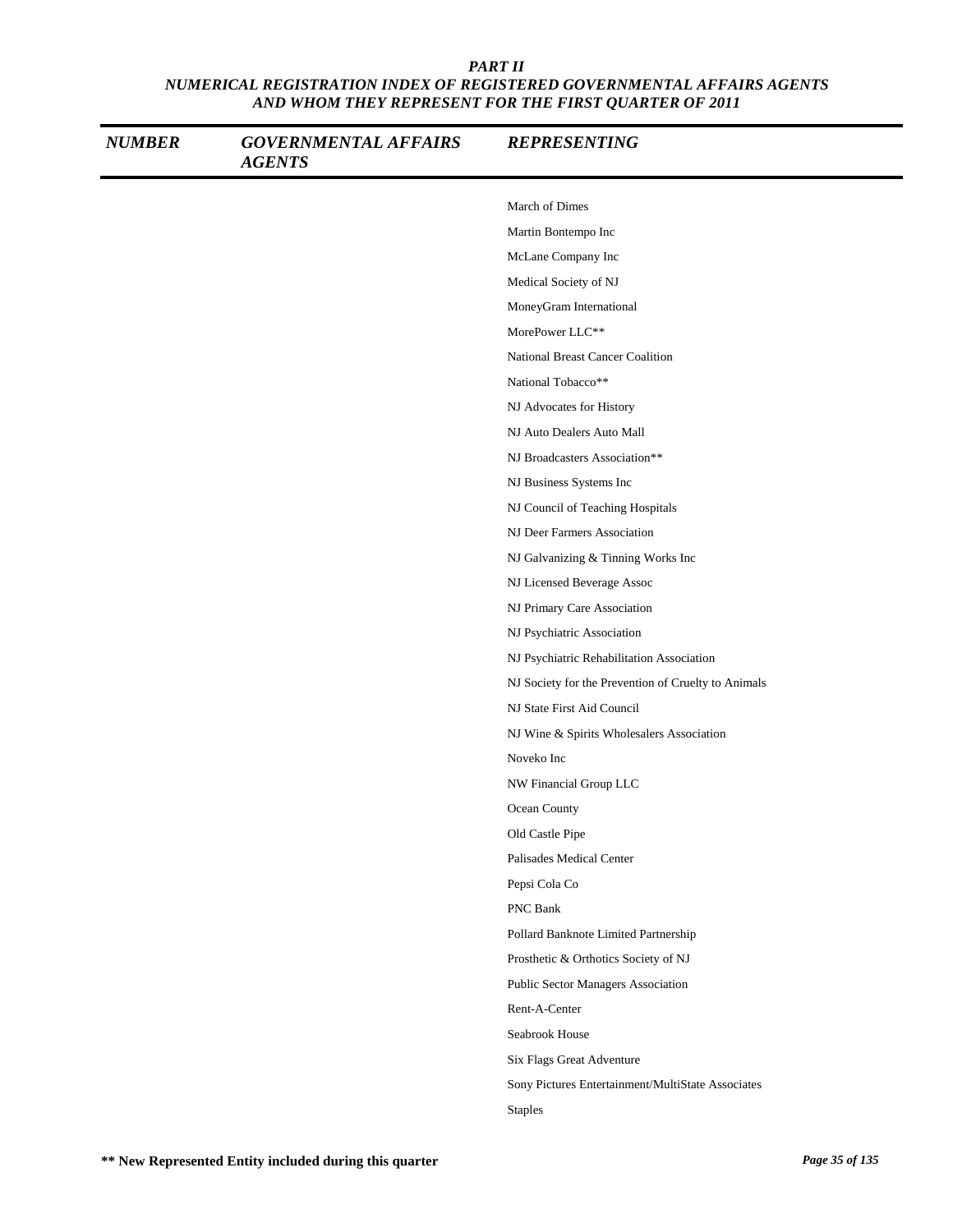| <b>NUMBER</b> | <b>GOVERNMENTAL AFFAIRS</b><br><b>AGENTS</b>                | <b>REPRESENTING</b>                        |
|---------------|-------------------------------------------------------------|--------------------------------------------|
|               |                                                             | Summit Medical Group                       |
|               |                                                             | Sunoco Inc                                 |
|               |                                                             | TALX Corp                                  |
|               |                                                             | Teva Pharmaceuticals USA                   |
|               |                                                             | Trane                                      |
|               |                                                             | <b>Treated Wood Council</b>                |
|               |                                                             | Unison Site Management Corporation**       |
|               |                                                             | <b>United Water</b>                        |
|               |                                                             | URS Washington International               |
|               |                                                             | Verizon                                    |
|               |                                                             | Viridian Partners LLC                      |
|               |                                                             | Virtua Health Inc                          |
|               |                                                             | WaWa Inc                                   |
|               |                                                             | Weehawken Township                         |
|               |                                                             | West New York Board of Education           |
|               |                                                             | Westside Transload LLC                     |
|               |                                                             | Williams Co                                |
| 725           | <b>Samuel L Cunninghame</b><br>39 Willow Ln                 |                                            |
|               | Spring Lake, NJ 07762<br>732-449-1740                       |                                            |
| $725 - 1$     | Samuel L Cunninghame                                        |                                            |
|               |                                                             | Association of Bi State Motor Carriers Inc |
|               |                                                             | Best Transportation Inc Tom Heimgartner    |
| 726           | <b>South Jersey Adjustment Bureau</b><br>142 Rio Grande Ave |                                            |
|               | Wildwood, NJ 08260<br>609-729-3292                          |                                            |
| $726 - 1$     | Anthony T DiSimone                                          |                                            |
|               |                                                             | South Jersey Adjustment Bureau             |
| 741           | <b>NJ State Funeral Directors Association</b><br>PO Box L   |                                            |
|               | Manasquan, NJ 08736<br>732-974-9444                         |                                            |
| $741 - 1$     | Wilson H Beebe Jr                                           |                                            |
| $741 - 4$     | Adam S Guziejewski                                          |                                            |
|               |                                                             | NJ State Funeral Directors Association Inc |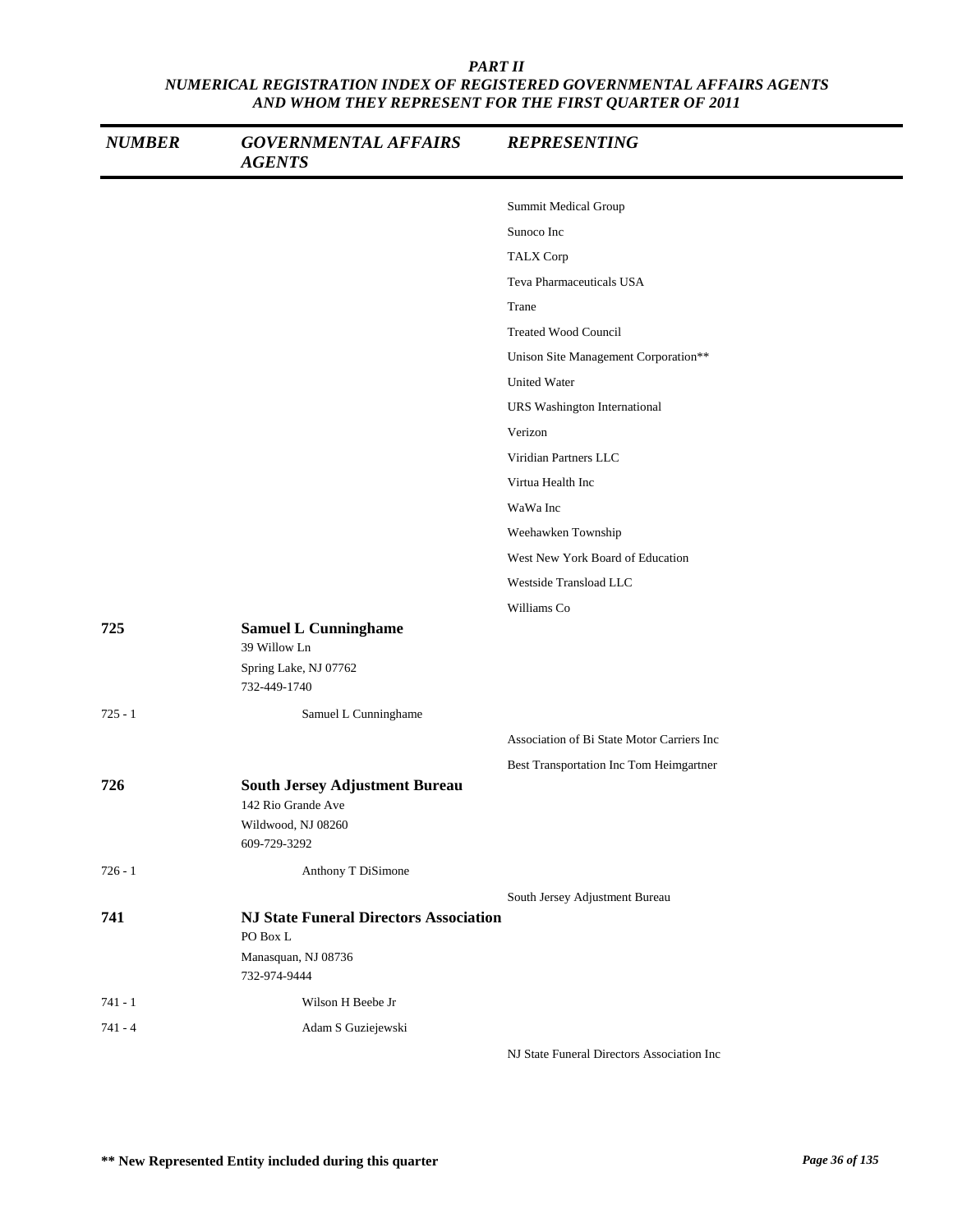| <b>NUMBER</b> | <b>GOVERNMENTAL AFFAIRS</b><br><b>AGENTS</b>                                                                                                              | <b>REPRESENTING</b>               |  |
|---------------|-----------------------------------------------------------------------------------------------------------------------------------------------------------|-----------------------------------|--|
| 746           | NJ Association for Justice (NJAJ)<br>150 W State St<br>Trenton, NJ 08608<br>609-396-0096                                                                  |                                   |  |
| $746 - 1$     | Deborah R Bozarth                                                                                                                                         |                                   |  |
| 755           | <b>Insurance Services Office Inc</b><br>3131 Princeton Pike<br>Bldg 4 Suite 208<br>Clarksville Grovers-Mill Rd<br>Lawrenceville, NJ 08648<br>609-895-0185 | NJ Association for Justice (NJAJ) |  |
| $755 - 3$     | Jane Greco Golden                                                                                                                                         |                                   |  |
| 756           | <b>Legal Services Of NJ Inc</b><br>100 Metroplex Dr Ste 402<br>PO Box 1357<br>Edison, NJ 08818<br>732-572-9100                                            | Insurance Services Office Inc     |  |
| $756 - 1$     | Melville D Miller Jr                                                                                                                                      |                                   |  |
| $756 - 3$     | Donna Hildreth                                                                                                                                            |                                   |  |
| $756 - 12$    | Kristin A Mateo                                                                                                                                           |                                   |  |
| $756 - 14$    | Connie Pascale                                                                                                                                            |                                   |  |
| $756 - 15$    | David G McMillin                                                                                                                                          |                                   |  |
| $756 - 19$    | Maura Sanders                                                                                                                                             |                                   |  |
| $756 - 20$    | Dawn K Miller                                                                                                                                             |                                   |  |
| $756 - 23$    | Timothy R Block                                                                                                                                           |                                   |  |
| 756 - 24      | Carrie Ferraro                                                                                                                                            |                                   |  |
| 756 - 25      | Daniel P Florio                                                                                                                                           |                                   |  |
| $756 - 28$    | Claudine M Langrin                                                                                                                                        |                                   |  |
| $756 - 30$    | Mary M McManus-Smith Esq                                                                                                                                  |                                   |  |
| $756 - 31$    | Patricia Myers                                                                                                                                            |                                   |  |
| $756 - 33$    | Rachel R Elkin                                                                                                                                            |                                   |  |
| $756 - 35$    | Thalia P Cosmos Esq                                                                                                                                       |                                   |  |
| $756 - 37$    | Joshua Spielberg                                                                                                                                          |                                   |  |
| $756 - 38$    | Margaret Lambe Jurow                                                                                                                                      |                                   |  |
| $756 - 39$    | Akil Roper                                                                                                                                                |                                   |  |
| $756 - 40$    | Lynette Siragusa                                                                                                                                          |                                   |  |
| $756 - 41$    | Margaret Cargioli                                                                                                                                         |                                   |  |
| $756 - 42$    | Valerie Brown                                                                                                                                             |                                   |  |

Legal Services of NJ Inc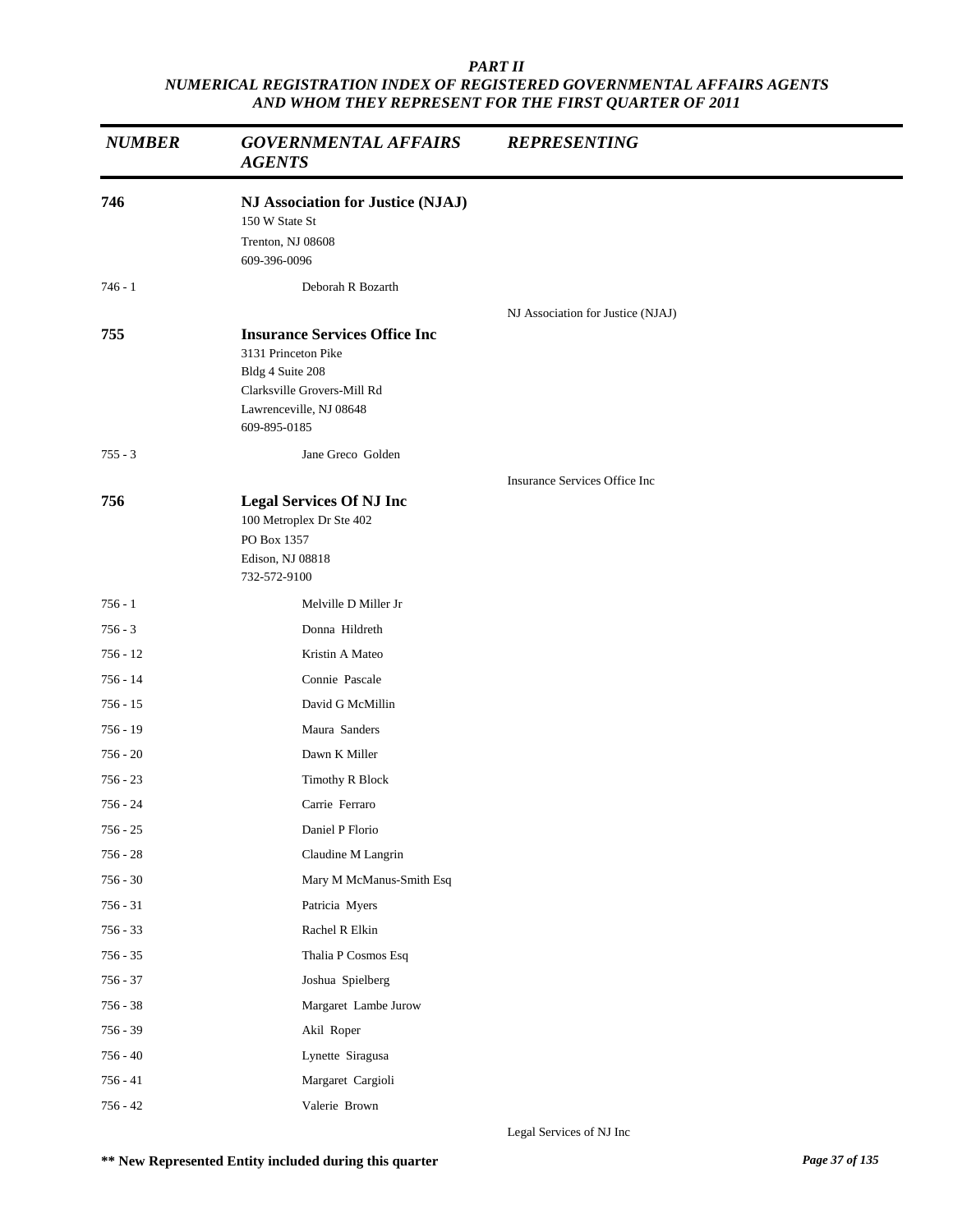| <b>NUMBER</b> | <b>GOVERNMENTAL AFFAIRS</b><br><b>AGENTS</b>                                                                   | <b>REPRESENTING</b>                           |
|---------------|----------------------------------------------------------------------------------------------------------------|-----------------------------------------------|
| 773           | Housing & Community Development Network of NJ<br>145 West Hanover St<br>Trenton, NJ 08618-1746<br>609-393-3752 |                                               |
| $773 - 4$     | Arnold Cohen                                                                                                   |                                               |
| $773 - 8$     | Staci A Berger                                                                                                 |                                               |
|               |                                                                                                                | Housing & Community Development Network of NJ |
| 774           | Fox Rothschild O'Brien & Frankel LLP<br>1301 Alantic Ave Ste 500<br>Atlantic City, NJ 08401<br>609-348-4515    |                                               |
| $774 - 8$     | Nicholas Casiello Jr Esq                                                                                       |                                               |
| $774 - 9$     | Marie Jiacopello Jones                                                                                         |                                               |
| $774 - 10$    | William J Downey III                                                                                           |                                               |
|               |                                                                                                                | AC Gateway LLC**                              |
|               |                                                                                                                | Aristrocrat Technologies Inc                  |
|               |                                                                                                                | Konami Gaming Inc                             |
|               |                                                                                                                | Shuffle Master Inc                            |
|               |                                                                                                                | WMS Gaming Inc                                |
| 778           | DiNicola & DiNicola<br>381 S Golfwood Ave<br>Carneys Point, NJ 08069-2845<br>609-299-0281                      |                                               |
| $778 - 1$     | Joseph M DiNicola                                                                                              |                                               |
| $778 - 2$     | Joseph DiNicola Jr                                                                                             |                                               |
| 797           | <b>Advocates for Children of NJ</b><br>35 Halsey St<br>Newark, NJ 07102                                        | EI DuPont DeNemours & Co                      |
|               | 973-643-3876                                                                                                   |                                               |
| $797 - 3$     | Cecilia Zalkind                                                                                                |                                               |
| $797 - 8$     | Cynthia C Rice<br>Sheldon Presser                                                                              |                                               |
| $797 - 9$     |                                                                                                                |                                               |
| 800           | <b>Alman Mgmt Group Inc</b><br>53 Cardinal Dr<br>Westfield, NJ 07090<br>908-232-0220                           | Advocates for Children of NJ (ACNJ)           |
| $800 - 1$     | Christopher L Daul                                                                                             |                                               |
| $800 - 4$     | Catherine Chin                                                                                                 |                                               |
| $800 - 6$     | George J Albanese                                                                                              |                                               |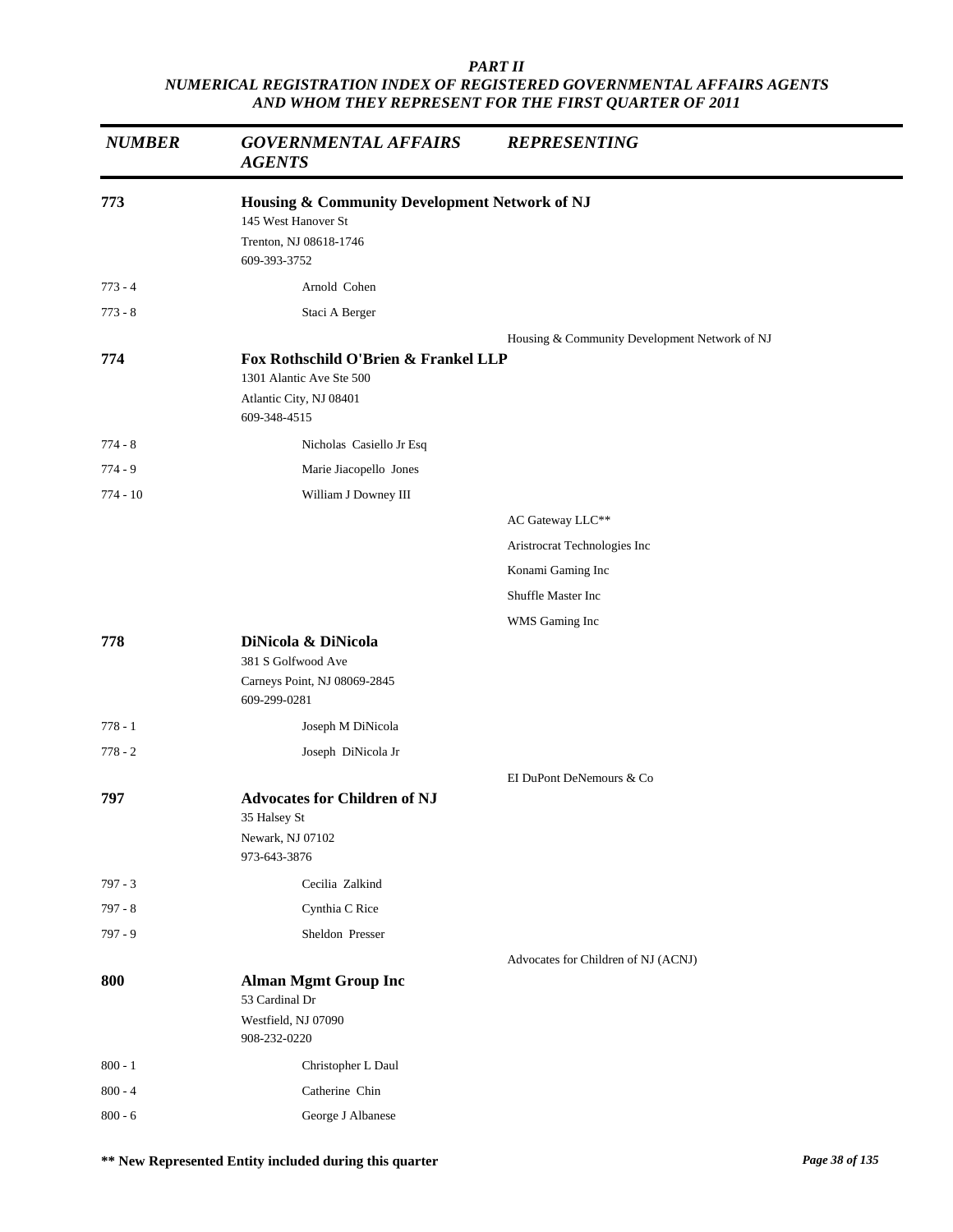| <b>NUMBER</b> | <b>GOVERNMENTAL AFFAIRS</b><br><b>AGENTS</b> | <b>REPRESENTING</b>                                 |
|---------------|----------------------------------------------|-----------------------------------------------------|
| $800 - 7$     | William Healey                               |                                                     |
|               |                                              | Alman Group LLC                                     |
|               |                                              | American Red Cross of Metropolitan NJ               |
|               |                                              | Babyland Family Services Inc                        |
|               |                                              | Center For Hope Hospice & Palliative Care           |
|               |                                              | City of Newark Municipal Council                    |
|               |                                              | Coast/Majestic Amusements                           |
|               |                                              | County of Hudson                                    |
|               |                                              | County of Morris                                    |
|               |                                              | Freehold Rug Mill                                   |
|               |                                              | G & F Recycling and Salvage                         |
|               |                                              | Hackensack University Medical Center Foundation     |
|               |                                              | Instructional Systems Inc                           |
|               |                                              | Kings Pharmacy & Surgical Supplies                  |
|               |                                              | M & M Construction                                  |
|               |                                              | Matthew Gallagher**                                 |
|               |                                              | Meridian Quality Care                               |
|               |                                              | MR Beal & Co                                        |
|               |                                              | NJ Association of Long Term Care Pharmacy Providers |
|               |                                              | NJ Association of the Deaf-Blind Inc                |
|               |                                              | NJ Italian Heritage Foundation                      |
|               |                                              | Pharma-Care Inc                                     |
|               |                                              | Piotr & Piotr Properties LLC                        |
|               |                                              | Princeton Longevity Center                          |
|               |                                              | Select Medical Corporation                          |
|               |                                              | Solaris Health System                               |
|               |                                              | Somerset Medical Ctr                                |
|               |                                              | Stephen Reiter                                      |
|               |                                              | Target                                              |
|               |                                              | Taylor's Mills Family Medical                       |
|               |                                              | <b>Union County College</b>                         |
|               |                                              | University Health Plans                             |
|               |                                              | Vision Quest                                        |
|               |                                              | Volkswagen of America                               |
|               |                                              | Waste Mgmt of NJ Inc                                |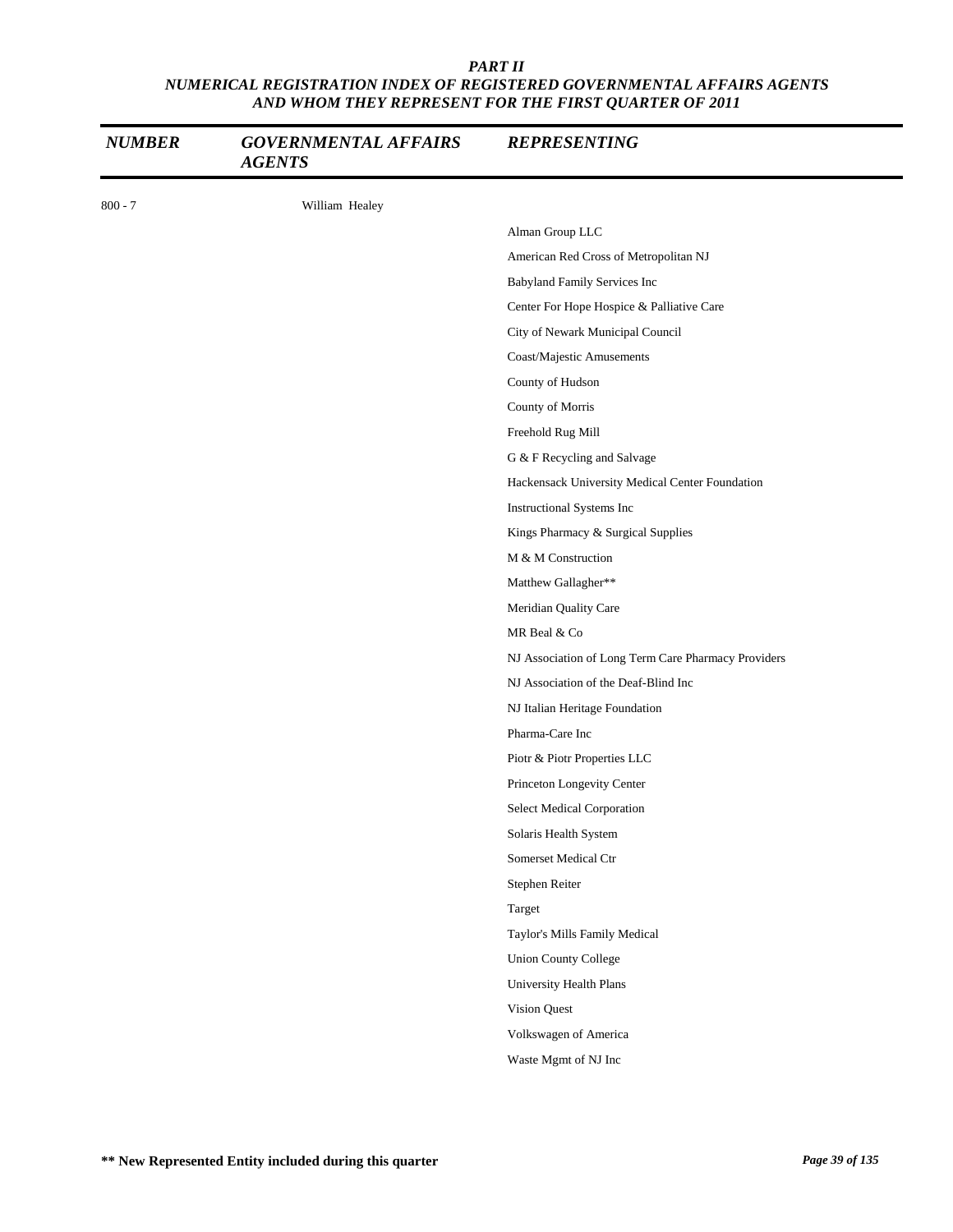| <b>NUMBER</b> | <b>GOVERNMENTAL AFFAIRS</b><br><b>AGENTS</b>                 | <b>REPRESENTING</b>                                          |
|---------------|--------------------------------------------------------------|--------------------------------------------------------------|
| 811           | Association of Schools & Agencies for the Handicapped (ASAH) |                                                              |
|               | 2125 Rt 33                                                   |                                                              |
|               | Hamilton Sq, NJ 08690<br>609-259-6385                        |                                                              |
| $811 - 1$     | Gerard M Thiers                                              |                                                              |
|               |                                                              | Association of Schools & Agencies for the Handicapped (ASAH) |
| 815           | <b>Wakefern Food Corp</b>                                    |                                                              |
|               | 33 Northfield Ave                                            |                                                              |
|               | Edison, NJ 08818-7812                                        |                                                              |
|               | 732-906-5153                                                 |                                                              |
| $815 - 2$     | Lorelei N Mottese                                            |                                                              |
|               |                                                              | Wakefern Food Corp                                           |
| 818           | NJ Council on Alcoholism & Drug Abuse<br>360 Corporate Blvd  |                                                              |
|               | Trenton, NJ 08691-1501                                       |                                                              |
|               | 609-689-0599                                                 |                                                              |
| $818 - 1$     | Wayne E Wirta                                                |                                                              |
|               |                                                              | NJ Council on Alcoholism & Drug Abuse                        |
| 833           | <b>South Jersey Industries</b>                               |                                                              |
|               | One South Jersey Plz Rt 54                                   |                                                              |
|               | Folsom, NJ 08037<br>609-561-9000                             |                                                              |
| $833 - 5$     | Marissa C Brooks Travaline                                   |                                                              |
| $833 - 6$     | Michael Halter                                               |                                                              |
| $833 - 7$     | Sam A Pignatelli                                             |                                                              |
| $833 - 8$     | John Stanziola                                               |                                                              |
| $833 - 10$    | Deborah Spinella                                             |                                                              |
|               |                                                              | South Jersey Gas Co                                          |
|               |                                                              | South Jersey Industries                                      |
| 845           | <b>Utility &amp; Transportation Contractors Association</b>  |                                                              |
|               | P O Box 728<br>Allenwood, NJ 08720-0728                      |                                                              |
|               | 732-292-4300                                                 |                                                              |
| $845 - 1$     | Robert A Briant Jr                                           |                                                              |
| $845 - 6$     | Daniel J Neville                                             |                                                              |
| $845 - 7$     | Evan Piscitelli                                              |                                                              |
|               |                                                              | Utility & Transportation Contractors Association             |
| 846           | <b>National Solid Waste Management Association (NSWMA)</b>   |                                                              |
|               | 290 Turnpike Rd PMB 407<br>Westboro, MA 01581-2843           |                                                              |
|               | 508-839-4751                                                 |                                                              |
| $846 - 1$     | Steven G Changaris                                           |                                                              |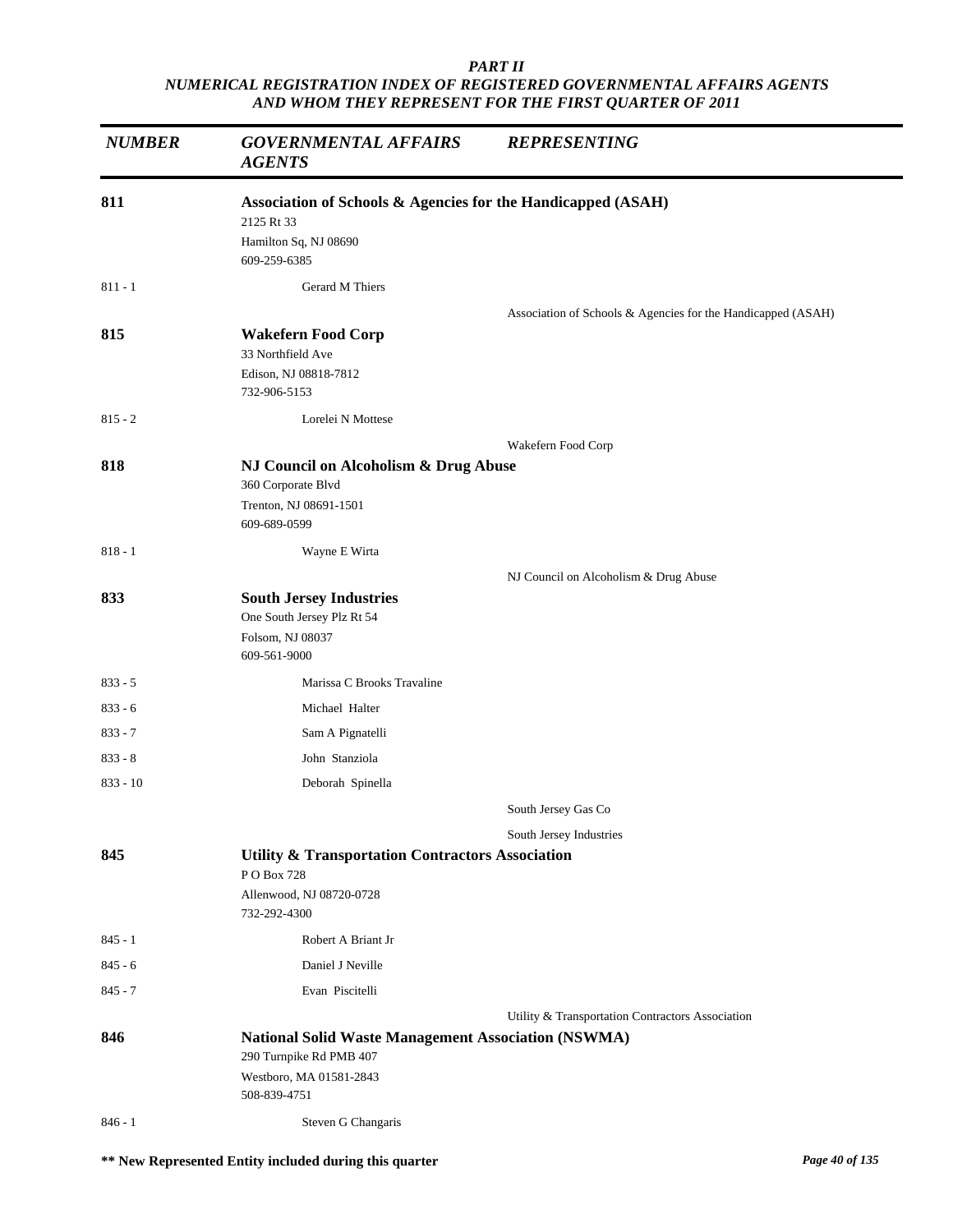| <b>NUMBER</b> | <b>GOVERNMENTAL AFFAIRS</b><br><b>AGENTS</b>                                                          | <b>REPRESENTING</b>                                 |
|---------------|-------------------------------------------------------------------------------------------------------|-----------------------------------------------------|
|               |                                                                                                       | National Solid Waste Management Association (NSWMA) |
| 858           | <b>Garden State Coalition of Schools</b><br>204 W State St<br>Trenton, NJ 08608<br>609-394-2828       |                                                     |
| $858 - 1$     | Lynne Strickland                                                                                      |                                                     |
|               |                                                                                                       | Garden State Coalition of Schools                   |
| 863           | Horizon Blue Cross & Blue Shield of NJ<br>3 Penn Plz E PP16H<br>Newark, NJ 07105-2200<br>973-466-8753 |                                                     |
| $863 - 7$     | Carol Banks                                                                                           |                                                     |
| $863 - 11$    | John Leyman                                                                                           |                                                     |
| $863 - 12$    | Joseph Manger                                                                                         |                                                     |
| $863 - 13$    | Robert Meehan                                                                                         |                                                     |
| $863 - 15$    | David Perry                                                                                           |                                                     |
| $863 - 16$    | James Dalessio                                                                                        |                                                     |
| $863 - 17$    | Stephanie E Quinn                                                                                     |                                                     |
| $863 - 18$    | Joanne Ryan                                                                                           |                                                     |
| $863 - 20$    | Edward Mailander                                                                                      |                                                     |
| $863 - 22$    | John Rogers                                                                                           |                                                     |
| $863 - 23$    | Linda Schwimmer                                                                                       |                                                     |
|               |                                                                                                       | Horizon Blue Cross Blue Shield of NJ                |
| 884           | <b>Hospital Alliance of NJ Inc</b><br>150 W State St<br>Trenton, NJ 08608<br>609-989-8200             |                                                     |
| 884 - 4       | Suzanne Ianni                                                                                         |                                                     |
|               |                                                                                                       | Hospital Alliance of NJ Inc                         |
| 885           | <b>USAA State Legislative Affairs</b><br>325 Columbia Tpke<br>Florham Park, NJ 07932<br>201-226-2570  |                                                     |
| $885 - 1$     | John P Friedman                                                                                       |                                                     |
|               |                                                                                                       | United Services Automobile Association              |
| 906           | <b>American Chemistry Council</b><br>99 Washington Ave<br>Ste 701<br>Albany, NY 12210<br>518-432-7835 |                                                     |
| $906 - 1$     | Stephen M Rosario                                                                                     |                                                     |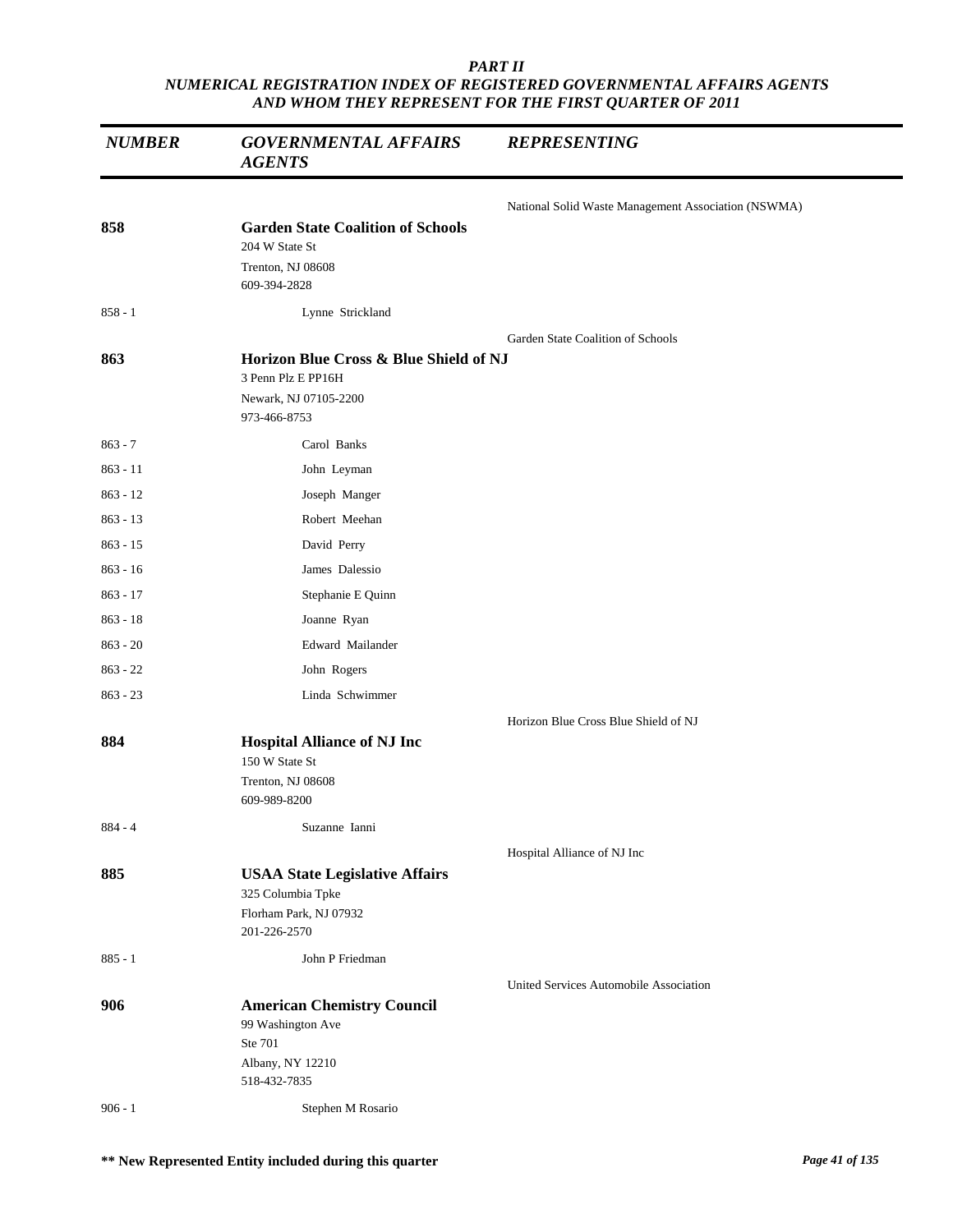| <b>NUMBER</b> | <b>GOVERNMENTAL AFFAIRS</b><br><b>AGENTS</b>                                                         | <b>REPRESENTING</b>                                          |
|---------------|------------------------------------------------------------------------------------------------------|--------------------------------------------------------------|
|               |                                                                                                      | American Chemistry Council                                   |
| 910           | <b>McConnell Group The</b><br>449 Sergeantsville Rd<br>Flemington, NJ 08822<br>908-782-7852          |                                                              |
| $910 - 1$     | Barbara W McConnell                                                                                  |                                                              |
|               |                                                                                                      | Coca Cola Bottling Co of NY                                  |
|               |                                                                                                      | Kimberly-Clark Corp                                          |
|               |                                                                                                      | Mayfair Supermarkets                                         |
|               |                                                                                                      | Merchants Express Money Order Co (MEMO)                      |
|               |                                                                                                      | Multistate Associates/Prescribing Psychologists Register Inc |
|               |                                                                                                      | NJ Forestry Association Inc                                  |
|               |                                                                                                      | NJ Society of Professional Land Surveyors Inc                |
|               |                                                                                                      | Zero Surge Inc                                               |
| 915           | <b>NJ Citizen Action</b><br>527 Hillside Terr<br>West Orange, NJ 07052                               |                                                              |
| $915 - 1$     | Phyllis Salowe-Kaye                                                                                  |                                                              |
|               |                                                                                                      | NJ Citizen Action                                            |
| 938           | <b>Robert A Roe Associates Inc</b><br>1680 Rt 23 Ste 140<br>Wayne, NJ 07470<br>973-696-2077          |                                                              |
| $938 - 1$     | Robert A Roe                                                                                         |                                                              |
|               |                                                                                                      | Allied Junction Corp                                         |
|               |                                                                                                      | NJ Sports & Exposition Authority                             |
|               |                                                                                                      | Passaic Valley Sewerage Commissioners                        |
|               |                                                                                                      | Robert A Roe Associates Inc                                  |
| 939           | DeCotiis Fitzpatrick Cole & Wisler LLP<br>500 Frank W Burr Blvd<br>Teaneck, NJ 08608<br>201-928-1100 |                                                              |
| $939 - 2$     | William Harla                                                                                        |                                                              |
| $939 - 12$    | Michael R Cole                                                                                       |                                                              |
| 939 - 14      | Jerold B Binney                                                                                      |                                                              |
| $939 - 17$    | M Robert DeCotiis                                                                                    |                                                              |
| $939 - 19$    | Daren R Eppley                                                                                       |                                                              |
| $939 - 20$    | Matthew C Karrenberg                                                                                 |                                                              |
| $939 - 21$    | Michael G Luchkiw                                                                                    |                                                              |
| $939 - 23$    | Francis J Borin                                                                                      |                                                              |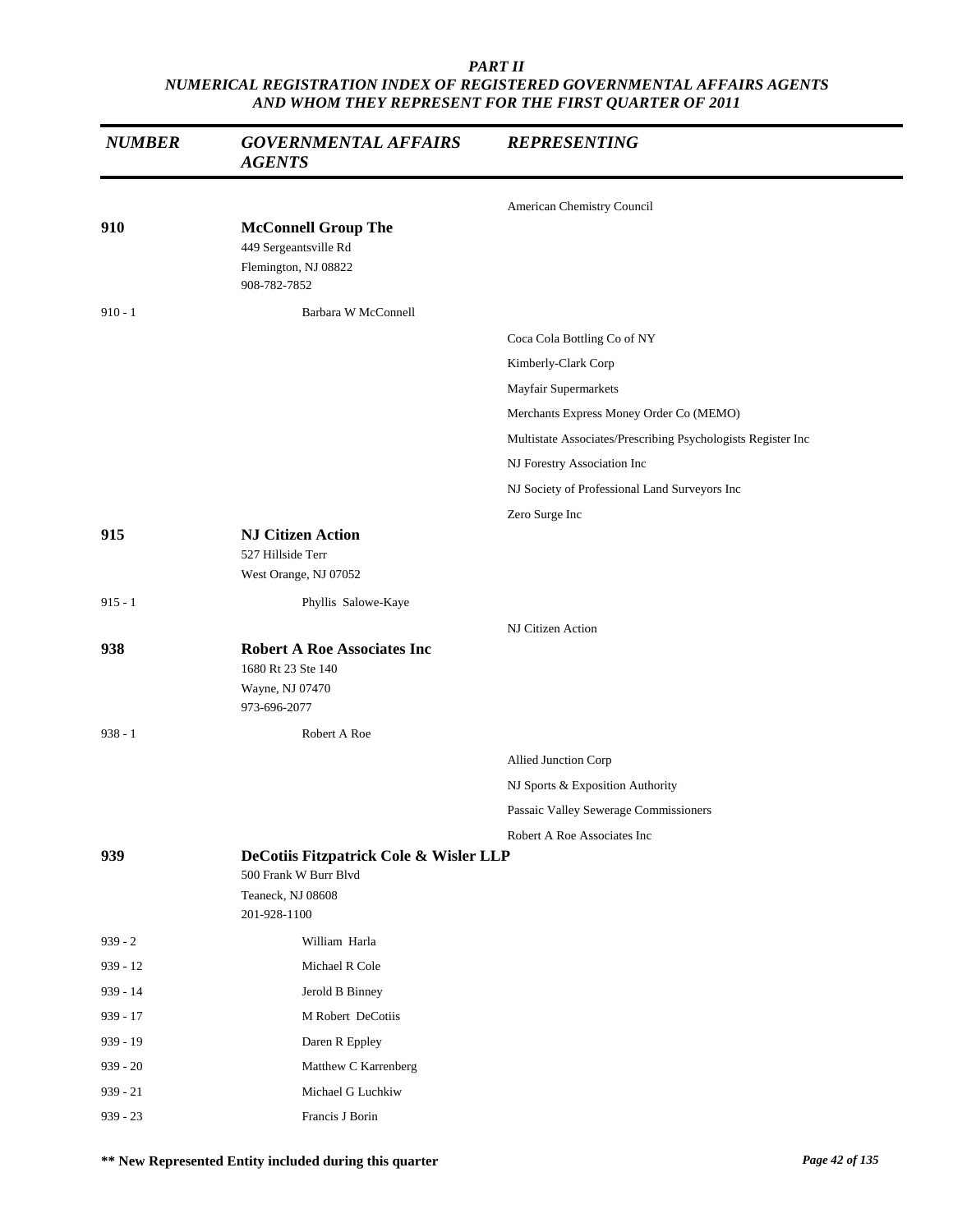| <b>NUMBER</b> | <b>GOVERNMENTAL AFFAIRS</b><br><b>AGENTS</b> | <b>REPRESENTING</b>                    |
|---------------|----------------------------------------------|----------------------------------------|
| $939 - 24$    | Susan Fruchtman                              |                                        |
| $939 - 26$    | Kevin M Kinsella                             |                                        |
| $939 - 27$    | Anthony F LaBue                              |                                        |
| $939 - 29$    | Francis X Regan                              |                                        |
| $939 - 31$    | Ryan J Scerbo                                |                                        |
| $939 - 32$    | Louis N Rainone Esq                          |                                        |
| $939 - 34$    | Thomas Abbate                                |                                        |
| $939 - 35$    | Victoria Flynn                               |                                        |
|               |                                              | 346 Ridgefield Management LLC          |
|               |                                              | Alex Tsvaygoft                         |
|               |                                              | Alfran Realty LP                       |
|               |                                              | Alsan Realty Co                        |
|               |                                              | Alstarz Sports Pub                     |
|               |                                              | Angelica Corp                          |
|               |                                              | ASA Apple Inc                          |
|               |                                              | Bordentown Waterfront Community LLC    |
|               |                                              | Capital Health System                  |
|               |                                              | Conner Strong Companies Inc            |
|               |                                              | Cooper University Hospital             |
|               |                                              | <b>Correctional Dental Associates</b>  |
|               |                                              | County Concrete Corp                   |
|               |                                              | Dicara Malasist & Rosenberg            |
|               |                                              | Edison Properties LLC                  |
|               |                                              | <b>Essex National Securities Inc</b>   |
|               |                                              | Glendale Warehouse & Distribution Corp |
|               |                                              | Group at Route 3 LLC                   |
|               |                                              | Hackensack University Medical Center   |
|               |                                              | Health Net Inc                         |
|               |                                              | <b>HLJ LLC</b>                         |
|               |                                              | Kulite Semiconductor Products Inc**    |
|               |                                              | L.J. & M. Laplace Chemicals Co Inc     |
|               |                                              | Lucky Strike                           |
|               |                                              | Meadowlands Management Partnership     |
|               |                                              | Metro Stop Enterprises LLC             |
|               |                                              | National Vision Inc                    |
|               |                                              | NJ Apartment Association               |
|               |                                              | NJ Council of Teaching Hospitals       |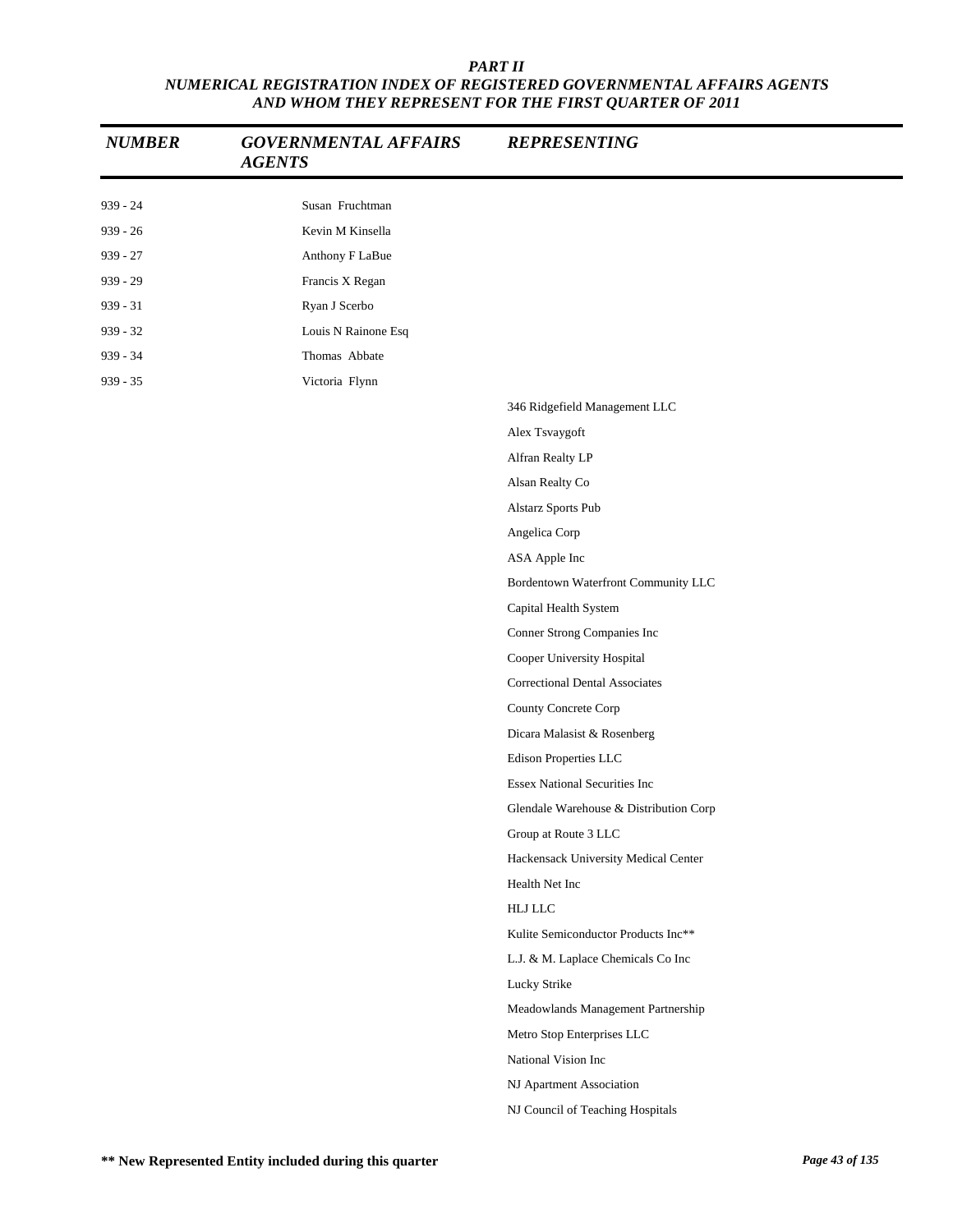| <b>NUMBER</b> | <b>GOVERNMENTAL AFFAIRS</b><br><b>AGENTS</b>                                                             | <b>REPRESENTING</b>                                  |
|---------------|----------------------------------------------------------------------------------------------------------|------------------------------------------------------|
|               |                                                                                                          | NJ Pharmacist Association                            |
|               |                                                                                                          | <b>NJNAHRO</b>                                       |
|               |                                                                                                          | North American Energy Alliance                       |
|               |                                                                                                          | North Fork Bank                                      |
|               |                                                                                                          | Ocean Risk Retention Group Inc                       |
|               |                                                                                                          | Our Lady of the Magnificat Church                    |
|               |                                                                                                          | Park Willow LLC                                      |
|               |                                                                                                          | Pinelands Insurance Company Risk Retention Group Inc |
|               |                                                                                                          | Red Bank Affordable Housing Corp (RBAHC)             |
|               |                                                                                                          | Rockefeller Group Development Corp                   |
|               |                                                                                                          | Sanzari Enterprise                                   |
|               |                                                                                                          | Shotmeyer Brothers Inc                               |
|               |                                                                                                          | South Amboy Renaissance Corp                         |
|               |                                                                                                          | Spectra Energy                                       |
|               |                                                                                                          | St George's University School of Medicine            |
|               |                                                                                                          | <b>Sun National Bank</b>                             |
|               |                                                                                                          | West New York Urban Renewal Associates II LP         |
|               |                                                                                                          | Wilenta Feed Inc                                     |
|               |                                                                                                          | Willow Lake Day Camp                                 |
|               |                                                                                                          | Woodstown Associates LLC                             |
| 944           | <b>TTP Government Relations</b><br>108 West State St<br>PO Box 7781<br>Trenton, NJ 08628<br>609-883-7481 |                                                      |
| 944 - 1       | Peter P Guzzo                                                                                            |                                                      |
| $944 - 3$     | Amy G Papi                                                                                               |                                                      |
|               |                                                                                                          | B & R Insurance Co of America                        |
|               |                                                                                                          | Consumers for Civil Justice/CCJ                      |
|               |                                                                                                          | Council of NJ State College Locals                   |
|               |                                                                                                          | CWA Local 1032 AFL CIO                               |
|               |                                                                                                          | Envision Environmental Inc                           |
|               |                                                                                                          | Fraternal Order of Police - NJ State Lodge           |
|               |                                                                                                          | Health Professionals & Allied Employees              |
|               |                                                                                                          | Midland-Atlantic Operations                          |
|               |                                                                                                          | Mocci Industries                                     |
|               |                                                                                                          | NJ Advisory Council on Safety & Health               |
|               |                                                                                                          | NJ Mothers Against Drunk Driving                     |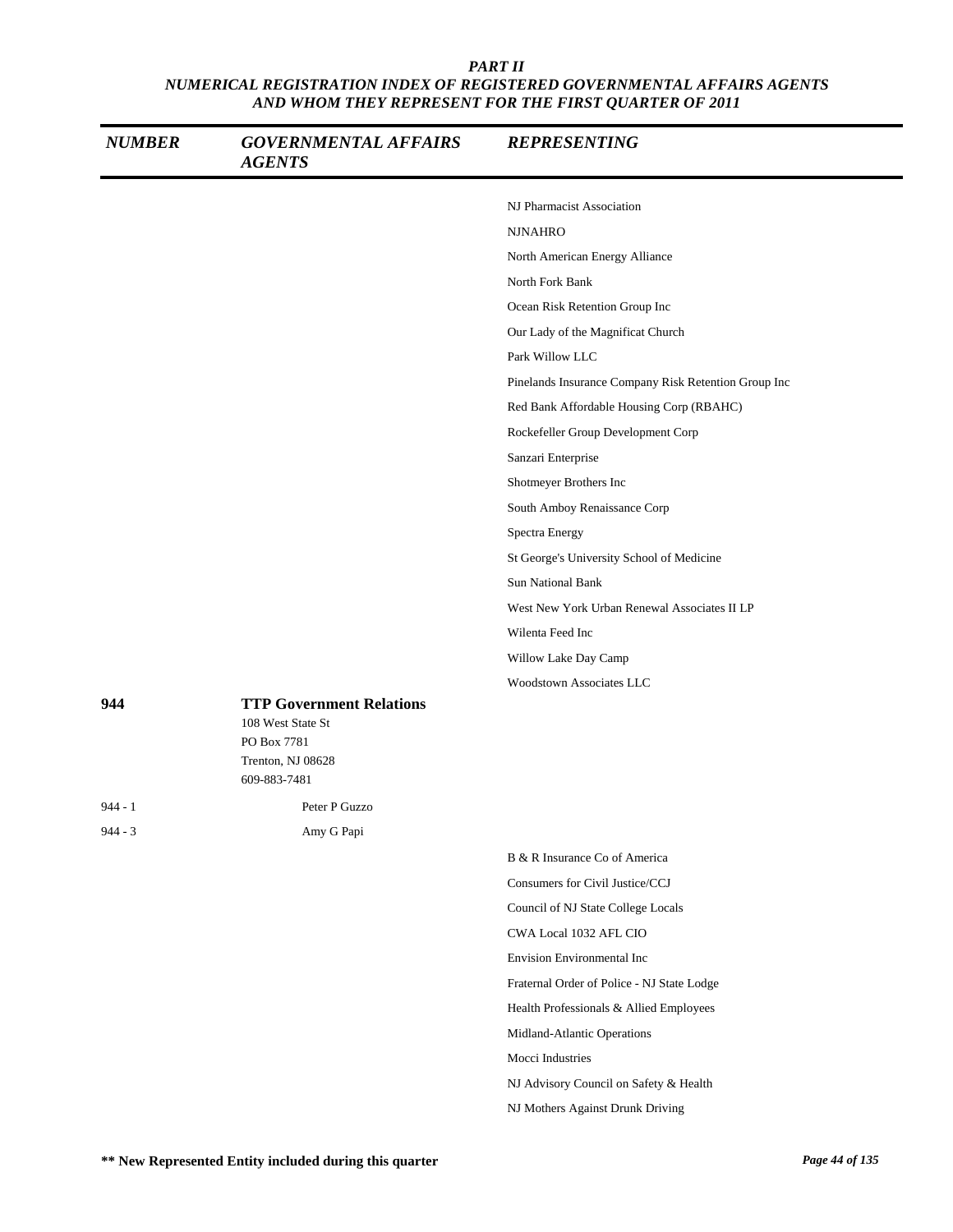| <b>NUMBER</b> | <b>GOVERNMENTAL AFFAIRS</b><br><b>AGENTS</b>                                                                    | <b>REPRESENTING</b>                                         |
|---------------|-----------------------------------------------------------------------------------------------------------------|-------------------------------------------------------------|
|               |                                                                                                                 | NJ State Alliance of YMCAs Public Policy Committee          |
|               |                                                                                                                 | NJ State Association of American Univ Professors            |
|               |                                                                                                                 | NJ State Federation of Teachers (AFT/AFL-CIO)               |
|               |                                                                                                                 | NJ Work Environment Council                                 |
|               |                                                                                                                 | Performance Insurance Co                                    |
|               |                                                                                                                 | Physicians & Patients for Quality Care Inc                  |
|               |                                                                                                                 | Professional Firefighters Association of NJ                 |
|               |                                                                                                                 | Professional Insurance Network Inc                          |
|               |                                                                                                                 | Professional Services Plus Inc                              |
|               |                                                                                                                 | Rehab Beyond 2000 Inc                                       |
|               |                                                                                                                 | Rutgers U American Association Of Univ Professors           |
|               |                                                                                                                 | Second Home Adult Medical Day Care                          |
|               |                                                                                                                 | <b>Trenton Area YMCA</b>                                    |
|               |                                                                                                                 | <b>TTP Government Relations</b>                             |
| 964           | <b>National Rifle Association of America</b><br>11250 Waples Mill Rd<br>Fairfax, VA 22030<br>703-267-1200       |                                                             |
| $964 - 10$    | Andrew Jennison                                                                                                 |                                                             |
| $964 - 12$    | Christopher Cox                                                                                                 |                                                             |
|               |                                                                                                                 | National Rifle Association Institute for Legislative Action |
| 975           | <b>Delta Dental Plan of NJ Inc</b><br>1639 Rt 10<br>Third Fl Legal Dept<br>Parsippany, NJ 07054<br>973-285-4047 |                                                             |
| $975 - 1$     | Douglas G Sanborn                                                                                               |                                                             |
| 977           | <b>Flaster Greenberg PC</b><br>1810 Chapel Ave W 3rd Fl<br>Cherry Hill, NJ 08002<br>856-661-2290                | Delta Dental Plan of NJ Inc                                 |
| $977 - 1$     | Alma L Saravia                                                                                                  |                                                             |
| $977 - 2$     | Kenneth Goodkind                                                                                                |                                                             |
|               |                                                                                                                 | DaVita Inc                                                  |
|               |                                                                                                                 | Genesis Healthcare                                          |
|               |                                                                                                                 | NJ Association of Nurse Anesthetists                        |
|               |                                                                                                                 |                                                             |

NJ Association of Osteopathic Physicians & Surgeons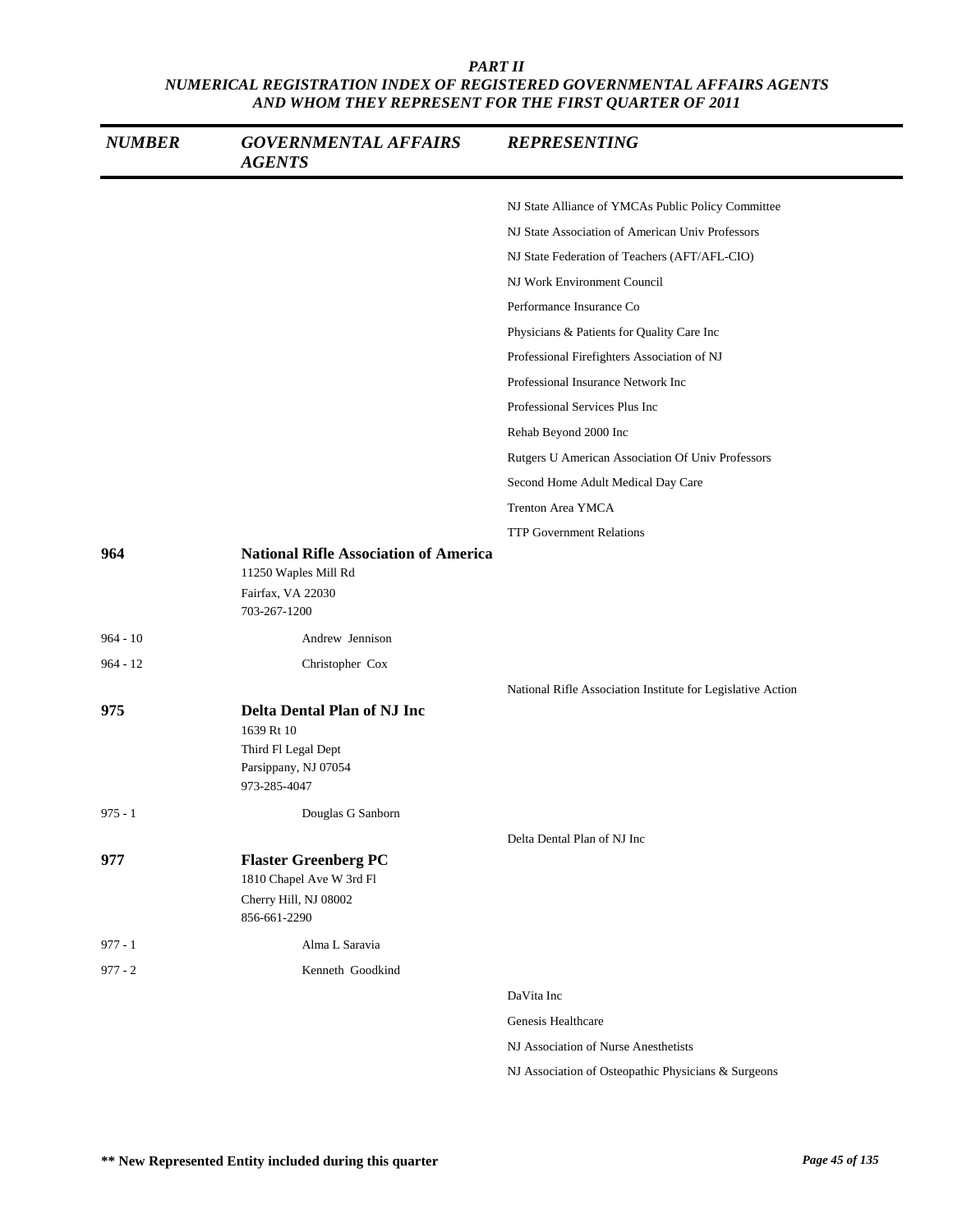| <b>NUMBER</b> | <b>GOVERNMENTAL AFFAIRS</b><br><b>AGENTS</b>                                                                                           | <b>REPRESENTING</b>                                                |
|---------------|----------------------------------------------------------------------------------------------------------------------------------------|--------------------------------------------------------------------|
| 986           | NJ Association of Mental Health Agencies Inc<br>Neuman Bldg 3575 Quakerbridge Rd Ste 102<br>Mercerville, NJ 08619-1205<br>609-838-5488 |                                                                    |
| $986 - 1$     | Debra L Wentz                                                                                                                          |                                                                    |
|               |                                                                                                                                        | NJ Association of Mental Health Agencies Inc                       |
| 1000          | <b>McCarter &amp; English</b><br>Four Gateway Ctr<br>100 Mulberry St<br>Newark, NJ 07102<br>973-622-4444                               |                                                                    |
| $1000 - 1$    | Michael M Horn                                                                                                                         |                                                                    |
| $1000 - 3$    | Robert Mintz                                                                                                                           |                                                                    |
|               |                                                                                                                                        | ADP Claims Services Group                                          |
|               |                                                                                                                                        | Automatic Data Processing/ADP                                      |
|               |                                                                                                                                        | <b>Energy Photovoltaics</b>                                        |
|               |                                                                                                                                        | <b>EPEX Energy Purchasing Experts</b>                              |
|               |                                                                                                                                        | NJ League Community & Savings Bankers                              |
|               |                                                                                                                                        | World Savings & Loan Association                                   |
| 1012          | Laurie A Clark<br>60 Rocky Hill Rd<br>Princeton, NJ 08540-9495<br>800-935-3447                                                         |                                                                    |
| $1012 - 1$    | Laurie A Clark                                                                                                                         |                                                                    |
|               |                                                                                                                                        |                                                                    |
|               |                                                                                                                                        | American Academy of Neurology<br>Coalition for Quality Health Care |
|               |                                                                                                                                        | College of American Pathologists**                                 |
|               |                                                                                                                                        | Garden State Pharmacy Owners                                       |
|               |                                                                                                                                        | Motorola Inc                                                       |
|               |                                                                                                                                        | NJ Association of Osteopathic Physicians & Surgeons                |
|               |                                                                                                                                        | NJ Pharmacists Association                                         |
|               |                                                                                                                                        | NJ Podiatric Medical Society                                       |
|               |                                                                                                                                        | NJ Society of Pathologists**                                       |
|               |                                                                                                                                        | NJ State Law Enforcement Officers Association                      |
|               |                                                                                                                                        | Ortley Beach Property Owners Association Inc                       |
|               |                                                                                                                                        | Physicians for Quality Care                                        |
| 1014          | NJ American Water Co<br>131 Woodcrest Rd<br>PO Box 5079                                                                                |                                                                    |
|               | Cherry Hill, NJ 08034<br>856-310-2240                                                                                                  |                                                                    |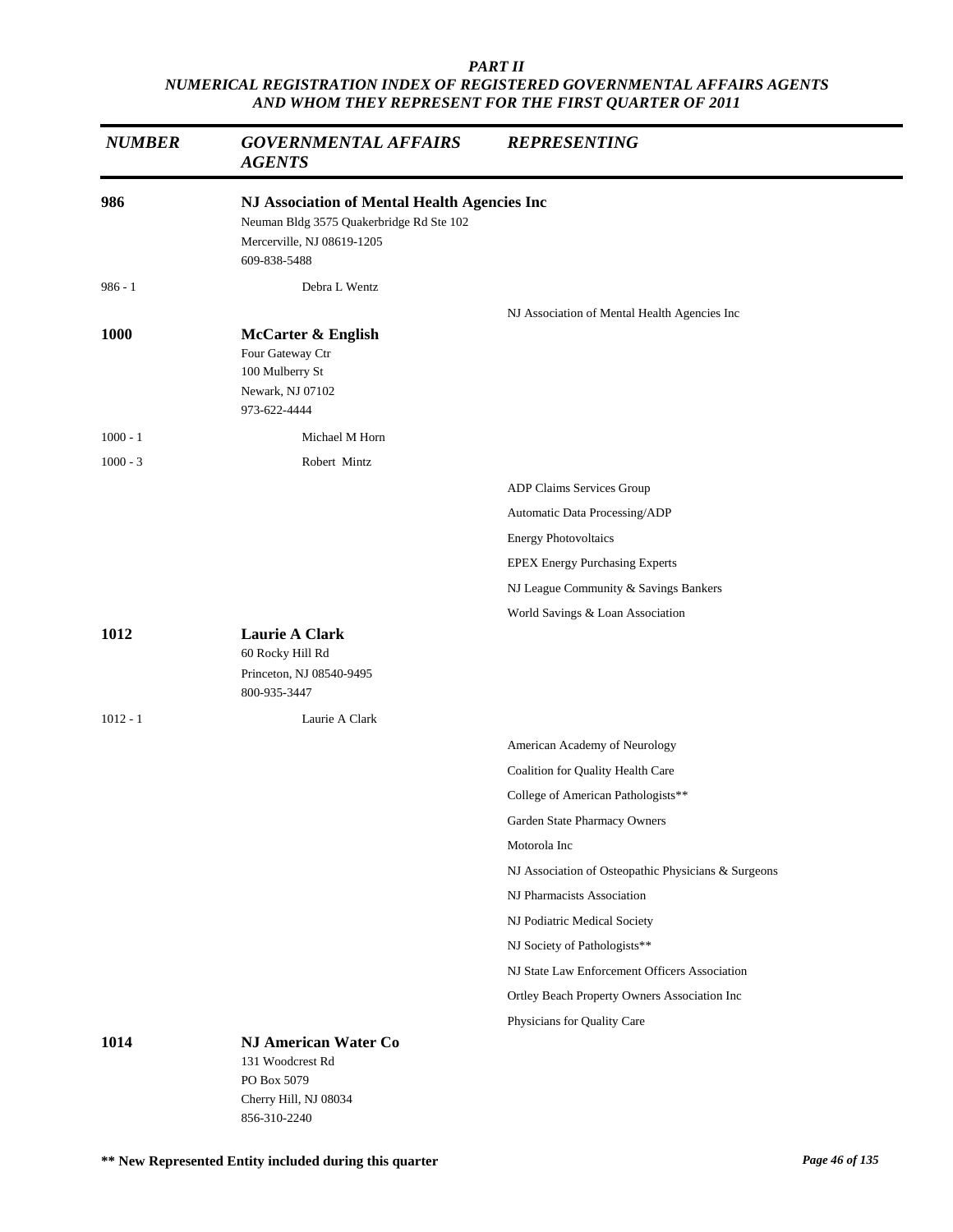| <b>NUMBER</b> | <b>GOVERNMENTAL AFFAIRS</b><br><b>AGENTS</b>                                          | <b>REPRESENTING</b>                            |
|---------------|---------------------------------------------------------------------------------------|------------------------------------------------|
| $1014 - 9$    | Robert J Brabston                                                                     |                                                |
| $1014 - 15$   | Frank X Simpson                                                                       |                                                |
| $1014 - 16$   | Steven J Tambini                                                                      |                                                |
| $1014 - 18$   | John Bigelow                                                                          |                                                |
| $1014 - 20$   | Kevin Watsey                                                                          |                                                |
|               |                                                                                       | NJ American Water Co                           |
| 1038          | <b>United Transportation Union</b><br>333 W State St Ste 15F                          |                                                |
|               | Trenton, NJ 08618<br>609-396-1994                                                     |                                                |
| $1038 - 1$    | Daniel J O'Connell                                                                    |                                                |
|               |                                                                                       | United Transportation Union                    |
| 1041          | <b>NJ Work Environment Council</b><br>142 W State St 3rd Fl<br>Trenton, NJ 08608-1102 |                                                |
|               | 609-695-7100                                                                          |                                                |
| $1041 - 1$    | Richard Engler                                                                        |                                                |
| $1041 - 6$    | Debra Coyle                                                                           |                                                |
|               |                                                                                       | NJ Work Environment Council                    |
| 1054          | 1868 Public Affairs LLC<br>15 West Front St 4th Floor                                 |                                                |
|               | Trenton, NJ 08608<br>609-394-0888                                                     |                                                |
| $1054 - 4$    | Patrick Torpey                                                                        |                                                |
| $1054 - 15$   | Michael P Torpey                                                                      |                                                |
| $1054 - 20$   | Idida Rodriguez                                                                       |                                                |
| $1054 - 21$   | LeRoy Jones Jr                                                                        |                                                |
| $1054 - 22$   | George Gilmore                                                                        |                                                |
|               |                                                                                       | 1868 Public Affairs LLC                        |
|               |                                                                                       | American Federation for Children               |
|               |                                                                                       | <b>Bally Technologies Inc</b>                  |
|               |                                                                                       | BI Inc                                         |
|               |                                                                                       | Borough of Medford Lakes                       |
|               |                                                                                       | Borough of Watchung                            |
|               |                                                                                       | Center for Urban Education                     |
|               |                                                                                       | Charles Jones LLC                              |
|               |                                                                                       | ChoicePoint Inc                                |
|               |                                                                                       | City Of Newark                                 |
|               |                                                                                       | Control Group of Johnson Controls Inc          |
|               |                                                                                       | Forthright, LLC c/o National Arbitration Forum |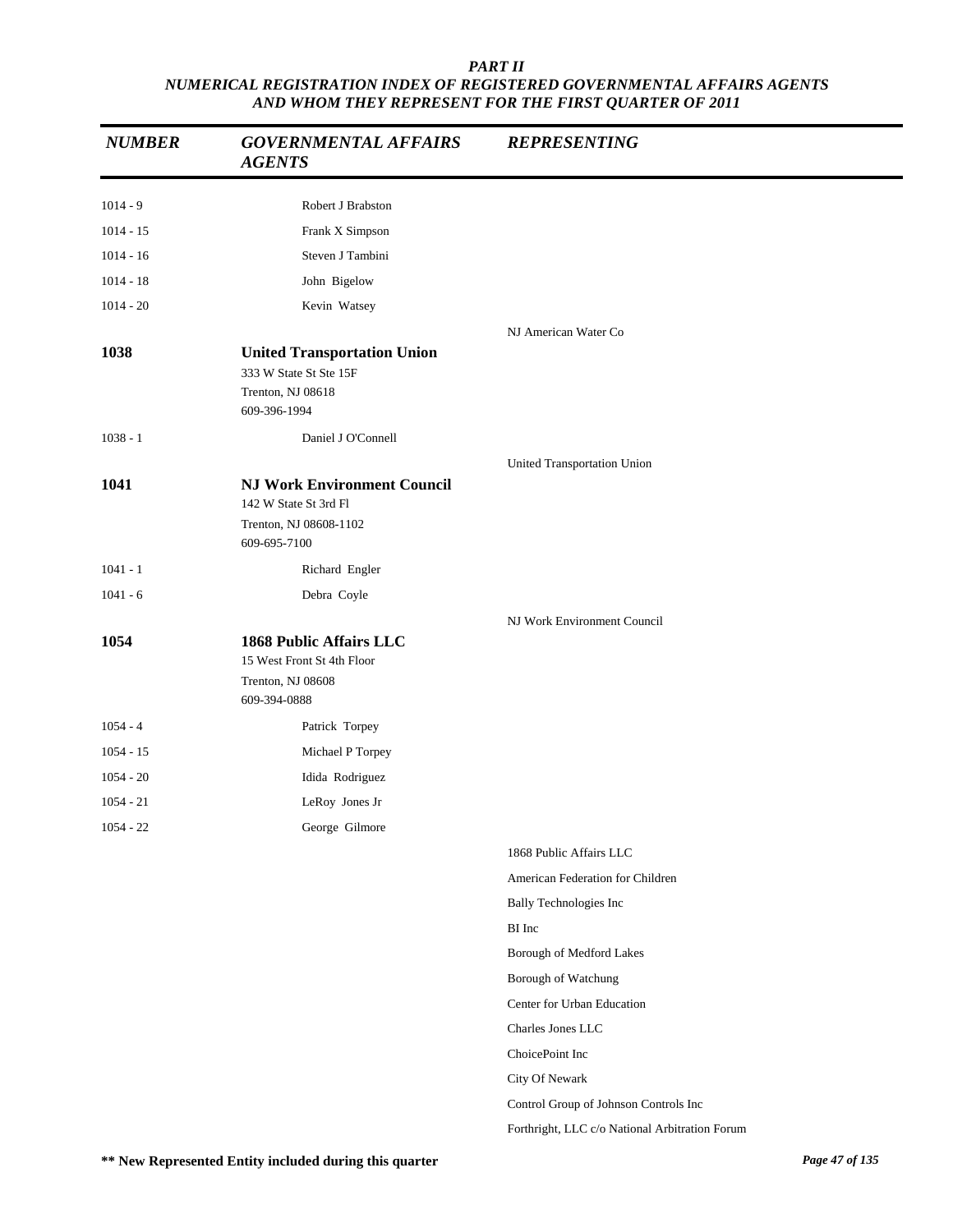| <b>NUMBER</b> | <b>GOVERNMENTAL AFFAIRS</b><br><b>AGENTS</b>                                                                                 | <b>REPRESENTING</b>                        |
|---------------|------------------------------------------------------------------------------------------------------------------------------|--------------------------------------------|
|               |                                                                                                                              | <b>Global Notice</b>                       |
|               |                                                                                                                              | Kennedy Health System                      |
|               |                                                                                                                              | Marl Associates                            |
|               |                                                                                                                              | NJ Care                                    |
|               |                                                                                                                              | NJ Concrete & Aggregate Association        |
|               |                                                                                                                              | NJ Section American Waterworks Association |
|               |                                                                                                                              | NJ Wine & Spirits Wholesalers Association  |
|               |                                                                                                                              | Opportunities For All (OFA)                |
|               |                                                                                                                              | ResCare                                    |
|               |                                                                                                                              | Schering Corp                              |
|               |                                                                                                                              | Sharp Decisions                            |
|               |                                                                                                                              | Sodexho Inc                                |
|               |                                                                                                                              | Somerset County Parks Commission           |
|               |                                                                                                                              | Wal-Mart Stores Inc                        |
|               |                                                                                                                              | Wilson Sporting Goods                      |
| 1061          | Artiuri, D'Argenio, Guaglardi & Meliti LLP<br>365 W Passaic St<br>Side 3<br>Rochelle Park, NJ 07662<br>201-947-4100          |                                            |
| $1061 - 1$    | Rinaldo M D'Argenio                                                                                                          |                                            |
|               |                                                                                                                              | PSE&G Co                                   |
| 1068          | AmeriHealth Insurance Co of NJ<br>8000 Midlantic Dr Ste 333<br>Mount Laurel, NJ 08054<br>856-638-2776<br>215-241-3113        |                                            |
| $1068 - 3$    | Lilton R Taliaferro Jr                                                                                                       |                                            |
|               |                                                                                                                              | AmeriHealth HMO Inc                        |
|               |                                                                                                                              | AmeriHealth Ins Co of NJ                   |
|               |                                                                                                                              | Independence Blue Cross                    |
| 1070          | <b>Associated General Contractors of NJ</b><br>Raritan Center Plaza II<br>Fieldcrest Ave<br>Edison, NJ 08837<br>732-738-9454 |                                            |
| $1070 - 5$    | Carol Fulton                                                                                                                 |                                            |
| $1070 - 6$    | Thomas J DiGangi Jr                                                                                                          |                                            |

Associated General Contractors of NJ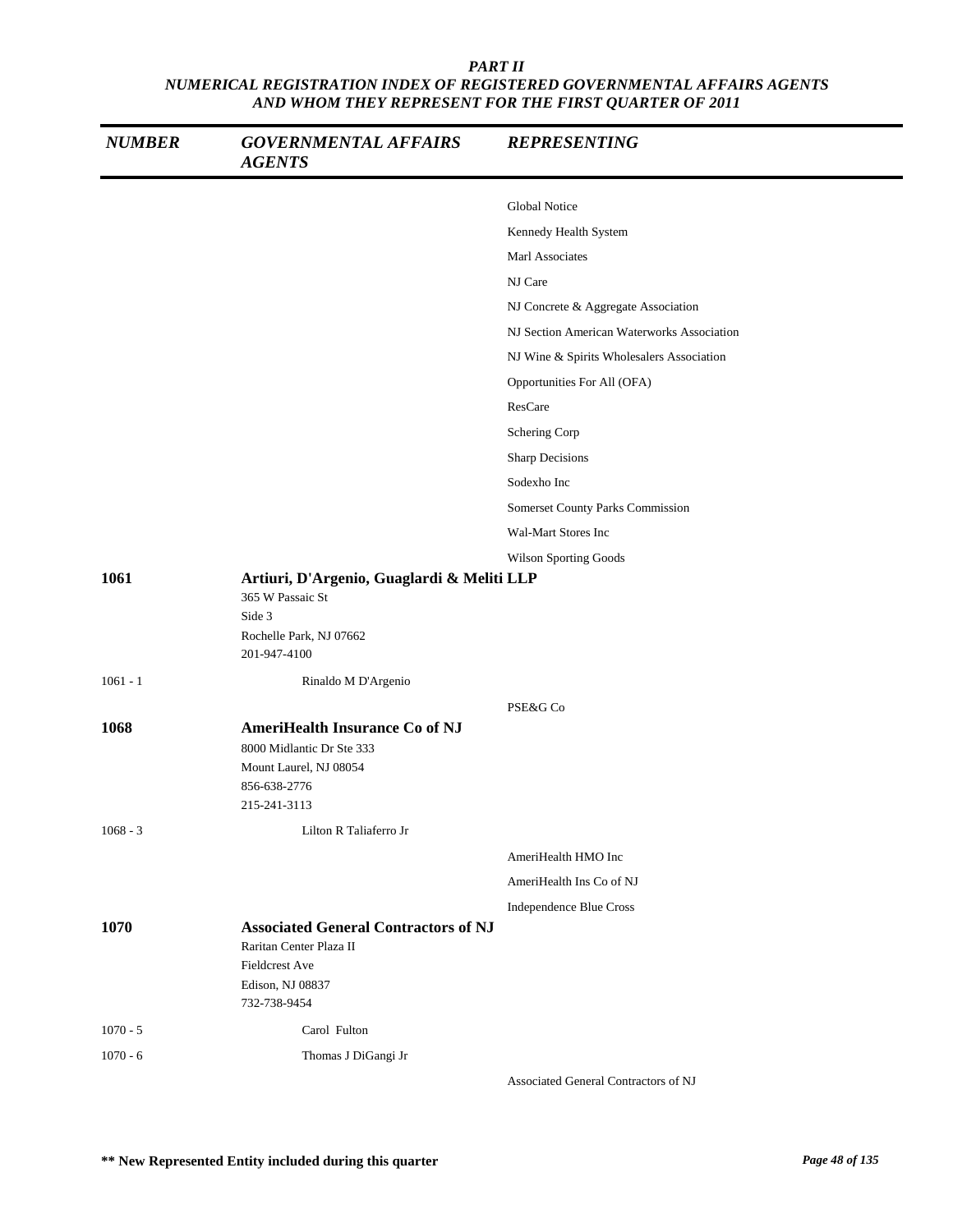| <b>NUMBER</b> | <b>GOVERNMENTAL AFFAIRS</b><br><b>AGENTS</b>                                                                                    | <b>REPRESENTING</b>                                  |
|---------------|---------------------------------------------------------------------------------------------------------------------------------|------------------------------------------------------|
| 1075          | ELM Group, Inc.<br>218 Wall St Research Pk<br>Princeton, NJ 08540<br>609-683-4848                                               |                                                      |
| $1075 - 1$    | Kenneth T Hart                                                                                                                  |                                                      |
| 1078          | <b>NJ GASP (Group Against Smoking Pollution)</b><br>7 Cedar St<br>Unit A<br>Summit, NJ 07901<br>908-273-9368                    | Marisol Inc                                          |
| $1078 - 2$    | Karen Blumenfeld                                                                                                                |                                                      |
| 1086          | <b>National Association of Industrial Office Properties</b><br>317 George St<br>New Brunswick, NJ 08901<br>732-729-9900         | NJ GASP (Group Against Smoking Pollution)            |
| $1086 - 1$    | Michael G McGuinness                                                                                                            |                                                      |
| 1091          | <b>Natural Resources Defense Council</b><br>40 W 20th St 11th Fl<br>New York, NY 10011<br>212-727-4480                          | National Association of Industrial Office Properties |
| $1091 - 6$    | Alison Chase                                                                                                                    |                                                      |
| $1091 - 7$    | Bradford Sewell                                                                                                                 |                                                      |
| $1091 - 9$    | Sarah Chasis                                                                                                                    |                                                      |
|               |                                                                                                                                 | Natural Resources Defense Council                    |
| 1092          | <b>NJ State Federation of Teachers</b><br>629 Amboy Ave<br>Ste 11<br>Edison, NJ 08837<br>732-616-9393                           |                                                      |
| $1092 - 1$    | John M Abeigon                                                                                                                  |                                                      |
| 1110          | <b>Independent Insurance Agents of NJ</b><br>2211 Whitehorse Mercerville Rd<br>PO Box 3230<br>Trenton, NJ 08619<br>609-587-4333 | NJ State Federation of Teachers                      |
| $1110 - 2$    | Jeanne M Heisler                                                                                                                | Independent Insurance Agents of NJ                   |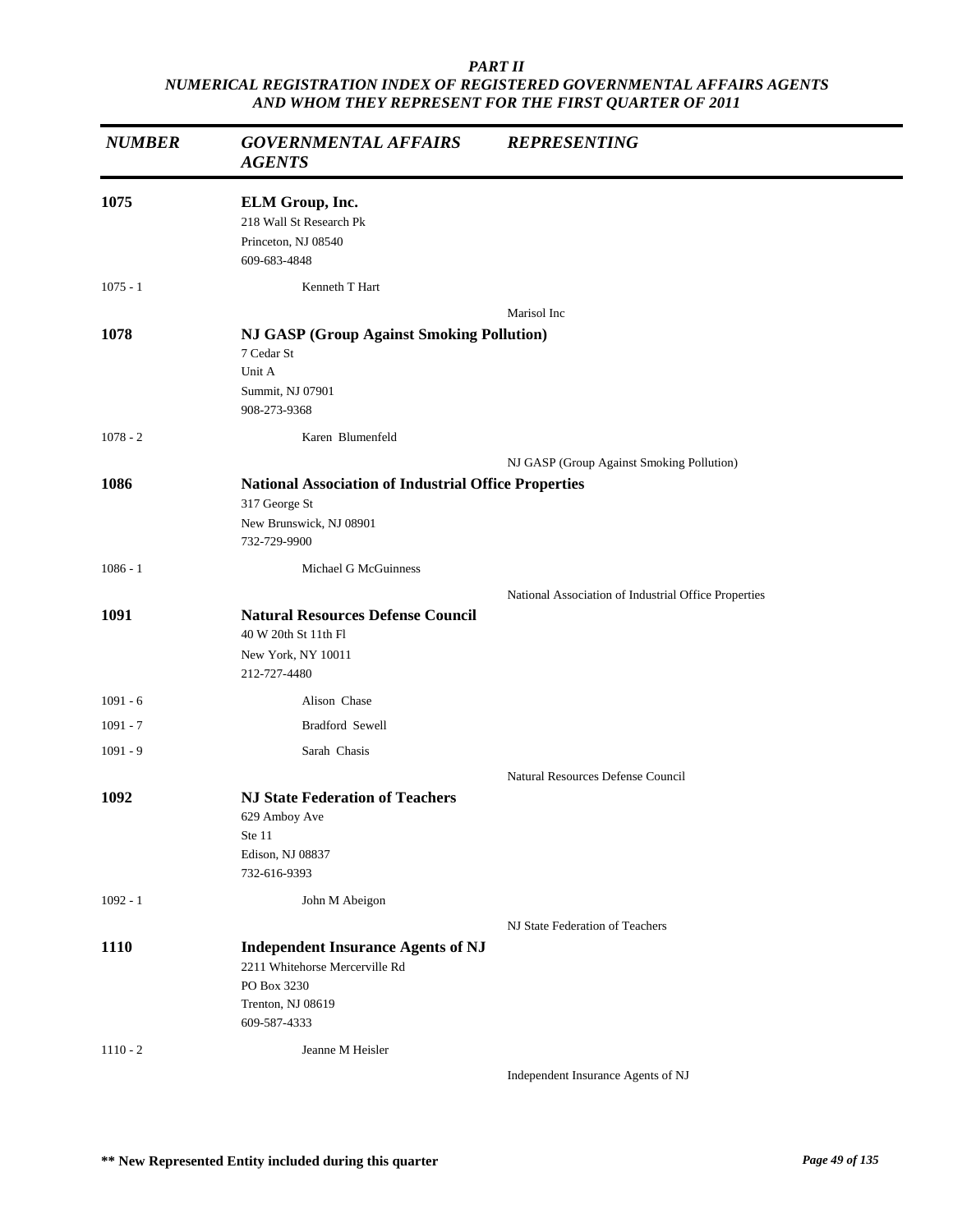| <b>NUMBER</b> | <b>GOVERNMENTAL AFFAIRS</b><br><b>AGENTS</b>                                                                                                    | <b>REPRESENTING</b>                                          |
|---------------|-------------------------------------------------------------------------------------------------------------------------------------------------|--------------------------------------------------------------|
| 1113          | <b>Bristol-Myers Squibb Co</b><br>PO Box 4500<br>Princeton, NJ 08543-4500<br>609-252-4000                                                       |                                                              |
| $1113 - 1$    | Virginia Plaza                                                                                                                                  |                                                              |
| 1115          | <b>NJ State Voluntary Fireman Association</b>                                                                                                   | Bristol-Myers Squibb                                         |
|               | 524 King Ave<br>Collingswood, NJ 08108<br>856-854-7358                                                                                          |                                                              |
| $1115 - 1$    | Arthur Mercurio                                                                                                                                 |                                                              |
|               |                                                                                                                                                 | NJ State Voluntary Fireman Association                       |
| 1130          | NJ Laborers Employers Cooperation Education Trust (NJ LECET)<br>104 Interchange Plz Ste 301<br>PO Box 554<br>Cranbury, NJ 08512<br>609-860-9223 |                                                              |
| $1130 - 1$    | Joseph A McNamara                                                                                                                               |                                                              |
| $1130 - 3$    | Steven Gardner                                                                                                                                  |                                                              |
| 1136          | <b>Infineum USA LP</b><br>PO Box 23<br>Linden, NJ 07036<br>908-474-7905                                                                         | NJ Laborers Employers Cooperation Education Trust (NJ LECET) |
| $1136 - 3$    | Elizabeth Garcia                                                                                                                                |                                                              |
|               |                                                                                                                                                 | Infineum USA LP                                              |
| 1148          | <b>Monmouth University</b><br>Cedar Ave<br>Wilsar Hall Rm 201<br>West Long Branch, NJ 07764<br>732-571-3526                                     |                                                              |
| $1148 - 2$    | Paul Dement                                                                                                                                     |                                                              |
| 1150          | <b>NJ Association on Correction</b><br>986 S Broad St<br>Trenton, NJ 08611<br>609-396-8900                                                      | Monmouth University                                          |
| $1150 - 1$    | <b>Edward Martone</b>                                                                                                                           |                                                              |
|               |                                                                                                                                                 | NJ Association on Corrections                                |
| 1153          | Merck Sharp & Dohme Corporation and its affilliates<br>3126 Cloverly Dr<br>Furlong, PA 18925<br>215-345-4028                                    |                                                              |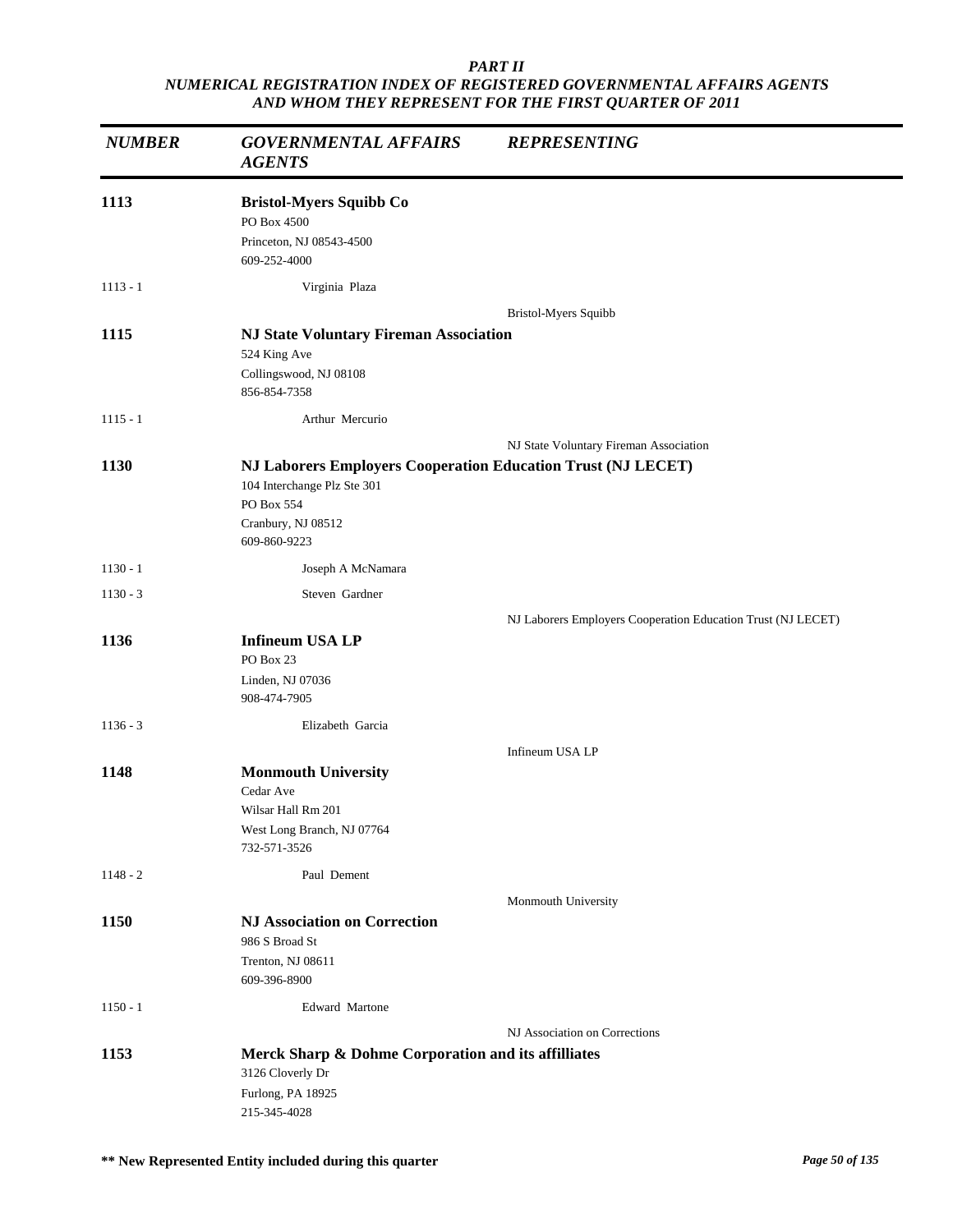| <b>NUMBER</b> | <b>GOVERNMENTAL AFFAIRS</b><br><b>AGENTS</b>                                                                                | <b>REPRESENTING</b>                                 |
|---------------|-----------------------------------------------------------------------------------------------------------------------------|-----------------------------------------------------|
| $1153 - 1$    | Robert A Silberg                                                                                                            |                                                     |
|               |                                                                                                                             | Merck Sharp & Dohme Corporation and its affilliates |
| 1156          | <b>American Cancer Society</b><br>Eastern Division of NJ<br>2600 US Hwy 1<br>North Brunswick, NJ 08902-6001<br>732-297-8000 |                                                     |
| $1156 - 1$    | Jennifer Sullivan                                                                                                           |                                                     |
| $1156 - 2$    | Marian E Morrison                                                                                                           |                                                     |
|               |                                                                                                                             | American Cancer Society Eastern Division NJ         |
| 1159          | <b>NJ Dental Association</b><br>1 Dental Plz<br>PO Box 6020<br>North Brunswick, NJ 08902-6020<br>732-821-9400               |                                                     |
| $1159 - 2$    | James J Schulz Jr                                                                                                           |                                                     |
| $1159 - 3$    | Eric Roy Elmore                                                                                                             |                                                     |
| $1159 - 4$    | Arthur Carl Meisel                                                                                                          |                                                     |
|               |                                                                                                                             | NJ Dental Association                               |
| 1162          | <b>NJ State Laborers PAC</b><br>104 Interchange Plz Ste 301<br>PO Box 554<br>Monroe, NJ 08831<br>609-860-9226               |                                                     |
| $1162 - 1$    | Robert S Garrison                                                                                                           |                                                     |
|               |                                                                                                                             | Laborers Eastern Region Organizing Fund             |
|               |                                                                                                                             | NJ State Laborers PAC                               |
| 1164          | <b>League of Women Voters of NJ</b><br>204 W State St<br>Trenton, NJ 08608                                                  |                                                     |
|               | 609-394-3303                                                                                                                |                                                     |
| $1164 - 2$    | Sandra L Matsen                                                                                                             |                                                     |
|               |                                                                                                                             | League of Women Voters of NJ                        |
| 1165          | <b>Amerigroup Corp</b><br>399 Thornall St 9th Fl<br>Edison, NJ 08818<br>732-452-6000                                        |                                                     |
| $1165 - 1$    | John W Koehn                                                                                                                |                                                     |
| $1165 - 2$    | Peter Haytaian                                                                                                              |                                                     |
| $1165 - 3$    | Jennifer Langer                                                                                                             |                                                     |
|               |                                                                                                                             | Americaid Corp                                      |

Amerigroup NJ Inc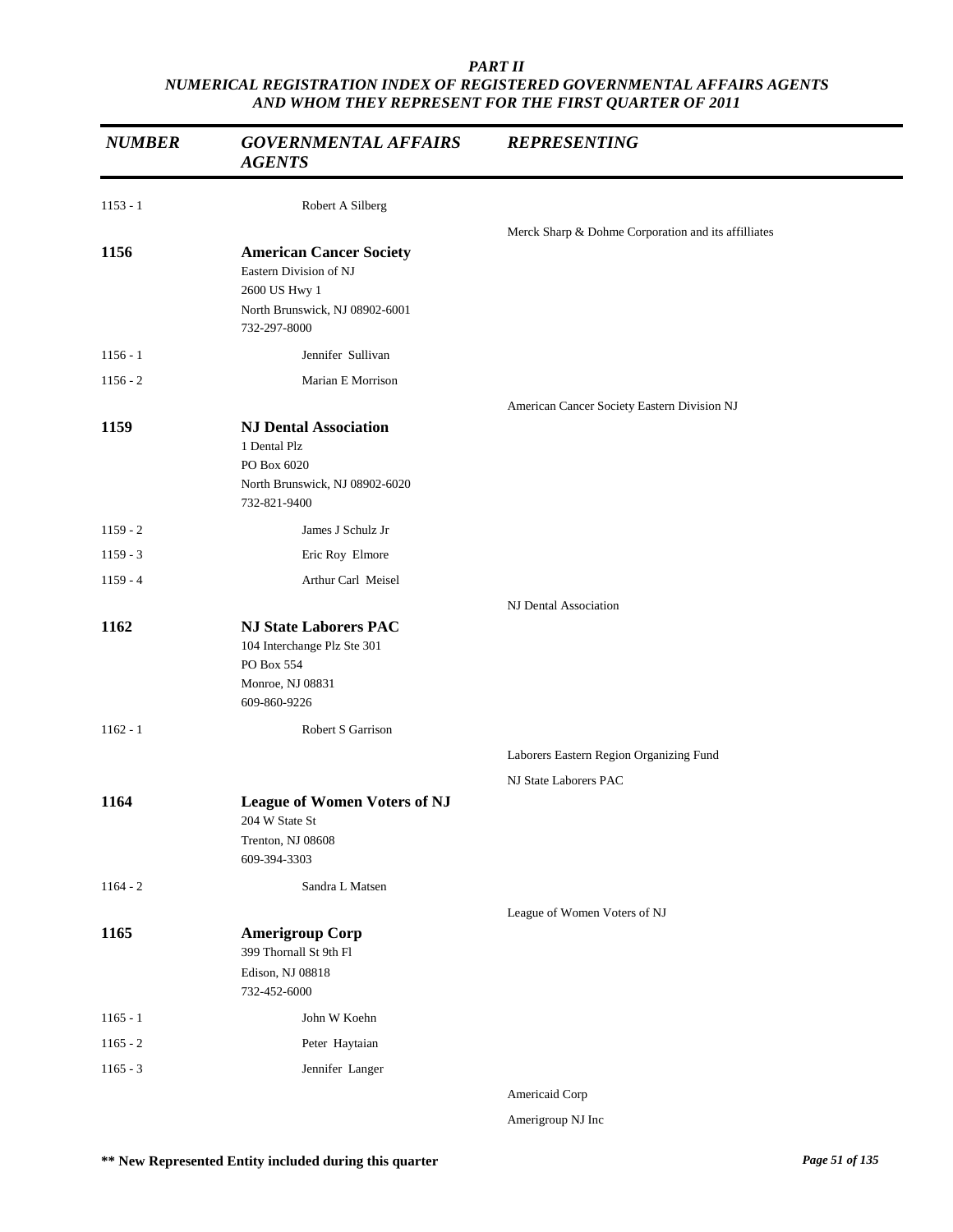| <b>NUMBER</b> | <b>GOVERNMENTAL AFFAIRS</b><br><b>AGENTS</b>                                                                                                            | <b>REPRESENTING</b>                               |
|---------------|---------------------------------------------------------------------------------------------------------------------------------------------------------|---------------------------------------------------|
| 1170          | <b>United Continental Holdings Inc</b><br>Newark International Airport<br>Terminal C<br>Newark, NJ 07114<br>973-681-1482                                |                                                   |
| $1170 - 3$    | Monica Slater Stokes                                                                                                                                    |                                                   |
| $1170 - 4$    | Daniel L Doggendorf                                                                                                                                     |                                                   |
| 1177          | <b>Autism New Jersey</b><br>PO Box 55120<br>Trenton, NJ 08638-6120<br>609-883-8100                                                                      | United Continental Holdings Inc                   |
| $1177 - 4$    | Linda Meyer                                                                                                                                             |                                                   |
| $1177 - 6$    | Robert Titus                                                                                                                                            |                                                   |
|               |                                                                                                                                                         | Autism New Jersey                                 |
| 1178          | <b>International Union of Operating Engineers Local Union 825</b><br>65 Springfield Ave<br>535 US Rt 46 E<br>Springfield, NJ 07081-1308<br>973-921-1900 |                                                   |
| $1178 - 1$    | Mark Longo                                                                                                                                              |                                                   |
|               |                                                                                                                                                         | International Union of Operating Engineers LU 825 |
| 1180          | NJ Natural Gas Co<br>1415 Wyckoff Rd<br>PO Box 1464<br>Wall, NJ 07719<br>732-938-1099                                                                   |                                                   |
| $1180 - 2$    | Mark Sperduto                                                                                                                                           |                                                   |
| $1180 - 3$    | Tracey Thayer                                                                                                                                           |                                                   |
|               |                                                                                                                                                         | NJ Natural Gas Co                                 |
| 1183          | <b>Brain Injury Association of NJ Inc</b><br>825 Georges Rd<br>Second Floor<br>North Brunswick, NJ 08902<br>732-738-1002                                |                                                   |
| $1183 - 2$    | Thomas F Grady                                                                                                                                          |                                                   |
|               |                                                                                                                                                         | Brain Injury Association of NJ Inc                |
| 1186          | UA Plumbers & Pipefitters LU 9<br>2 Iron Ore Rd Rt 33<br>Englishtown, NJ 07726<br>732-792-0999                                                          |                                                   |
| $1186 - 2$    | Michael K Maloney                                                                                                                                       |                                                   |
|               |                                                                                                                                                         | UA Plumbers & Pipefitters Local 9                 |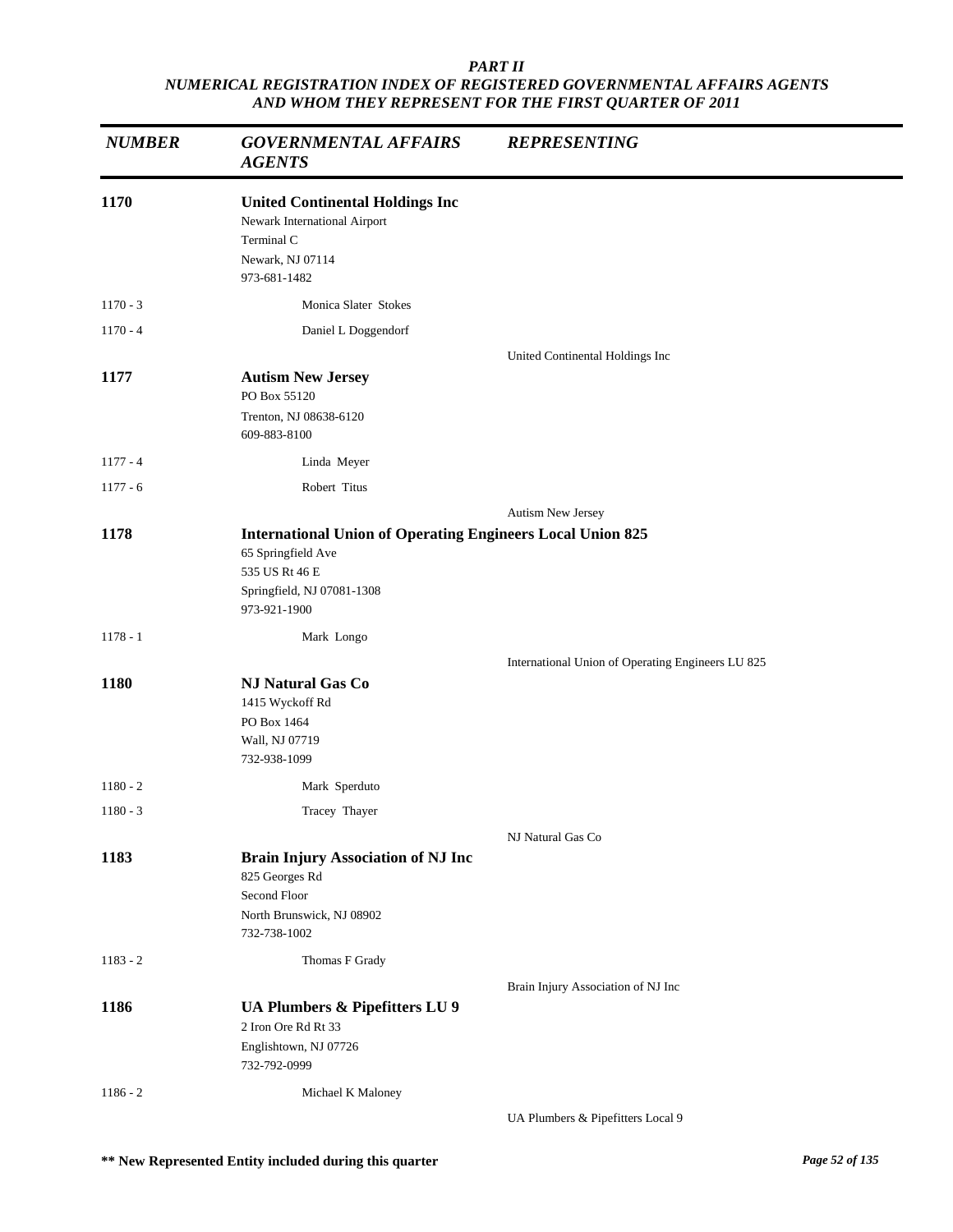| <b>NUMBER</b> | <b>GOVERNMENTAL AFFAIRS</b><br><b>AGENTS</b>                                          | <b>REPRESENTING</b>                                    |
|---------------|---------------------------------------------------------------------------------------|--------------------------------------------------------|
| 1192          | <b>Pringle Quinn Anzano PC</b><br>202 W State St<br>Trenton, NJ 08608<br>609-393-8944 |                                                        |
| $1192 - 1$    | Paul Anzano                                                                           |                                                        |
| 1192 - 3      | Michael Patrick O'Connell                                                             |                                                        |
| $1192 - 4$    | Lisa R Levine                                                                         |                                                        |
| $1192 - 5$    | Kenneth Pringle                                                                       |                                                        |
|               |                                                                                       | Appraisal Systems Inc                                  |
|               |                                                                                       | Association for Children of NJ                         |
|               |                                                                                       | <b>Association of Electrical Contractors</b>           |
|               |                                                                                       | Association of Schools Affiliated with the Handicapped |
|               |                                                                                       | <b>Bank of America</b>                                 |
|               |                                                                                       | Borough of Glen Gardner                                |
|               |                                                                                       | Borough of Seaside Park                                |
|               |                                                                                       | City of Cape May NJ                                    |
|               |                                                                                       | <b>Coalition for Natural Health</b>                    |
|               |                                                                                       | Eastern Title Agency                                   |
|               |                                                                                       | <b>Express Scripts</b>                                 |
|               |                                                                                       | Fund for Animal                                        |
|               |                                                                                       | Hawthorn Group LC The                                  |
|               |                                                                                       | Hertz Corp The                                         |
|               |                                                                                       | Insurance Council of NJ                                |
|               |                                                                                       | <b>JAMES</b>                                           |
|               |                                                                                       | Liberty Mutual Insurance Co                            |
|               |                                                                                       | Mark IV IVHS                                           |
|               |                                                                                       | Meridian Health Systems                                |
|               |                                                                                       | National Vehicle Protection Association                |
|               |                                                                                       | NJ Interscholastic Athletic Association                |
|               |                                                                                       | NJ Natural Therapeutics**                              |
|               |                                                                                       | <b>NJ PAIP</b>                                         |
|               |                                                                                       | Plumbing Heating Cooling Contractors of NJ             |
|               |                                                                                       | ProMutual Group                                        |
|               |                                                                                       | Realty Appraisal Co                                    |
|               |                                                                                       | <b>ROA Hutton</b>                                      |
|               |                                                                                       | Save Choices for NJ Drivers                            |
|               |                                                                                       | <b>TIAA-CREFF</b>                                      |
|               |                                                                                       | Title Appraiser Vendor Mgmt Association                |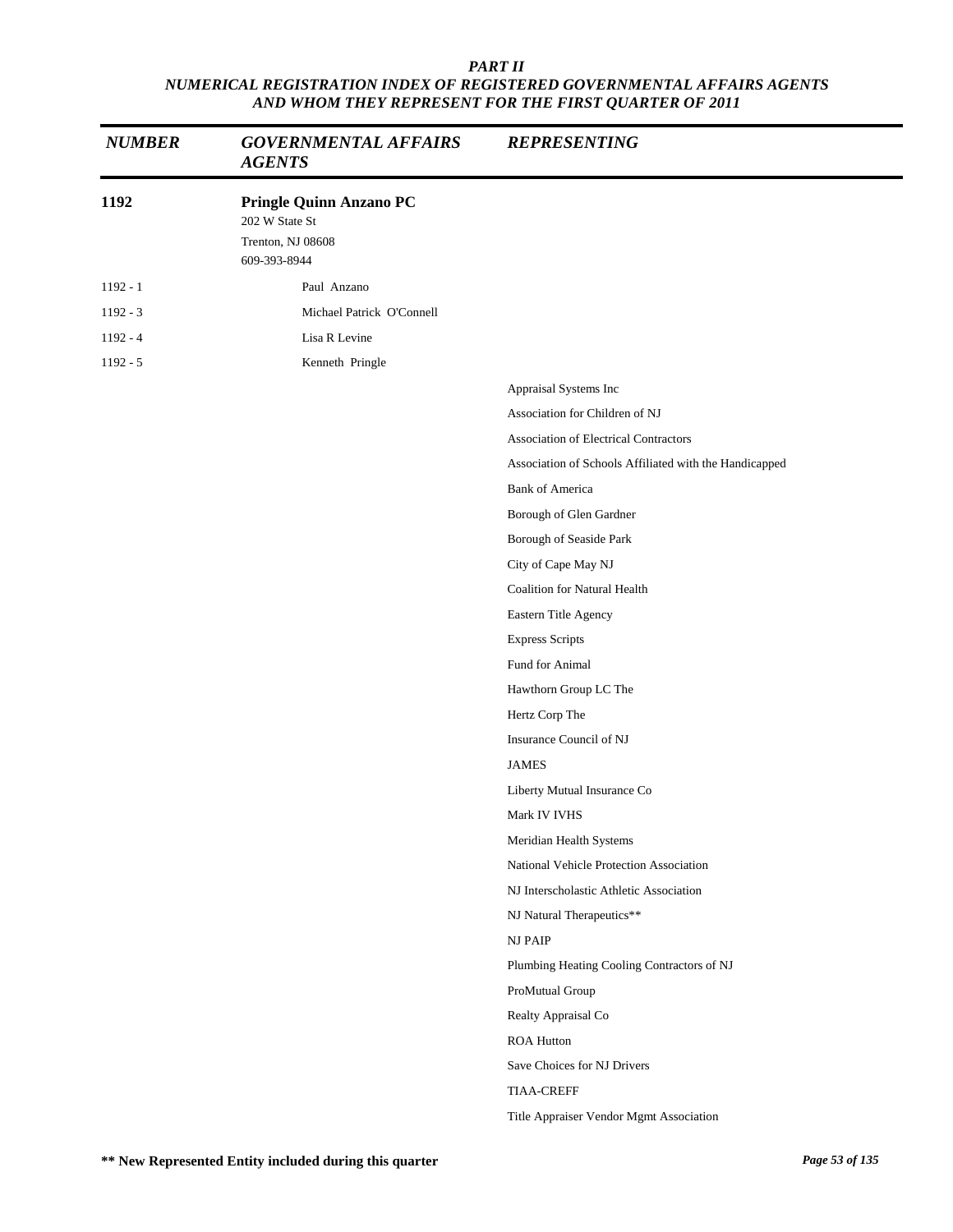| <b>NUMBER</b> | <b>GOVERNMENTAL AFFAIRS</b><br><b>AGENTS</b>                                                                                | <b>REPRESENTING</b>                            |
|---------------|-----------------------------------------------------------------------------------------------------------------------------|------------------------------------------------|
|               |                                                                                                                             | United Distillers & Vintners North America Inc |
|               |                                                                                                                             | United Health Care                             |
|               |                                                                                                                             | United Health Care (Oxford Health Plans)       |
|               |                                                                                                                             | Verizon NJ                                     |
| 1202          | <b>Exxon Mobil Corp</b><br>1400 Old Country Rd<br>Ste 203<br>Westbury, NY 11590<br>516-333-3183                             |                                                |
| $1202 - 1$    | Donald L Clarke                                                                                                             |                                                |
| 1210          | Conectiv<br>150 W State St<br>Trenton, NJ 08608                                                                             | Exxon Mobil Corp                               |
|               | 609-656-2001                                                                                                                |                                                |
| $1210 - 3$    | Robert Revelle                                                                                                              |                                                |
|               |                                                                                                                             | Conectiv                                       |
| 1213          | <b>Education Law Center</b><br>60 Park Pl<br>Ste 300<br>Newark, NJ 07102<br>973-624-1815                                    |                                                |
| $1213 - 1$    | Elizabeth Athos                                                                                                             |                                                |
| $1213 - 5$    | David G Sciarra                                                                                                             |                                                |
| $1213 - 7$    | Ruth Lowenkron                                                                                                              |                                                |
| $1213 - 8$    | Stanley Karp                                                                                                                |                                                |
| $1213 - 9$    | Theresa Luhm                                                                                                                |                                                |
| $1213 - 10$   | Sharon Krengel                                                                                                              |                                                |
|               |                                                                                                                             | <b>Education Law Center</b>                    |
| 1215          | <b>Independent Pharmacy Alliance</b><br>Cedar Brook Corporate Ctr<br>3 Cedar Brook Dr<br>Cranbury, NJ 08512<br>609-395-8616 |                                                |
| $1215 - 2$    | John A Covello                                                                                                              |                                                |
| 1222          | <b>AARP NJ</b><br>Forrestal Village<br>101 Rockingham Row<br>Princeton, NJ 08540<br>866-542-8165                            | <b>Independent Pharmacy Alliance</b>           |
| $1222 - 1$    | Douglas Johnston                                                                                                            |                                                |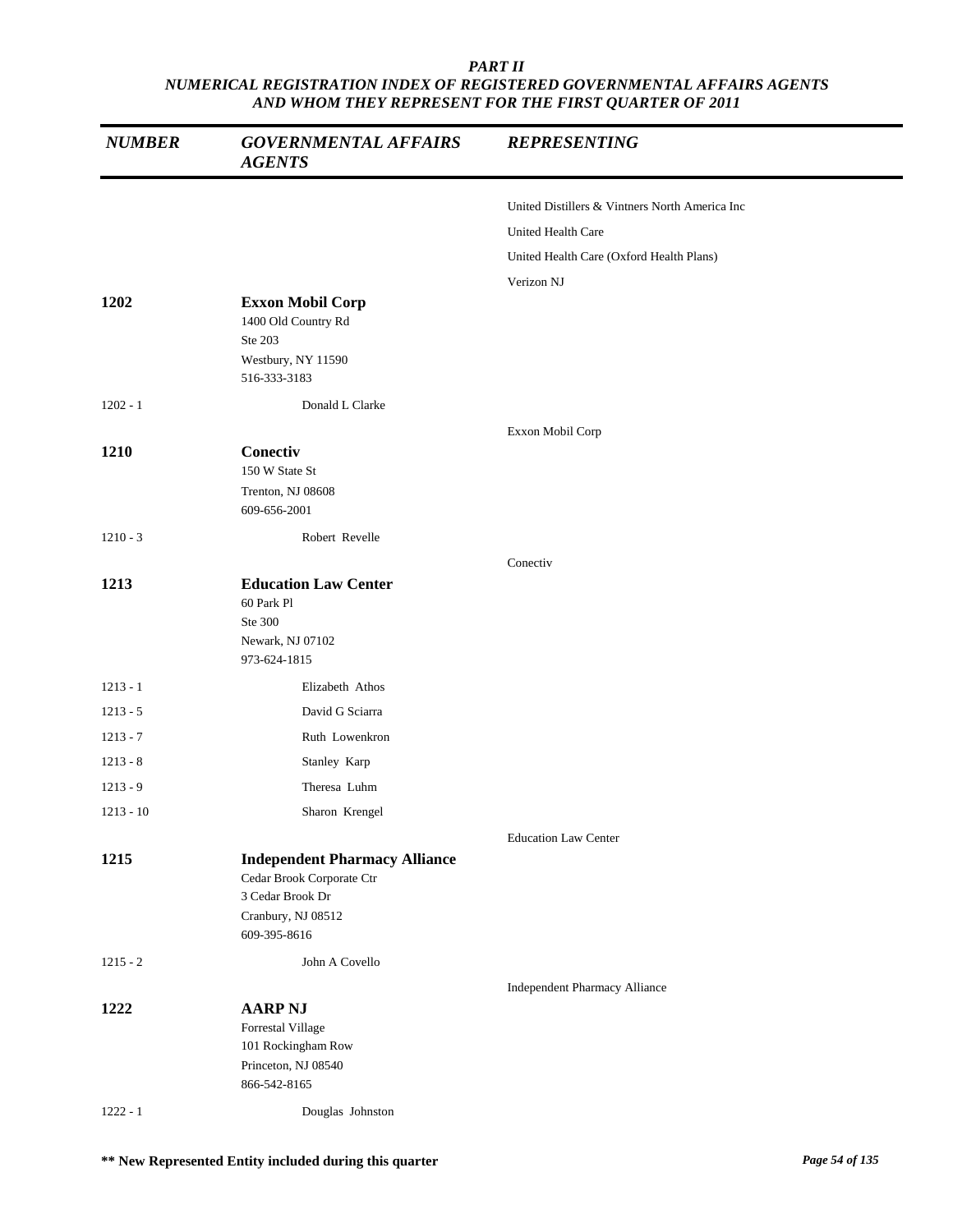| <b>NUMBER</b> | <b>GOVERNMENTAL AFFAIRS</b><br><b>AGENTS</b>                                                            | <b>REPRESENTING</b>                                 |
|---------------|---------------------------------------------------------------------------------------------------------|-----------------------------------------------------|
| $1222 - 2$    | James F Dieterle                                                                                        |                                                     |
| $1222 - 3$    | Marilyn Askin                                                                                           |                                                     |
| $1222 - 7$    | Sy Larson                                                                                               |                                                     |
| $1222 - 8$    | Blenda J Riddick                                                                                        |                                                     |
| $1222 - 10$   | Mary Beth Dixon                                                                                         |                                                     |
| $1222 - 11$   | Victoria Hasser                                                                                         |                                                     |
|               |                                                                                                         | <b>AARP NJ</b>                                      |
| 1224          | Windels, Marx, Lane & Mittendorf LLP<br>104 Carnegie Ctr Ste 201<br>Princeton, NJ 08540<br>609-720-0005 |                                                     |
| $1224 - 1$    | Samuel G Destito Esq                                                                                    |                                                     |
| $1224 - 3$    | Julie R Tattoni                                                                                         |                                                     |
| $1224 - 4$    | Matthew Daus                                                                                            |                                                     |
|               |                                                                                                         | AIG American General - US Life Insurance Co         |
|               |                                                                                                         | Allianz Life Insurance Company of North America     |
|               |                                                                                                         | American Bank Note Holographics Inc                 |
|               |                                                                                                         | <b>Assurant Health</b>                              |
|               |                                                                                                         | Cendant Corp                                        |
|               |                                                                                                         | Garden State School Bus Contractors Association Inc |
|               |                                                                                                         | Guardian Life Insurance Company of America          |
|               |                                                                                                         | House of Oxford Distributors Inc                    |
|               |                                                                                                         | Lincoln Financial Group                             |
|               |                                                                                                         | Massachusetts Mutual Life Insurance Co              |
|               |                                                                                                         | National Realty Trust                               |
|               |                                                                                                         | New Brunswick Development Corp                      |
|               |                                                                                                         | NJ Propane Gas Association                          |
|               |                                                                                                         | <b>State Farm Insurance Cos</b>                     |
|               |                                                                                                         | The Commerce Group Inc                              |
|               |                                                                                                         | <b>Weichert Realtors</b>                            |
| 1226          | <b>NJ Council of County Vocational Schools</b><br>210 W State St<br>Trenton, NJ 08608                   |                                                     |
|               | 609-392-6222                                                                                            |                                                     |
| $1226 - 1$    | Judith F Savage                                                                                         | NJ Council of County Vocational Schools             |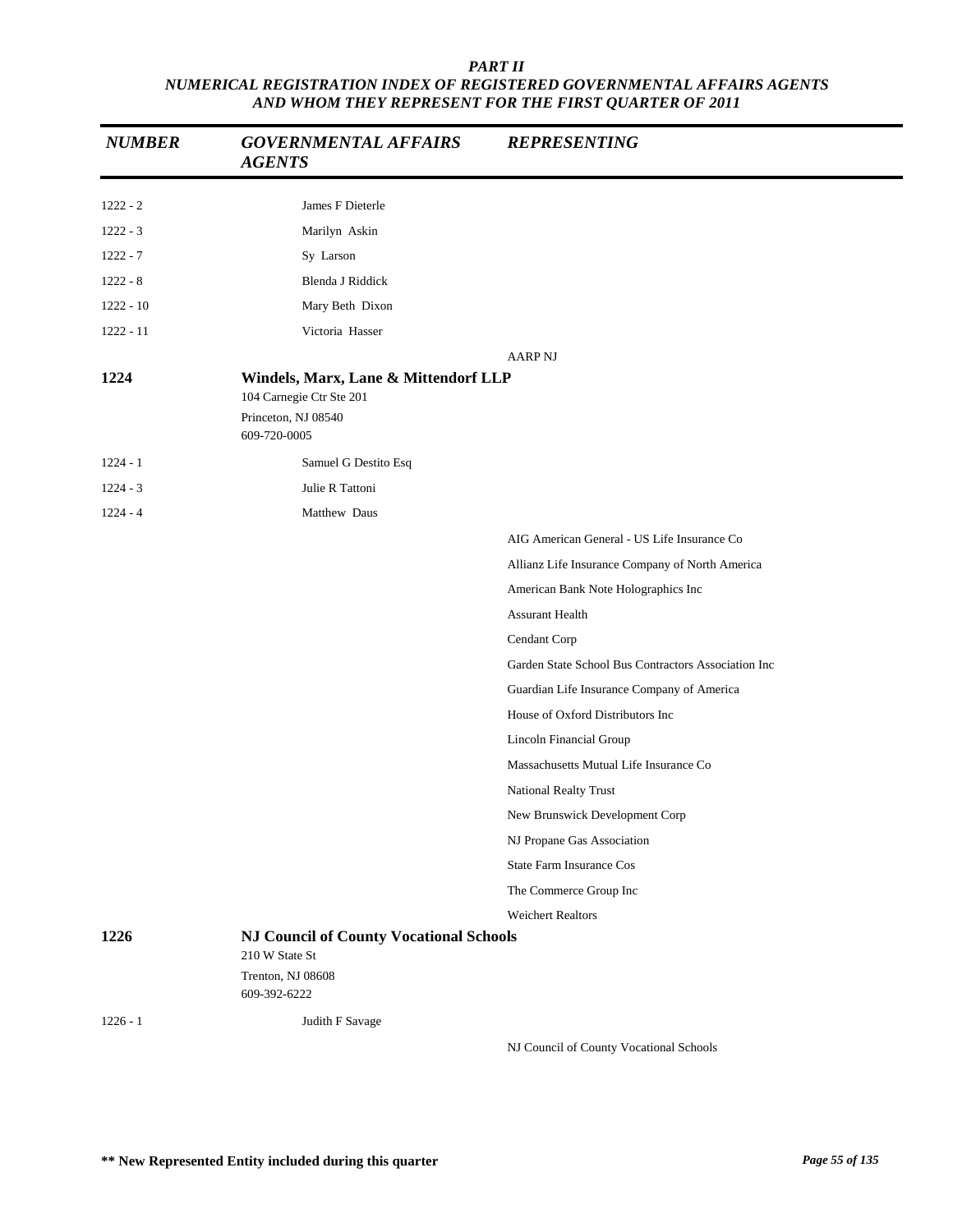| <b>NUMBER</b> | <b>GOVERNMENTAL AFFAIRS</b><br><b>AGENTS</b>                                                       | <b>REPRESENTING</b>                                                        |
|---------------|----------------------------------------------------------------------------------------------------|----------------------------------------------------------------------------|
| 1234          | <b>State Street Partners LLC</b><br>156 W State St<br>Ste 201<br>Trenton, NJ 08608<br>609-695-6664 |                                                                            |
| $1234 - 12$   | Alan Steinberg                                                                                     |                                                                            |
|               |                                                                                                    | 650 Union Boulevard LLC                                                    |
|               |                                                                                                    | <b>Black Oak Golf Club</b>                                                 |
|               |                                                                                                    | Briad Group The                                                            |
|               |                                                                                                    | Cameron Bayonne LLC                                                        |
|               |                                                                                                    | Conoco Phillips Co                                                         |
|               |                                                                                                    | Constellation Engergy**                                                    |
|               |                                                                                                    | <b>DMJM</b> Harris                                                         |
|               |                                                                                                    | EarthCam Inc                                                               |
|               |                                                                                                    | Essex County Utilities Authority                                           |
|               |                                                                                                    | Interstate Outdoor Advertising Inc                                         |
|               |                                                                                                    | JNESO - District Council 1 IUOE-AFL-CIO                                    |
|               |                                                                                                    | Livingston Board of Education                                              |
|               |                                                                                                    | Lowes Cos Inc                                                              |
|               |                                                                                                    | Lowe's Home Centers Inc**                                                  |
|               |                                                                                                    | Passaic Valley Sewerage Commissioners                                      |
|               |                                                                                                    | Phelps Dodge Corp                                                          |
|               |                                                                                                    | PSE&G Power LLC                                                            |
|               |                                                                                                    | T&M Associates                                                             |
|               |                                                                                                    | Tarragon Development Corp                                                  |
|               |                                                                                                    | United Brotherhood of Carpenters & Joiners of America - NY Dist<br>Council |
|               |                                                                                                    | University Health Plans                                                    |
|               |                                                                                                    | Westside TransLoad LLC**                                                   |
| 1235          | <b>Community Associations Institute</b><br>1675 Whitehorse Mercer Rd Ste 206<br>Trenton, NJ 08619  |                                                                            |
|               | 609-588-0030                                                                                       |                                                                            |
| $1235 - 1$    | Curtis S Macysyn                                                                                   |                                                                            |
| $1235 - 2$    | Lisa Hibbs                                                                                         |                                                                            |
|               |                                                                                                    | Community Associations Institute NJ Chapter                                |
| 1236          | <b>Consumers Union of US</b><br>1535 Mission St                                                    |                                                                            |
|               | San Francisco, CA 94103<br>415-431-6747                                                            |                                                                            |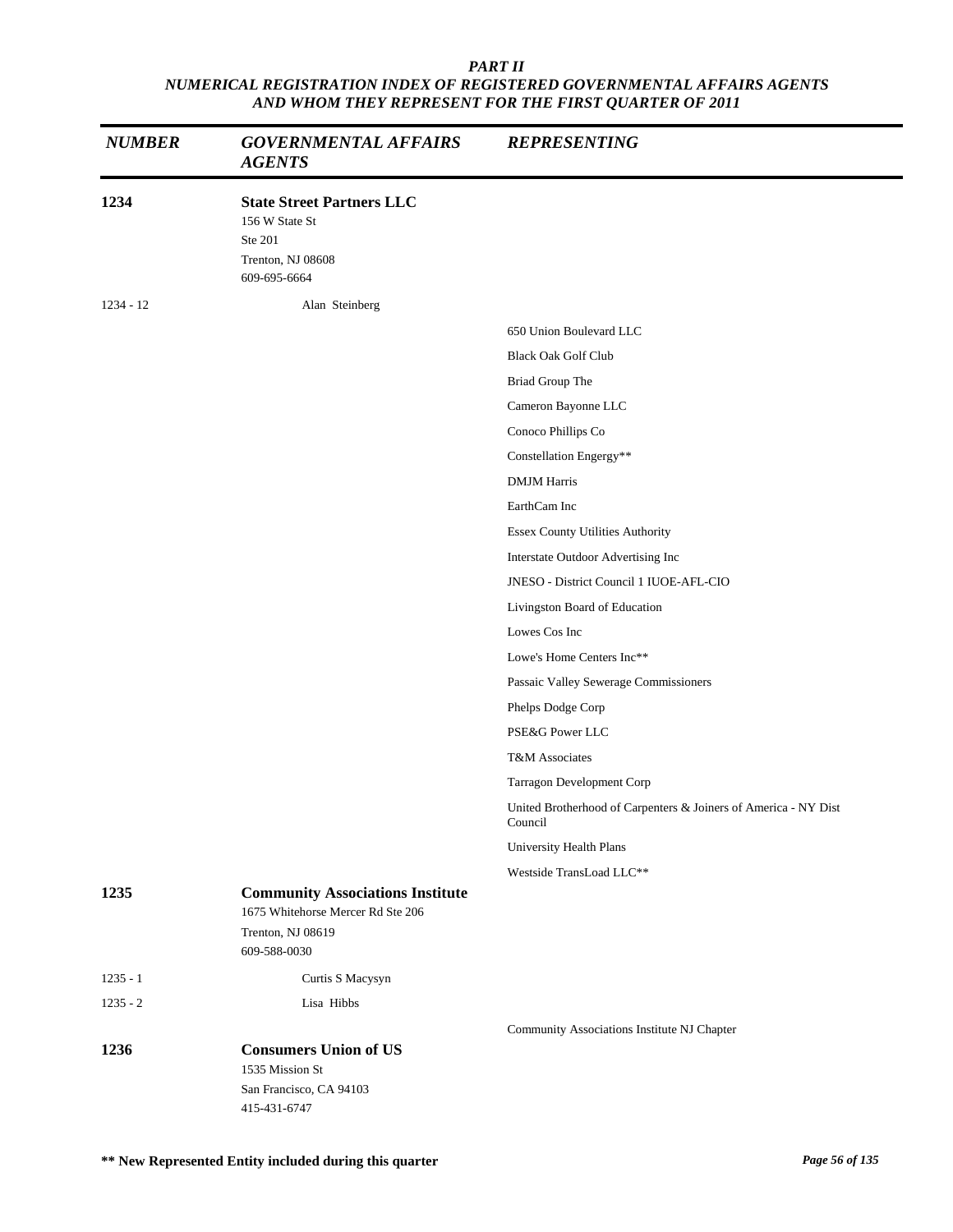| <b>NUMBER</b> | <b>GOVERNMENTAL AFFAIRS</b><br><b>AGENTS</b>                                                                              | <b>REPRESENTING</b>                                            |
|---------------|---------------------------------------------------------------------------------------------------------------------------|----------------------------------------------------------------|
| $1236 - 1$    | Chuck Bell                                                                                                                |                                                                |
| $1236 - 3$    | Elizabeth McGiffert                                                                                                       |                                                                |
|               |                                                                                                                           | Consumers Union of US Inc                                      |
| 1241          | <b>Property Casualty Insurers Association of America</b><br>28 W State St<br>Ste 719<br>Trenton, NJ 08608<br>609-396-9601 |                                                                |
| $1241 - 2$    | <b>Richard M Stokes</b>                                                                                                   |                                                                |
|               |                                                                                                                           | Property Casualty Insurers Association of America              |
| 1242          | <b>Allstate NJ Insurance Co</b><br>721 US Hwy 202/206<br>Bridgewater, NJ 08807<br>908-252-5170                            |                                                                |
| $1242 - 2$    | Georgia Flamporis                                                                                                         |                                                                |
|               |                                                                                                                           | Allstate NJ Insurance Co                                       |
| 1259          | <b>Advocacy &amp; Management Group</b><br>202 W State St<br>Trenton, NJ 08608                                             |                                                                |
|               | 609-392-7553                                                                                                              |                                                                |
| $1259 - 1$    | Beverly J Lynch                                                                                                           |                                                                |
|               |                                                                                                                           | Alcoholism & Drug Abuse Council of Ocean                       |
|               |                                                                                                                           | Allergan Inc                                                   |
|               |                                                                                                                           | American College of Emergency Physicians NJ Chapter            |
|               |                                                                                                                           | American College of Obstetricians & Gynecologists - NJ Section |
|               |                                                                                                                           | <b>Atlantic Prevention Resources</b>                           |
|               |                                                                                                                           | Camden County Council on Alcoholism                            |
|               |                                                                                                                           | Cape Assist - Cape May Council on Alcoholism & Drug Abuse      |
|               |                                                                                                                           | Center for Alcohol & Drug Resources The                        |
|               |                                                                                                                           | Center for Prevention & Counseling                             |
|               |                                                                                                                           | Children's Aid and Family Services                             |
|               |                                                                                                                           | Community Prevention Resources of Warren County Inc            |
|               |                                                                                                                           | DeHarte & Darr**                                               |
|               |                                                                                                                           | <b>Essex Prevention Resources</b>                              |
|               |                                                                                                                           | Hunterdon Prevention Resources                                 |
|               |                                                                                                                           | <b>Lynch Associates</b>                                        |
|               |                                                                                                                           | Mercer Council on Alcoholism & Drug Addiction (MCADA)          |
|               |                                                                                                                           | Morris County Prevention is Key                                |
|               |                                                                                                                           | NCADD of Middlesex County Inc                                  |
|               |                                                                                                                           | NJ Academy of Ophthalmology                                    |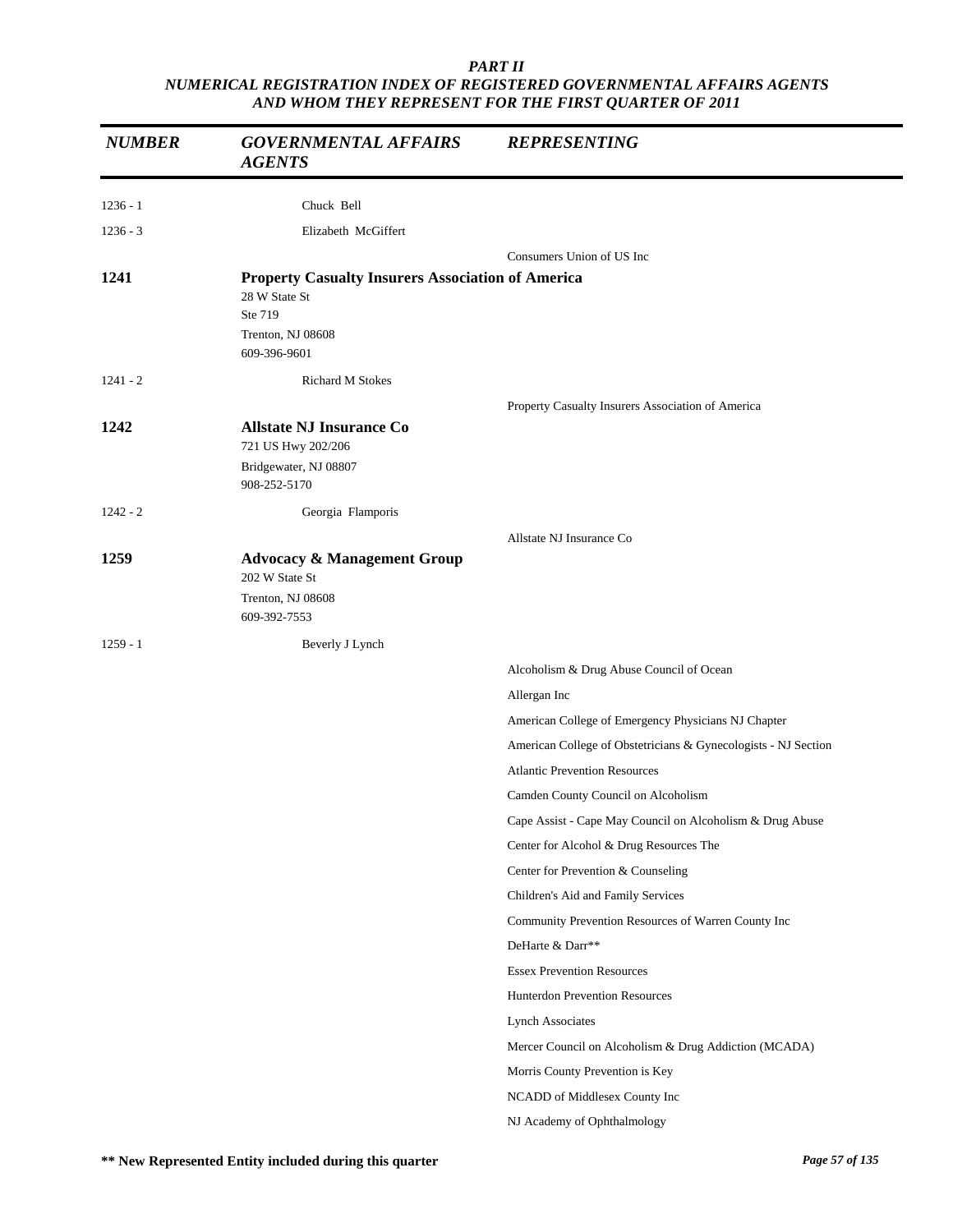| <b>NUMBER</b> | <b>GOVERNMENTAL AFFAIRS</b><br><b>AGENTS</b>    | <b>REPRESENTING</b>                                              |
|---------------|-------------------------------------------------|------------------------------------------------------------------|
|               |                                                 | NJ Anesthesia Political Action Committee                         |
|               |                                                 | NJ Burglar & Fire Alarm Association                              |
|               |                                                 | NJ Society of Physical Medicine & Rehabilitation                 |
|               |                                                 | NJ Society of Plastic Surgeons                                   |
|               |                                                 | Orthopaedic Surgeons of NJ                                       |
|               |                                                 | Partners in Prevention Hudson County Inc                         |
|               |                                                 | Passaic County Council on Alcoholism & Drug Abuse Prevention Inc |
|               |                                                 | Plasma Protein Therapeutic Association                           |
|               |                                                 | Prevention First                                                 |
|               |                                                 | Prevention Links                                                 |
|               |                                                 | Prevention Plus of Burlington County Inc                         |
|               |                                                 | Somerset Council on Alcoholism & Drug Dependency                 |
|               |                                                 | Southwest Council The                                            |
|               |                                                 | University Radiology Group                                       |
| 1261          | <b>NJ Tenants Organization</b><br>389 Main St   |                                                                  |
|               | Hackensack, NJ 07601<br>201-342-3775            |                                                                  |
| $1261 - 1$    | Matthew B Shapiro                               |                                                                  |
|               |                                                 | NJ Tenants Organization                                          |
| 1270          | <b>NJ Society of CPAs</b><br>425 Eagle Rock Ave |                                                                  |
|               | Roseland, NJ 07068<br>973-226-4494              |                                                                  |
| $1270 - 1$    | Jeffrey T Kaszerman                             |                                                                  |
| $1270 - 2$    | Ralph Albert Thomas                             |                                                                  |
|               |                                                 | NJ Society of CPAs                                               |
| 1277          | <b>Insurance Council of NJ</b>                  |                                                                  |
|               | 820 Bear Tavern Rd Ste 303                      |                                                                  |
|               | Ewing, NJ 08628-1021<br>609-882-4400            |                                                                  |
| $1277 - 2$    | Charles Leitgeb                                 |                                                                  |
| $1277 - 4$    | Deana Lykins                                    |                                                                  |
|               |                                                 | Insurance Council of NJ                                          |
| 1279          | <b>Phoenix Strategies</b>                       |                                                                  |
|               | 183 Schoolhouse Ln                              |                                                                  |
|               | Mount Laurel, NJ 08054<br>856-727-9791          |                                                                  |
|               |                                                 |                                                                  |
| $1279 - 1$    | Dennis M Culnan Sr                              |                                                                  |
|               |                                                 | Spectra Energy                                                   |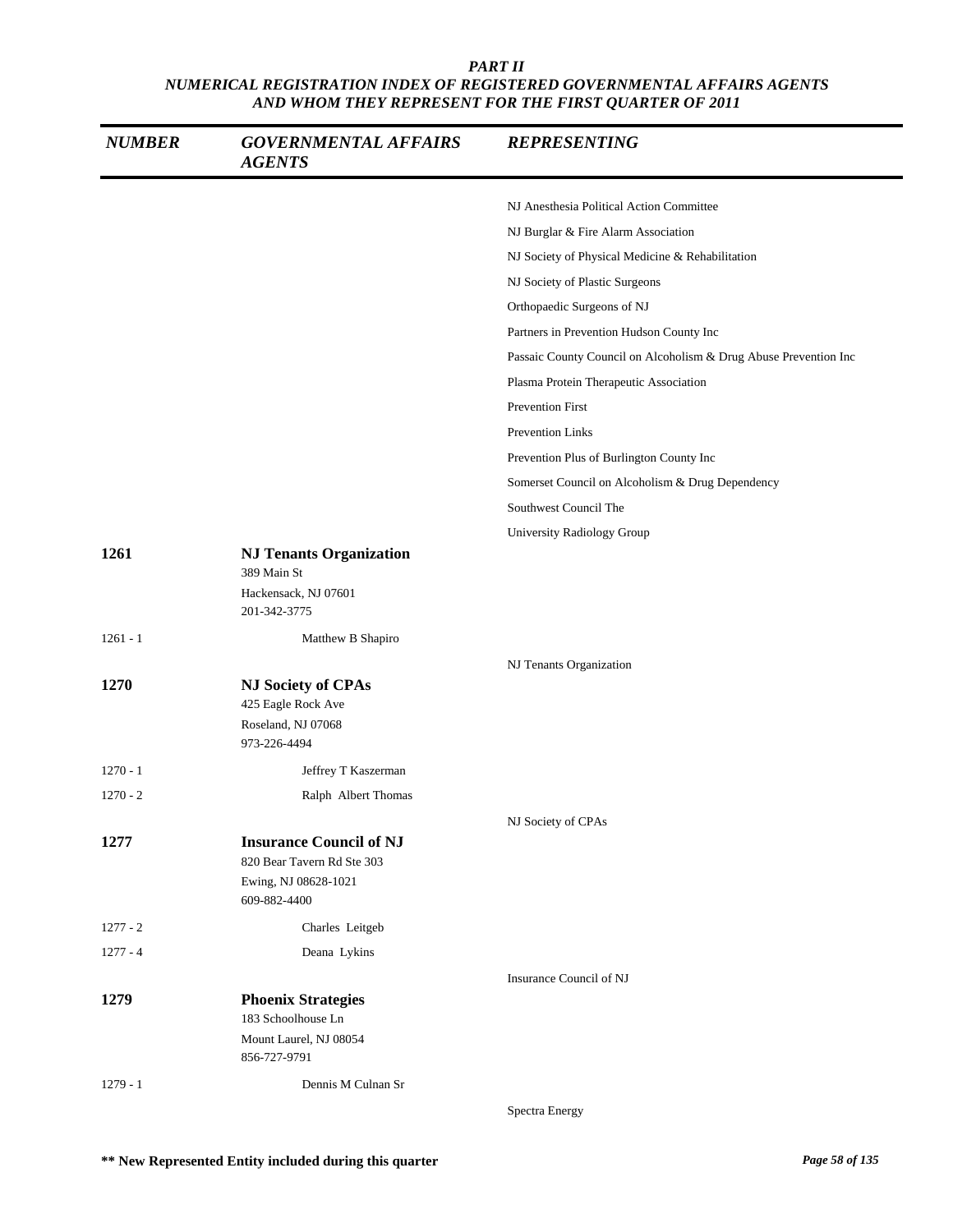| <b>NUMBER</b> | <b>GOVERNMENTAL AFFAIRS</b><br><b>AGENTS</b>                                                                             | <b>REPRESENTING</b>                                           |
|---------------|--------------------------------------------------------------------------------------------------------------------------|---------------------------------------------------------------|
| 1284          | Tonio Burgos & Associates of New Jersey LLC<br>200 West State St<br>Trenton, NJ 08608<br>609-278-2630                    |                                                               |
| $1284 - 1$    | Tonio Burgos                                                                                                             |                                                               |
| $1284 - 5$    | Arthur Maurice                                                                                                           |                                                               |
| $1284 - 6$    | Jemine Burgos                                                                                                            |                                                               |
| 1284 - 7      | Nichole LoPresti                                                                                                         |                                                               |
|               |                                                                                                                          | ADP Public Sector Service                                     |
|               |                                                                                                                          | American Airlines Inc                                         |
|               |                                                                                                                          | American Intl Group Inc                                       |
|               |                                                                                                                          | Greater NY Hospital Association                               |
|               |                                                                                                                          | Medco Health Solutions Inc                                    |
|               |                                                                                                                          | NRG Energy Inc                                                |
|               |                                                                                                                          | RC Cape May Holdings LCC                                      |
| 1285          | <b>NY Shipping Association Inc</b><br>333 Thornall St<br>Ste 301<br>Edison, NJ 08837<br>732-452-7808                     |                                                               |
| $1285 - 1$    | James H Cobb Jr                                                                                                          |                                                               |
|               |                                                                                                                          | NY Shipping Association Inc                                   |
| 1286          | Parker McCay PA<br>3 Greentree Ctr Ste 401<br>PO Box 974<br>7001 Lincoln Drive West<br>Marlton, NJ 08053<br>856-596-8900 |                                                               |
| $1286 - 2$    | Philip A Norcross                                                                                                        |                                                               |
| $1286 - 4$    | Damon G Tyner                                                                                                            |                                                               |
| $1286 - 5$    | John C Gillespie                                                                                                         |                                                               |
|               |                                                                                                                          | Casino Association of NJ                                      |
|               |                                                                                                                          | Comcast Cable                                                 |
|               |                                                                                                                          | Landmark Property Management Inc                              |
|               |                                                                                                                          | Marina District Development Co dba Borgata Hotel Casino & Spa |
|               |                                                                                                                          | Parker McCay & Criscuolo                                      |
| 1287          | <b>Gibbons PC</b><br>50 W State St<br>Ste 1104<br>Trenton, NJ 08608-1002<br>609-394-5300                                 |                                                               |
| $1287 - 1$    | David J Pascrell                                                                                                         |                                                               |

**\*\* New Represented Entity included during this quarter** *Page 59 of 135*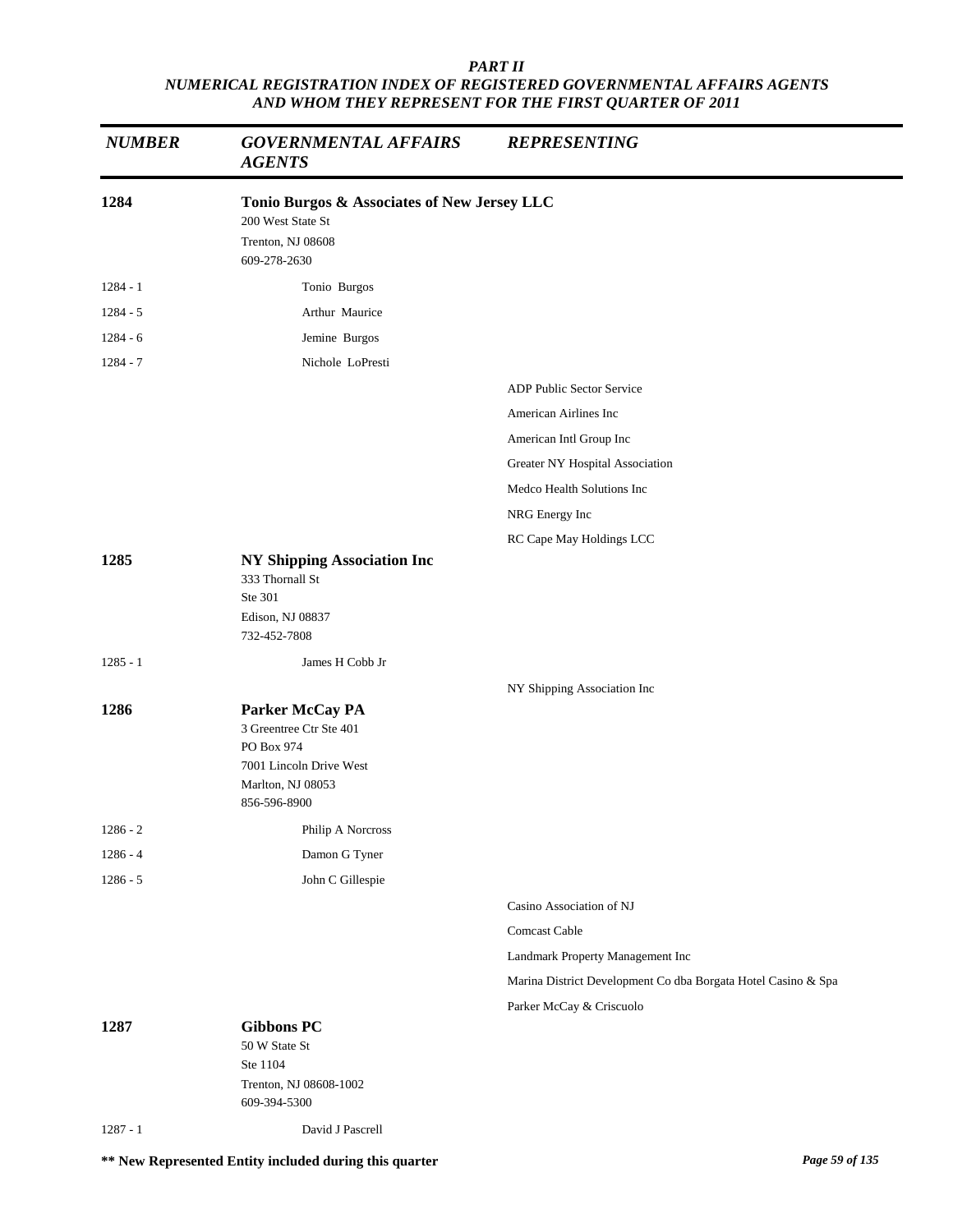| <b>NUMBER</b> | <b>GOVERNMENTAL AFFAIRS</b><br><b>AGENTS</b> | <b>REPRESENTING</b>                                    |
|---------------|----------------------------------------------|--------------------------------------------------------|
| $1287 - 2$    | Paul J St Onge                               |                                                        |
| $1287 - 4$    | David A Filippelli                           |                                                        |
| $1287 - 6$    | Noreen M Giblin Esq                          |                                                        |
|               |                                              | American Council of Life Insurers                      |
|               |                                              | Autism New Jersey Inc.                                 |
|               |                                              | AXA Equitable Life Insurance Co                        |
|               |                                              | Bergen County Improvement Authority                    |
|               |                                              | Bergen County Utilities Authority                      |
|               |                                              | <b>Birdsall Services Group</b>                         |
|               |                                              | <b>BPG</b> Properties Ltd                              |
|               |                                              | Carbro Construction Corp                               |
|               |                                              | Christ Hospital                                        |
|               |                                              | Coalition for Plaintiff's Rights (CPR)                 |
|               |                                              | Comcast Cable Communications Management LLC            |
|               |                                              | Community Loan Fund of New Jersey Inc                  |
|               |                                              | Coopers Ferry Development Association                  |
|               |                                              | County of Monmouth                                     |
|               |                                              | CSC Holdings d/b/a Cablevision Systems Corp            |
|               |                                              | East Orange General Hospital                           |
|               |                                              | Gibbons, Del Deo, Dolan, Griffinger & Vecchione PC     |
|               |                                              | Greenman-Pederson Inc                                  |
|               |                                              | Hall's Fast Motor Freight Inc                          |
|               |                                              | Healthy Choice Healthcare LLC                          |
|               |                                              | Home Care Association of NJ Inc                        |
|               |                                              | Hudson Energy Services LLC                             |
|               |                                              | L-3 Communications                                     |
|               |                                              | Medical Transportation Association of New Jersey       |
|               |                                              | Mercer County Improvement Authority                    |
|               |                                              | New Jerseyans for Alternatives to the Death Penalty    |
|               |                                              | NJ Association of Paramedic Programs                   |
|               |                                              | NJ Food Council                                        |
|               |                                              | Philadelphia Eagles                                    |
|               |                                              | Sayreville Seaport Associates LLC                      |
|               |                                              | Squiretown Properties LLC                              |
|               |                                              | The Coalition of Community Providers of New Jersey Inc |
|               |                                              | Trade Web Group LLC                                    |
|               |                                              | Virtua Health                                          |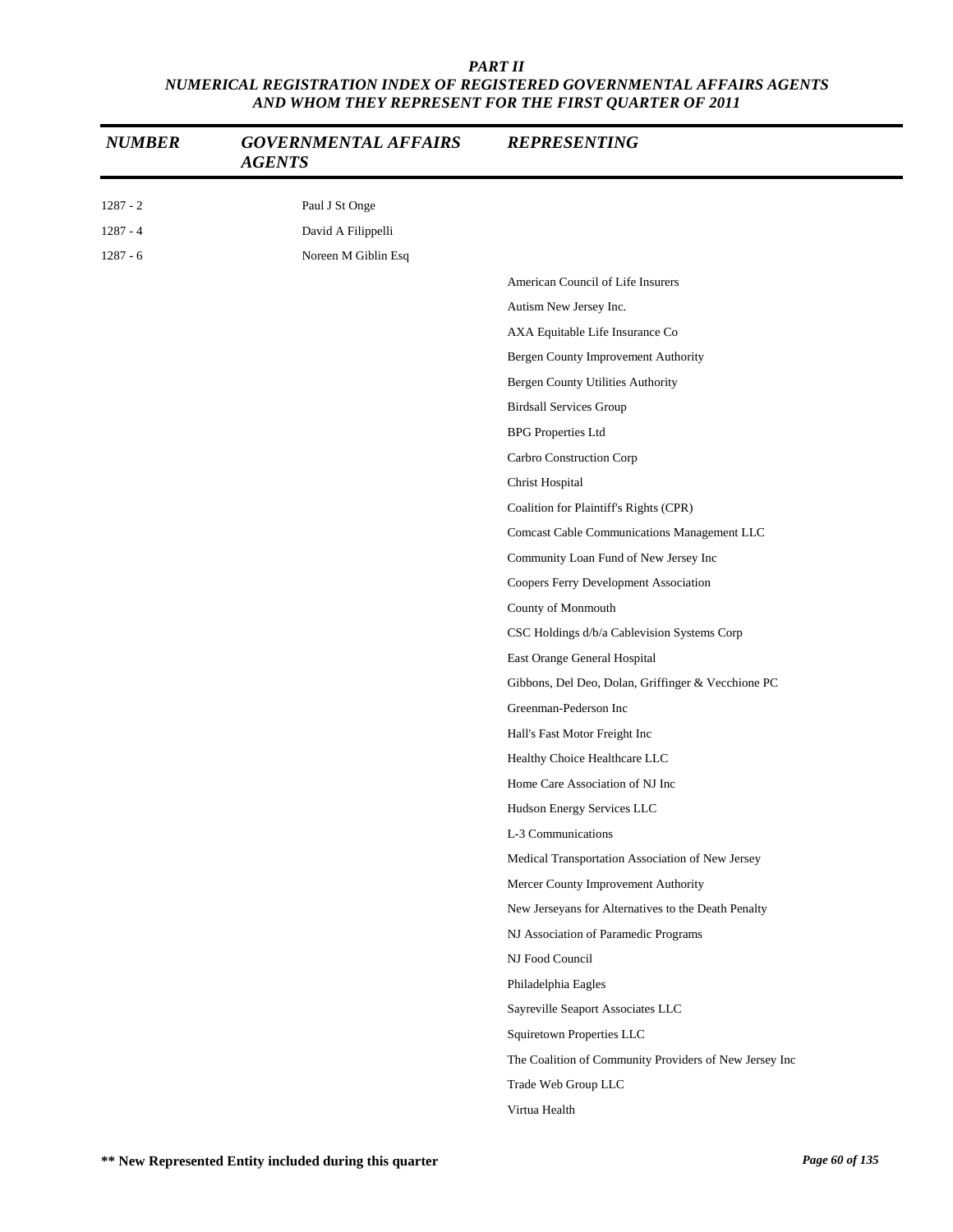| <b>NUMBER</b> | <b>GOVERNMENTAL AFFAIRS</b><br><b>AGENTS</b>                                                      | <b>REPRESENTING</b>                                           |
|---------------|---------------------------------------------------------------------------------------------------|---------------------------------------------------------------|
|               |                                                                                                   | Visa Inc                                                      |
|               |                                                                                                   | Visiting Nurse Association of Central Jersey Health Group Inc |
|               |                                                                                                   | Voorhees Pediatric Facility                                   |
|               |                                                                                                   | Weisman Children's Rehabilitation Hospital                    |
| 1292          | Donald Sico & Co LLC<br>PO Box 147<br>Riverton, NJ 08077-0147                                     |                                                               |
|               | 856-314-8066                                                                                      |                                                               |
| $1292 - 1$    | Donald Sico                                                                                       |                                                               |
|               |                                                                                                   | Bordentown Waterfront Community LLC                           |
|               |                                                                                                   | Interstate Outdoor Advertising LP                             |
|               |                                                                                                   | Lourdes Health System                                         |
|               |                                                                                                   | National Organization for Marriage                            |
|               |                                                                                                   | NJ Council of Teaching Hospitals                              |
|               |                                                                                                   | ParksByNature Network**                                       |
|               |                                                                                                   | PSEG Services Corp                                            |
|               |                                                                                                   | <b>Trinity Solar</b>                                          |
|               |                                                                                                   | Volunteers of America-Delaware Valley (VOADV)                 |
| 1293          | <b>CitiGroup Inc</b><br>1101 Pennsylvania Ave NW<br>#1000<br>Washington, DC 20004<br>202-897-6877 |                                                               |
| $1293 - 1$    | Robert G Sweeney                                                                                  |                                                               |
|               |                                                                                                   | CitiGroup Inc                                                 |
|               |                                                                                                   | CitiGroup Mgmt Corp                                           |
| 1294          | Michael & Carroll PC<br>1125 Atlantic Ave Ste 619<br>Atlantic City, NJ 08401<br>609-441-9292      |                                                               |
| $1294 - 1$    | Guy S Michael Esq                                                                                 |                                                               |
|               |                                                                                                   | Association of Gaming Equipment Manufacturers                 |
|               |                                                                                                   | Michael & Carroll PC                                          |
| 1301          | <b>Atlantic Health System</b><br>475 South Street PO Box 1905                                     |                                                               |
|               | Morristown, NJ 07962-1905<br>973-660-3261                                                         |                                                               |
| $1301 - 1$    | Madeline Ferraro                                                                                  |                                                               |
| $1301 - 3$    | Anna Pence                                                                                        |                                                               |
|               |                                                                                                   | Atlantic Health System                                        |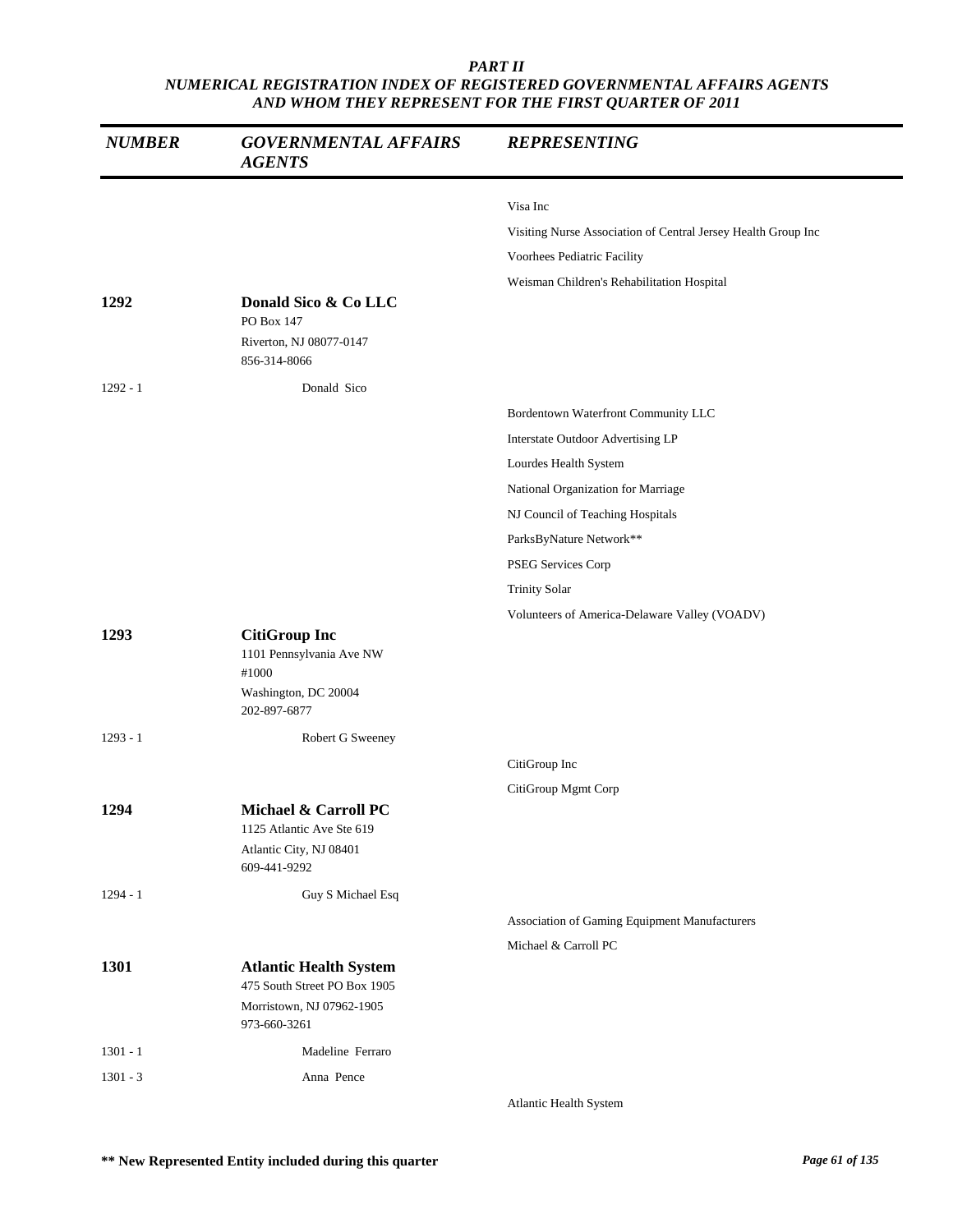| <b>NUMBER</b> | <b>GOVERNMENTAL AFFAIRS</b><br><b>AGENTS</b>                                                                               | <b>REPRESENTING</b>                          |
|---------------|----------------------------------------------------------------------------------------------------------------------------|----------------------------------------------|
| 1303          | NJ Alliance for Children, Youth and Families                                                                               |                                              |
|               | 2125 Rt 33<br>Hamilton Square, NJ 08690<br>609-586-9092                                                                    |                                              |
| $1303 - 2$    | Megann Anderson                                                                                                            |                                              |
|               |                                                                                                                            | NJ Alliance for Children, Youth and Families |
| 1305          | <b>Health Care Institute of NJ</b><br>400 Somerset Corporate Blvd<br>Ste 700<br>Bridgewater, NJ 08807<br>908-212-0333      |                                              |
| $1305 - 5$    | Haskell Berman                                                                                                             |                                              |
| $1305 - 6$    | Steve Issenman                                                                                                             |                                              |
| $1305 - 8$    | John Duthie                                                                                                                |                                              |
| $1305 - 10$   | Dean Paranicas                                                                                                             |                                              |
|               |                                                                                                                            | Health Care Institute of NJ                  |
| 1309          | <b>Monmouth Shores Corp Park</b><br>1350 Campus Pkwy<br>Neptune, NJ 07753<br>732-751-7581                                  |                                              |
| $1309 - 1$    | Russ Molloy Esq                                                                                                            |                                              |
|               |                                                                                                                            | Meridian Health Systems                      |
| 1310          | <b>Duane Morris Governmental Affairs LLC</b><br>100 American Metro Boulevard Ste 150<br>Hamilton, NJ 08619<br>609-577-3687 |                                              |
| $1310 - 2$    | Eric E Martins Esq                                                                                                         |                                              |
|               |                                                                                                                            | Amerigroup                                   |
|               |                                                                                                                            | Duane Morris Governmental Affairs LLC        |
|               |                                                                                                                            | <b>Erickson Retirement Communities</b>       |
|               |                                                                                                                            | <b>Weston Solutions Inc</b>                  |
|               |                                                                                                                            | <b>Wireless Generation</b>                   |
| 1313          | <b>Gluck Walrath LLP</b><br>428 River View Plz                                                                             |                                              |
|               | Trenton, NJ 08611<br>609-278-1900                                                                                          |                                              |
| $1313 - 2$    | Michael H Gluck                                                                                                            |                                              |
| $1313 - 6$    | Christopher Jones                                                                                                          |                                              |
| $1313 - 7$    | Andrew Aronson                                                                                                             |                                              |
|               |                                                                                                                            | American Cancer Society                      |

Castle Hill Health Care Center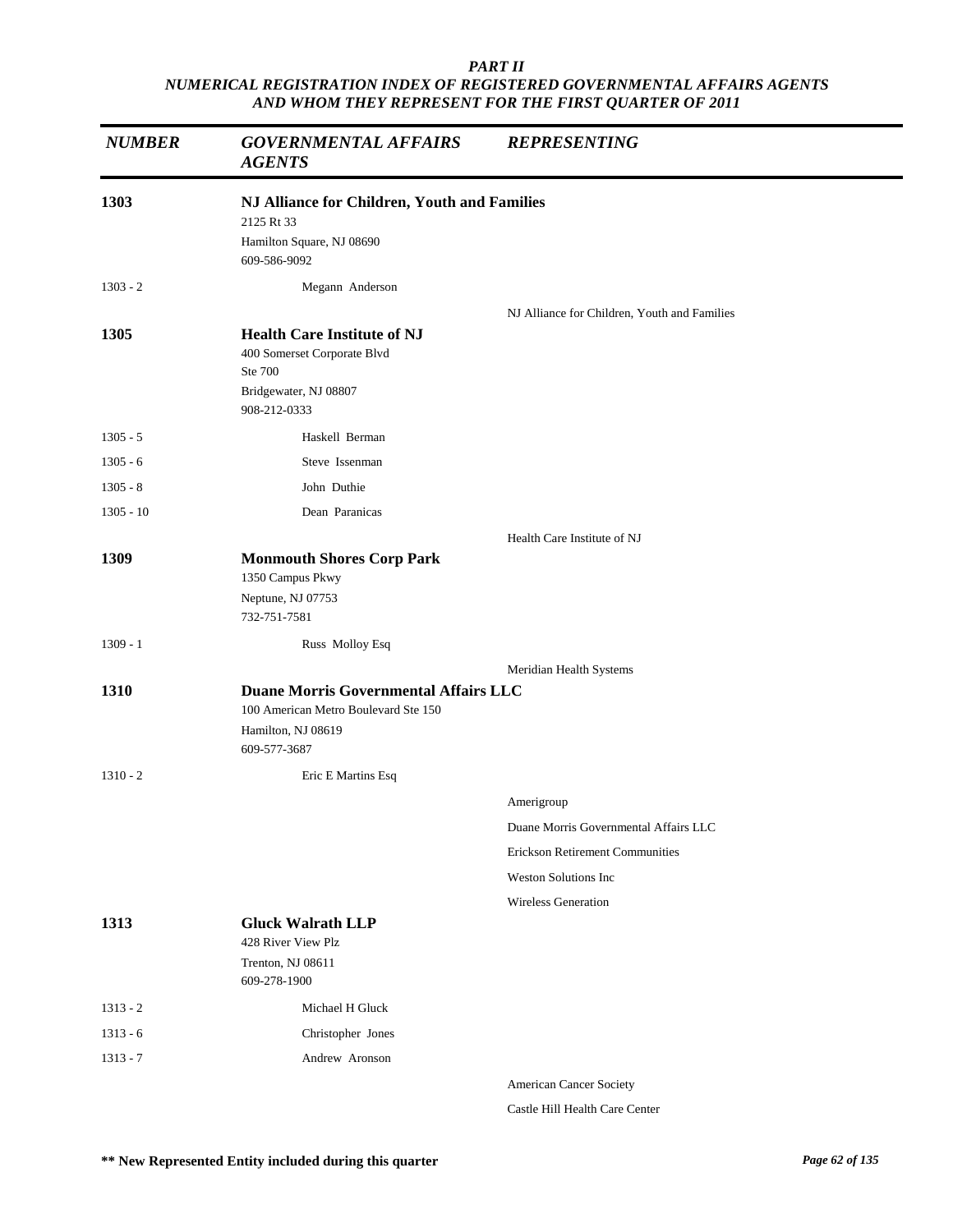| <b>NUMBER</b> | <b>GOVERNMENTAL AFFAIRS</b><br><b>AGENTS</b>                                                      | <b>REPRESENTING</b>                                                 |
|---------------|---------------------------------------------------------------------------------------------------|---------------------------------------------------------------------|
|               |                                                                                                   | <b>Chancellor Specialty Care Center</b>                             |
|               |                                                                                                   | <b>Coalition of NJ Medical Professionals</b>                        |
|               |                                                                                                   | <b>Continental Airlines</b>                                         |
|               |                                                                                                   | DaVita Inc                                                          |
|               |                                                                                                   | Fresenius Medical Care North America**                              |
|               |                                                                                                   | General Motors Company                                              |
|               |                                                                                                   | Hudson Manor Health Care Center                                     |
|               |                                                                                                   | Mercerville Medical Associates                                      |
|               |                                                                                                   | NJ Council of Teaching Hospitals                                    |
|               |                                                                                                   | Nursing Home Alliance of New Jersey                                 |
|               |                                                                                                   | Palisade Nursing Center                                             |
|               |                                                                                                   | River View Post Acute Care Center                                   |
|               |                                                                                                   | Sovereign Bank Arena                                                |
| 1318          | <b>NJ Regional Council of Carpenters</b><br>91 Fieldcrest Ave<br>Edison, NJ 08837<br>732-417-1978 |                                                                     |
| $1318 - 2$    | Kevin P McCabe                                                                                    |                                                                     |
|               |                                                                                                   | NJ Regional Council of Carpenters                                   |
| 1319          | <b>Katz Government Affairs LLC</b>                                                                |                                                                     |
|               | 172 W State St                                                                                    |                                                                     |
|               | Trenton, NJ 08608<br>609-392-7070                                                                 |                                                                     |
| $1319 - 1$    | Carol R Katz                                                                                      |                                                                     |
| $1319 - 2$    | Mark T Connelly                                                                                   |                                                                     |
|               |                                                                                                   | Bus Association of NJ                                               |
|               |                                                                                                   | <b>Conservation Services Group</b>                                  |
|               |                                                                                                   | CVS/Caremark                                                        |
|               |                                                                                                   | eBay Inc                                                            |
|               |                                                                                                   | <b>Fibertech Networks</b>                                           |
|               |                                                                                                   | Golden Touch Transportation of NY Inc                               |
|               |                                                                                                   | Ingenix                                                             |
|               |                                                                                                   | Katz Governmental Affairs LLC                                       |
|               |                                                                                                   | Maritime Association of Port of NY & NJ                             |
|               |                                                                                                   | National Association of Professional Employer Organizations (NAPEO) |
|               |                                                                                                   | NJ Association of Professional Employer Organizations (NJAPEO)      |
|               |                                                                                                   | NJ Credit Union League                                              |
|               |                                                                                                   | NJ Municipal Management Association The                             |
|               |                                                                                                   | sanofi pasteur Inc                                                  |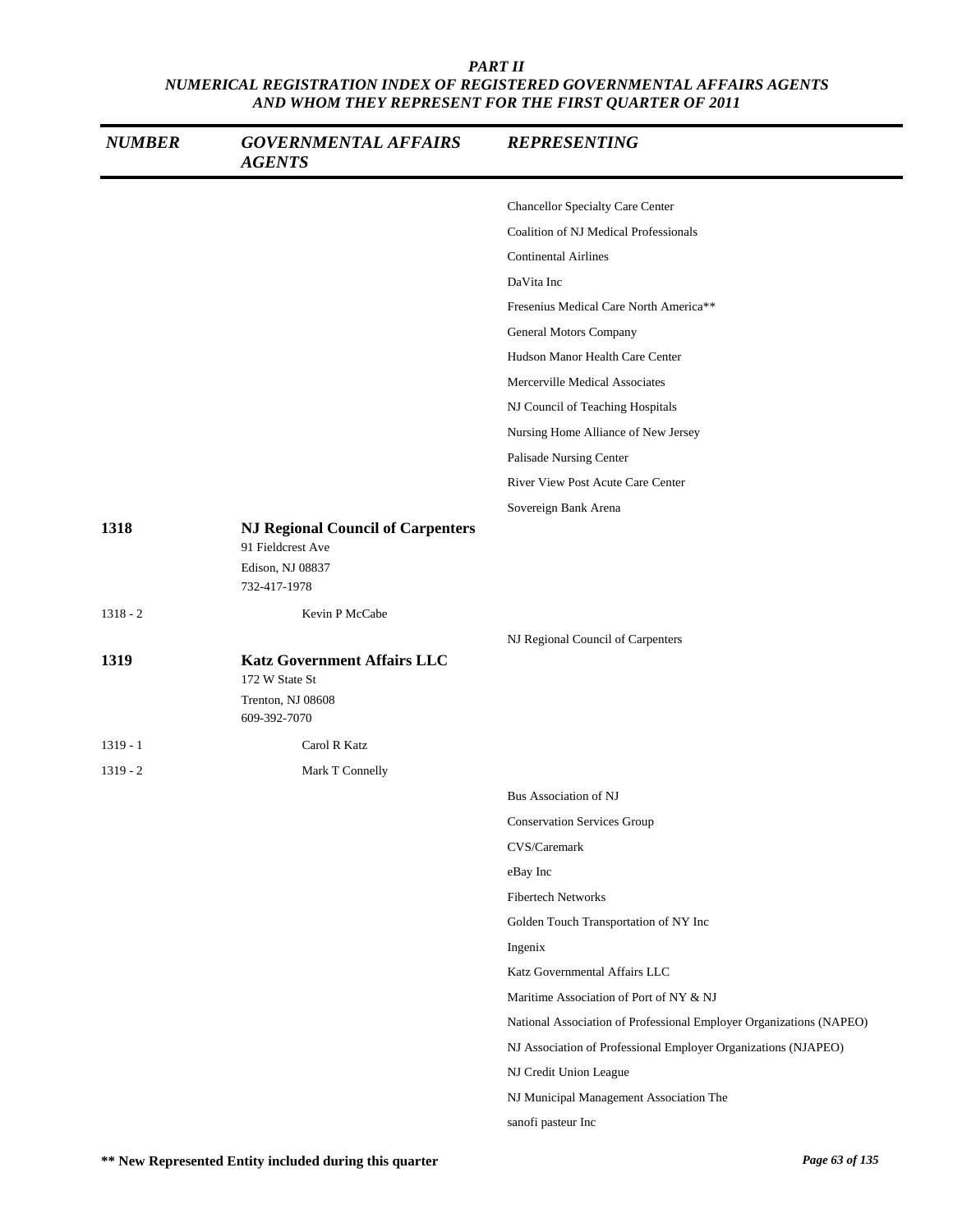| <b>NUMBER</b> | <b>GOVERNMENTAL AFFAIRS</b><br><b>AGENTS</b>                                                                                | <b>REPRESENTING</b>                                                   |
|---------------|-----------------------------------------------------------------------------------------------------------------------------|-----------------------------------------------------------------------|
| 1320          | <b>Altria Client Services Inc and its Affiliates</b><br>677 Broadway St<br>Suite 1207<br>Albany, NY 20001<br>518-431-8090   |                                                                       |
| $1320 - 4$    | Molly Slingerland                                                                                                           |                                                                       |
|               |                                                                                                                             | Altria Client Services Inc and its Affiliates                         |
|               |                                                                                                                             | Altria Client Services Inc and its Affiliates/John Middleton Co       |
|               |                                                                                                                             | Altria Client Services Inc and its Affiliates/Philip Morris USA Inc   |
|               |                                                                                                                             | Altria Client Services Inc and its Affiliates/US Smokeless Tobacco Co |
| 1321          | <b>Princeton Insurance Co</b><br>746 Alexander Rd<br>PO Box 5322<br>Princeton, NJ 08543<br>609-452-9404                     |                                                                       |
| $1321 - 1$    | Kieran E Pillion Jr                                                                                                         |                                                                       |
| $1321 - 3$    | Joseph W Mawhinney                                                                                                          |                                                                       |
|               |                                                                                                                             | Princeton Insurance Co                                                |
| 1327          | <b>Drug Policy Alliance</b><br>16 W Front St 101A<br>Trenton, NJ 08608<br>609-396-8613                                      |                                                                       |
| $1327 - 1$    | Roseanne Scotti                                                                                                             |                                                                       |
| $1327 - 2$    | Meagan Glaser                                                                                                               |                                                                       |
|               |                                                                                                                             | Drug Policy Alliance                                                  |
| 1329          | <b>Norfolk Southern Corp</b><br>One Constitution Ave<br>Ste 300<br>Washington, DC 20002<br>202-675-8200                     |                                                                       |
| $1329 - 1$    | C Scott Muir                                                                                                                |                                                                       |
|               |                                                                                                                             | Norfolk Southern Corp                                                 |
| 1342          | Service Employees International Union (SEIU) Local 32BJ<br>1 Washington Park Fl 12<br>Newark, NJ 07102-3116<br>973-824-3225 |                                                                       |
| $1342 - 1$    | Kevin Brown                                                                                                                 |                                                                       |
|               |                                                                                                                             |                                                                       |
| 1348          | <b>Pfizer Inc</b><br>5 Giralda Farms<br>Madison, NJ 07940<br>973-257-3831                                                   | Service Employees International Union (SEIU) Local 32BJ               |
| $1348 - 3$    | Wendy Lazarus                                                                                                               |                                                                       |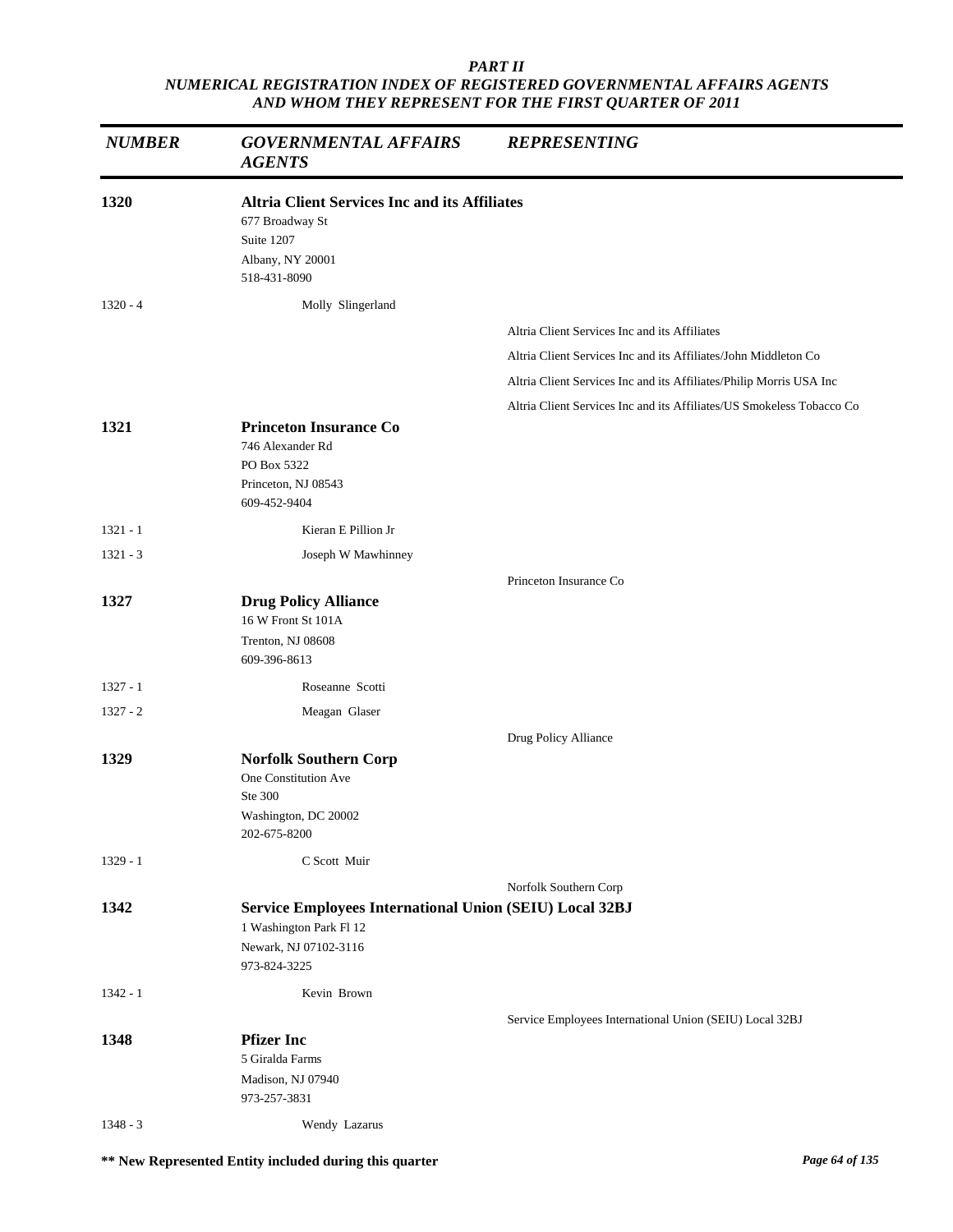| <b>NUMBER</b> | <b>GOVERNMENTAL AFFAIRS</b><br><b>AGENTS</b>                                                         | <b>REPRESENTING</b>                                                |
|---------------|------------------------------------------------------------------------------------------------------|--------------------------------------------------------------------|
|               |                                                                                                      | Pfizer Inc                                                         |
| 1351          | NJ Right to Life<br>242 Old New Brunswick Rd<br>Ste 340<br>Piscataway, NJ 08854<br>908-276-6620      |                                                                    |
| $1351 - 1$    | Marie E Tasy                                                                                         |                                                                    |
| 1361          | <b>NJ Skylands Management LLC</b><br>36 Hackemore St                                                 | NJ Right to Life                                                   |
|               | Burlington, NJ 08016<br>609-386-4423                                                                 |                                                                    |
| $1361 - 1$    | John K Tiene                                                                                         |                                                                    |
|               |                                                                                                      | Tower Group Inc                                                    |
| 1364          | <b>Fox Rothschild LLP</b><br>997 Lenox Dr<br>Bldg 3<br>Lawrenceville, NJ 08648<br>609-896-3600       |                                                                    |
| $1364 - 1$    | Elizabeth G Litten                                                                                   |                                                                    |
| $1364 - 2$    | Steven S Goldenberg                                                                                  |                                                                    |
|               |                                                                                                      | Bedminster Branchburg Bridgewater Concerned Citizens Coalition Inc |
|               |                                                                                                      | Deborah Heart & Lung Center                                        |
|               |                                                                                                      | Delaware Valley Urologists LLC                                     |
|               |                                                                                                      | Fox Rothschild LLP                                                 |
|               |                                                                                                      | NJ Urologists                                                      |
| 1372          | <b>Dilworth Paxson LLP</b><br>457 Haddonfield Rd<br>Ste 700<br>Cherry Hill, NJ 08002<br>856-663-8877 | Urology Group of NJ LLC                                            |
| $1372 - 1$    | John O Bennett                                                                                       |                                                                    |
|               |                                                                                                      | Atlantic Health System                                             |
|               |                                                                                                      | Court Services Inc/Drivers History Inc                             |
|               |                                                                                                      | Defendant Advocacy Group                                           |
|               |                                                                                                      | Fast Forward Inc                                                   |
|               |                                                                                                      | NJ GASP                                                            |
|               |                                                                                                      | NJ Thoroughbred Horsemen's Association                             |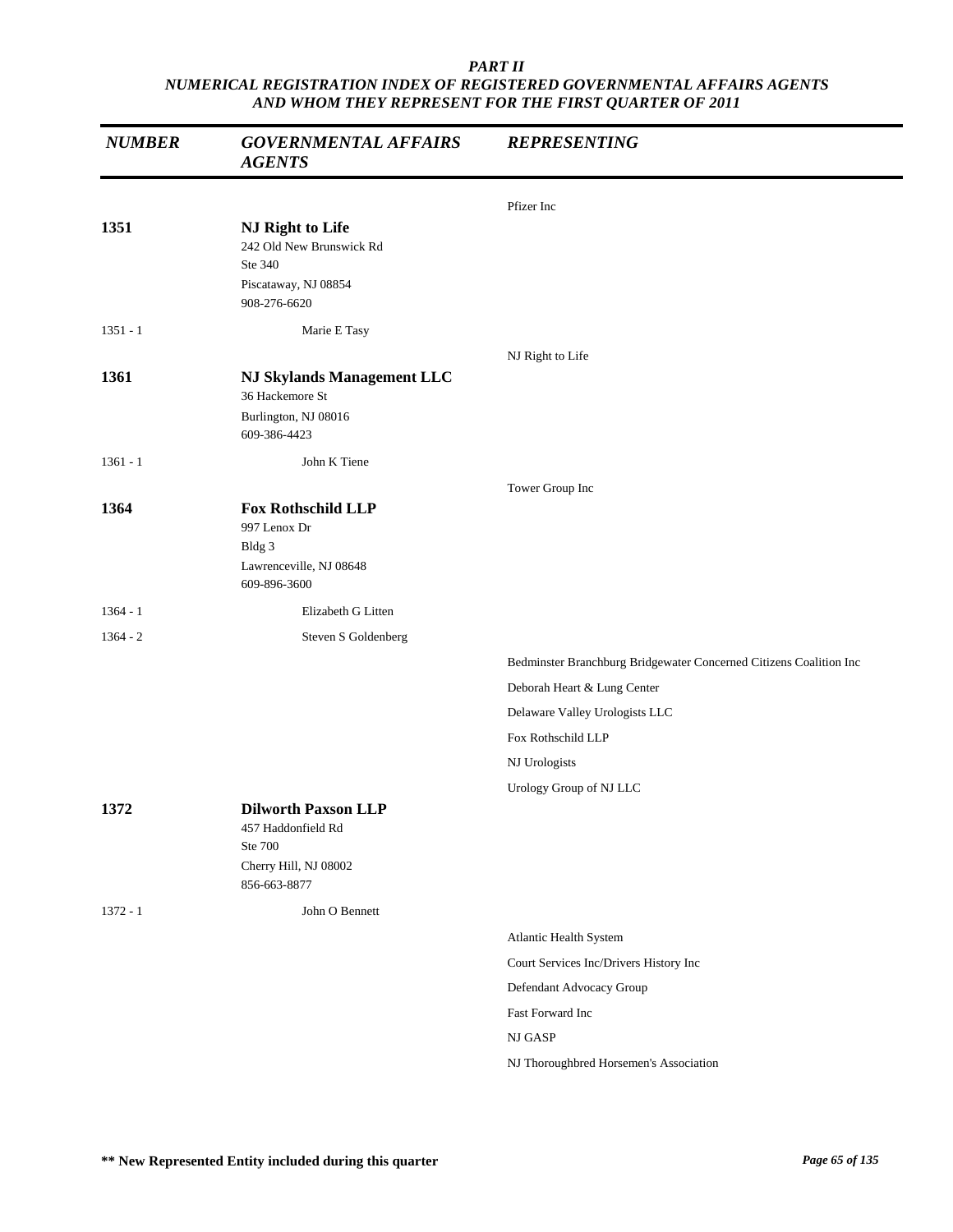| <b>NUMBER</b> | <b>GOVERNMENTAL AFFAIRS</b><br><b>AGENTS</b>                                                                                                | <b>REPRESENTING</b>                                   |
|---------------|---------------------------------------------------------------------------------------------------------------------------------------------|-------------------------------------------------------|
| 1373          | <b>NJ Apartment Association</b><br>172 West State Street Ste 304<br>Trenton, NJ 08608<br>609-393-5200                                       |                                                       |
| $1373 - 1$    | Conor G Fennessy                                                                                                                            |                                                       |
| 1380          | <b>ACCESS NJ</b><br>150 W State St<br>Ste 120<br>Trenton, NJ 08608<br>609-392-1255                                                          | NJ Apartment Association                              |
| $1380 - 1$    | Nils Richardson                                                                                                                             |                                                       |
|               |                                                                                                                                             | <b>ACCESS NJ</b>                                      |
| 1382          | Tyler & Carmeli PC<br>1 AAA Dr<br>Ste 204<br>Robbinsville, NJ 08691<br>609-631-0600                                                         |                                                       |
| $1382 - 1$    | George J Tyler                                                                                                                              |                                                       |
|               |                                                                                                                                             | Tyler & Carmeli PC                                    |
| 1385          | Dr Robert Angelo<br>135 S Ridgeway Ave<br>Atlantic City, NJ 08401<br>609-348-4080                                                           |                                                       |
| $1385 - 1$    | Dr Robert Angelo                                                                                                                            |                                                       |
|               |                                                                                                                                             | Intl Federation of Professional & Technical Engineers |
|               |                                                                                                                                             | Service Employees Intl Union                          |
| 1386          | <b>Commerce &amp; Industry Association of NJ (CIANJ)</b><br>South 61 Paramus Rd<br>Mack-Cali Centre IV<br>Paramus, NJ 07652<br>201-368-2100 |                                                       |
| $1386 - 4$    | John Galandak                                                                                                                               |                                                       |
| 1386 - 7      | Diane Walsh                                                                                                                                 |                                                       |
| 1389          | Sierra Club NJ Chapter<br>145 West Hanover St<br>Trenton, NJ 08618<br>609-656-7612                                                          | Commerce & Industry Association of NJ (CIANJ)         |
| $1389 - 2$    | Jeff Tittel                                                                                                                                 | Sierra Club                                           |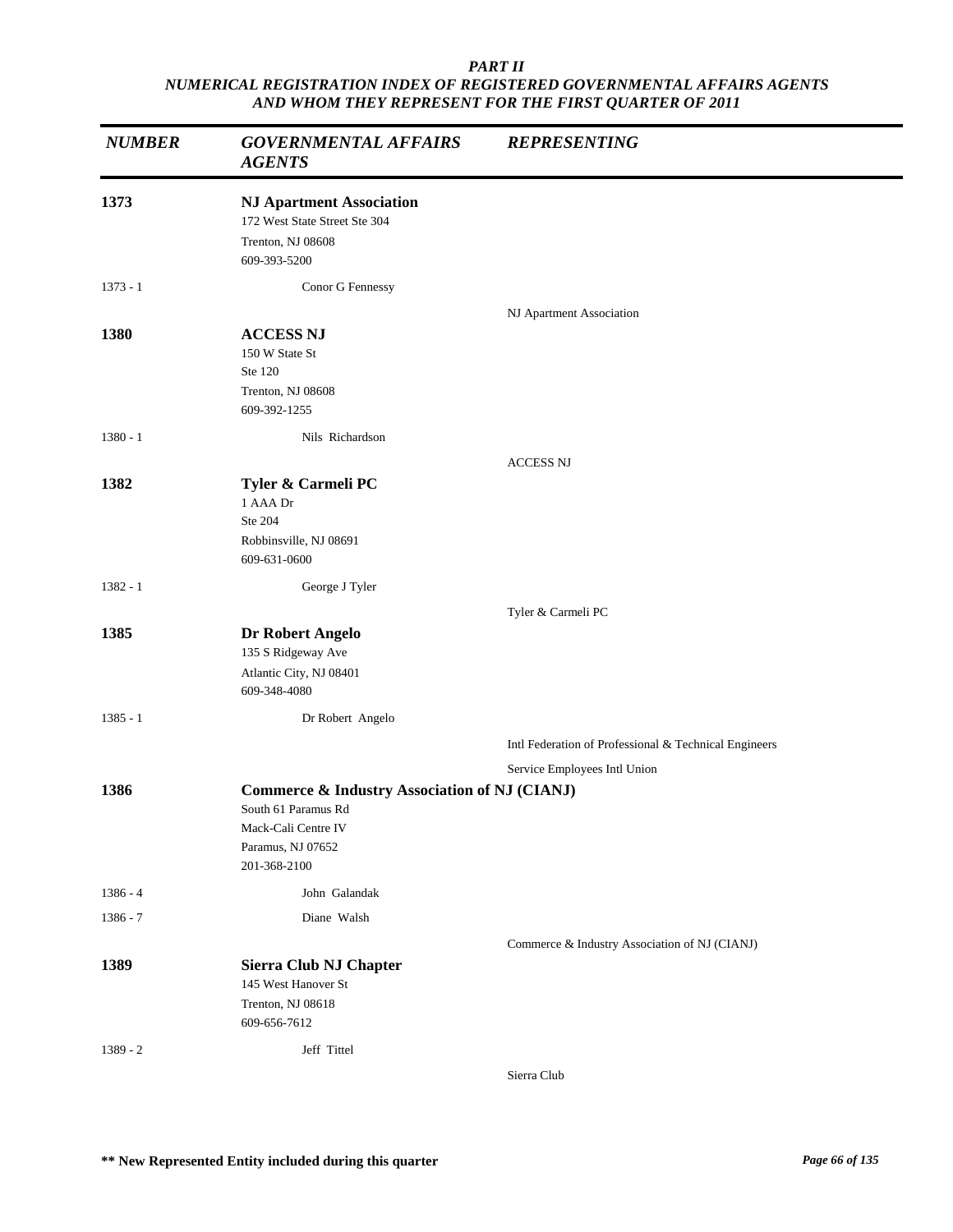| <b>NUMBER</b> | <b>GOVERNMENTAL AFFAIRS</b><br><b>AGENTS</b>                                                                       | <b>REPRESENTING</b>                                                        |
|---------------|--------------------------------------------------------------------------------------------------------------------|----------------------------------------------------------------------------|
| 1390          | <b>NJ Farm Bureau</b><br>168 West State St<br>Trenton, NJ 08608<br>609-393-7163                                    |                                                                            |
| $1390 - 2$    | Peter Furey                                                                                                        |                                                                            |
| 1392          | <b>Teamsters Joint Council No 73</b><br>150 Morris Ave Ste 204<br>Springfield, NJ 07081-1315<br>973-467-9100       | NJ Farm Bureau                                                             |
| $1392 - 1$    | Cliff P Nolan                                                                                                      |                                                                            |
| 1393          | Frascella & Pisauro LLC<br>21 Route 31N<br>Ste B5<br>Pennington, NJ 08534                                          | Teamsters Joint Council No 73                                              |
| $1393 - 1$    | Michael L Pisauro Jr                                                                                               |                                                                            |
|               |                                                                                                                    | NJ Environmental Lobby                                                     |
| 1394          | <b>American Diabetes Association</b><br>330 Congress St 5th Floor<br>Boston, MA 02210<br>617-482-4580              |                                                                            |
| $1394 - 1$    | Stephen A Habbe                                                                                                    |                                                                            |
| 1395          | <b>Tri State Transportation Campaign</b><br>350 West 31st St Ste 802<br>New York, NY 10001<br>212-268-7474         | <b>American Diabetes Association</b>                                       |
| $1395 - 2$    | Kate Slevin                                                                                                        |                                                                            |
|               |                                                                                                                    | Tri-State Transportation Campaign                                          |
| 1399          | <b>CenterTM</b><br>30 Prospect Ave<br><b>Research Building</b><br>Room 240<br>Hackensack, NJ 07601<br>201-336-8071 | Hackensack University Medical Center The Deirdre Imus Environmental Health |
| $1399 - 1$    | Bonnie Eskenazi                                                                                                    |                                                                            |
| $1399 - 5$    | Deirdre Imus                                                                                                       |                                                                            |
|               |                                                                                                                    | Hackensack UMC-The Deirdre Imus Environmental Center for Pediatric         |

Oncology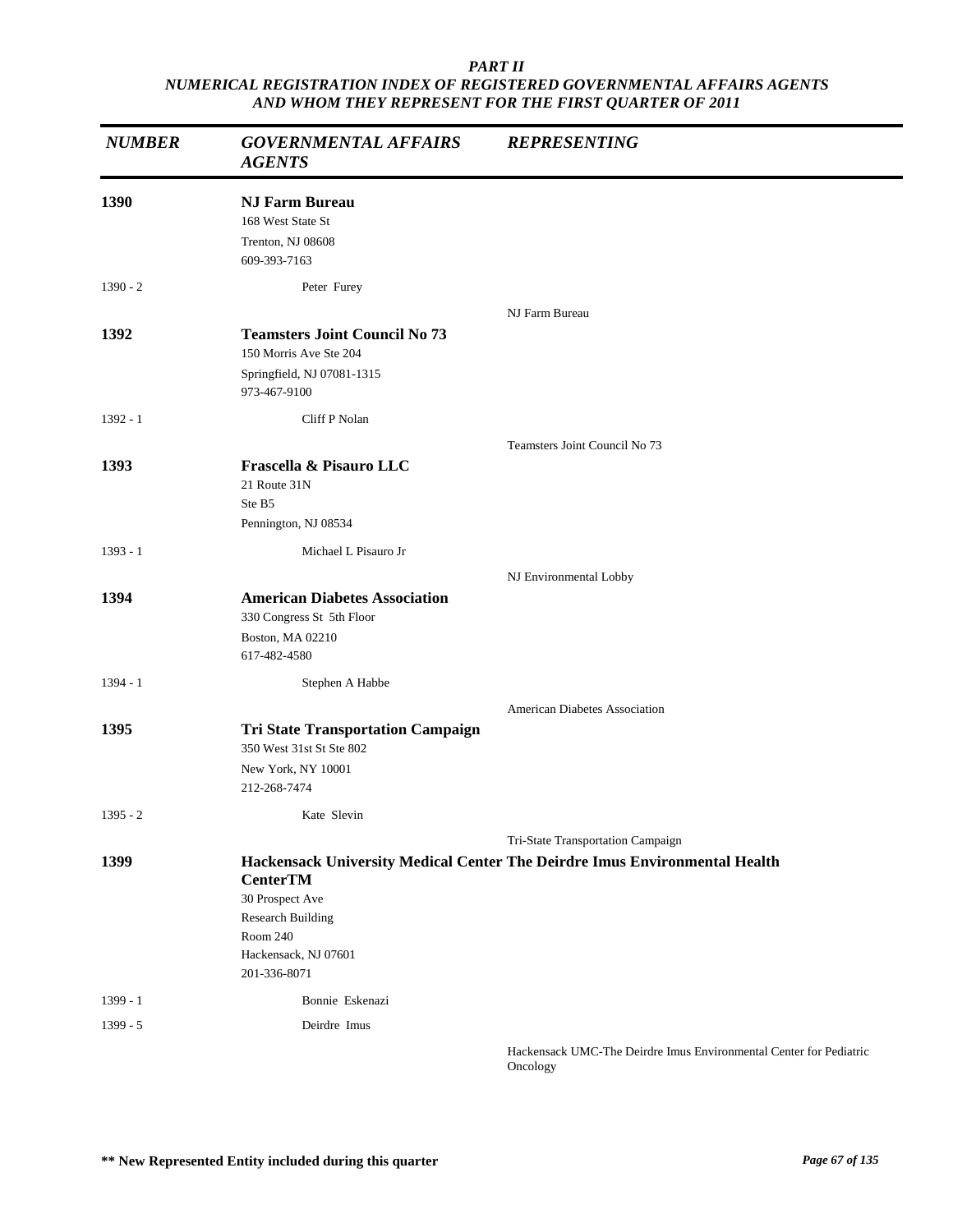| <b>NUMBER</b> | <b>GOVERNMENTAL AFFAIRS</b><br><b>AGENTS</b>                                                               | <b>REPRESENTING</b>                                     |
|---------------|------------------------------------------------------------------------------------------------------------|---------------------------------------------------------|
| 1401          | <b>Exelon Generation</b><br>200 Exelon Way Ste 340<br>Kennett Square, PA 19348<br>610-765-6923             |                                                         |
| $1401 - 1$    | James L Laird                                                                                              |                                                         |
| $1401 - 4$    | Scott E Sklenar                                                                                            |                                                         |
|               |                                                                                                            | <b>Exelon Generation</b>                                |
|               |                                                                                                            | Oyster Creek Clean, Safe, Reliable Coalition            |
| 1403          | <b>Prudential Financial Inc</b><br>751 Broad St 14th Floor<br>Newark, NJ 07102                             |                                                         |
|               | 973-367-2510                                                                                               |                                                         |
| $1403 - 2$    | Brian Clymer                                                                                               |                                                         |
|               |                                                                                                            | Prudential Financial Inc                                |
| 1404          | National Council on Alcoholism and Drug Dependence-New Jersey<br>360 Corporate Blvd                        |                                                         |
|               | Robbinsville, NJ 08691-1501<br>609-689-0121                                                                |                                                         |
| $1404 - 1$    | Candice Singer                                                                                             |                                                         |
|               |                                                                                                            | National Council on Alcoholism and Drug Dependence - NJ |
| 1408          | <b>Anheuser-Busch Companies Inc</b><br>1401 I Street NW<br>Ste 200<br>Washington, DC 20005<br>202-721-9626 |                                                         |
| $1408 - 2$    | Katja Zastrow                                                                                              |                                                         |
|               |                                                                                                            | Anheuser-Busch Companies Inc                            |
| 1413          | <b>IMPACT NJ LLC</b><br>172 W. State St<br>Ste 110-113<br>Trenton, NJ 08608<br>609-394-2000                |                                                         |
| $1413 - 1$    | Michael Murphy                                                                                             |                                                         |
| $1413 - 2$    | Raj Mukherji                                                                                               |                                                         |
| $1413 - 3$    | Cullen McAuliffe                                                                                           |                                                         |
| $1413 - 4$    | Jason Orlando                                                                                              |                                                         |
| $1413 - 5$    | Guy Gregg                                                                                                  |                                                         |
| $1413 - 6$    | John Inglesino                                                                                             |                                                         |
| $1413 - 7$    | Arlene Quinones Perez                                                                                      |                                                         |
|               |                                                                                                            | Apollo Health Street                                    |
|               |                                                                                                            | Association of Medical Device Reprocessors              |

Capital Academy/Camelot Schools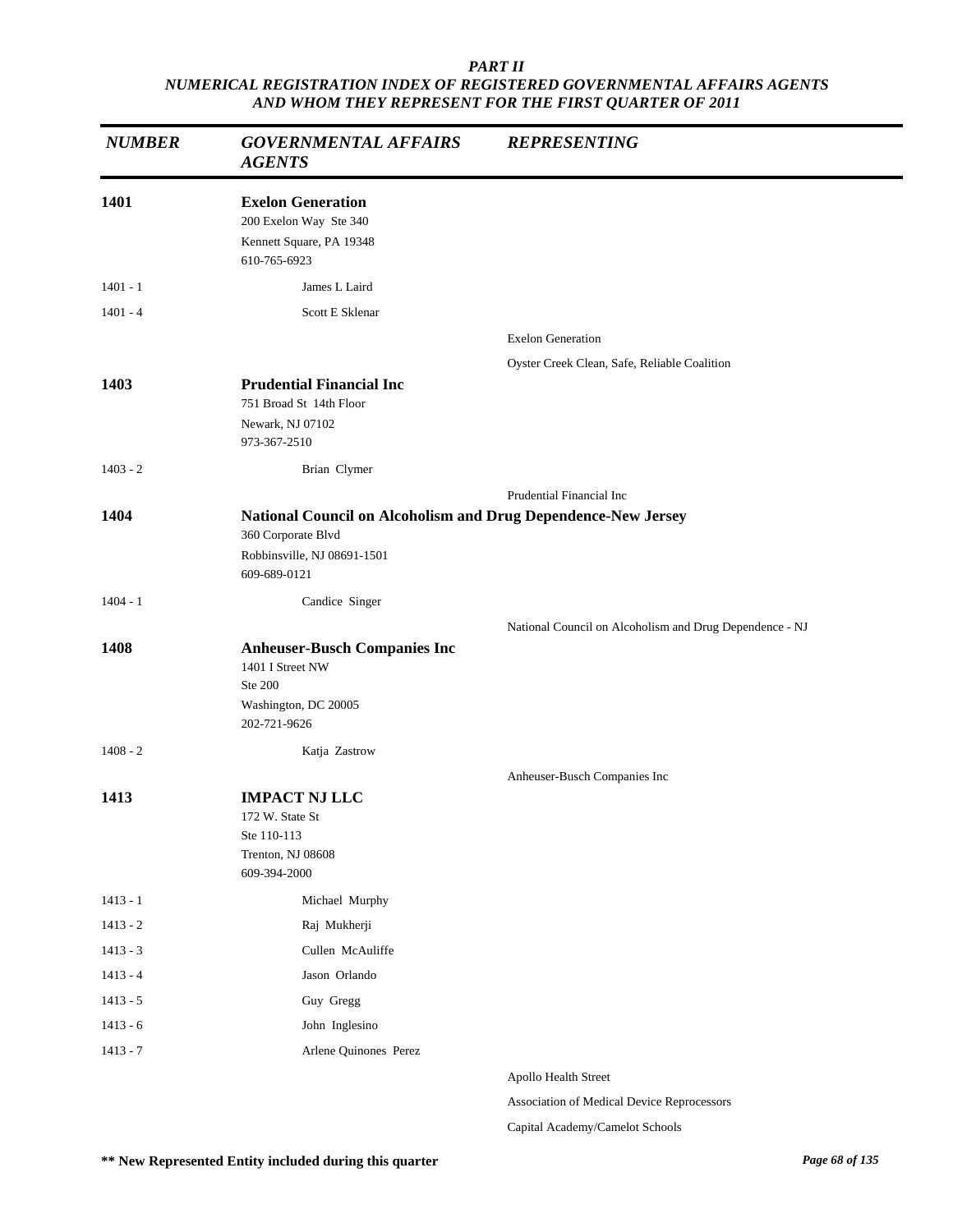| <b>NUMBER</b> | <b>GOVERNMENTAL AFFAIRS</b><br><b>AGENTS</b>                                                           | <b>REPRESENTING</b>                                               |
|---------------|--------------------------------------------------------------------------------------------------------|-------------------------------------------------------------------|
|               |                                                                                                        | CARCO Group Inc                                                   |
|               |                                                                                                        | Carlisle and Associates LLC                                       |
|               |                                                                                                        | Catholic Health East                                              |
|               |                                                                                                        | Chamberlin Edmonds                                                |
|               |                                                                                                        | City of Newark                                                    |
|               |                                                                                                        | Dynamic Healthcare Management                                     |
|               |                                                                                                        | Flemington Department Store Inc**                                 |
|               |                                                                                                        | Garden State Equality                                             |
|               |                                                                                                        | Hugo Neu Corp                                                     |
|               |                                                                                                        | Impact NJ LLC                                                     |
|               |                                                                                                        | LabCorp (Laboratory Corporation of America Holdings)              |
|               |                                                                                                        | Liberty Health System Inc                                         |
|               |                                                                                                        | Liberty Landing Marina                                            |
|               |                                                                                                        | Linden Yellow Cab Inc                                             |
|               |                                                                                                        | Marina District Development Co LLC dba Borgata Hotel Casino & Spa |
|               |                                                                                                        | Martin Resnick                                                    |
|               |                                                                                                        | Med Realty LLC                                                    |
|               |                                                                                                        | MH Weisser                                                        |
|               |                                                                                                        | MHA LLC                                                           |
|               |                                                                                                        | Mukherji-Landmark LLC                                             |
|               |                                                                                                        | National Strategies Inc                                           |
|               |                                                                                                        | NJ Coalition of Automotive Retailers**                            |
|               |                                                                                                        | NJ Restaurant Association                                         |
|               |                                                                                                        | NJ State PBA Local 105 (State Corrections Officers)               |
|               |                                                                                                        | QualCare Inc                                                      |
|               |                                                                                                        | Republic Services of New Jersey LLC                               |
|               |                                                                                                        | RTC Properties Inc/River Terminal Development                     |
|               |                                                                                                        | <b>St Francis Medical Center</b>                                  |
|               |                                                                                                        | <b>Travelers Marketing</b>                                        |
|               |                                                                                                        | Warren Hospital                                                   |
|               |                                                                                                        | Waste Management                                                  |
| 1419          | <b>American Heart Association</b><br>1 Union Street, Ste 301<br>Robbinsville, NJ 08691<br>609-208-0020 |                                                                   |
| $1419 - 4$    | Corinne Orlando                                                                                        |                                                                   |
|               |                                                                                                        |                                                                   |
| $1419 - 5$    | <b>Bill Thompsen</b>                                                                                   |                                                                   |

American Heart Association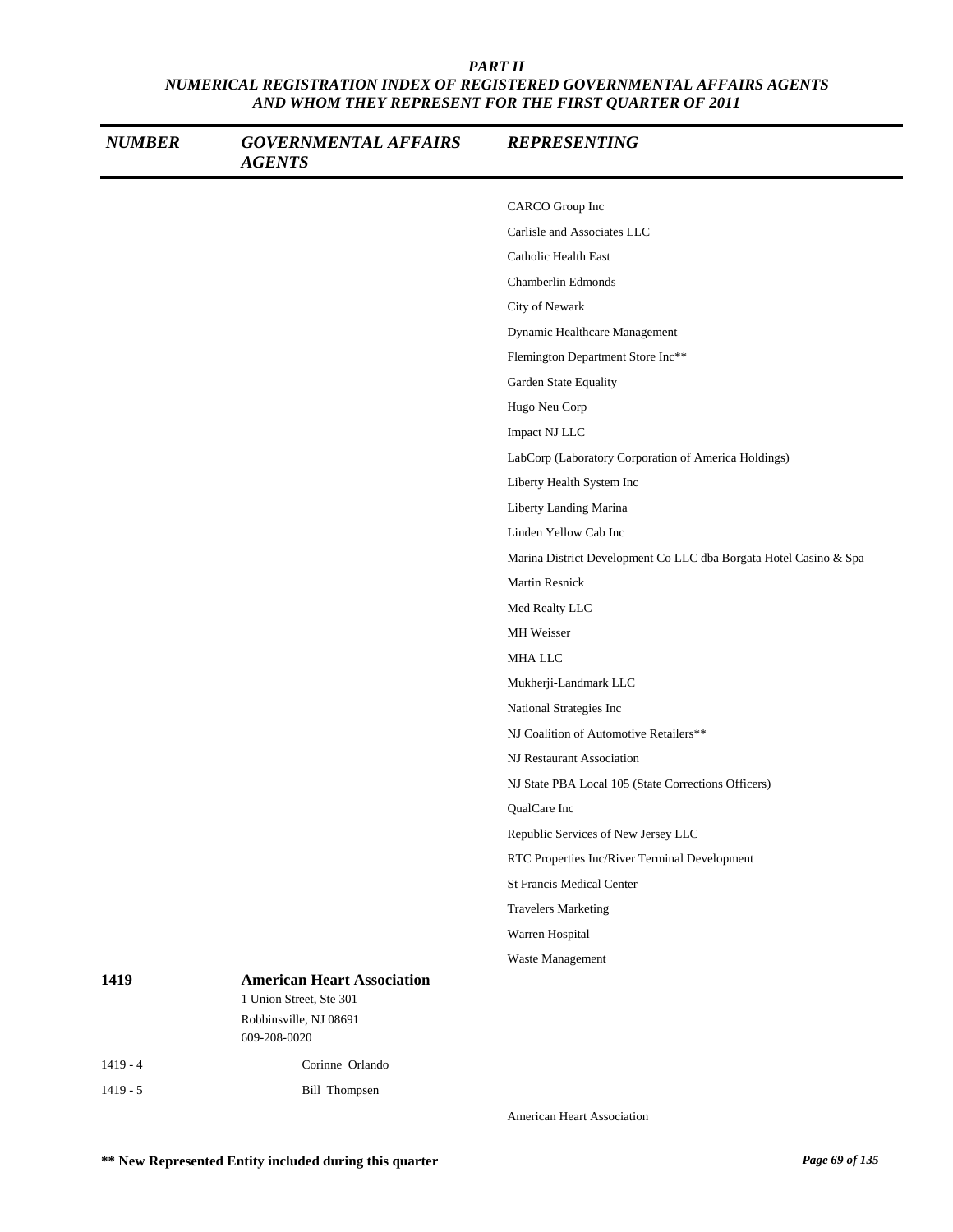| <b>NUMBER</b> | <b>GOVERNMENTAL AFFAIRS</b><br><b>AGENTS</b>                                                                        | <b>REPRESENTING</b>                            |
|---------------|---------------------------------------------------------------------------------------------------------------------|------------------------------------------------|
| 1423          | <b>CSX Transportation</b><br>PO Box 2609<br>Bala Cynwyd, PA 19004-6609<br>215-209-1350                              |                                                |
| $1423 - 1$    | William G M Goetz                                                                                                   |                                                |
| 1427          | <b>Lawrence Downs</b><br>2 Princess Rd<br>Lawrenceville, NJ 08648<br>609-896-1766                                   | CSX Transportation                             |
| $1427 - 1$    | Lawrence Downs                                                                                                      |                                                |
| 1428          | <b>Government Employees Insurance Co (GEICO)</b><br>One GEICO Plz<br>Washington, DC 20076<br>301-986-3948           | Medical Society of NJ                          |
| $1428 - 2$    | Richard Solowan                                                                                                     |                                                |
| 1432          | <b>Catholic Healthcare Partnership of NJ</b><br>760 Alexander Rd<br>PO Box 1<br>Princeton, NJ 08543<br>609-936-2213 | Government Employees Insurance Co (GEICO)      |
| $1432 - 2$    | Sister Patricia Codey                                                                                               |                                                |
| 1444          | AT&T<br>One AT&T Way Rm 4A221<br>Bedminster, NJ 07921<br>908-234-8323                                               | Catholic Healthcare Partnership of NJ          |
| $1444 - 1$    | Deborah R Bierbaum                                                                                                  |                                                |
| 1446          | <b>Cablevision Systems Corp</b><br>683 Route 10 East<br>Randolph, NJ 07869<br>973-659-2464                          | AT&T                                           |
| $1446 - 1$    | Adam Falk                                                                                                           |                                                |
| 1448          | <b>Caesars Entertainment Operating Company</b><br>70 Forest Ave<br>Caldwell, NJ 07006<br>201-232-7007               | Cablevision Systems Corp                       |
| $1448 - 2$    | Joseph Tyrrell                                                                                                      | <b>Caesars Entertainment Operating Company</b> |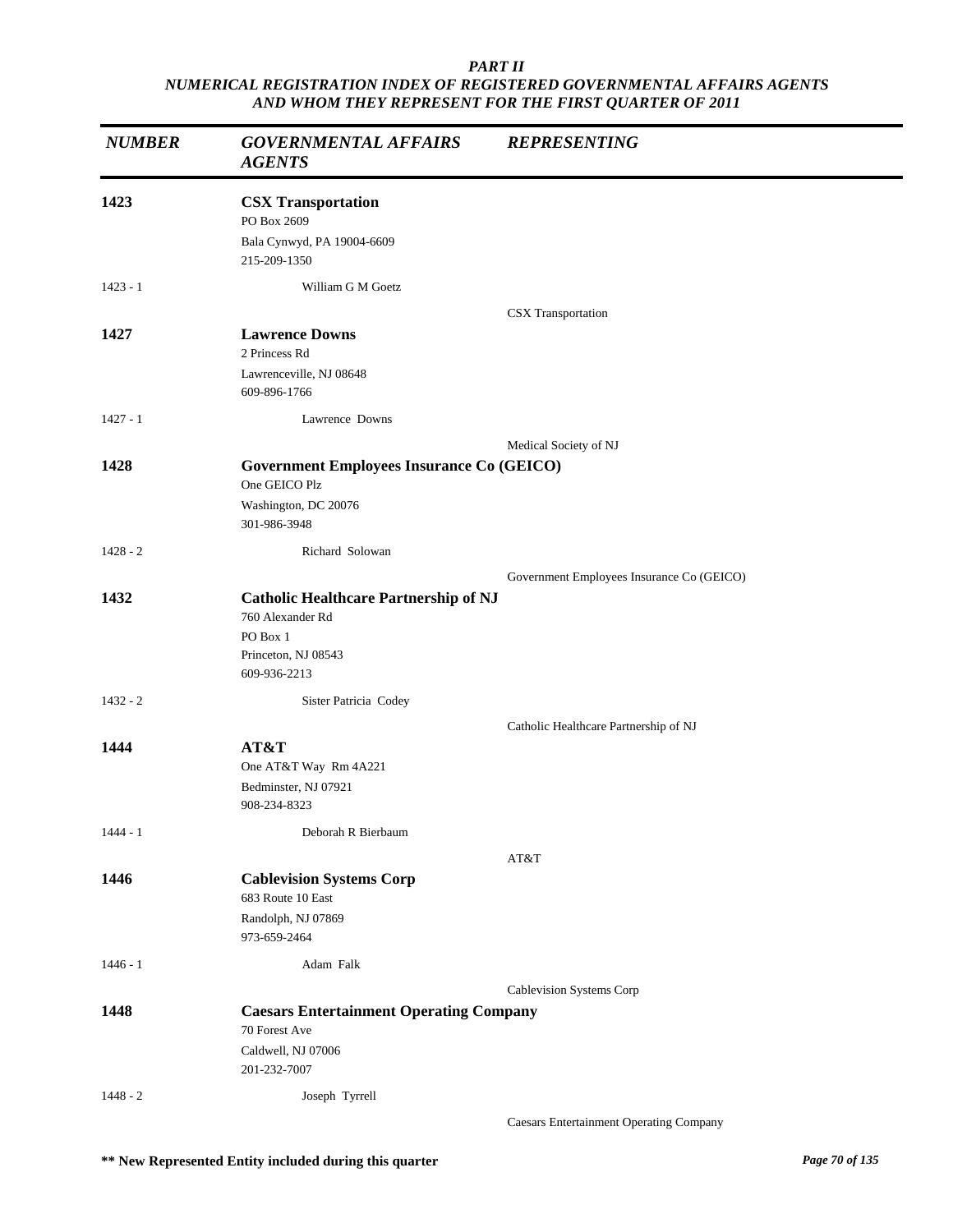| <b>NUMBER</b> | <b>GOVERNMENTAL AFFAIRS</b><br><b>AGENTS</b>                                                                     | <b>REPRESENTING</b>                                       |
|---------------|------------------------------------------------------------------------------------------------------------------|-----------------------------------------------------------|
| 1452          | <b>Arent Fox PLLC</b><br>1050 Connecticut Ave<br>NW Washington, DC 20036<br>202-715-8479                         |                                                           |
| $1452 - 1$    | Jeffrey E Rummel                                                                                                 |                                                           |
| 1453          | <b>Henry K Levari</b><br>235 Maple Terr<br>Buena, NJ 08310<br>856-305-4775                                       | Thermo Electron Corp                                      |
| $1453 - 1$    | Henry K Levari Jr                                                                                                |                                                           |
|               |                                                                                                                  | American Federation for Children Inc**                    |
|               |                                                                                                                  | Excellent Education for Everyone Inc                      |
| 1454          | <b>Cooper Health System/Cooper University Hospital The</b><br>1 Cooper Plaza<br>Camden, NJ 08103<br>856-342-2100 |                                                           |
| $1454 - 1$    | John P Sheridan                                                                                                  |                                                           |
| $1454 - 2$    | Gary S Young                                                                                                     |                                                           |
|               |                                                                                                                  | Cooper Health System/Cooper University Hospital The       |
| 1455          | <b>NJ Association of Health Plans</b><br>50 West State St Ste 1012<br>Trenton, NJ 08608<br>609-581-8237          |                                                           |
| $1455 - 2$    | Wardell Sanders                                                                                                  |                                                           |
| $1455 - 3$    | Sarah McLallen                                                                                                   |                                                           |
|               |                                                                                                                  | NJ HMO Association Inc dba NJ Association of Health Plans |
| 1461          | Comcast<br>1191 Fries Mill Rd<br>Franklinville, NJ 08322<br>856-740-4102                                         |                                                           |
| $1461 - 1$    | William J Kettleson                                                                                              |                                                           |
| 1463          | <b>CSC Holdings LLC</b><br>683 Rt 10<br>Randolph, NJ 07869<br>973-659-2464                                       | Comcast                                                   |
| $1463 - 1$    | Mary M Tassini                                                                                                   |                                                           |
|               |                                                                                                                  | CSC Holdings LLC                                          |
| 1464          | <b>SEIU NJ State Council</b><br>555 Route 1 South 3rd Floor<br>Iselin, NJ 08830<br>732-750-2471                  |                                                           |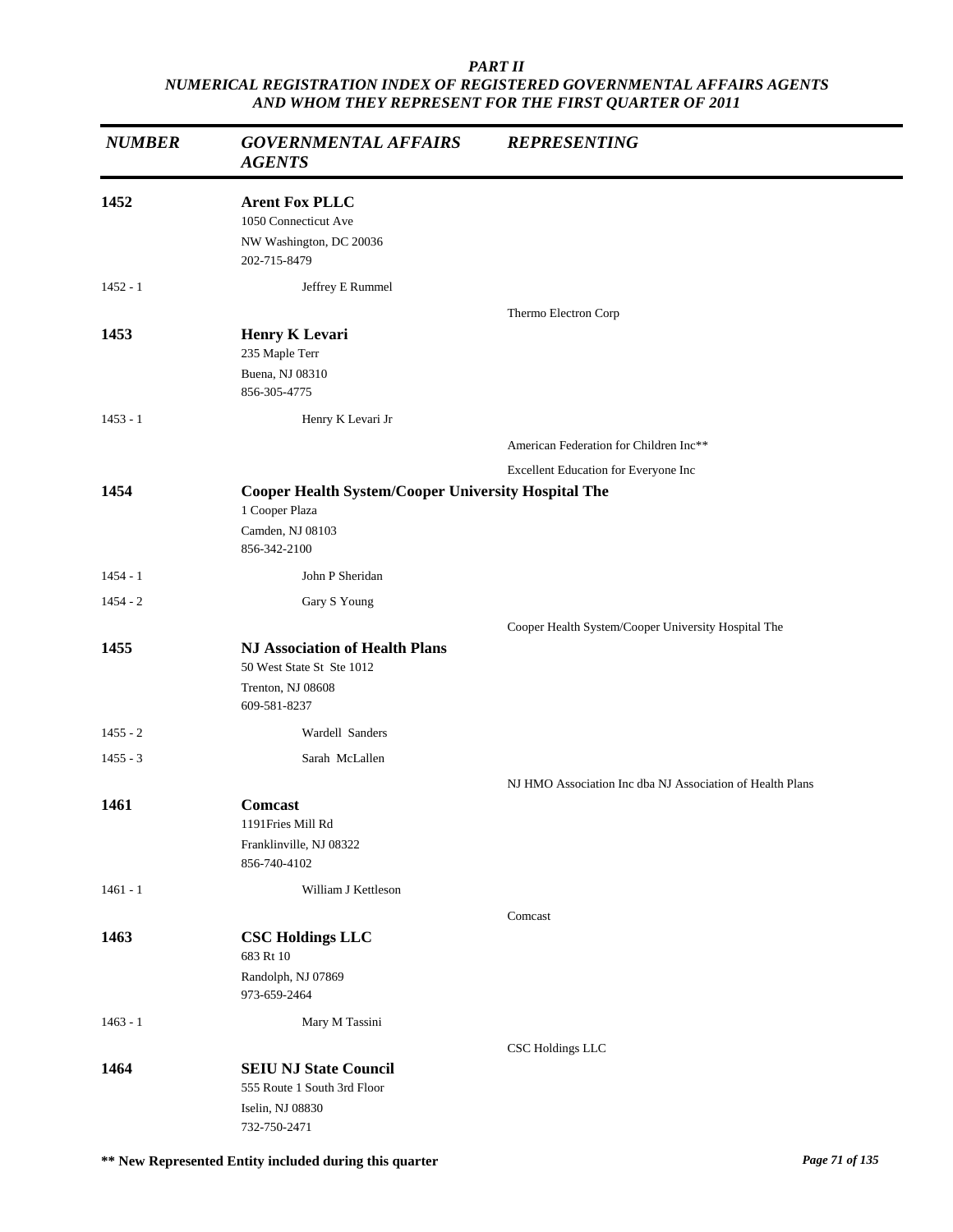| <b>NUMBER</b> | <b>GOVERNMENTAL AFFAIRS</b><br><b>AGENTS</b>                                                         | <b>REPRESENTING</b>                            |
|---------------|------------------------------------------------------------------------------------------------------|------------------------------------------------|
| $1464 - 2$    | Lizette Delgado-Polanco                                                                              |                                                |
|               |                                                                                                      | SEIU New Jersey State Council                  |
| 1465          | <b>Court Appointed Special Advocates (CASA) of NJ</b>                                                |                                                |
|               | 945 West State St<br>Trenton, NJ 08618-5327<br>609-695-9400                                          |                                                |
| $1465 - 1$    | Rita M Gulden                                                                                        |                                                |
| $1465 - 2$    | Liza M Kirschenbaum                                                                                  |                                                |
|               |                                                                                                      | Court Appointed Special Advocates (CASA) of NJ |
| 1466          | <b>Craig Nowacki</b><br>39 Salem Way<br>Malvern, PA 19355-9704                                       |                                                |
| $1466 - 1$    | Craig Nowacki                                                                                        |                                                |
|               |                                                                                                      | Daiichi Sankyo Inc                             |
| 1468          | <b>State Farm Insurance Companies</b><br>6 Hillman Dr - Ste 200<br>Chadds Ford, PA 19317             |                                                |
|               | 610-361-4150                                                                                         |                                                |
| $1468 - 1$    | David R Tideman                                                                                      |                                                |
|               |                                                                                                      | <b>State Farm Insurance Companies</b>          |
| 1472          | <b>Elizabethtown Gas</b><br>300 Connell Dr<br>Ste 3000<br>Berkeley Heights, NJ 07871<br>908-558-3611 |                                                |
| $1472 - 1$    | Kevin Lynott                                                                                         |                                                |
| 1473          | <b>ERM Governmental Affairs Inc</b><br>18 South Tamarack Dr<br>Brielle, NJ 08730                     | Elizabethtown Gas                              |
| $1473 - 1$    | Edward R McGlynn Esq                                                                                 |                                                |
|               |                                                                                                      | Creosote Council III                           |
|               |                                                                                                      | ERM Government Affairs Inc                     |
|               |                                                                                                      | Jenkinson's Pavilion & Jenkinson's South       |
|               |                                                                                                      | Kintock Group The                              |
|               |                                                                                                      | NJ Amusement Association                       |
|               |                                                                                                      | NJ Pest Management Association                 |
|               |                                                                                                      | Plus NJ                                        |
|               |                                                                                                      | Smart Business Advisory and Consulting LLC     |
|               |                                                                                                      | Turning Point Inc                              |
|               |                                                                                                      | United Surgical Partners International         |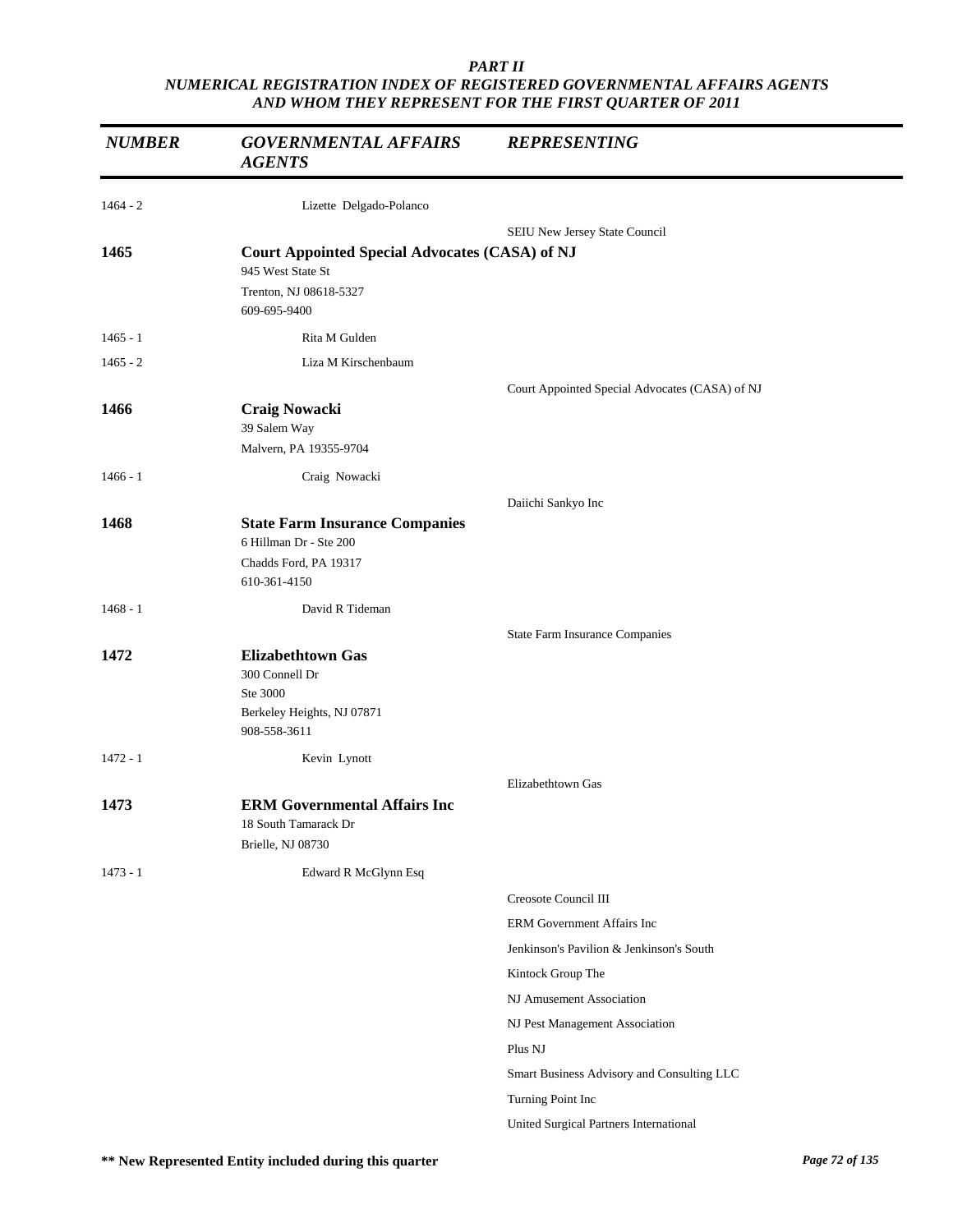| <b>NUMBER</b> | <b>GOVERNMENTAL AFFAIRS</b><br><b>AGENTS</b>                                                                       | <b>REPRESENTING</b>                        |
|---------------|--------------------------------------------------------------------------------------------------------------------|--------------------------------------------|
| 1476          | <b>SEIU Local 32BJ</b><br>101 Avenue of the Americas<br>New York, NY 10013<br>212-388-3800                         |                                            |
| $1476 - 4$    | Analilia Mejia                                                                                                     |                                            |
| $1476 - 5$    | Shannon Brett                                                                                                      |                                            |
|               |                                                                                                                    | <b>SEIU Local 32BJ</b>                     |
| 1477          | <b>Alzheimer's Association</b><br>400 Morris Ave Ste 251<br>Denville, NJ 07834<br>973-586-4300                     |                                            |
| $1477 - 1$    | Kenneth C Zaentz                                                                                                   |                                            |
| $1477 - 2$    | Leena Shah                                                                                                         |                                            |
|               |                                                                                                                    | Alzheimer's Association Greater NJ Chapter |
| 1479          | Komjathy & Stewart LLC Governmental Affairs<br>142 West State St<br>2nd Floor<br>Trenton, NJ 08608<br>609-695-5840 |                                            |
| $1479 - 1$    | Aladar G Komjathy                                                                                                  |                                            |
| $1479 - 3$    | Eileen Kean                                                                                                        |                                            |
|               |                                                                                                                    | <b>Abbott Laboratories Inc</b>             |
|               |                                                                                                                    | Anheuser-Busch Companies                   |
|               |                                                                                                                    | Bowman & Company LLP                       |
|               |                                                                                                                    | <b>Coast Ventures LLC</b>                  |
|               |                                                                                                                    | <b>Comcast Cable Communications</b>        |
|               |                                                                                                                    | Epilepsy Foundation of New Jersey          |
|               |                                                                                                                    | Exelon Corp                                |
|               |                                                                                                                    | GlaxoSmithKline                            |
|               |                                                                                                                    | Komjathy & Stewart LLC                     |
|               |                                                                                                                    | LA Fitness Inc                             |
|               |                                                                                                                    | Prison Health Services Inc                 |
|               |                                                                                                                    | Quest Diagnostics Inc                      |
|               |                                                                                                                    | RJ Reynolds Tobacco Co                     |
|               |                                                                                                                    | Sprint/Nextel                              |
|               |                                                                                                                    | UR Vehicle Management Solutions            |
|               |                                                                                                                    | Waste Management                           |
|               |                                                                                                                    | Wheelabrator                               |
|               |                                                                                                                    | Worek Inc                                  |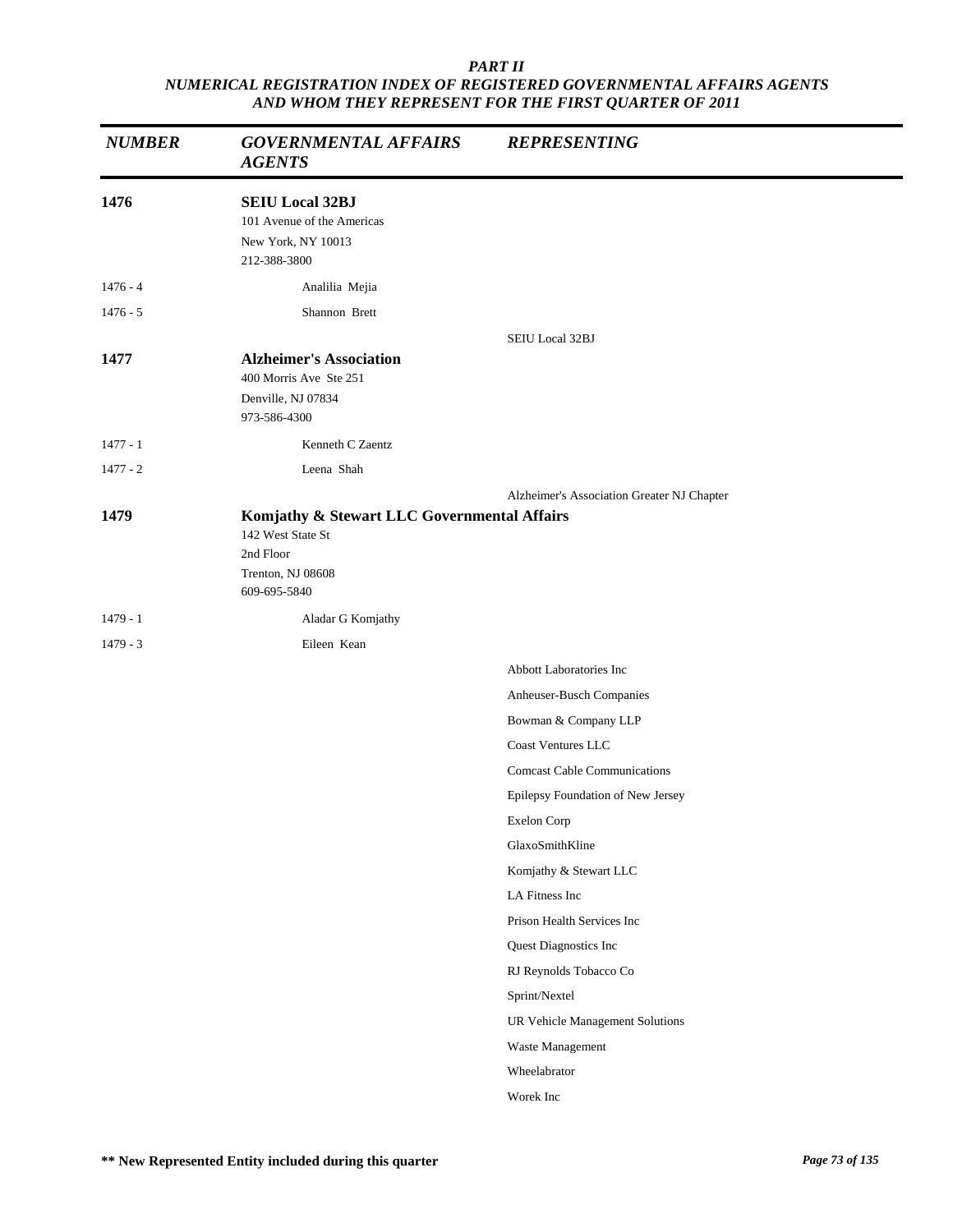| <b>NUMBER</b> | <b>GOVERNMENTAL AFFAIRS</b><br><b>AGENTS</b>                                                                               | <b>REPRESENTING</b>                                                    |
|---------------|----------------------------------------------------------------------------------------------------------------------------|------------------------------------------------------------------------|
| 1482          | <b>Campbell Soup Co</b><br>1 Campbell Place MS43A<br>Canden, NJ 08103<br>856-968-4367                                      |                                                                        |
| $1482 - 1$    | Kelly D Johnston                                                                                                           |                                                                        |
| 1484          | <b>Alford Hamilton Associates</b><br>2512 Blackwood Rd<br>Wilmington, DE 19810<br>302-562-2133                             | Campbell Soup Co                                                       |
| $1484 - 1$    | Deborah Hamilton                                                                                                           |                                                                        |
| 1485          | <b>Mortimer Consulting Association</b><br>17 Cambridge Rd<br>Lafayette, NJ 07848<br>973-214-9747                           | Elwyn Inc                                                              |
| $1485 - 1$    | David M Mortimer                                                                                                           |                                                                        |
| 1491          | <b>Atlantic City Electric</b><br>5100 Harding Hwy<br>Mail Stop 63ML38<br>Mays Landing, NJ 08330<br>609-625-5281            | Princeton Public Affairs Group                                         |
| $1491 - 1$    | Charles A Wimberg                                                                                                          |                                                                        |
| 1492          | <b>Liberty Mutual Group</b><br>175 Berkeley St<br>Boston, MA 02117<br>617-357-9500                                         | Atlantic City Electric                                                 |
| $1492 - 1$    | William Lynch                                                                                                              |                                                                        |
| 1493          | Planned Parenthood Affiliates of NJ/Family Planning Association of NJ<br>PO Box 928<br>Elizabeth, NJ 07207<br>609-278-5863 | Liberty Mutual Group                                                   |
| $1493 - 3$    | Michele Jaker                                                                                                              |                                                                        |
| 1494          | <b>SFP Management Consultants Inc</b><br>16 Millbrook Ln<br>Colts Neck, NJ 07722<br>732-431-0911                           | Planned Parenthoold Affiliates of NJ/Family Planning Association of NJ |
| $1494 - 1$    | Samuel F Penza                                                                                                             | <b>BFI Business Furniture</b>                                          |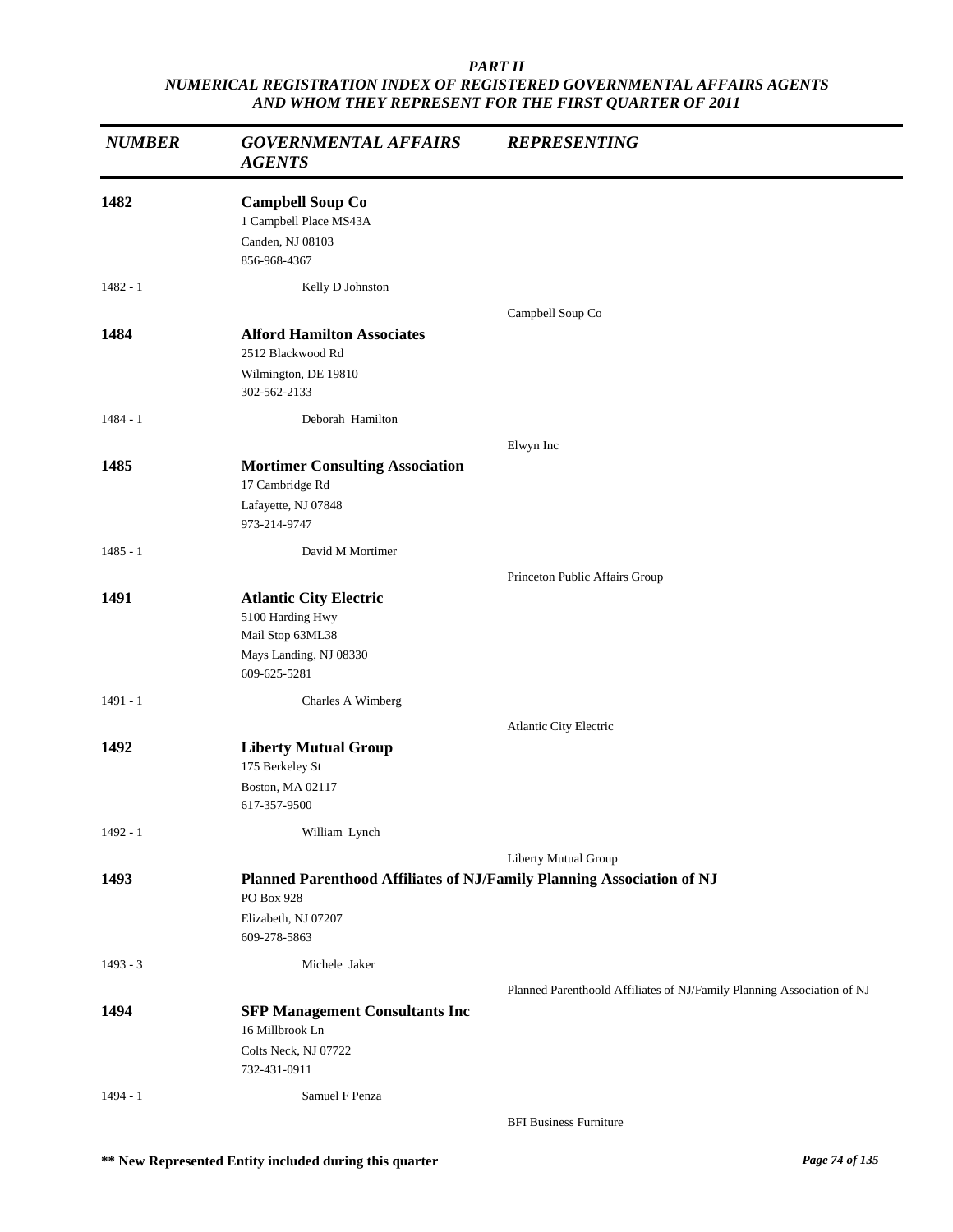| <b>NUMBER</b> | <b>GOVERNMENTAL AFFAIRS</b><br><b>AGENTS</b>                                                                   | <b>REPRESENTING</b>                                  |
|---------------|----------------------------------------------------------------------------------------------------------------|------------------------------------------------------|
|               |                                                                                                                | County of Morris                                     |
|               |                                                                                                                | <b>Johnston Communications</b>                       |
|               |                                                                                                                | Mercer County Improvement Authority                  |
|               |                                                                                                                | SFP Management Consultants Inc                       |
|               |                                                                                                                | Smart Business Advisory and Consulting LLC           |
|               |                                                                                                                | Turning Point Inc                                    |
| 1497          | Johnson & Johnson<br>One Johnson & Johnson Plz WT404                                                           |                                                      |
|               | New Brunswick, NJ 08933<br>732-524-3726                                                                        |                                                      |
| $1497 - 1$    | Richard W Lloyd                                                                                                |                                                      |
| $1497 - 2$    | John J Pydyszewski                                                                                             |                                                      |
|               |                                                                                                                | Johnson & Johnson                                    |
| 1498          | <b>Health Professionals &amp; Allied Employees</b><br>110 Kinderkamack Rd<br>Emerson, NJ 07630<br>201-262-5005 |                                                      |
| $1498 - 1$    | Jeanne Otersen                                                                                                 |                                                      |
| $1498 - 2$    | Jean Pierce                                                                                                    |                                                      |
|               |                                                                                                                | Health Professionals & Allied Employees              |
| 1506          | Morgan, Lewis & Bockius LLP<br>89 Headquarters Plz<br>Suite 1435<br>Morristown, NJ 07960<br>973-993-3133       |                                                      |
| $1506 - 1$    | Michael J Connolly                                                                                             |                                                      |
| $1506 - 3$    | Marc B Lasky                                                                                                   |                                                      |
|               |                                                                                                                | Jersey Central Power & Light Co                      |
| 1507          | <b>Bressler, Amery &amp; Ross PC</b><br>325 Columbia Turnpike<br>Florham Park, NJ 07932<br>973-514-1200        |                                                      |
| $1507 - 1$    | Cynthia J Borrelli Esq                                                                                         |                                                      |
| $1507 - 2$    | James Sasso Esq                                                                                                |                                                      |
|               |                                                                                                                | Mortgage Access Corp dba Weichert Financial Services |
|               |                                                                                                                | National Vision Inc                                  |
|               |                                                                                                                | NJ Title Insurance Co                                |
| 1508          | <b>Besler Consulting</b><br>3 Independence Way<br>Ste 201<br>Princeton, NJ 08540<br>732-839-1220               |                                                      |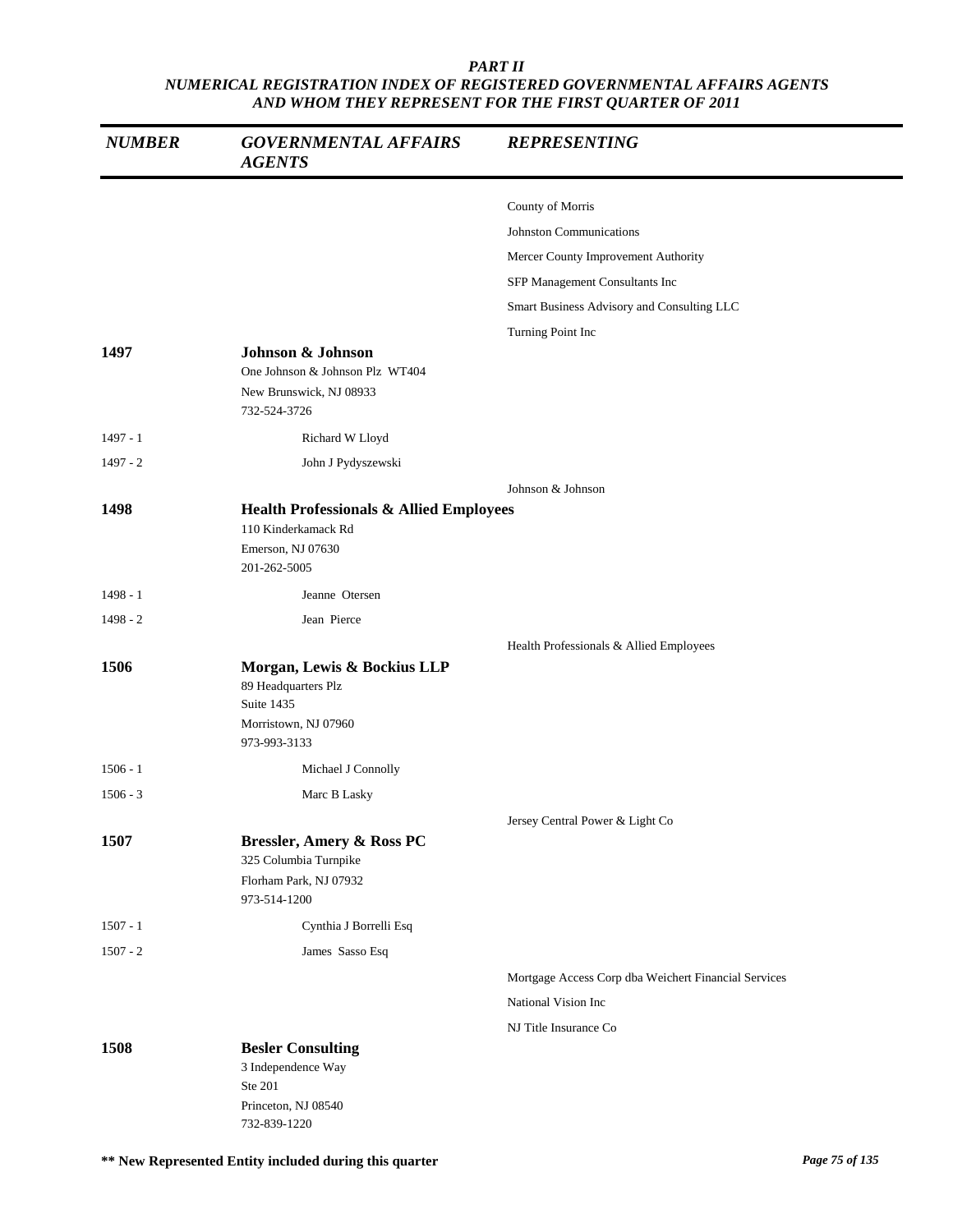| <b>NUMBER</b> | <b>GOVERNMENTAL AFFAIRS</b><br><b>AGENTS</b>                                                                   | <b>REPRESENTING</b>                           |
|---------------|----------------------------------------------------------------------------------------------------------------|-----------------------------------------------|
| $1508 - 3$    | Robert Pezzuti                                                                                                 |                                               |
|               |                                                                                                                | Hospital Alliance of New Jersey               |
| 1510          | Cooper, Levenson, April, Niedelman & Wagenheim<br>1125 Atlantic Ave<br>Atlantic City, NJ 08401<br>609-344-3161 |                                               |
| $1510 - 1$    | Lloyd D Levenson                                                                                               |                                               |
| $1510 - 2$    | Nicholas Menas                                                                                                 |                                               |
|               |                                                                                                                | AC Nightlife LLC d/b/a Dusk**                 |
|               |                                                                                                                | Atlantic City Electric Co                     |
|               |                                                                                                                | Caesars Casino                                |
|               |                                                                                                                | <b>Canuso Communities</b>                     |
|               |                                                                                                                | EPOX-Z**                                      |
|               |                                                                                                                | Jersey Outdoor Media**                        |
|               |                                                                                                                | Marina Energy LLC c/o South Jersey Industries |
|               |                                                                                                                | MBI Development Company Inc                   |
|               |                                                                                                                | Organic Medical Marketing Group The           |
|               |                                                                                                                | Pulte Homes                                   |
|               |                                                                                                                | Revel Entertainment Group LLC                 |
|               |                                                                                                                | Toll Brothers Inc                             |
|               |                                                                                                                | Viridian Solar Energy Group LLC**             |
| 1512          | <b>Community Health Law Project</b>                                                                            |                                               |
|               | 225 East State St<br>Trenton, NJ 08608                                                                         |                                               |
|               | 609-392-5553                                                                                                   |                                               |
| $1512 - 1$    | <b>Stuart H Weiner</b>                                                                                         |                                               |
|               |                                                                                                                | Community Health Law Project                  |
| 1513          | <b>Community Health Law Project</b>                                                                            |                                               |
|               | 185 Valley St                                                                                                  |                                               |
|               | South Orange, NJ 07079<br>973-275-1175                                                                         |                                               |
| $1513 - 2$    | Harold B Garwin                                                                                                |                                               |
| $1513 - 3$    | David P Lazarus                                                                                                |                                               |
|               |                                                                                                                | Community Health Law Project                  |
| 1517          | <b>Oyster Creek Generating Station</b><br>PO Box 388 Rte 9                                                     |                                               |
|               | Forked River, NJ 08731<br>609-971-4754                                                                         |                                               |
| $1517 - 5$    | Peter Thompson                                                                                                 |                                               |
| $1517 - 6$    | James Barstow                                                                                                  |                                               |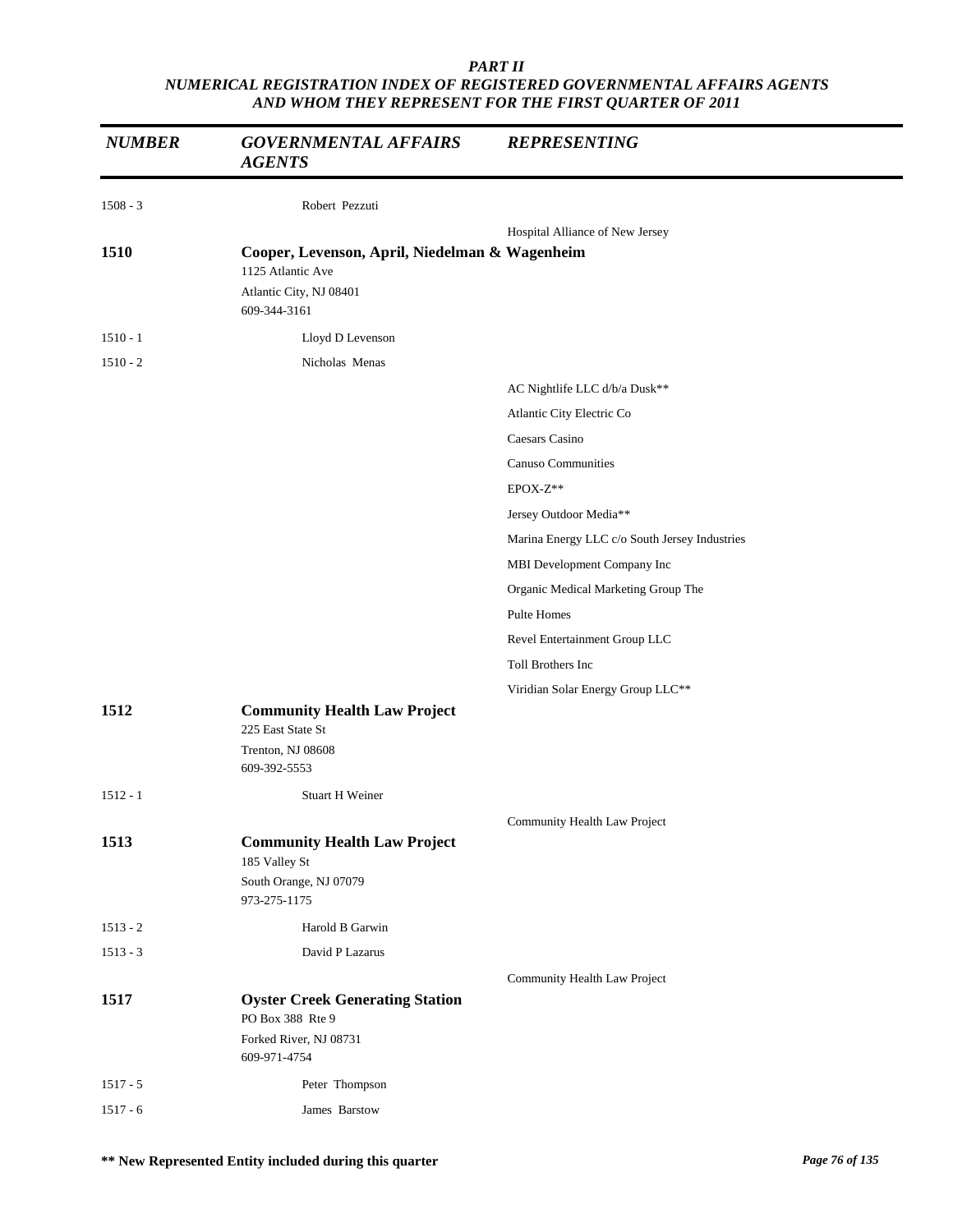| <b>NUMBER</b> | <b>GOVERNMENTAL AFFAIRS</b><br><b>AGENTS</b>                                                                     | <b>REPRESENTING</b>                        |
|---------------|------------------------------------------------------------------------------------------------------------------|--------------------------------------------|
|               |                                                                                                                  | <b>Oyster Creek Generating Station</b>     |
| 1519          | <b>Palisades Safety and Insurance Association</b><br>331 Newman Springs Rd<br>Red Bank, NJ 07701<br>732-978-6092 |                                            |
| $1519 - 2$    | Carl A Peterson                                                                                                  |                                            |
| $1519 - 4$    | Michael Molnar                                                                                                   |                                            |
| $1519 - 5$    | Thomas Myers                                                                                                     |                                            |
| $1519 - 6$    | Sharon Morizio                                                                                                   |                                            |
|               |                                                                                                                  | High Point Preferred Insurance Co          |
|               |                                                                                                                  | Palisades Safety and Insurance Association |
| 1522          | <b>Success Group</b><br>128 West State St<br>Trenton, NJ 08608<br>609-656-1400                                   |                                            |
| $1522 - 1$    | Timothy C McDonough                                                                                              |                                            |
|               |                                                                                                                  | New York Jets                              |
|               |                                                                                                                  | <b>Taser International</b>                 |
|               |                                                                                                                  | Verizon                                    |
| 1523          | <b>NJ Association of Community Providers</b><br>1005 Whitehead Rd<br>Ste B<br>Ewing, NJ 08638<br>609-406-1400    |                                            |
| $1523 - 2$    | Kim Todd                                                                                                         |                                            |
| $1523 - 3$    | Maureen Shea                                                                                                     |                                            |
|               |                                                                                                                  | NJ Association of Community Providers      |
| 1524          | <b>PSEG Services Corp</b><br>80 Park Plz T17A<br>Newark, NJ 07102<br>973-430-8832                                |                                            |
| $1524 - 2$    | Daniel Cunningham                                                                                                |                                            |
| $1524 - 5$    | Donald M McCloskey                                                                                               |                                            |
| $1524 - 8$    | Richard T Thigpen                                                                                                |                                            |
| $1524 - 9$    | Anne E Hoskins                                                                                                   |                                            |
| 1524 - 12     | Ralph Izzo                                                                                                       |                                            |
| 1524 - 13     | Ralph LaRossa                                                                                                    |                                            |
| 1524 - 15     | Tamara Linde                                                                                                     |                                            |
| $1524 - 16$   | Eric Svenson                                                                                                     |                                            |
| 1524 - 19     | Russell Furnari                                                                                                  |                                            |

PSE&G Services Corp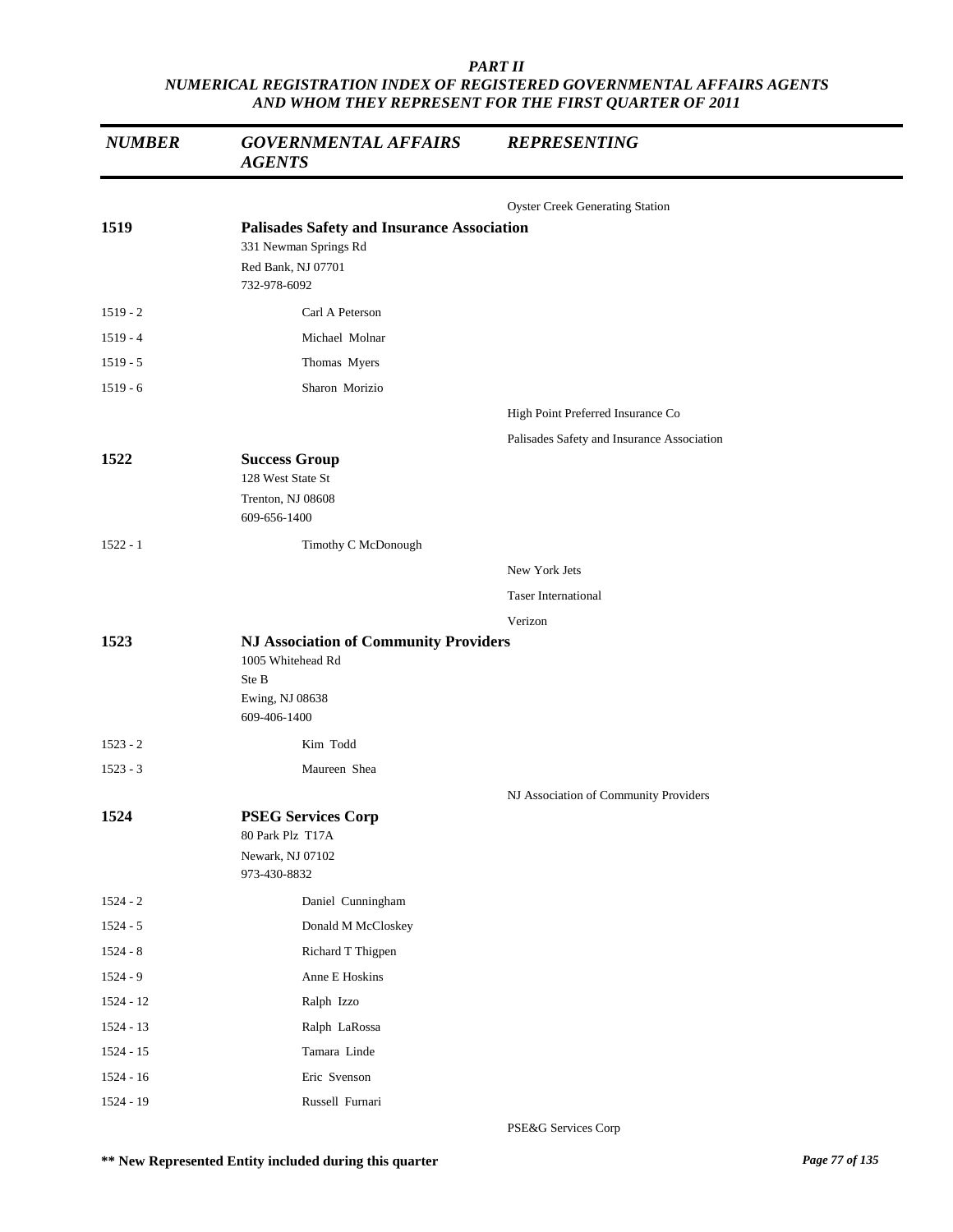| <b>NUMBER</b> | <b>GOVERNMENTAL AFFAIRS</b><br><b>AGENTS</b>                                       | <b>REPRESENTING</b>                                             |
|---------------|------------------------------------------------------------------------------------|-----------------------------------------------------------------|
| 1525          | <b>PSEG Power LLC</b><br>80 Park Plz T-25H<br>Newark, NJ 07102<br>973-430-5521     |                                                                 |
| $1525 - 3$    | Mark F Strickland                                                                  |                                                                 |
|               |                                                                                    | PSE&G Power LLC                                                 |
| 1526          | <b>Amerada Hess Corp</b><br>One Hess Plz<br>Woodbridge, NJ 07095<br>732-750-7048   |                                                                 |
| $1526 - 1$    | Jay L Kooper                                                                       |                                                                 |
| 1528          | <b>Richard S Mroz</b><br>331 Knoll Top Ln<br>Haddonfield, NJ 08033<br>856-261-3066 | Amerada Hess Corp                                               |
| $1528 - 1$    | Richard S Mroz                                                                     |                                                                 |
|               |                                                                                    | American Water                                                  |
|               |                                                                                    | Atlantic City Electric                                          |
|               |                                                                                    | Calpine Corp                                                    |
|               |                                                                                    | Crown Landing LLC                                               |
|               |                                                                                    | Elizabethtown Gas/AGL Resources                                 |
|               |                                                                                    | EnerNOC                                                         |
|               |                                                                                    | Exelon Corp                                                     |
|               |                                                                                    | Keating Project Development Inc                                 |
|               |                                                                                    | Kennedy Health Systems                                          |
|               |                                                                                    | Lighthouse Behavioral                                           |
|               |                                                                                    | McGraw Hill Educational                                         |
|               |                                                                                    | Mentor Network                                                  |
|               |                                                                                    | Millville 1350                                                  |
|               |                                                                                    | NJ American Water Co                                            |
|               |                                                                                    | NJ Coalition for Affordable Clean and Reliable Energy (NJ ACRE) |
|               |                                                                                    | Nova Southeastern University                                    |
|               |                                                                                    | PJM Interconnect                                                |
|               |                                                                                    | Power Survey Co LLC                                             |
|               |                                                                                    | Revel Entertainment                                             |
|               |                                                                                    | Salmon Ventures Ltd                                             |
|               |                                                                                    | SMG Worldwide                                                   |
|               |                                                                                    | South Jersey Gas/South Jersey Industries                        |
|               |                                                                                    | Southern New Jersey Rail Group LLC                              |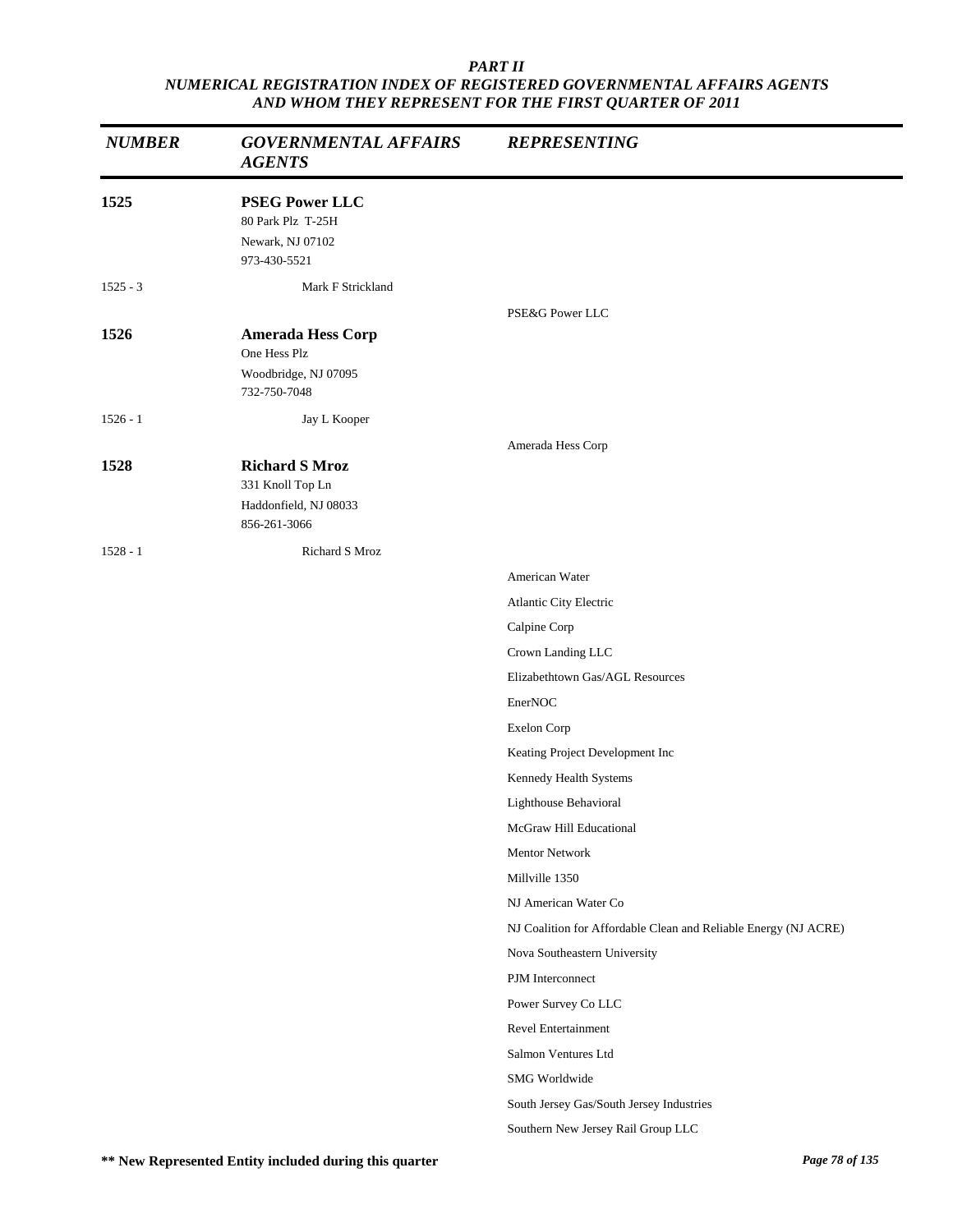| <b>NUMBER</b> | <b>GOVERNMENTAL AFFAIRS</b><br><b>AGENTS</b>                                                      | <b>REPRESENTING</b>                                             |
|---------------|---------------------------------------------------------------------------------------------------|-----------------------------------------------------------------|
|               |                                                                                                   | St John's Community Service Inc                                 |
|               |                                                                                                   | Sun Power Corp                                                  |
|               |                                                                                                   | TD Associates LLC                                               |
|               |                                                                                                   | <b>Trump Entertainment Resorts</b>                              |
|               |                                                                                                   | Verizon NJ                                                      |
| 1534          | <b>Salmon Ventures Limited</b><br>207 Bogden Blvd<br>Ste D<br>Millville, NJ 08332<br>856-825-0500 |                                                                 |
| $1534 - 1$    | <b>Edward H Salmon</b>                                                                            |                                                                 |
| $1534 - 2$    | Kimberly Schalek Downes                                                                           |                                                                 |
|               |                                                                                                   | American Water                                                  |
|               |                                                                                                   | <b>Bancroft Neurohealth</b>                                     |
|               |                                                                                                   | Bridgeton Board of Education                                    |
|               |                                                                                                   | City of Camden NJ                                               |
|               |                                                                                                   | Elizabethtown Gas/AGL Resources                                 |
|               |                                                                                                   | Exelon Corp                                                     |
|               |                                                                                                   | McGraw-Hill Education                                           |
|               |                                                                                                   | Mentor Network The                                              |
|               |                                                                                                   | NJ American Water Co                                            |
|               |                                                                                                   | NJ Coalition for Affordable Clean and Reliable Energy (NJ ACRE) |
|               |                                                                                                   | NJ Conference of Mayors                                         |
|               |                                                                                                   | T.D. Associates                                                 |
|               |                                                                                                   | Toms River Regional School District                             |
|               |                                                                                                   | Verizon NJ                                                      |
|               |                                                                                                   | Wildwood Beaches Hotel/Resort LLC                               |
|               |                                                                                                   | Windsor Management/Millville 1350                               |
| 1535          | <b>Heavy and General Construction Laborers Local 472</b><br>700 Raymond Blvd                      |                                                                 |
|               | Newark, NJ 07105<br>973-589-5050                                                                  |                                                                 |
| $1535 - 1$    | Roger Ellis                                                                                       |                                                                 |
|               |                                                                                                   | Heavy and General Construction Laborers' Local 472              |
| 1536          | <b>Gabel Associates</b><br>417 Denison St<br>Highland Park, NJ 08904<br>732-296-0770              |                                                                 |
| $1536 - 1$    | Steven Gabel                                                                                      |                                                                 |
|               |                                                                                                   | Alliance for Competitive Energy Service (ACES) c/o NJSBA        |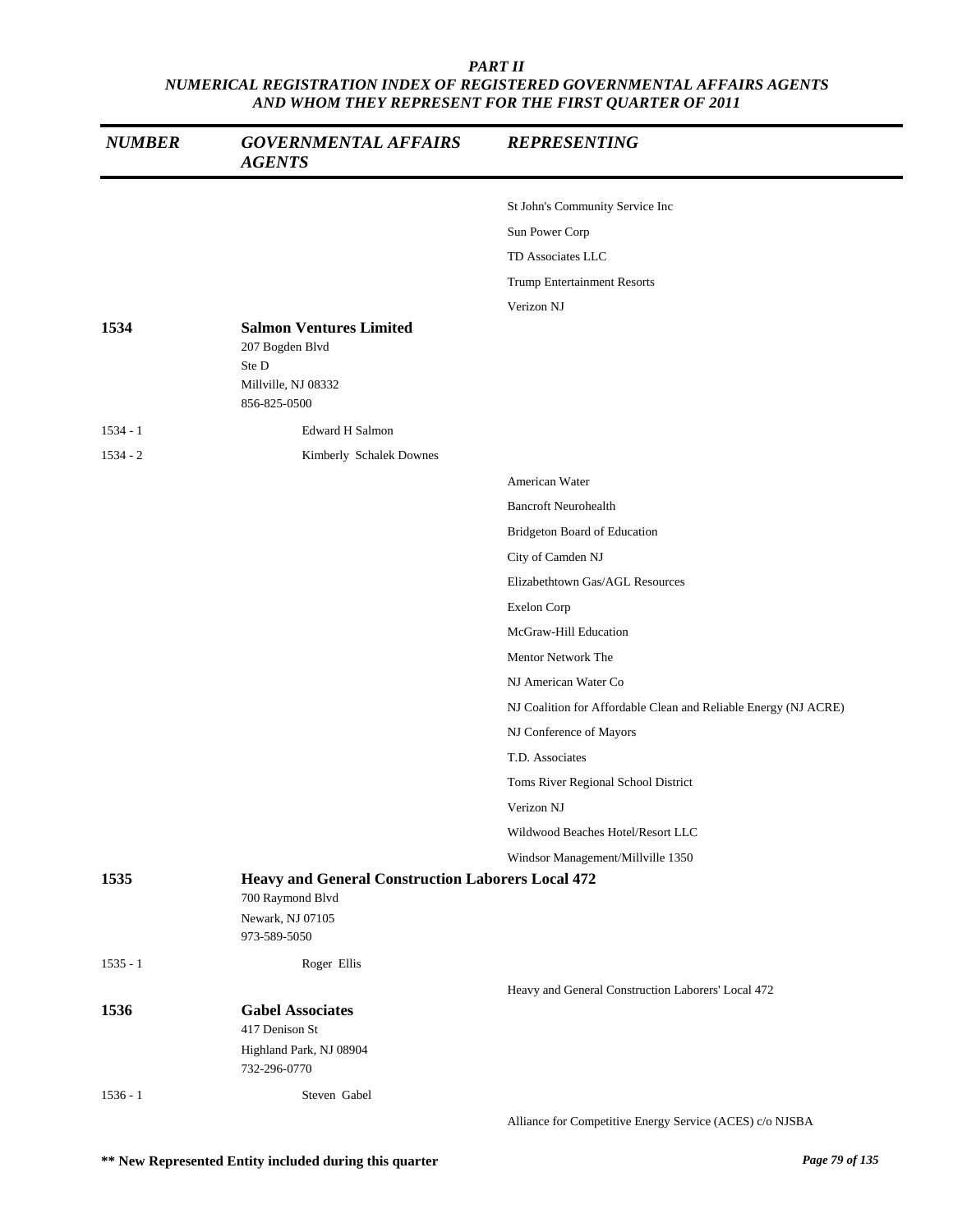| <b>NUMBER</b> | <b>GOVERNMENTAL AFFAIRS</b><br><b>AGENTS</b>                                             | <b>REPRESENTING</b>                                    |
|---------------|------------------------------------------------------------------------------------------|--------------------------------------------------------|
|               |                                                                                          | Burlington County Board of Chosen Freeholders          |
|               |                                                                                          | City of Ocean City                                     |
|               |                                                                                          | ConocoPhillips                                         |
|               |                                                                                          | Covanta Energy Group                                   |
|               |                                                                                          | General Electric                                       |
|               |                                                                                          | Independent Energy Producers of NJ                     |
|               |                                                                                          | Jersey Central Power & Light Co                        |
|               |                                                                                          | Johanna Foods                                          |
|               |                                                                                          | Landfill Energy Systems                                |
|               |                                                                                          | Magellan Resources Group                               |
|               |                                                                                          | Merck & Co Inc                                         |
|               |                                                                                          | Pollution Control Financing Authority of Camden County |
|               |                                                                                          | Princeton University                                   |
|               |                                                                                          | <b>Rutgers University</b>                              |
|               |                                                                                          | <b>Rutgers University Utilities</b>                    |
|               |                                                                                          | Schering-Plough Corp                                   |
| 1538          | <b>Rosemont Associates LLC</b><br>49 Bridge St Ste II<br>Lambertville, NJ 08530          |                                                        |
|               | 609-773-0335                                                                             |                                                        |
| $1538 - 1$    | Sean Jackson                                                                             |                                                        |
| $1538 - 2$    | Robert G Torricelli                                                                      |                                                        |
|               |                                                                                          | ACS State & Local Solutions                            |
|               |                                                                                          | Atlantic Health System                                 |
|               |                                                                                          | <b>Bayonne Medical Center</b>                          |
|               |                                                                                          | CSC Holdings Inc                                       |
|               |                                                                                          | Develcom LLC                                           |
|               |                                                                                          | Matrix Development Group                               |
|               |                                                                                          | PKG Associates LLC                                     |
|               |                                                                                          | Scotts Miracle-Gro Co                                  |
|               |                                                                                          | Sierra Development Co                                  |
|               |                                                                                          | Sundancer Capital LLC                                  |
|               |                                                                                          | Touro College                                          |
| 1540          | <b>Insight Consulting Services LLC</b><br>118 S Warren St<br>3rd Fl<br>Trenton, NJ 08608 |                                                        |
|               | 609-396-9000                                                                             |                                                        |
| $1540 - 1$    | Peter J Lillo                                                                            |                                                        |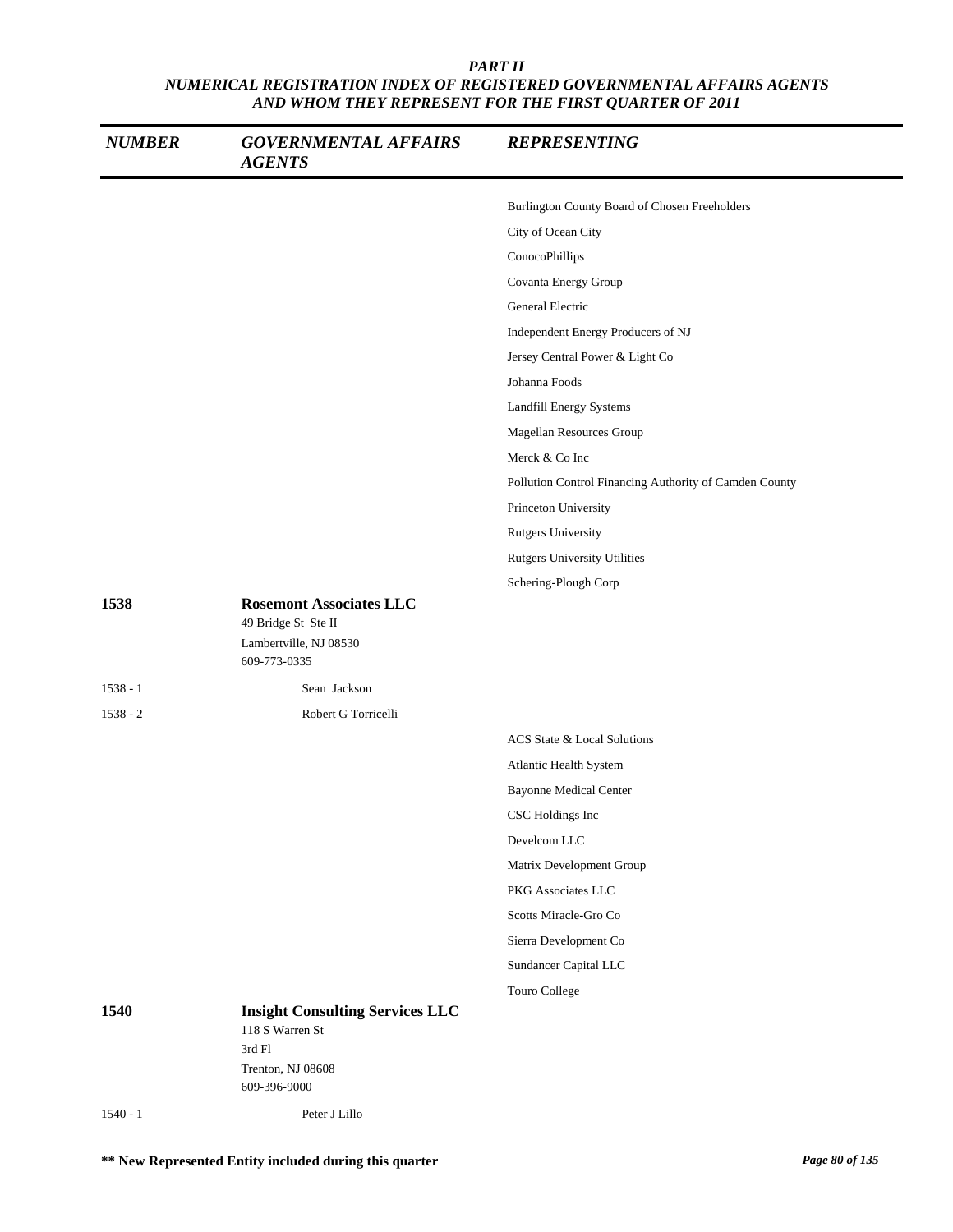| <b>NUMBER</b> | <b>GOVERNMENTAL AFFAIRS</b><br><b>AGENTS</b> | <b>REPRESENTING</b>                             |
|---------------|----------------------------------------------|-------------------------------------------------|
| $1540 - 2$    | Dorthea Chrupcala                            |                                                 |
| $1540 - 4$    | Chance Lykins                                |                                                 |
| $1540 - 5$    | Richard Levesque                             |                                                 |
| $1540 - 6$    | Kevin DeSeimone                              |                                                 |
|               |                                              | American Association of Adapted Sports          |
|               |                                              | Ancar Realty                                    |
|               |                                              | <b>Block 846 Associates</b>                     |
|               |                                              | Camden Shipping Corp                            |
|               |                                              | Carlise and Associates                          |
|               |                                              | Carlisle Management Group                       |
|               |                                              | Chilton Memorial Hospital                       |
|               |                                              | Christian Health Care Center                    |
|               |                                              | Community Association Institute of NJ           |
|               |                                              | <b>CPR</b> Communications                       |
|               |                                              | Duramedic                                       |
|               |                                              | Flaghouse Inc                                   |
|               |                                              | Food Council of New Jersey                      |
|               |                                              | Hackensack University Medical Center**          |
|               |                                              | HDR Engineering                                 |
|               |                                              | Hoagland Longo Mozan Dunst & Doukas LLP         |
|               |                                              | Home Service Contract Assocation of America     |
|               |                                              | Horizon Pediatric Systems Inc                   |
|               |                                              | Hospitals for Partial Hospitalization Coalition |
|               |                                              | Hunterdon Medical Center                        |
|               |                                              | Innovative Contracting Solutions LLC            |
|               |                                              | Insight Communications Services LLC             |
|               |                                              | Insight Consulting Services LLC                 |
|               |                                              | Interlock Device of New Jersey                  |
|               |                                              | JP Morgan Chase                                 |
|               |                                              | Land Resource Solutions LLC                     |
|               |                                              | McMahon Associates**                            |
|               |                                              | McMahon Engineering                             |
|               |                                              | Medivault                                       |
|               |                                              | Medversant                                      |
|               |                                              | Memorial Hospital of Salem County The**         |
|               |                                              | Midwives Association                            |
|               |                                              | Monoc                                           |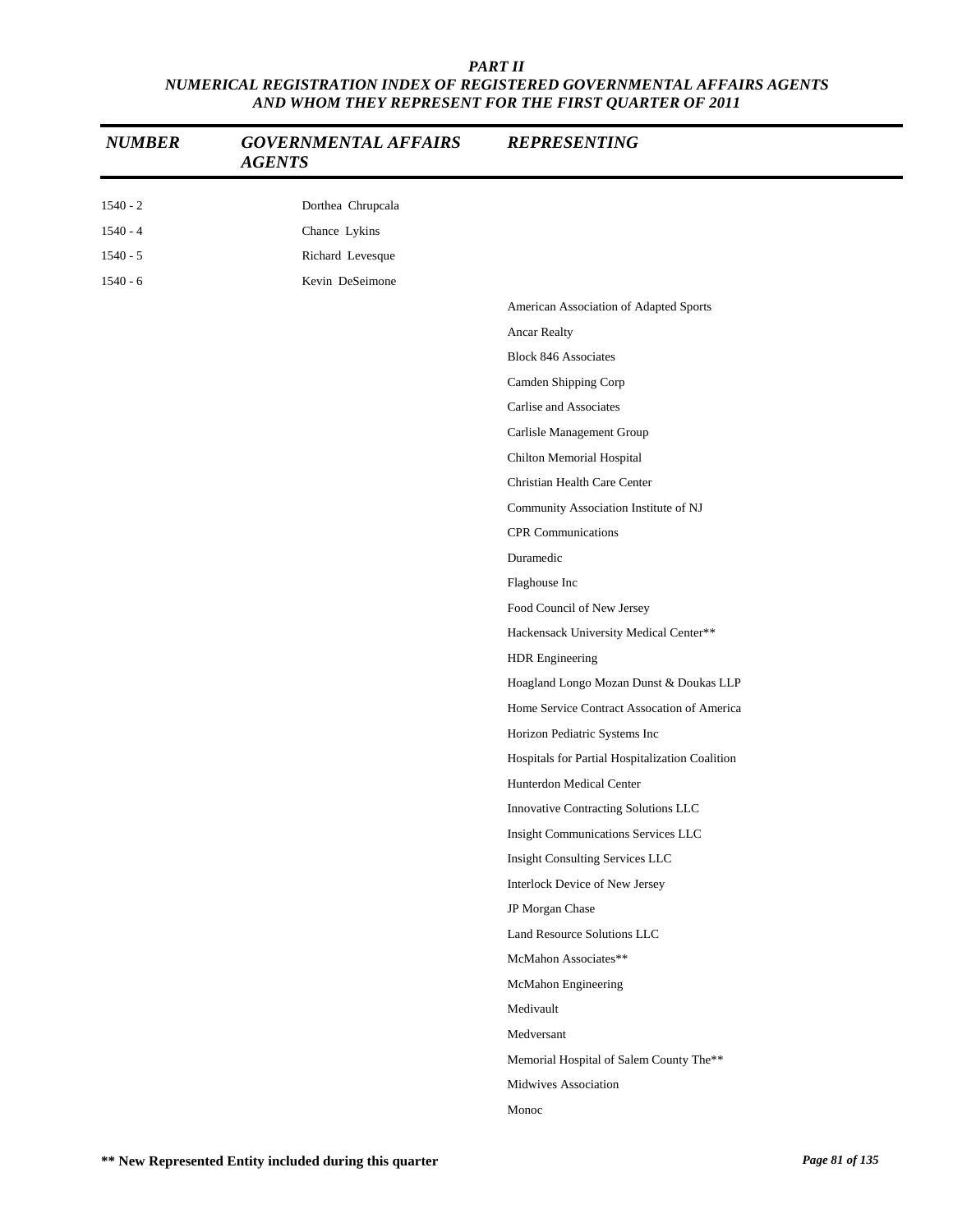| <b>NUMBER</b> | <b>GOVERNMENTAL AFFAIRS</b><br><b>AGENTS</b>                               | <b>REPRESENTING</b>                                                       |
|---------------|----------------------------------------------------------------------------|---------------------------------------------------------------------------|
|               |                                                                            | Mt. Holly Fire District                                                   |
|               |                                                                            | National Coalition on Alcohol and Drug Dependency                         |
|               |                                                                            | NJ Aviation Association                                                   |
|               |                                                                            | NJ Council of Children's Hospitals                                        |
|               |                                                                            | NJ Council of Teaching Hospitals                                          |
|               |                                                                            | NJ Food Council                                                           |
|               |                                                                            | NJ Off Highway Vehicle Association                                        |
|               |                                                                            | NJ Sanitary Supply Association                                            |
|               |                                                                            | Palisades Medical Center                                                  |
|               |                                                                            | Partners in Care                                                          |
|               |                                                                            | Patriotic Consulting LLC                                                  |
|               |                                                                            | Property Casualty Insurance                                               |
|               |                                                                            | Renaissance Properties                                                    |
|               |                                                                            | Retailers for Responsible Liquor Lincensing                               |
|               |                                                                            | Salem Hospital Corporation d/b/a The Memorial Hospital of Salem<br>County |
|               |                                                                            | Save Ellis Island Foundation                                              |
|               |                                                                            | Save Latin America                                                        |
|               |                                                                            | Solberg Airport                                                           |
|               |                                                                            | Walden University**                                                       |
|               |                                                                            | Wegman's                                                                  |
| 1541          | <b>ARC of New Jersey The</b><br>985 Livingston Ave                         |                                                                           |
|               | North Brunswick, NJ 08902<br>732-246-2525                                  |                                                                           |
| $1541 - 1$    | Thomas Baffuto                                                             |                                                                           |
| $1541 - 3$    | Denbigh Shelton                                                            |                                                                           |
| $1541 - 5$    | Elizabeth Shea                                                             |                                                                           |
| $1541 - 6$    | Randy Thompson                                                             |                                                                           |
|               |                                                                            | Arc of NJ The                                                             |
| 1544          | <b>NJ Audubon Society</b><br>204 W State St<br>3rd Fl<br>Trenton, NJ 08608 |                                                                           |
|               | 609-392-1181                                                               |                                                                           |
| $1544 - 2$    | Kelly Mooij                                                                |                                                                           |
|               |                                                                            | NJ Audubon Society                                                        |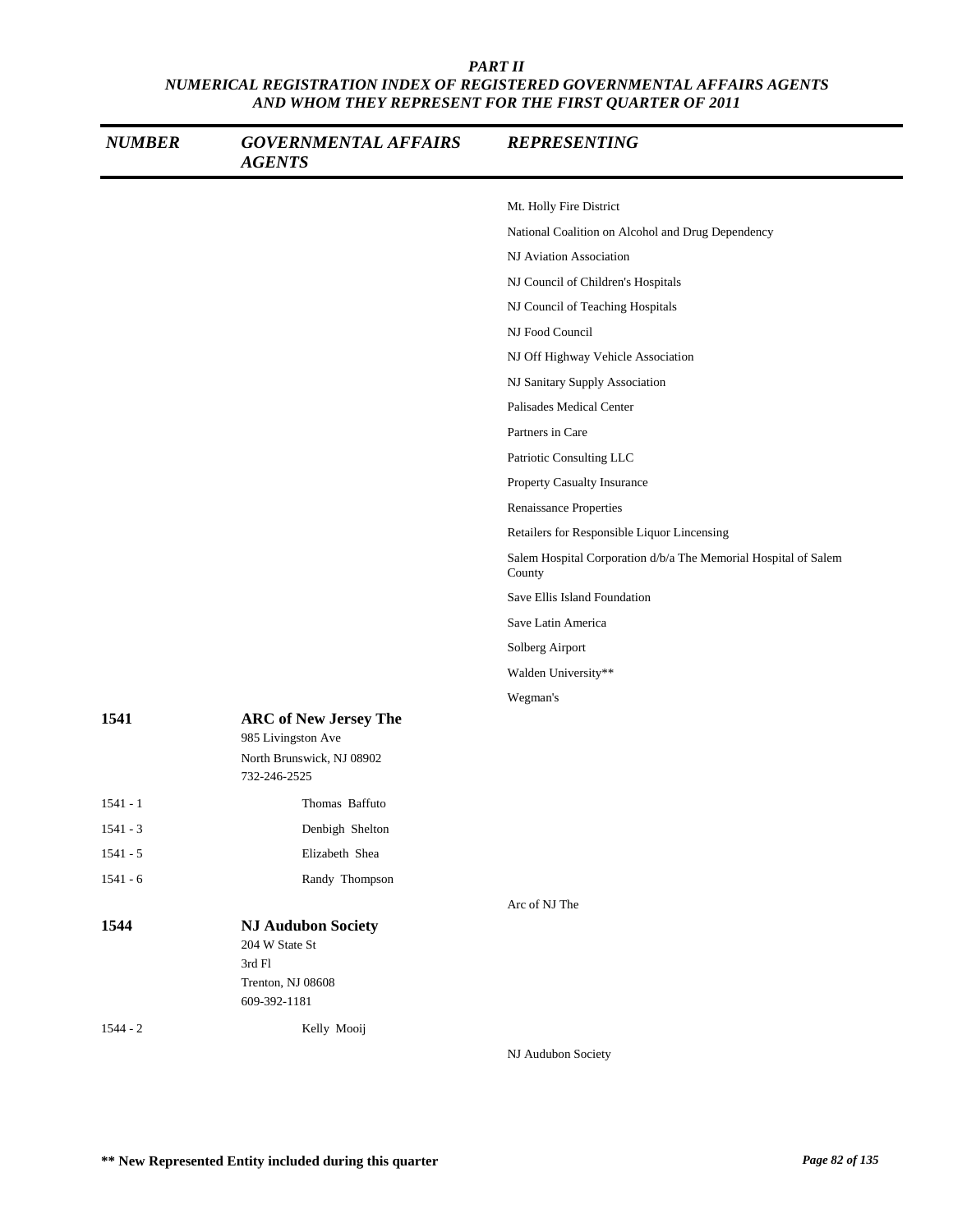| <b>NUMBER</b> | <b>GOVERNMENTAL AFFAIRS</b><br><b>AGENTS</b>                                                                                | <b>REPRESENTING</b>                                       |
|---------------|-----------------------------------------------------------------------------------------------------------------------------|-----------------------------------------------------------|
| 1546          | <b>Pinelands Preservation Alliance</b><br>17 Pemberton Rd<br>Southampton, NJ 08088<br>609-859-8860                          |                                                           |
| $1546 - 1$    | Carleton Montgomery                                                                                                         |                                                           |
| $1546 - 2$    | Richard Bizub                                                                                                               |                                                           |
| $1546 - 3$    | Michael Hunninghake                                                                                                         |                                                           |
| $1546 - 4$    | Theresa Lettman                                                                                                             |                                                           |
| $1546 - 5$    | Jaclyn Rhoads                                                                                                               |                                                           |
| 1550          | <b>Apple Inc</b><br>5 Southside Dr<br>Box #251<br>Clifton Park, NY 12065<br>518-877-6298                                    | <b>Pinelands Preservation Alliance</b>                    |
| $1550 - 1$    | Scott Hughes                                                                                                                |                                                           |
| 1551          | <b>Eastern Environmental Law Center</b><br>744 Broad St Ste 1525<br>Newark, NJ 07102<br>973-424-1166                        | Apple Inc                                                 |
| $1551 - 4$    | William Schulte                                                                                                             |                                                           |
| $1551 - 5$    | Kevin Pflug                                                                                                                 |                                                           |
|               |                                                                                                                             | Eastern Environmental Law Center                          |
| 1552          | Alliance for the Betterment of Citizens with Disabilities (ABCD)<br>127 Rt 206 Ste 18<br>Hamilton, NJ 08610<br>609-581-8375 |                                                           |
| $1552 - 1$    | Lowell Arye                                                                                                                 |                                                           |
| 1557          | Genova, Burns & Giantomasi<br>494 Broad St                                                                                  | Alliance for the Betterment of Citizens with Disabilities |
|               | Newark, NJ 07102<br>973 533-0777                                                                                            |                                                           |
| $1557 - 1$    | Angelo J Genova                                                                                                             |                                                           |
| 1562          | Sills Cummis & Gross PC<br>One Riverfront Plz<br>Newark, NJ 07102<br>973-643-5781                                           | Genova, Burns & Vernoia                                   |
| $1562 - 1$    | Ted Zangari                                                                                                                 | Costco Wholesale Corp                                     |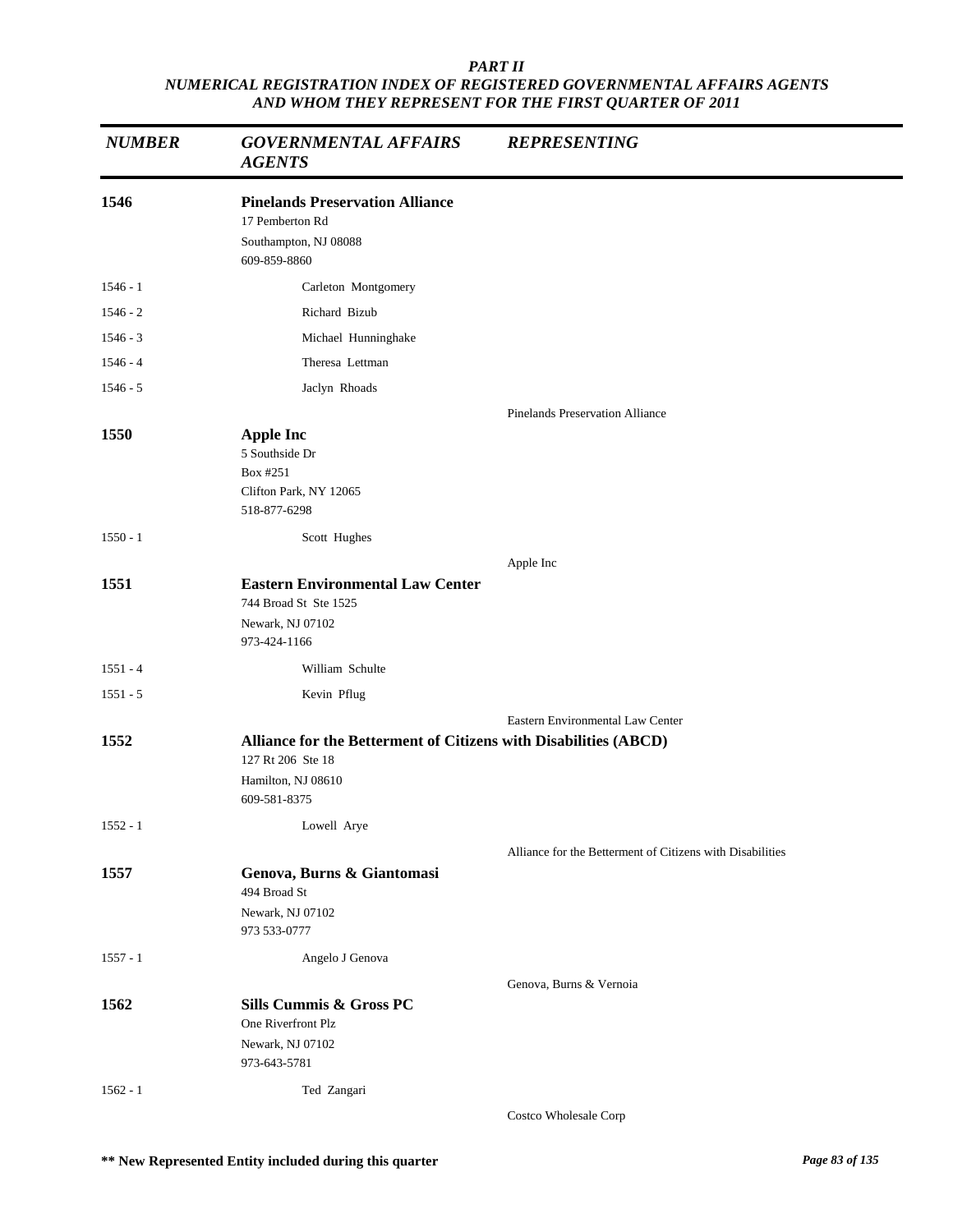| <b>NUMBER</b> | <b>GOVERNMENTAL AFFAIRS</b><br><b>AGENTS</b>                                                                         | <b>REPRESENTING</b>                              |
|---------------|----------------------------------------------------------------------------------------------------------------------|--------------------------------------------------|
|               |                                                                                                                      | Covanta Energy Corp                              |
|               |                                                                                                                      | Damascus Bakery Inc                              |
|               |                                                                                                                      | Edison Properties LLC                            |
|               |                                                                                                                      | Goya Foods Inc                                   |
|               |                                                                                                                      | Highlands Override Inc                           |
|               |                                                                                                                      | <b>International Council of Shopping Centers</b> |
|               |                                                                                                                      | <b>Intrawest Corp</b>                            |
|               |                                                                                                                      | Live Nation                                      |
|               |                                                                                                                      | Marcal Papermills LLC                            |
|               |                                                                                                                      | Mid-State Industrial Park                        |
|               |                                                                                                                      | Onyx Equities LLC                                |
|               |                                                                                                                      | <b>RBH</b> Group                                 |
|               |                                                                                                                      | Royal Wine Corp                                  |
|               |                                                                                                                      | Sayreville Seaport Associates LP                 |
|               |                                                                                                                      | Smart Growth Economic Development CoaTMFion      |
|               |                                                                                                                      | Stone & Youngberg LLC                            |
|               |                                                                                                                      | Xanadu Lending Consortium                        |
| 1566          | <b>National Federation of Independent Business</b><br>118 S Warren St<br>2nd Fl<br>Trenton, NJ 08608<br>609-989-8777 |                                                  |
| $1566 - 1$    | Laurie A Ehlbeck Esq                                                                                                 |                                                  |
|               |                                                                                                                      | National Federation of Independent Business      |
| 1567          | <b>Atlantic City Electric</b><br>5100 Harding Hwy                                                                    |                                                  |
|               | Mays Landing, NJ 08330<br>609-625-5820                                                                               |                                                  |
| $1567 - 1$    | Roger E Pedersen                                                                                                     |                                                  |
| $1567 - 3$    | Vincent Maione                                                                                                       |                                                  |
| $1567 - 4$    | Susan Coan                                                                                                           |                                                  |
| $1567 - 5$    | Daniel Sperrazza                                                                                                     |                                                  |
|               |                                                                                                                      | Pepco Holdings Inc                               |
| 1569          | Planned Parenthood of Southern New Jersey Inc<br>317 Broadway                                                        |                                                  |
|               | Camden, NJ 08103<br>856-365-3519                                                                                     |                                                  |
| $1569 - 1$    | G Lynn Brown                                                                                                         |                                                  |
| $1569 - 2$    | Joyce Waters Kurzweil                                                                                                |                                                  |
|               |                                                                                                                      | Planned Parenthood of Southern NJ Inc            |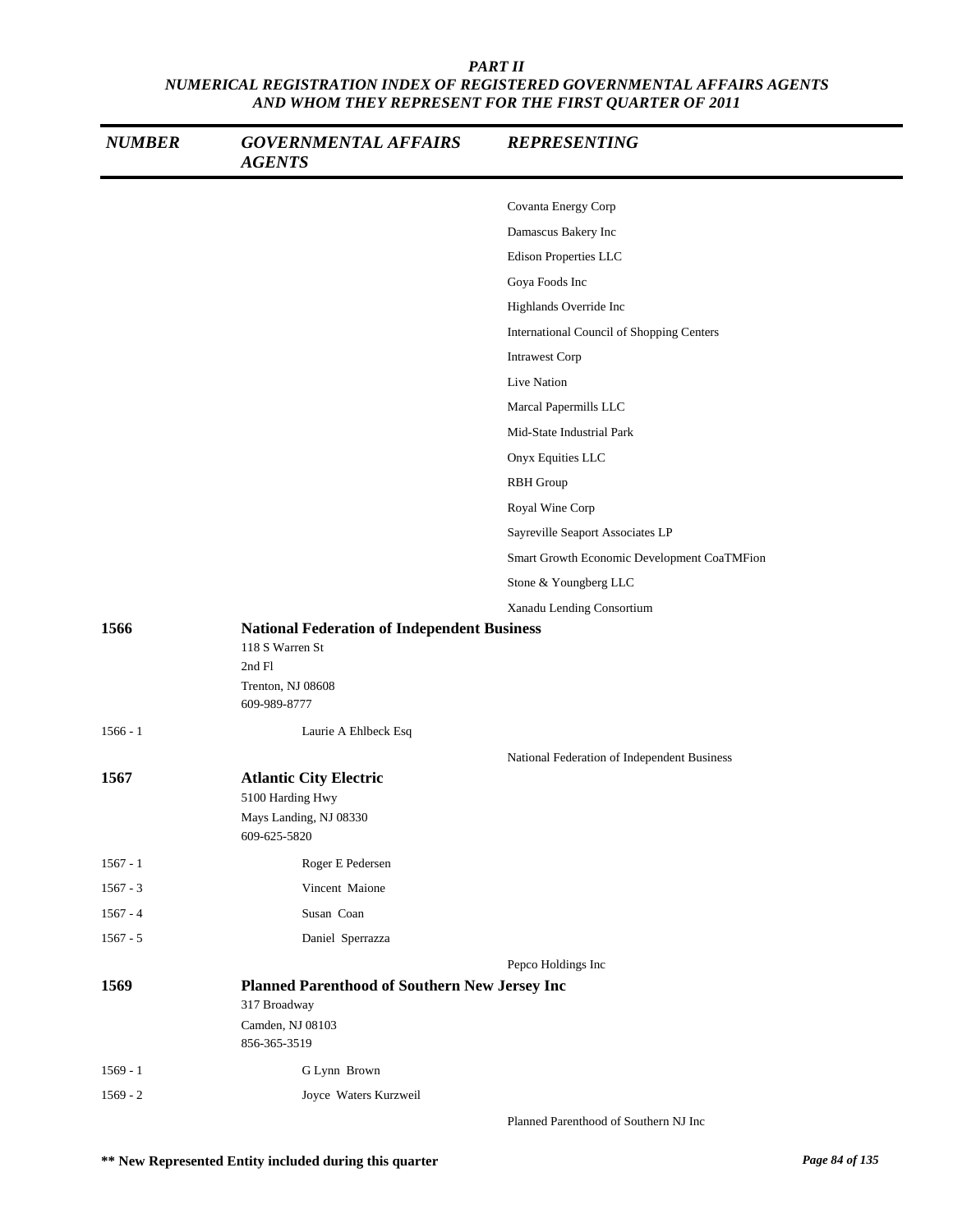| <b>NUMBER</b> | <b>GOVERNMENTAL AFFAIRS</b><br><b>AGENTS</b>                                                                                       | <b>REPRESENTING</b>                                  |  |
|---------------|------------------------------------------------------------------------------------------------------------------------------------|------------------------------------------------------|--|
| 1570          | <b>Atlantic City Electric</b><br>New Castle Regional Office<br>401 Eagle Run Rd<br>PO Box 9239<br>Newark, DE 19714<br>302-454-4597 |                                                      |  |
| $1570 - 1$    | Wayne W Barndt                                                                                                                     |                                                      |  |
|               |                                                                                                                                    | Pepco Holdings Inc                                   |  |
| 1571          | Florio Perrucci Steinhardt & Fader LLC<br>218 Rt 17 Ste 300<br>Rochelle Park, NJ 07662<br>201-843-5858                             |                                                      |  |
| $1571 - 1$    | Paul T Fader                                                                                                                       |                                                      |  |
| $1571 - 4$    | Louis Cappelli Jr                                                                                                                  |                                                      |  |
|               |                                                                                                                                    | Autobacs Strauss Inc                                 |  |
|               |                                                                                                                                    | Bergen County Community College                      |  |
|               |                                                                                                                                    | Building Contractors Association of NJ               |  |
|               |                                                                                                                                    | Cablevision                                          |  |
|               |                                                                                                                                    | <b>CMX</b> Engineering                               |  |
|               |                                                                                                                                    | Constellation Energy Projects & Services Group Inc   |  |
|               |                                                                                                                                    | <b>Environmental Systems Products</b>                |  |
|               |                                                                                                                                    | Florio Perrucci Steinhardt & Fader LLC               |  |
|               |                                                                                                                                    | Garden State Wine Growers Association**              |  |
|               |                                                                                                                                    | Greenman-Pederson Inc                                |  |
|               |                                                                                                                                    | Hispanic Directors Association of New Jersey         |  |
|               |                                                                                                                                    | Thomas Jefferson University Hospitals Inc            |  |
|               |                                                                                                                                    | <b>United Water</b>                                  |  |
|               |                                                                                                                                    | Warren Hospital                                      |  |
| 1574          | <b>United Food and Commercial Workers Union Local 1360</b>                                                                         |                                                      |  |
|               | 400 Commerce Ln and Rt 73<br>West Berlin, NJ 08091<br>856-767-4001                                                                 |                                                      |  |
| $1574 - 1$    | Susan Michielli                                                                                                                    |                                                      |  |
|               |                                                                                                                                    | United Food and Commercial Workers Union, Local 1360 |  |
| 1575          | <b>Education &amp; Health Centers of America</b><br>3350 Highway 138<br>Building 2<br>Ste 222<br>Wall, NJ 07719<br>973-740-9441    |                                                      |  |
| $1575 - 1$    | John J Clancy                                                                                                                      |                                                      |  |
|               |                                                                                                                                    | Education & Health Centers of America                |  |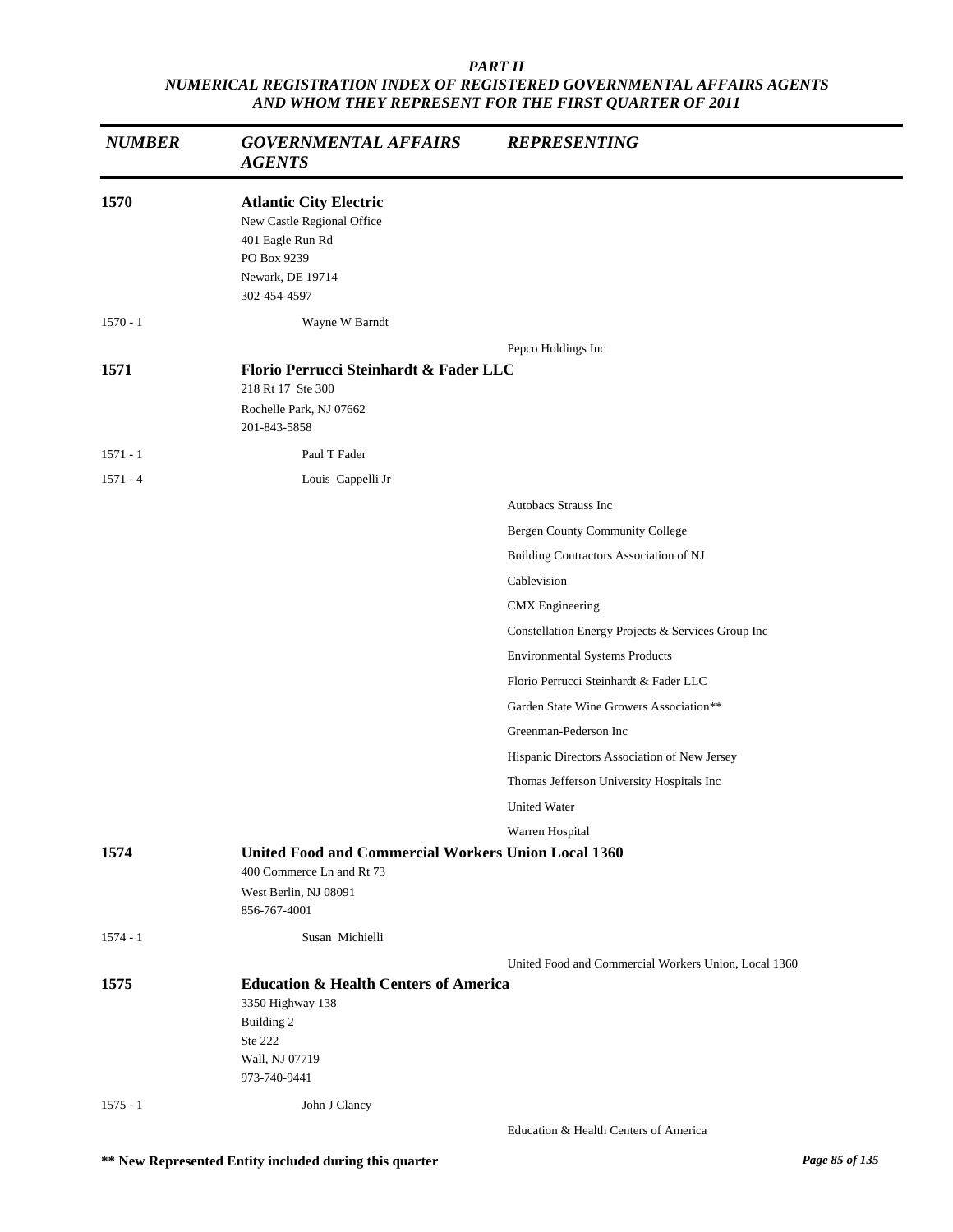| <b>NUMBER</b> | <b>GOVERNMENTAL AFFAIRS</b><br><b>AGENTS</b>                                                                            | <b>REPRESENTING</b>                          |
|---------------|-------------------------------------------------------------------------------------------------------------------------|----------------------------------------------|
| 1576          | <b>ConocoPhillips-Bayway Refinery</b><br>1400 Park Ave<br>Linden, NJ 07036<br>908-523-5585                              |                                              |
| $1576 - 2$    | George B Bakun                                                                                                          |                                              |
| $1576 - 3$    | Douglas J LaFayette                                                                                                     |                                              |
| $1576 - 4$    | <b>Bartley E McDermott</b>                                                                                              |                                              |
| $1576 - 5$    | Raymond Wuertz                                                                                                          |                                              |
| $1576 - 6$    | Peter Hanley                                                                                                            |                                              |
| 1577          | <b>Solaris Health System</b><br>80 James St<br>Edison, NJ 08820<br>732-744-5822                                         | ConocoPhillips-Bayway Refinery               |
| $1577 - 1$    | Adam Beder                                                                                                              |                                              |
|               |                                                                                                                         |                                              |
| 1583          | Planned Parenthood of Greater Northern New Jersey (PPGNNJ)<br>196 Speedwell Ave<br>Morristown, NJ 07960<br>973-539-9580 | Solaris Health System                        |
| $1583 - 3$    | Leslie Zucker                                                                                                           |                                              |
| $1583 - 4$    | Triste Brooks                                                                                                           |                                              |
|               |                                                                                                                         | Planned Parenthood of Greater Northern NJ    |
| 1584          | <b>Tipping Point Strategies</b><br>15 Spruce Run<br>Ramsey, NJ 07446<br>609-273-0292                                    |                                              |
| $1584 - 1$    | Eric Shuffler                                                                                                           |                                              |
|               |                                                                                                                         | AtlantiCare Regional Medical Center          |
|               |                                                                                                                         | GEICO (Government Employees Insurance Group) |
|               |                                                                                                                         | Honeywell                                    |
| 1587          | <b>Leading Edge Government Relations</b><br>PO Box 192<br>Manasquan, NJ 08720                                           |                                              |
|               | 732-223-8611                                                                                                            |                                              |
| $1587 - 1$    | Kevin Monaco                                                                                                            |                                              |
|               |                                                                                                                         | Agate Construction                           |
|               |                                                                                                                         | American Subcontractors Association of NJ    |
|               |                                                                                                                         | <b>B</b> Anthony Construction                |
|               |                                                                                                                         | Cammarano & Hagan Partners                   |
|               |                                                                                                                         | Dosch-King Emulsions                         |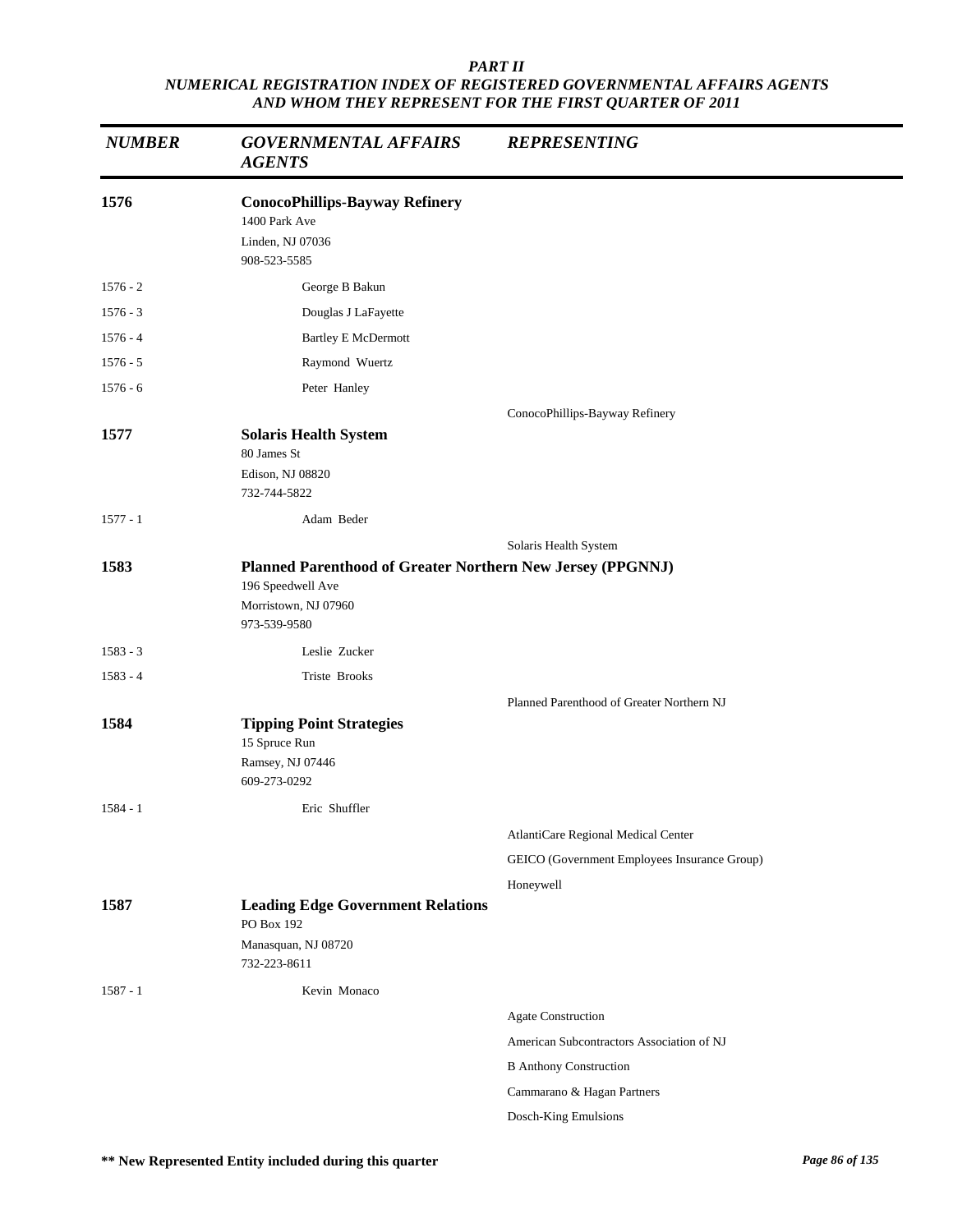| <b>NUMBER</b> | <b>GOVERNMENTAL AFFAIRS</b><br><b>AGENTS</b>                                                            | <b>REPRESENTING</b>                                     |
|---------------|---------------------------------------------------------------------------------------------------------|---------------------------------------------------------|
|               |                                                                                                         | J.H. Reid, General Contractor                           |
|               |                                                                                                         | Mystic Development Corp                                 |
|               |                                                                                                         | National Electrical Contractors Association/Northern NJ |
|               |                                                                                                         | NJ Fire Sprinkler Advisory Board                        |
|               |                                                                                                         | R+R Construction                                        |
|               |                                                                                                         | Union Paving & Construction                             |
| 1591          | <b>NJ Citizen Action</b><br>75 Raritan Ave<br><b>Ste 200</b><br>Highland Park, NJ 08904<br>732-246-4772 |                                                         |
| $1591 - 7$    | Jackie Cornell-Bechelli                                                                                 |                                                         |
| 1591 - 8      | Adam Sherman                                                                                            |                                                         |
| $1591 - 9$    | Crystal Snedden                                                                                         |                                                         |
|               |                                                                                                         | NJ Citizen Action**                                     |
| 1594          | <b>Nature Conservancy in New Jersey The</b><br>200 Pottersville Rd<br>Chester, NJ 07930<br>908-879-7262 |                                                         |
| $1594 - 1$    | Samuel Thomas Wells                                                                                     |                                                         |
| 1600          | <b>Children's Aid and Family Services Inc</b><br>200 Robin Rd<br>Paramus, NJ 07652<br>201-261-2800      | Nature Conservancy in NJ The                            |
| $1600 - 1$    | Robert B Jones                                                                                          |                                                         |
| $1600 - 2$    | Rose M Zeltser                                                                                          |                                                         |
| $1600 - 3$    | Elizabeth Mason                                                                                         |                                                         |
|               |                                                                                                         | Children's Aid and Family Service Inc                   |
| 1603          | <b>Academy Bus LLC</b><br>111 Paterson Ave<br>Hoboken, NJ 07030<br>201-420-7000                         |                                                         |
| $1603 - 1$    | Thomas F X Scullin                                                                                      |                                                         |
| 1604          | <b>Roche Diagnostics</b><br>9115 Hague Rd<br>PO Box 50457<br>Indianapolis, IN 46250<br>317-521-2517     | Academy Bus LLC                                         |
| $1604 - 1$    | Joyce Irwin                                                                                             | Roche Diagnostics                                       |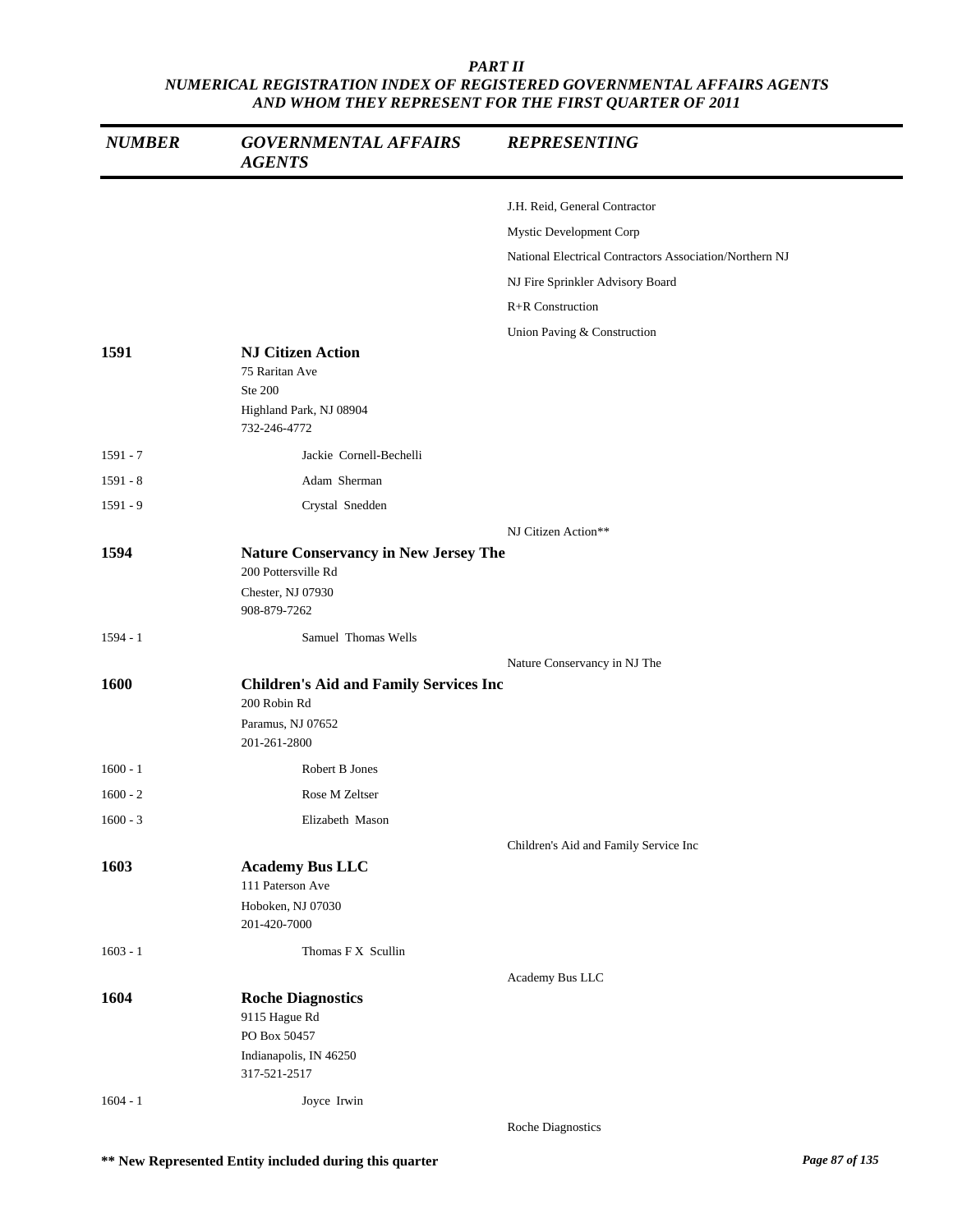| <b>NUMBER</b> | <b>GOVERNMENTAL AFFAIRS</b><br><b>AGENTS</b>                                                              | <b>REPRESENTING</b>                                             |
|---------------|-----------------------------------------------------------------------------------------------------------|-----------------------------------------------------------------|
| 1606          | <b>Covanta Energy Corp</b><br>40 Lane Rd<br>Fairfield, NJ 07004<br>973-244-5562                           |                                                                 |
| $1606 - 5$    | Scott Henderson                                                                                           |                                                                 |
| 1607          | <b>Smith Pizzutillo LLC</b><br>791 Alexander Rd<br>Princeton, NJ 08540<br>609-452-1500                    | Covanta Energy Corp                                             |
| $1607 - 2$    | Anthony E Pizzutillo                                                                                      |                                                                 |
|               |                                                                                                           | 92 Now                                                          |
|               |                                                                                                           | Centro Properties Group                                         |
|               |                                                                                                           | City Living by Toll                                             |
|               |                                                                                                           | Davis Enterprises                                               |
|               |                                                                                                           | Fieldstone Associates LP                                        |
|               |                                                                                                           | <b>LCOR</b>                                                     |
|               |                                                                                                           | Matzel & Mumford Organization                                   |
|               |                                                                                                           | Musculoskeletal Transplant Foundation                           |
|               |                                                                                                           | Neried Boat Club                                                |
|               |                                                                                                           | Nicholas and Cindy Pannaccione                                  |
|               |                                                                                                           | NJGCOA (NJ Golf Course Owners Association)                      |
|               |                                                                                                           | NJ-NAIOP (National Association of Industrial Office Properties) |
|               |                                                                                                           | NJOTSN (NJ Organ & Tissue Sharing Network)                      |
|               |                                                                                                           | <b>SBMC LLC</b>                                                 |
|               |                                                                                                           | Smith Pizzutillo LLC                                            |
|               |                                                                                                           | Texas Rd. Associates                                            |
|               |                                                                                                           | Trefoil Properties Inc                                          |
| 1608          | <b>Goldman Sachs Group Inc The</b><br>30 Hudson St<br>19th Floor<br>Jersey City, NJ 07302<br>212-902-2353 |                                                                 |
| $1608 - 1$    | Anthony Cammarata                                                                                         |                                                                 |
| $1608 - 2$    | Dino Fusco                                                                                                |                                                                 |
| $1608 - 3$    | Timur Galen                                                                                               |                                                                 |
| $1608 - 4$    | Chanda Gibson                                                                                             |                                                                 |
| $1608 - 5$    | Peggy Rawitt                                                                                              |                                                                 |

Goldman Sachs Group Inc The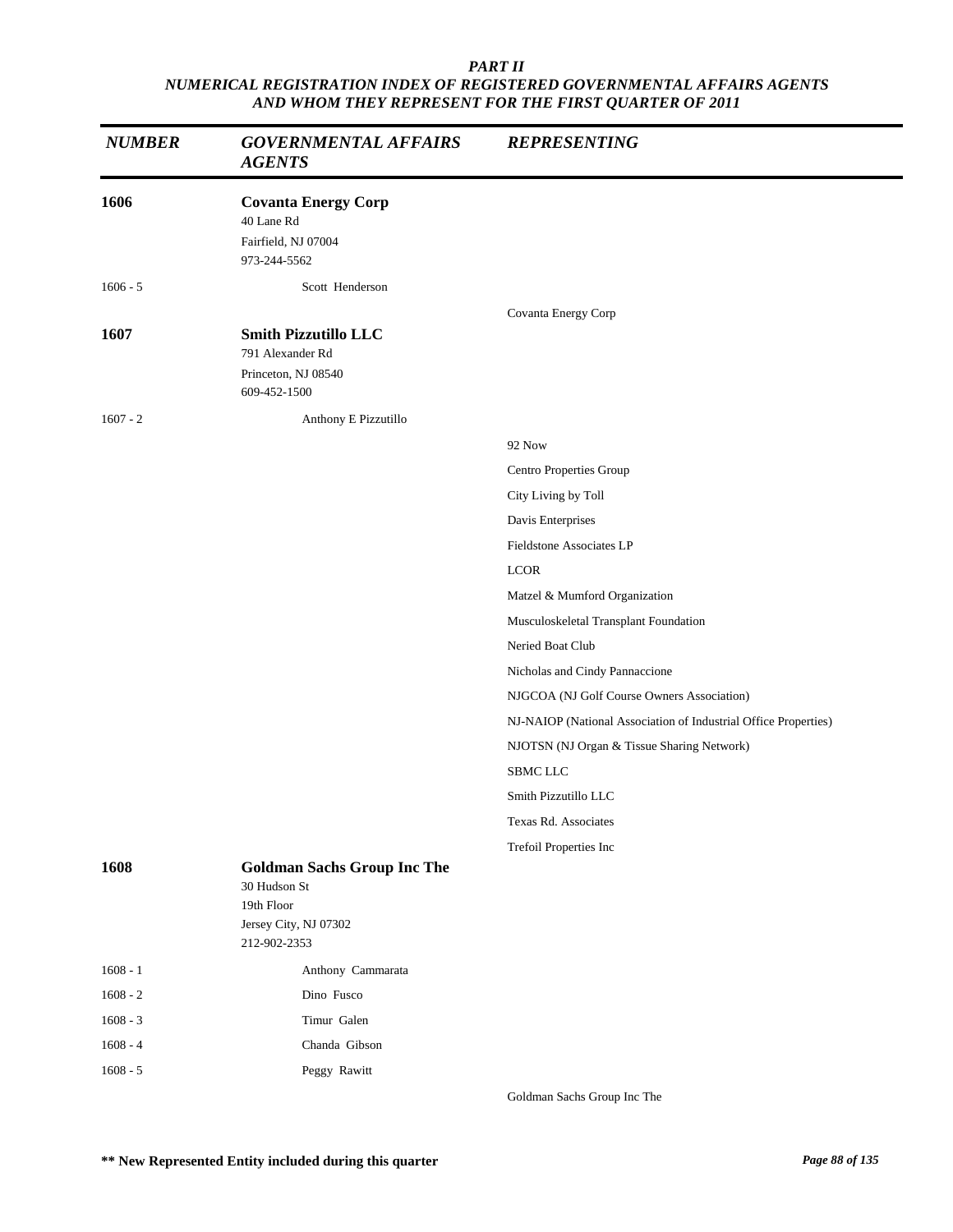| <b>NUMBER</b> | <b>GOVERNMENTAL AFFAIRS</b><br><b>AGENTS</b>                                                                   | <b>REPRESENTING</b>                         |
|---------------|----------------------------------------------------------------------------------------------------------------|---------------------------------------------|
| 1610          | <b>Rockland Electric Co</b><br>1 Lethbridge Plz<br>Suite 32<br>Mahwah, NJ 07430<br>845-577-2654                |                                             |
| $1610 - 2$    | Thomas L Brizzolara                                                                                            |                                             |
| 1611          | <b>Rockland Electric Co</b><br>4 Irving Place<br>Rm 1815-S<br>New York, NY 10003<br>212-460-2097               | Rockland Electric Co                        |
| $1611 - 1$    | John L Carley                                                                                                  |                                             |
|               |                                                                                                                | Rockland Electric Co                        |
| 1612          | <b>Stony Brook-Millstone Watershed Association</b><br>31 Titus Mill Rd<br>Pennington, NJ 08534<br>609-737-3735 |                                             |
| $1612 - 2$    | Jennifer Coffey                                                                                                |                                             |
| $1612 - 4$    | Jim R Waltman                                                                                                  |                                             |
|               |                                                                                                                | Stony Brook-Millstone Watershed Association |
| 1614          | <b>School House Strategies LLC</b><br>160 West State St<br>Trenton, NJ 08608<br>609-396-8565                   |                                             |
| $1614 - 1$    | Richard L Rosenberg                                                                                            |                                             |
|               |                                                                                                                | Garden State Coalition of Schools           |
|               |                                                                                                                | Hope Academy Charter School                 |
|               |                                                                                                                | Innovative Educational Programs LLC         |
|               |                                                                                                                | NJ Charter Public School Association        |
|               |                                                                                                                | NJ Private School Council                   |
|               |                                                                                                                | Paul Robeson Charter School                 |
| 1616          | <b>Exelon Corp</b><br>300 Exelon Way<br>Kennett Square, PA 19348<br>610-765-5700                               | School House Strategies LLC                 |
| $1616 - 2$    | Zigmund A Karpa                                                                                                |                                             |
| $1616 - 4$    | Joseph Dominguez                                                                                               |                                             |

Exelon Corp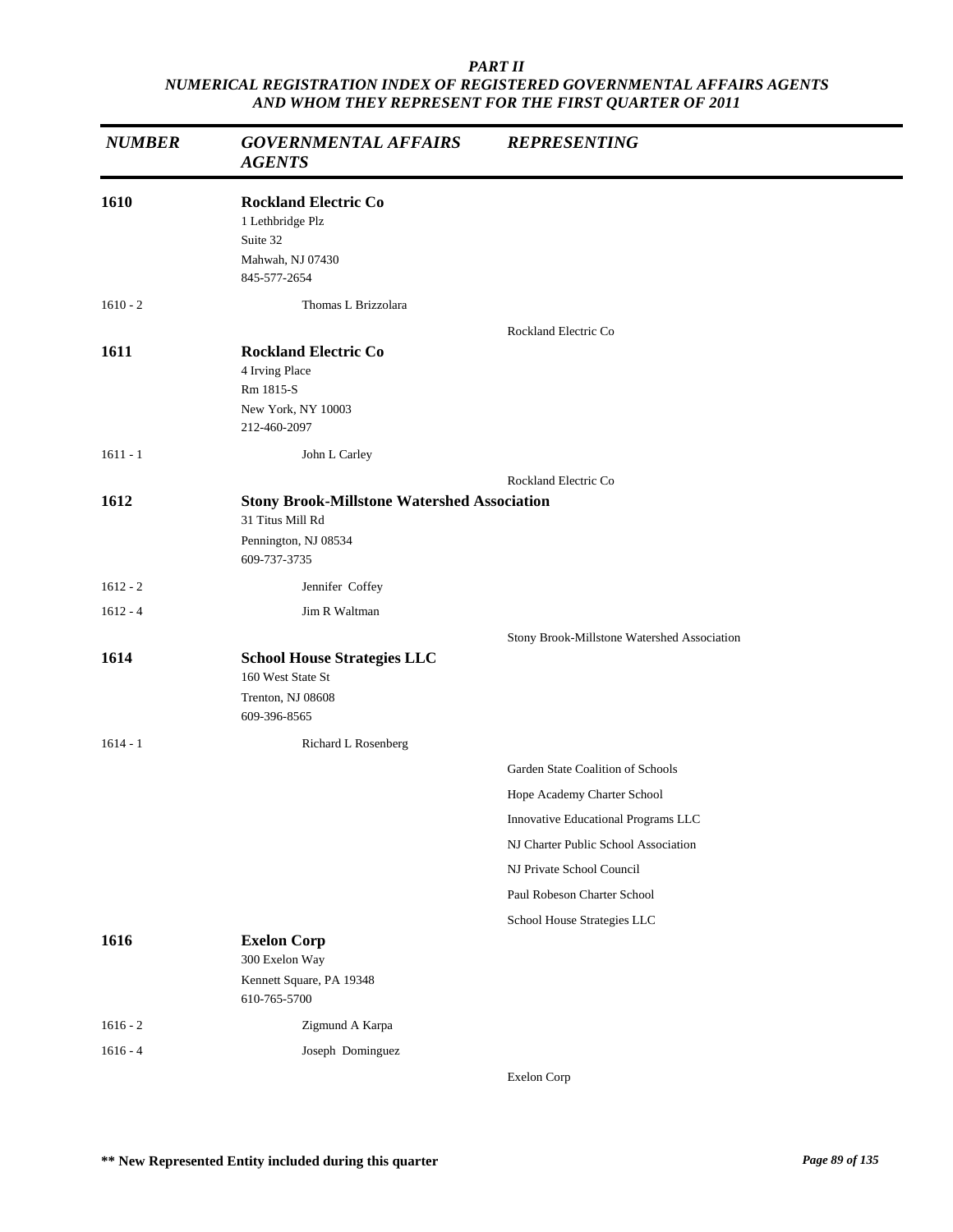| <b>NUMBER</b> | <b>GOVERNMENTAL AFFAIRS</b><br><b>AGENTS</b>                                                                                                 | <b>REPRESENTING</b>                                                            |
|---------------|----------------------------------------------------------------------------------------------------------------------------------------------|--------------------------------------------------------------------------------|
| 1618          | <b>Porzio Governmental Affairs LLC</b><br>Capitol Complex Executive Center<br>172 West State St Ste 107<br>Trenton, NJ 08608<br>609-396-6100 |                                                                                |
| $1618 - 1$    | Dennis F Marco                                                                                                                               |                                                                                |
| $1618 - 7$    | Sal M Anderton                                                                                                                               |                                                                                |
| $1618 - 9$    | Lynn Nowak                                                                                                                                   |                                                                                |
| $1618 - 11$   | Barbara DeMarco                                                                                                                              |                                                                                |
|               |                                                                                                                                              | ACLU of New Jersey                                                             |
|               |                                                                                                                                              | American Physical Therapy Association of New Jersey                            |
|               |                                                                                                                                              | <b>ASAH</b>                                                                    |
|               |                                                                                                                                              | Association of NJ Chiropractors                                                |
|               |                                                                                                                                              | Atlantic Imaging Group LLC                                                     |
|               |                                                                                                                                              | Betfair US/TVG                                                                 |
|               |                                                                                                                                              | Capital Health System                                                          |
|               |                                                                                                                                              | <b>CNA</b> Financial                                                           |
|               |                                                                                                                                              | Comcast Cable Communications Management LLC                                    |
|               |                                                                                                                                              | County Community Colleges Association                                          |
|               |                                                                                                                                              | Early Education and Child Care Association                                     |
|               |                                                                                                                                              | Families Against Mandatory Minimums                                            |
|               |                                                                                                                                              | Financial Regulatory Authority (FINRA) on behalf of MultiState<br>Associates** |
|               |                                                                                                                                              | Harris Communications                                                          |
|               |                                                                                                                                              | Home Care Council of NJ                                                        |
|               |                                                                                                                                              | HSBC-GR Corp                                                                   |
|               |                                                                                                                                              | Mental Health Association of New Jersey                                        |
|               |                                                                                                                                              | Multistate Associates / CNA Surety Western                                     |
|               |                                                                                                                                              | Multistate Associates / Health Management Systems Inc                          |
|               |                                                                                                                                              | Multistate Associates / Honda North America                                    |
|               |                                                                                                                                              | Multistate Associates / MasterCard International                               |
|               |                                                                                                                                              | MultiState Associates / Skylar Investments LLC                                 |
|               |                                                                                                                                              | Multistate Associates Inc                                                      |
|               |                                                                                                                                              | MultiState Associates/DirectBuy Corp                                           |
|               |                                                                                                                                              | MutliState Associates/Information Technology Industry Council (ITIC)           |
|               |                                                                                                                                              | National Multiple Sclerosis Society**                                          |
|               |                                                                                                                                              | NJ Community College Consortium for Workforce and Economic<br>Development      |
|               |                                                                                                                                              | NJ Society of Respiratory Care                                                 |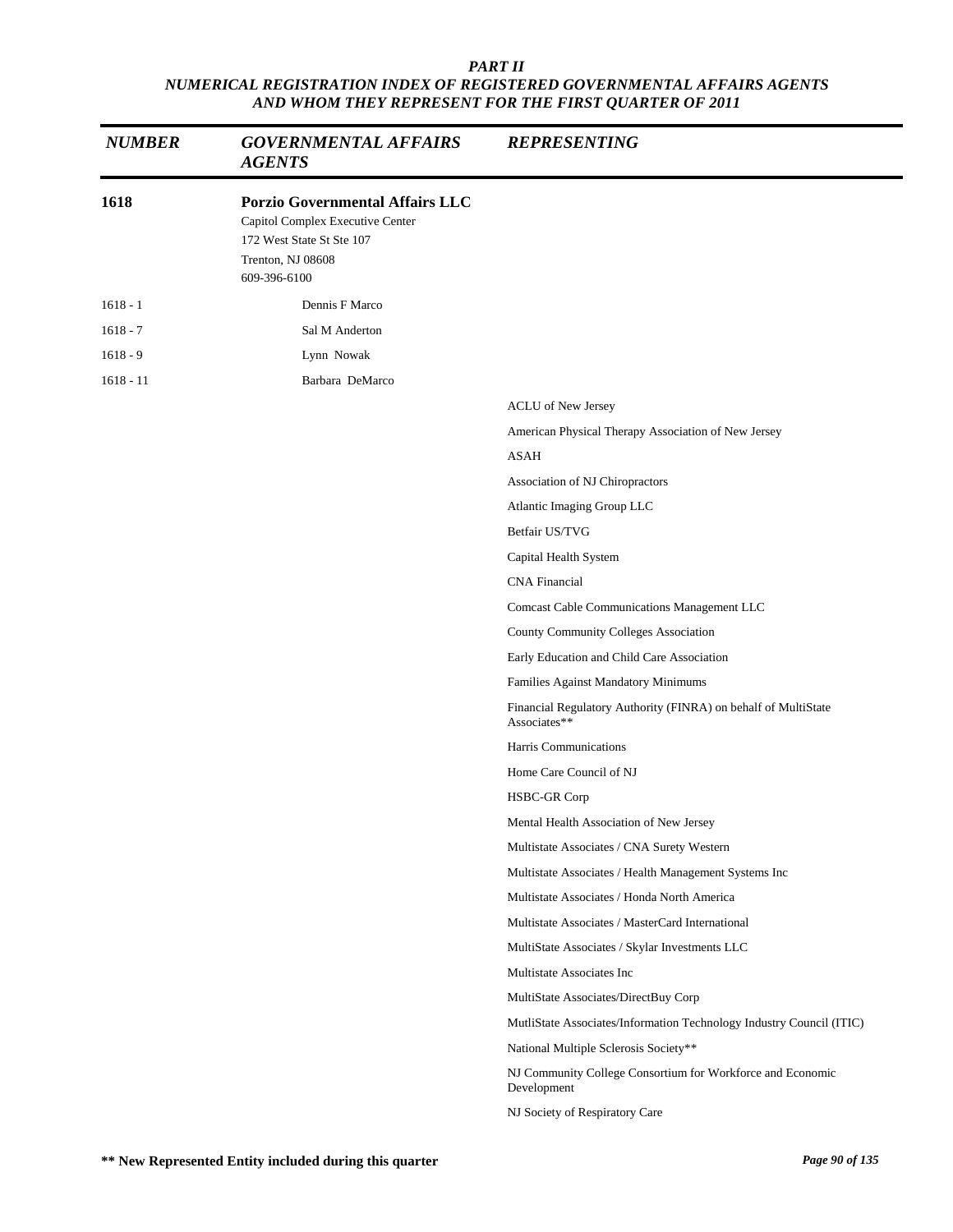| <b>NUMBER</b> | <b>GOVERNMENTAL AFFAIRS</b><br><b>AGENTS</b>                                                                 | <b>REPRESENTING</b>                                           |
|---------------|--------------------------------------------------------------------------------------------------------------|---------------------------------------------------------------|
|               |                                                                                                              | NJ Speech Language Hearing Association                        |
|               |                                                                                                              | NJ State Association of Fire Districts                        |
|               |                                                                                                              | NJ State Nurses Association                                   |
|               |                                                                                                              | NJ Thoroughbred Horsemen's Association                        |
|               |                                                                                                              | Porzio Governmental Affairs LLC                               |
|               |                                                                                                              | Securitas Security Services USA                               |
|               |                                                                                                              | Stavola Companies                                             |
|               |                                                                                                              | Talecris Biotherapeutics on behalf of MultiState Associates** |
|               |                                                                                                              | Thoroughbred Breeders Association of New Jersey               |
|               |                                                                                                              | Visiting Homemaker Service of Hudson County                   |
| 1621          | Archer & Greiner PC<br>One Centennial Square<br>Haddonfield, NJ 08033<br>856-795-2121                        |                                                               |
| $1621 - 1$    | Vincent P Sarubbi                                                                                            |                                                               |
|               |                                                                                                              | <b>Asphalt Paving Systems</b>                                 |
|               |                                                                                                              | Gaming Laboratories International LLC                         |
|               |                                                                                                              | Metropolitan Interconnect                                     |
|               |                                                                                                              | Samaritan Hospice                                             |
| 1624          | <b>Deborah Heart and Lung Center</b><br>200 Trenton Rd<br>Browns Mills, NJ 08015<br>609-893-1200             |                                                               |
| $1624 - 1$    | Susan Bonfield                                                                                               |                                                               |
| $1624 - 4$    | Joseph Chirichella                                                                                           |                                                               |
| $1624 - 5$    | James Wallace                                                                                                |                                                               |
|               |                                                                                                              | Deborah Heart and Lung Center                                 |
| 1625          | <b>Skye Consulting LLC</b><br>1519 Irvington St<br>Rahway, NJ 07065<br>908-902-4776                          |                                                               |
| $1625 - 1$    | James Kennedy                                                                                                |                                                               |
|               |                                                                                                              | Independent Agent                                             |
| 1626          | <b>Prudential Insurance Company of America The</b><br>200 Wood Ave South<br>Iselin, NJ 08830<br>732-482-6816 |                                                               |
| $1626 - 1$    | John M Ewing Jr                                                                                              |                                                               |
| $1626 - 3$    | Marc Pester                                                                                                  |                                                               |
| $1626 - 4$    | August A Urgola                                                                                              |                                                               |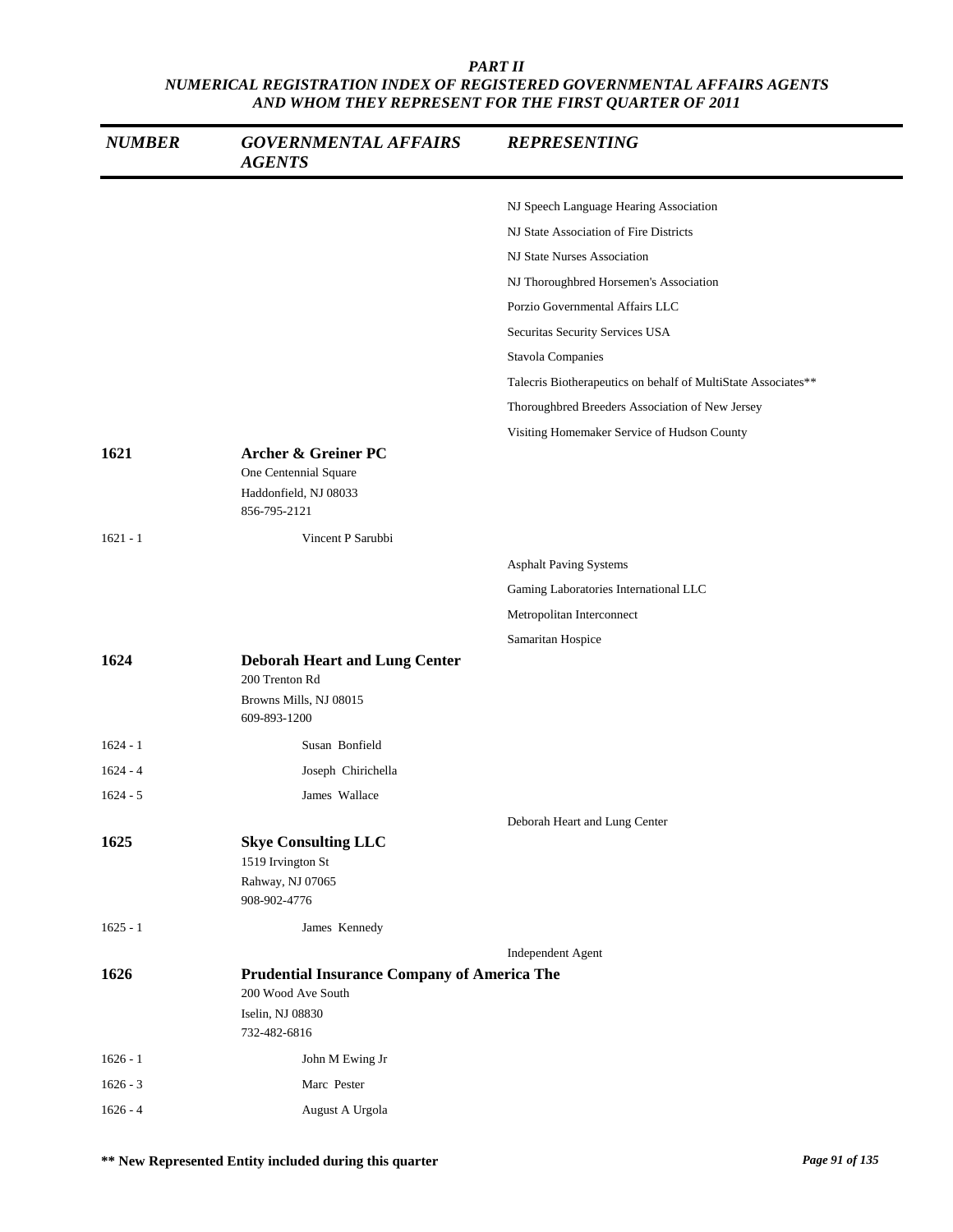| <b>NUMBER</b> | <b>GOVERNMENTAL AFFAIRS</b><br><b>AGENTS</b>                                                                              | <b>REPRESENTING</b>                         |
|---------------|---------------------------------------------------------------------------------------------------------------------------|---------------------------------------------|
|               |                                                                                                                           | Prudential Insurance Company of America The |
| 1627          | <b>Prudential Insurance Company of America The</b><br>290 West Mount Pleasant Ave<br>Livingston, NJ 07039<br>973-548-6521 |                                             |
| $1627 - 1$    | Curtis G Jenkins                                                                                                          |                                             |
| $1627 - 2$    | Dennis M Murray                                                                                                           |                                             |
|               |                                                                                                                           | Prudential Insurance Company of America The |
| 1628          | <b>Prudential Insurance Company of America The</b><br>213 Washington St<br>Newark, NJ 07102<br>973-802-6104               |                                             |
| $1628 - 3$    | <b>Robert F Montellione</b>                                                                                               |                                             |
| $1628 - 4$    | John Steiniger                                                                                                            |                                             |
| $1628 - 5$    | John J Bauer                                                                                                              |                                             |
| $1628 - 6$    | Sarah Hamid                                                                                                               |                                             |
| $1628 - 7$    | Robert Axel                                                                                                               |                                             |
|               |                                                                                                                           | Prudential Insurance Company of America The |
| 1629          | <b>Prudential Insurance Company of America The</b><br>751 Broad St<br>Newark, NJ 07102<br>973-802-8945                    |                                             |
| $1629 - 2$    | Gabriella E Morris                                                                                                        |                                             |
| $1629 - 3$    | Mary P O'Malley                                                                                                           |                                             |
| $1629 - 5$    | Elaine Tweedus                                                                                                            |                                             |
| $1629 - 6$    | Nina Matias                                                                                                               |                                             |
| $1629 - 9$    | John Cafiero                                                                                                              |                                             |
| $1629 - 10$   | Gillian Parascandola                                                                                                      |                                             |
|               |                                                                                                                           | Prudential Insurance Company of America The |
| 1630          | <b>Prudential Insurance Company of America The</b><br>30 Scranton Office Park<br>Scranton, PA 18507<br>570-341-6336       |                                             |
| $1630 - 1$    | Robert A Luciani                                                                                                          |                                             |
|               |                                                                                                                           | Prudential Insurance Company of America The |
| 1631          | <b>Prudential Investment Management Inc</b><br>8 Campus Dr<br>Parsippany, NJ 07054<br>973-683-1716                        |                                             |
| $1631 - 1$    | James T Murphy                                                                                                            |                                             |
|               |                                                                                                                           | Prudential Investment Management Inc The    |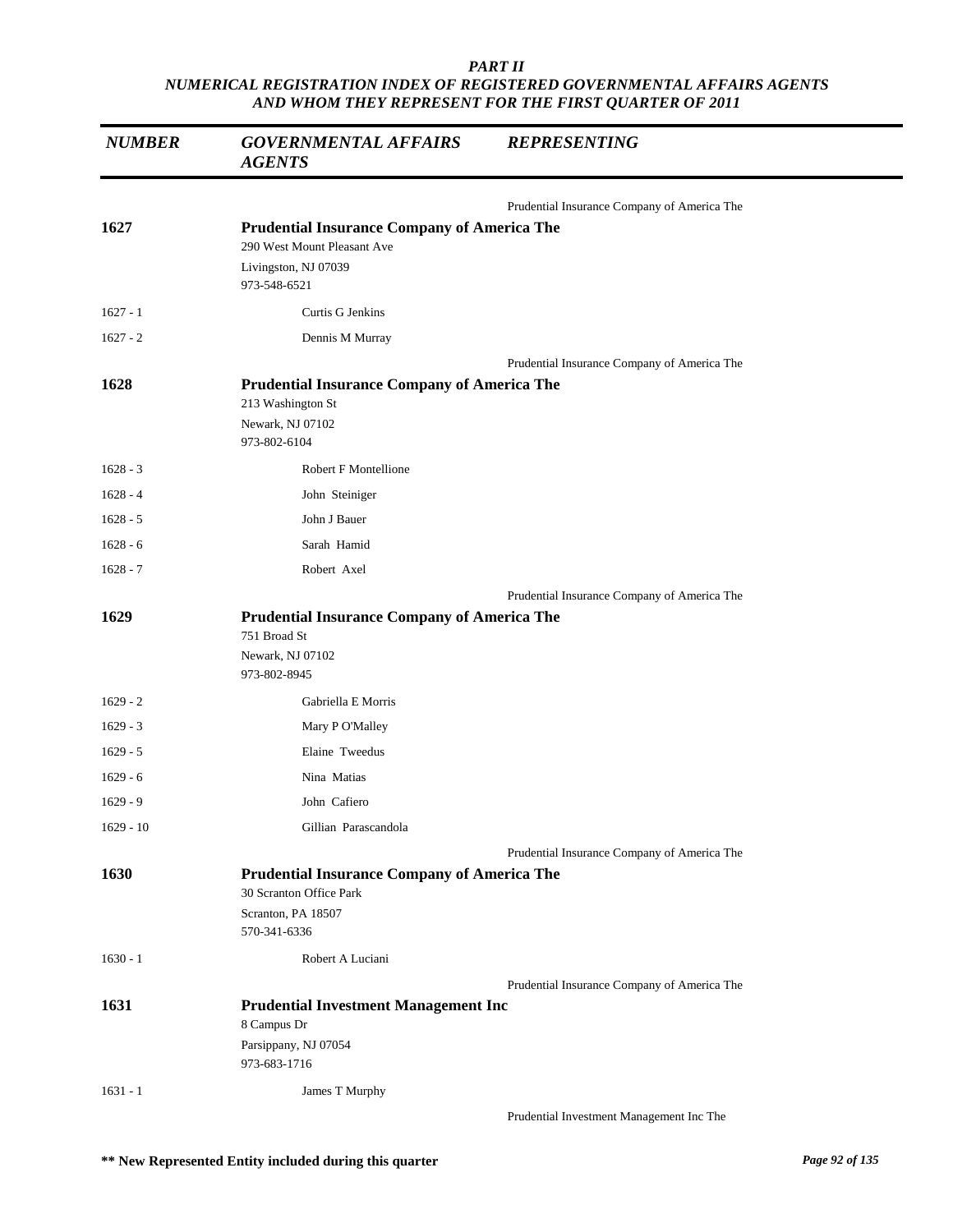| <b>NUMBER</b> | <b>GOVERNMENTAL AFFAIRS</b><br><b>AGENTS</b>                                                                | <b>REPRESENTING</b>               |
|---------------|-------------------------------------------------------------------------------------------------------------|-----------------------------------|
| 1632          | <b>Saint Clare's Health System</b><br>130 Powerville Rd<br>Boonton, NJ 07005<br>973-316-1808                |                                   |
| $1632 - 2$    | Helen Archontou                                                                                             |                                   |
| 1640          | <b>Virtua Health</b><br>175 Madison Ave<br>Mount Holly, NJ 08060<br>609-265-7297                            | Saint Clare's Health System       |
| $1640 - 1$    | Frederick L Hipp Jr                                                                                         |                                   |
| 1642          | <b>NJ Conservation Foundation</b><br>170 Longview Rd<br>Far Hills, NJ 07931<br>908-234-1225                 | Virtua Health                     |
| $1642 - 1$    | Emile Dominick DeVito                                                                                       |                                   |
| $1642 - 3$    | Amy Hansen                                                                                                  |                                   |
| $1642 - 4$    | Wilma E Frey                                                                                                |                                   |
| $1642 - 5$    | Alison Mitchell                                                                                             |                                   |
| $1642 - 6$    | Michele S Byers                                                                                             |                                   |
| $1642 - 7$    | Francis Rapa                                                                                                |                                   |
| $1642 - 8$    | Gregory Romano                                                                                              |                                   |
| 1643          | <b>NJ Family Planning League Inc</b><br>151 Washington St<br>Newark, NJ 07102<br>973-622-2425               | NJ Conservation Foundation        |
| $1643 - 1$    | Deborah Polacek                                                                                             |                                   |
| $1643 - 2$    | Joseph L Alifante                                                                                           |                                   |
| 1644          | <b>American Council of Life Insurers</b><br>101 Constitution Ave NW<br>Washington, DC 20001<br>202-624-2000 | NJ Family Planning League         |
| $1644 - 1$    | Leah Walters                                                                                                |                                   |
| 1645          | <b>NJ Citizen Action</b><br>One Port Center 2 Riverside Dr<br>Ste 632<br>Camden, NJ 08103<br>856-966-3091   | American Council of Life Insurers |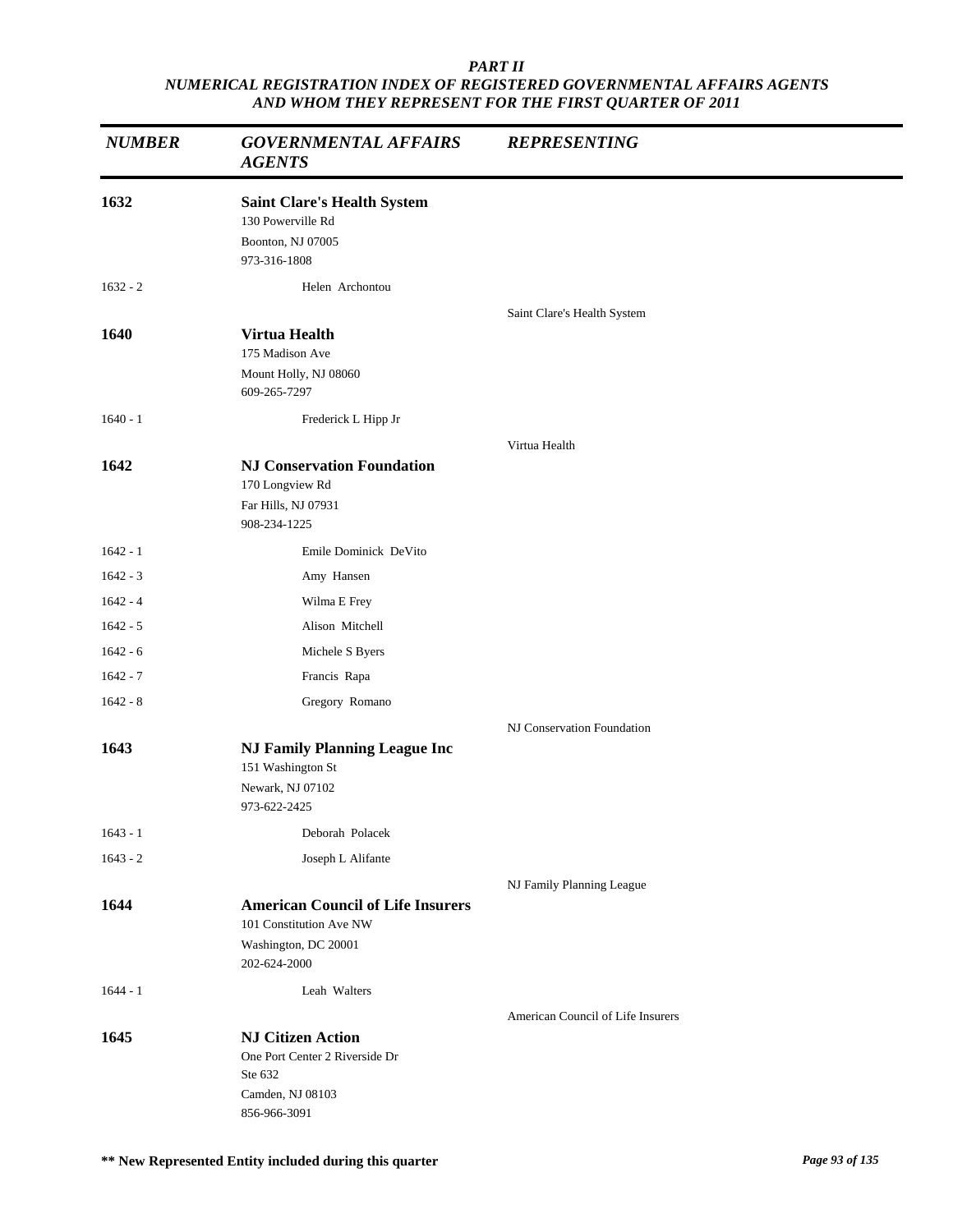| <b>NUMBER</b> | <b>GOVERNMENTAL AFFAIRS</b><br><b>AGENTS</b>                                                                    | <b>REPRESENTING</b>                        |
|---------------|-----------------------------------------------------------------------------------------------------------------|--------------------------------------------|
| $1645 - 3$    | Evelyn Liebman                                                                                                  |                                            |
|               |                                                                                                                 | NJ Citizen Action                          |
| 1646          | Dewey & LeBoeuf LLP<br>125 West 55 St<br>New York, NY 10019<br>212-424-8000                                     |                                            |
| $1646 - 1$    | H Michael Byrne                                                                                                 |                                            |
|               |                                                                                                                 | Association of Financial Guaranty Insurers |
|               |                                                                                                                 | PMI Group Inc The                          |
|               |                                                                                                                 | Surplus Lines Association of NJ Inc        |
|               |                                                                                                                 | Underwriters at Lloyds London              |
| 1647          | Morgan Stanley & Company Inc<br>1221 Avenue of the Americas<br>30th Floor<br>New York, NY 10020<br>212-762-8268 |                                            |
| $1647 - 2$    | Charles Visconsi                                                                                                |                                            |
| $1647 - 5$    | Alison Barker                                                                                                   |                                            |
|               |                                                                                                                 | Morgan Stanley & Co Inc                    |
| 1648          | <b>Medco Health Solutions Inc</b><br>1434 Narragansett Blvd.<br>Cranston, RI 02905<br>401-941-9720              |                                            |
| $1648 - 1$    | Andrew Friedell                                                                                                 |                                            |
|               |                                                                                                                 | Medco Health Solutions Inc                 |
| 1650          | <b>Bridge Inc The</b><br>14 Park Ave<br>Caldwell, NJ 07006<br>973-228-3000                                      |                                            |
| $1650 - 1$    | Stanford L Brown                                                                                                |                                            |
|               |                                                                                                                 | Bridge Inc The                             |
| 1652          | <b>Monmouth Ocean Hospital Service Corp (MONOC)</b><br>4806 Megill Rd<br>Neptune, NJ 07753<br>732-919-3045      |                                            |
| $1652 - 2$    | Margaret A Keavney                                                                                              |                                            |
| $1652 - 3$    | Scott Matin                                                                                                     |                                            |
| $1652 - 4$    | Jeff Behm                                                                                                       |                                            |
| $1652 - 5$    | Vincent Robbins                                                                                                 |                                            |

Monmouth Ocean Hospital Service Corp (MONOC)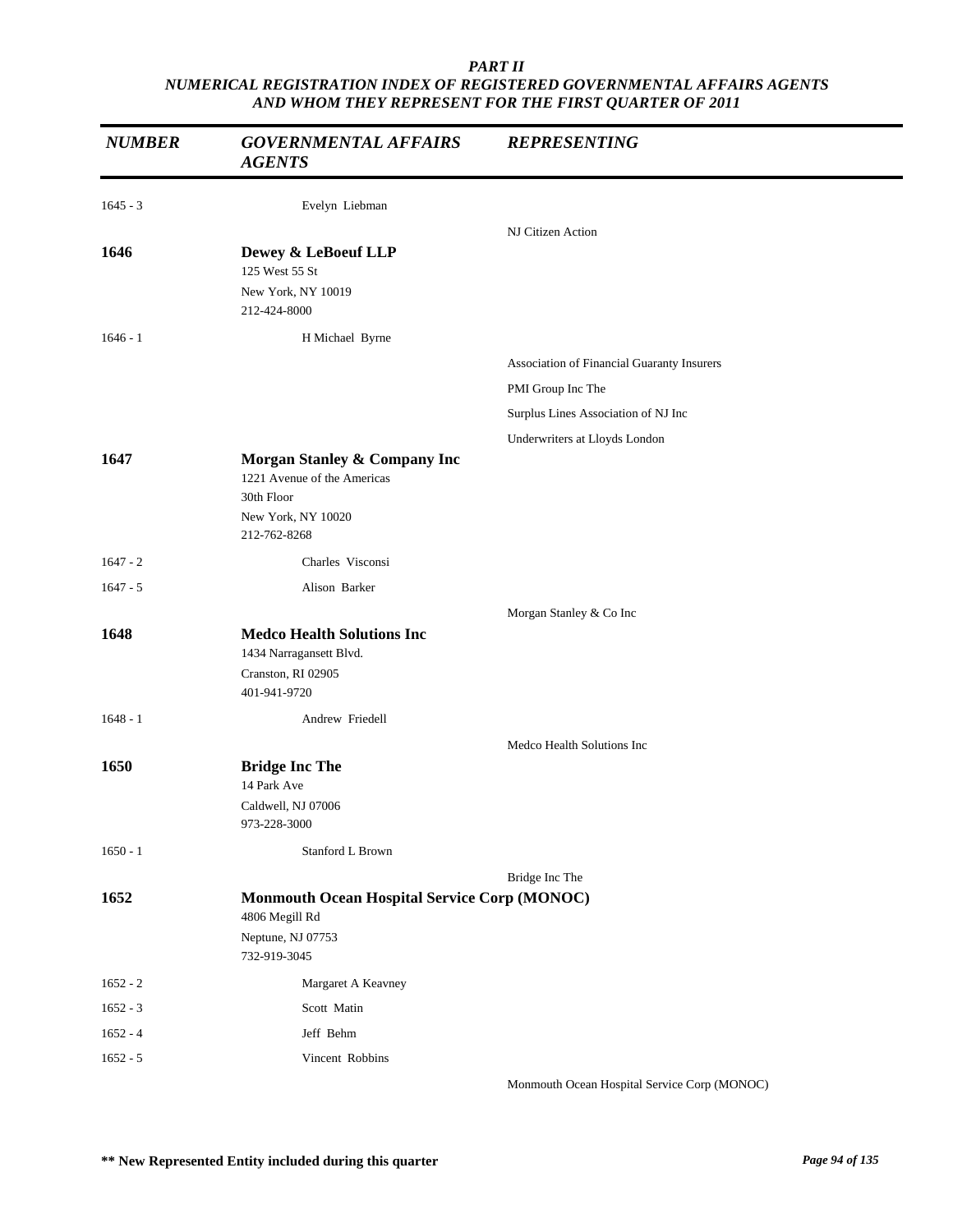| <b>NUMBER</b> | <b>GOVERNMENTAL AFFAIRS</b><br><b>AGENTS</b>                                                                                        | <b>REPRESENTING</b>                        |
|---------------|-------------------------------------------------------------------------------------------------------------------------------------|--------------------------------------------|
| 1655          | <b>NJ Alliance for Action</b><br>PO Box 6438<br>Edison, NJ 08818<br>732-225-1180                                                    |                                            |
| $1655 - 1$    | Philip K Beachem                                                                                                                    |                                            |
| 1656          | <b>Citigroup Global Markets Inc</b><br>390 Greenwich St 2nd Floor<br>New York, NY 10013<br>212-723-5195                             | NJ Alliance for Action                     |
| $1656 - 2$    | Francis Y Chin                                                                                                                      |                                            |
| $1656 - 3$    | Paul T Creedon                                                                                                                      |                                            |
| $1656 - 4$    | Timothy Egan                                                                                                                        |                                            |
| $1656 - 5$    | George Leung                                                                                                                        |                                            |
| $1656 - 7$    | Bartley Livolsi                                                                                                                     |                                            |
|               |                                                                                                                                     | Citigroup Global Markets Inc               |
| 1657          | <b>Citigroup Global Markets Inc</b><br>One Liberty Plaza<br>1650 Market Street 45th Floor<br>Philadelphia, PA 19103<br>215-854-6036 |                                            |
| $1657 - 1$    | Kirsten Krug                                                                                                                        |                                            |
| 1658          | <b>Blatner Associates dba Janus Solutions</b><br>83 Princeton Ave<br>Hopewell, NJ 08525<br>609-466-0200                             | Citigroup Global Markets Inc               |
| $1658 - 1$    | Thomas Blatner                                                                                                                      |                                            |
|               |                                                                                                                                     | Community Planning & Advocacy Council      |
|               |                                                                                                                                     | County of Essex                            |
|               |                                                                                                                                     | Family Intervention Services               |
|               |                                                                                                                                     | Genesis School of Business                 |
|               |                                                                                                                                     | Hudson County                              |
|               |                                                                                                                                     | Independence: A Family of Services         |
|               |                                                                                                                                     | Monmouth Cares Inc                         |
|               |                                                                                                                                     | Newark Office of Child & Family Well Being |
|               |                                                                                                                                     | SERV Behavioral Health Systems             |
|               |                                                                                                                                     | Union Industrial Home for Children         |
|               |                                                                                                                                     | Youth Consultation Service                 |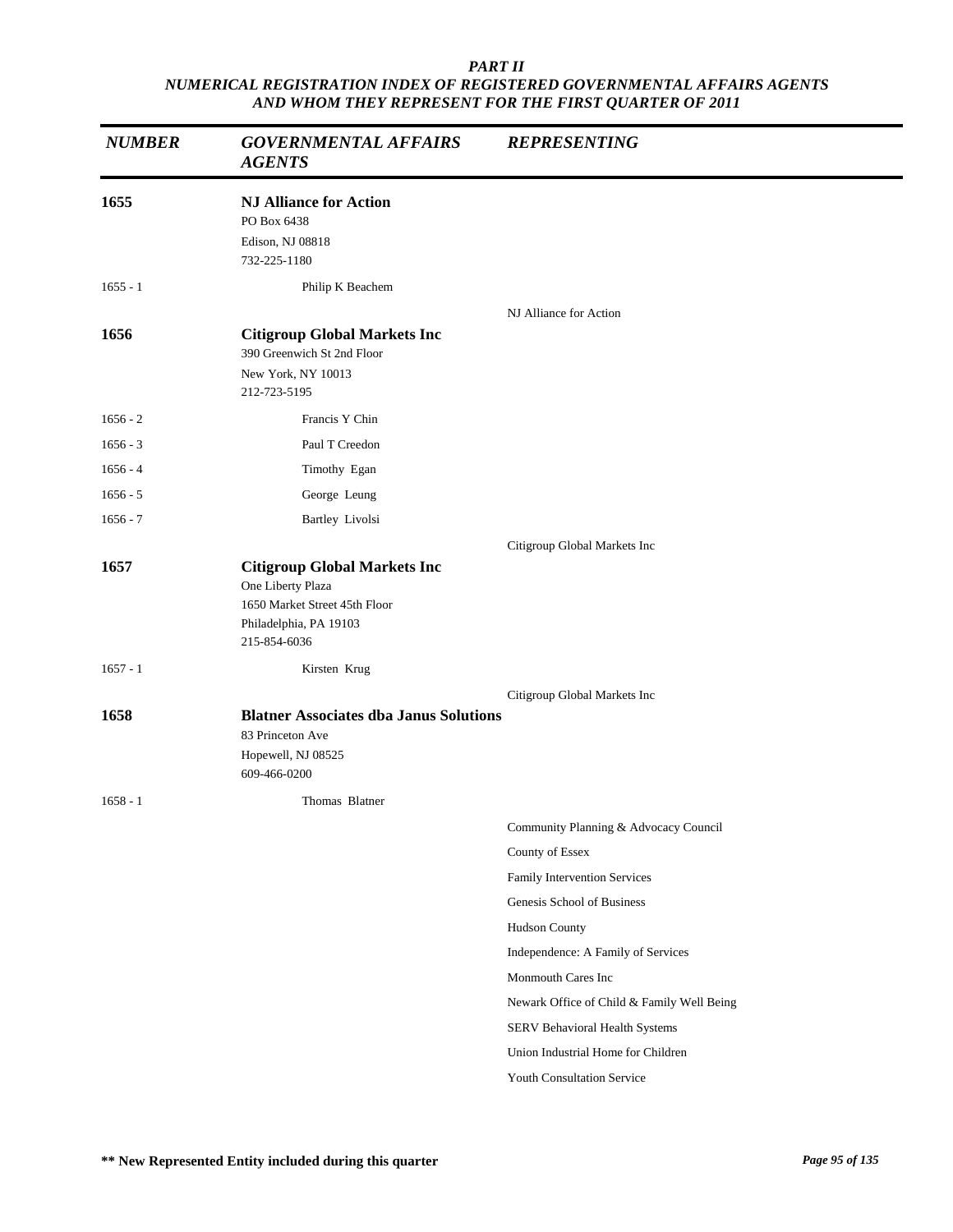| <b>NUMBER</b> | <b>GOVERNMENTAL AFFAIRS</b><br><b>AGENTS</b>                                                                             | <b>REPRESENTING</b>               |
|---------------|--------------------------------------------------------------------------------------------------------------------------|-----------------------------------|
| 1660          | <b>American International Realty Corp</b><br>72 Wall St<br>16th Fl<br>New York, NY 10005<br>212-770-5453<br>212-770-7789 |                                   |
| $1660 - 1$    | Rosemarie Sailer                                                                                                         |                                   |
| $1660 - 3$    | David Rodriguez                                                                                                          |                                   |
| 1661          | <b>NJ Coalition for Battered Women</b><br>1670 Whitehorse-Hamilton Square Rd<br>Trenton, NJ 08690<br>609-584-8107        | American International Group      |
| $1661 - 1$    | Sandy J Clark                                                                                                            |                                   |
| 1664          | <b>Verizon NJ</b><br>540 Broad St<br>Newark, NJ 07102<br>973-649-2231                                                    | NJ Coalition for Battered Women   |
| $1664 - 1$    | Dennis Bone                                                                                                              |                                   |
| $1664 - 2$    | Ulises Diaz                                                                                                              |                                   |
| $1664 - 3$    | Ava Marie Madeam                                                                                                         |                                   |
| $1664 - 5$    | Ciro A Scalera                                                                                                           |                                   |
|               |                                                                                                                          | Verizon NJ                        |
| 1665          | <b>Trust for Public Land The</b><br>20 Community Pl 2nd Floor<br>Morristown, NJ 07960<br>973-292-1100                    |                                   |
| $1665 - 2$    | Thomas Gilbert                                                                                                           |                                   |
|               |                                                                                                                          | Trust for Public Land The         |
| 1666          | Wolff & Samson PC<br>One Boland Dr<br>West Orange, NJ 07052<br>973-325-1500                                              |                                   |
| $1666 - 3$    | John A McKinney Jr                                                                                                       |                                   |
| $1666 - 6$    | Dennis M Toft                                                                                                            |                                   |
|               |                                                                                                                          | 1868 Public Affairs/Wal-Mart      |
|               |                                                                                                                          | <b>Bayshore Recycling Corp</b>    |
|               |                                                                                                                          | <b>Bombardier Transit Corp</b>    |
|               |                                                                                                                          | Correctional Health Services LLC  |
|               |                                                                                                                          | Earthmark Mitigation Services LLC |
|               |                                                                                                                          | El Sid Properties LLC             |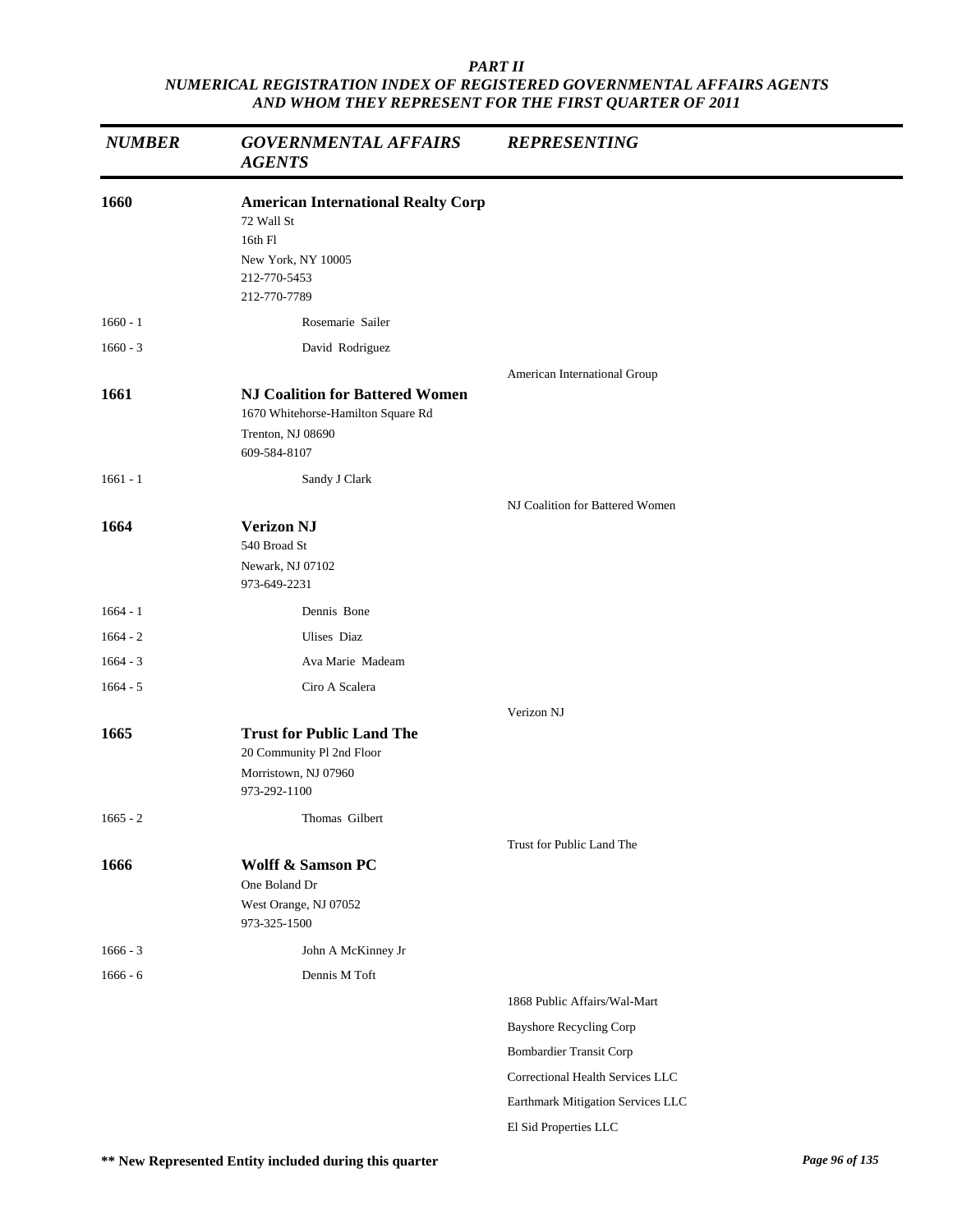| <b>NUMBER</b> | <b>GOVERNMENTAL AFFAIRS</b><br><b>AGENTS</b>                                                                           | <b>REPRESENTING</b>                           |
|---------------|------------------------------------------------------------------------------------------------------------------------|-----------------------------------------------|
|               |                                                                                                                        | Honeywell Intellectual Properties Inc         |
|               |                                                                                                                        | Horizon Blue Cross/Blue Shield of NJ          |
|               |                                                                                                                        | IMIT-Bayonne                                  |
|               |                                                                                                                        | M Management                                  |
|               |                                                                                                                        | National Heritage Academies                   |
|               |                                                                                                                        | New York Susquehanna/Western Railway Corp The |
|               |                                                                                                                        | NJ State Funeral Directors Association Inc    |
|               |                                                                                                                        | Quincy Place Associates LLC                   |
|               |                                                                                                                        | Road Company of America LLC                   |
|               |                                                                                                                        | Route 1 PW LLC                                |
|               |                                                                                                                        | Township of Dover                             |
|               |                                                                                                                        | Township of Stafford                          |
|               |                                                                                                                        | Verizon NJ                                    |
|               |                                                                                                                        | Viridian                                      |
| 1668          | <b>Planned Parenthood of Central NJ</b><br>69 E Newman Springs Rd PO Box 95<br>Shrewsbury, NJ 07702<br>732-842-9300    |                                               |
| $1668 - 1$    | Phyllis Kinsler                                                                                                        |                                               |
| $1668 - 2$    | Claire Manning                                                                                                         |                                               |
| 1671          | <b>Progressive Casualty Insurance Co</b><br>300 North Commons Blvd OHW92<br>Mayfield Village, OH 44143<br>440-395-7378 | Planned Parenthood of Central NJ              |
| $1671 - 3$    | Kiara C Berglund                                                                                                       |                                               |
|               |                                                                                                                        | Progressive Casualty Insurance Co             |
| 1673          | <b>NJ Catholic Conference (NJCC)</b><br>149 North Warren St<br>Trenton, NJ 08608<br>609-989-1120                       |                                               |
| $1673 - 1$    | Patrick R Brannigan                                                                                                    |                                               |
| $1673 - 2$    | George V Corwell                                                                                                       |                                               |
|               |                                                                                                                        | NJ Catholic Conference                        |
| 1675          | <b>NJ Credit Union League</b><br>299 Ward St<br>Ste B<br>Hightstown, NJ 08520                                          |                                               |
|               | 609-448-2426                                                                                                           |                                               |
| $1675 - 1$    | Christian M Abeel                                                                                                      |                                               |
| $1675 - 3$    | Paul Gentile                                                                                                           |                                               |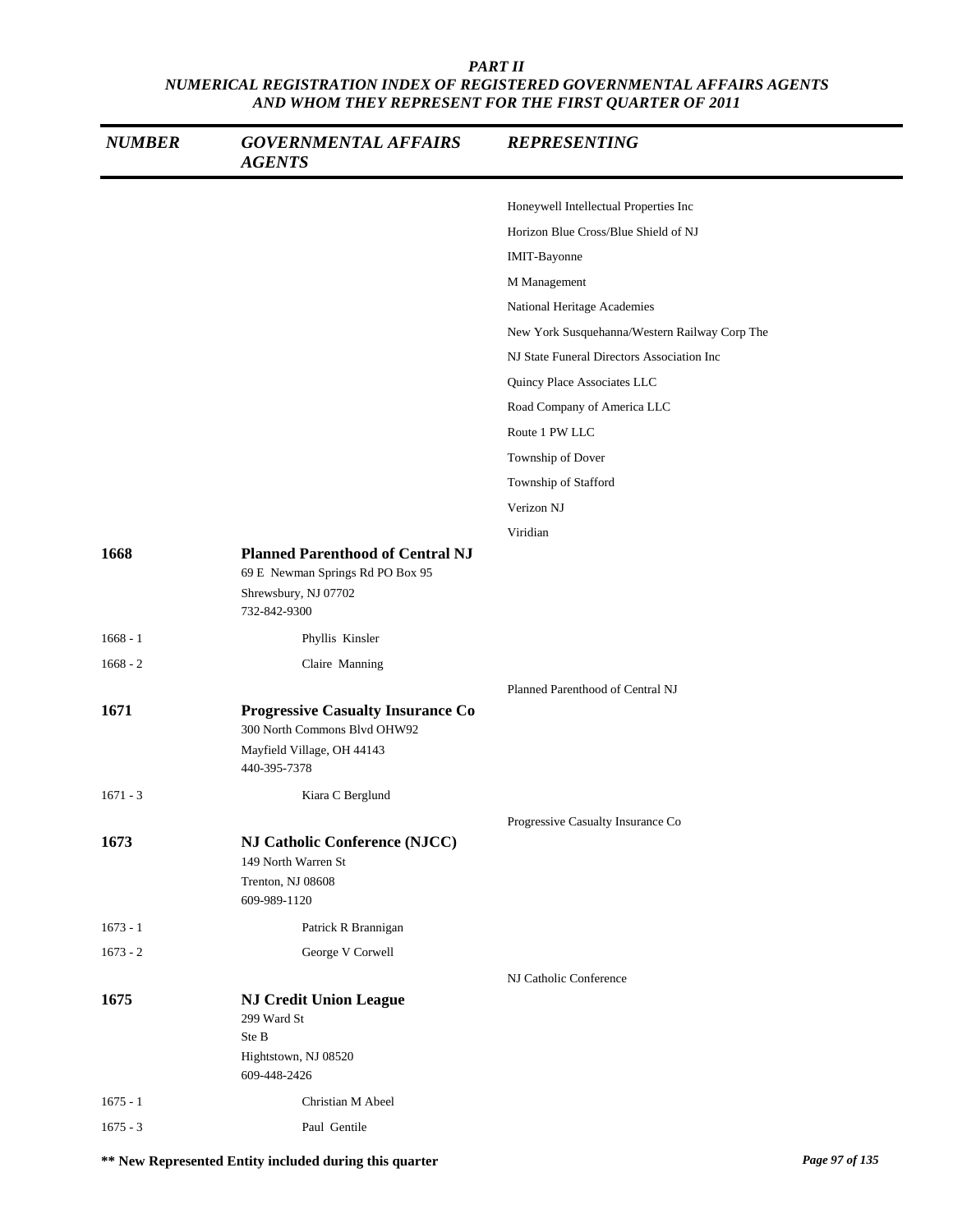| <b>NUMBER</b> | <b>GOVERNMENTAL AFFAIRS</b><br><b>AGENTS</b>                                                                            | <b>REPRESENTING</b>                        |
|---------------|-------------------------------------------------------------------------------------------------------------------------|--------------------------------------------|
|               |                                                                                                                         | NJ Credit Union League                     |
| 1676          | <b>NJ Coalition Against Sexual Assault</b><br>2333 Whitehorse Mercerville Rd Ste J<br>Trenton, NJ 08619<br>609-631-4450 |                                            |
| $1676 - 2$    | Jennifer Nix                                                                                                            |                                            |
|               |                                                                                                                         | NJ Coalition Against Sexual Assault        |
| 1677          | <b>J Bauer Consulting Association Inc.</b>                                                                              |                                            |
|               | 416 Clark St<br>South Orange, NJ 07079<br>212-947-0093                                                                  |                                            |
| $1677 - 1$    | Janine G Bauer                                                                                                          |                                            |
|               |                                                                                                                         | Boro of Highlands                          |
|               |                                                                                                                         | Borough of Sea Bright                      |
|               |                                                                                                                         | Byram Township/Edison Wetlands Association |
|               |                                                                                                                         | Richard Catona                             |
|               |                                                                                                                         | Szaferman, Lakind, Blumstein & Blader PC   |
| 1679          | JP Morgan Chase Bank NA<br>103 College Rd East 1st Floor<br>Princeton, NJ 08540<br>609-936-3060                         |                                            |
| $1679 - 1$    | Louis A Costantino                                                                                                      |                                            |
|               |                                                                                                                         | JPMorgan Chase Bank NA                     |
| 1680          | <b>JP Morgan Securities Inc</b><br>270 Park Ave<br>New York, NY 10017<br>212-270-7833                                   |                                            |
| $1680 - 3$    | Mary I DiMartino                                                                                                        |                                            |
|               |                                                                                                                         | JPMorgan Chase Bank NA                     |
| 1682          | <b>JP Morgan Chase Bank NA</b><br>1 Chase Manhattan Plz Floor 08<br>New York, NY 10005<br>212-552-3868                  |                                            |
| $1682 - 3$    | William Z Smith                                                                                                         |                                            |
| $1682 - 5$    | Valeria Cappucci                                                                                                        |                                            |
| $1682 - 6$    | Michelle Buonfiglio                                                                                                     |                                            |
| $1682 - 8$    | Beth Hosen                                                                                                              |                                            |
| $1682 - 9$    | John McAuley                                                                                                            |                                            |
|               |                                                                                                                         | JPMorgan Chase Bank NA                     |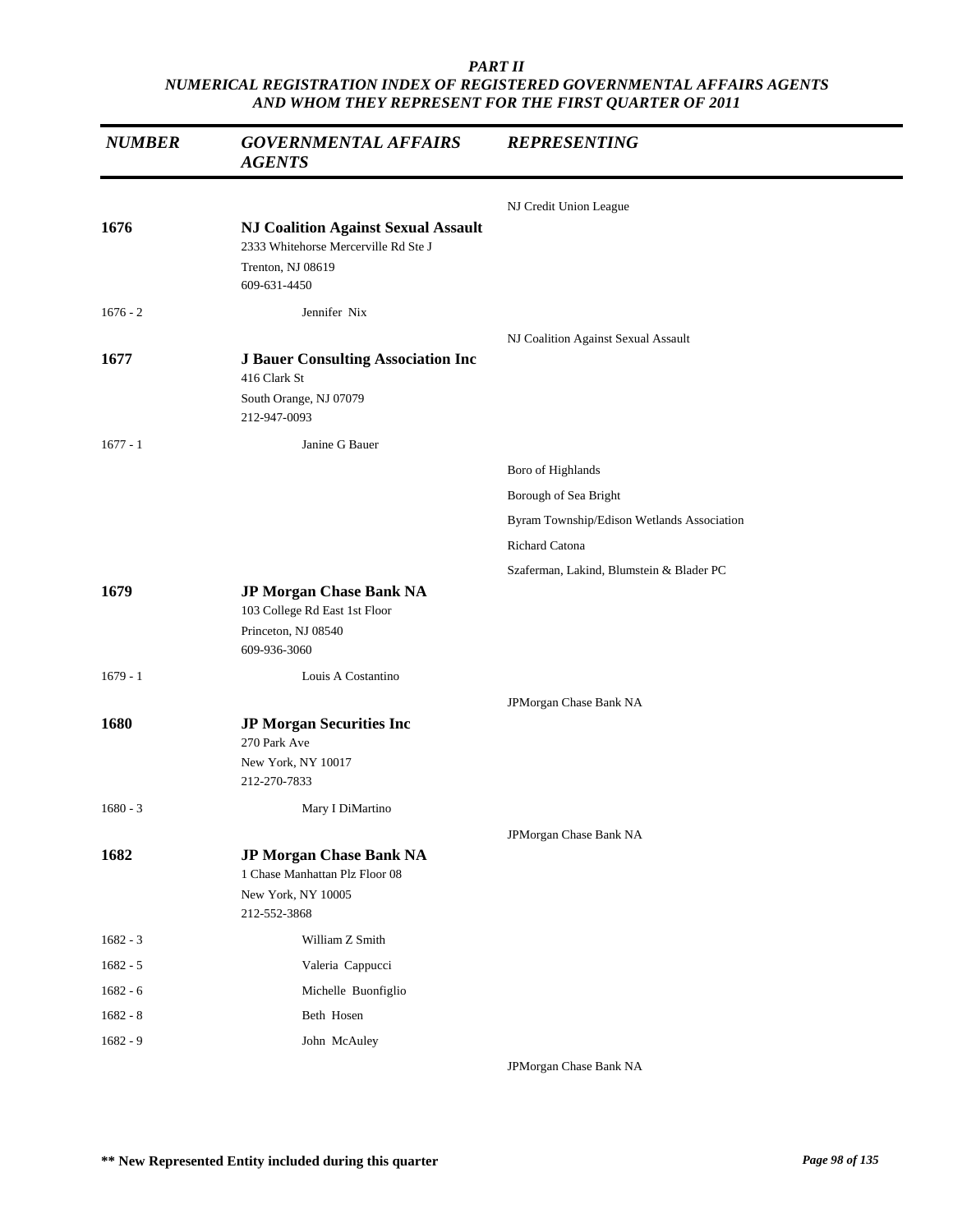| <b>NUMBER</b> | <b>GOVERNMENTAL AFFAIRS</b><br><b>AGENTS</b>                                                                                                      | <b>REPRESENTING</b>                                  |
|---------------|---------------------------------------------------------------------------------------------------------------------------------------------------|------------------------------------------------------|
| 1686          | <b>Enterprise Holdings</b><br>1550 Route 23 North<br>Wayne, NJ 07470<br>973-709-2396                                                              |                                                      |
| $1686 - 1$    | Tomi Lee Gerber                                                                                                                                   |                                                      |
| 1687          | <b>McCabe and Associates</b><br>4 Normandy Dr<br>Chadds Ford, PA 19317<br>610-388-9625                                                            | <b>Enterprise Holdings</b>                           |
| $1687 - 1$    | W Michael McCabe                                                                                                                                  |                                                      |
|               |                                                                                                                                                   | DuPont Inc                                           |
| 1688          | <b>Palisades Safety and Insurance Association</b><br>200 Connell Drive, Connell Corporate Center II<br>Berkeley Heights, NJ 07922<br>908-790-7847 |                                                      |
| $1688 - 1$    | Victoria Beltz                                                                                                                                    |                                                      |
| $1688 - 2$    | William Emmons                                                                                                                                    |                                                      |
| $1688 - 4$    | <b>Edward J Fernandez</b>                                                                                                                         |                                                      |
|               |                                                                                                                                                   | Palisades Safety and Insurance Association           |
| 1694          | Morgan Stanley & Co Inc<br>1633 Broadway 20th Floor<br>New York, NY 10019                                                                         |                                                      |
|               | 212-259-1242                                                                                                                                      |                                                      |
| $1694 - 1$    | Edward Moulin                                                                                                                                     |                                                      |
|               |                                                                                                                                                   | Morgan Stanley & Co Inc                              |
| 1695          | <b>Matos Group The</b><br>15 W Front Street<br>Trenton, NJ 08608<br>609-953-1047                                                                  |                                                      |
| $1695 - 1$    | David A Matos Jr                                                                                                                                  |                                                      |
|               |                                                                                                                                                   | Borough of Medford Lakes                             |
|               |                                                                                                                                                   | Grand Institute                                      |
|               |                                                                                                                                                   | Kennedy Health System Inc                            |
|               |                                                                                                                                                   | NJ Ambulatory Care Coalition Inc                     |
|               |                                                                                                                                                   | NJ Fire and Emergency Medical Services Institute Inc |
|               |                                                                                                                                                   | NJ Medical Group Management Association Inc          |
|               |                                                                                                                                                   | Puerto Rican Unity for Progress Inc                  |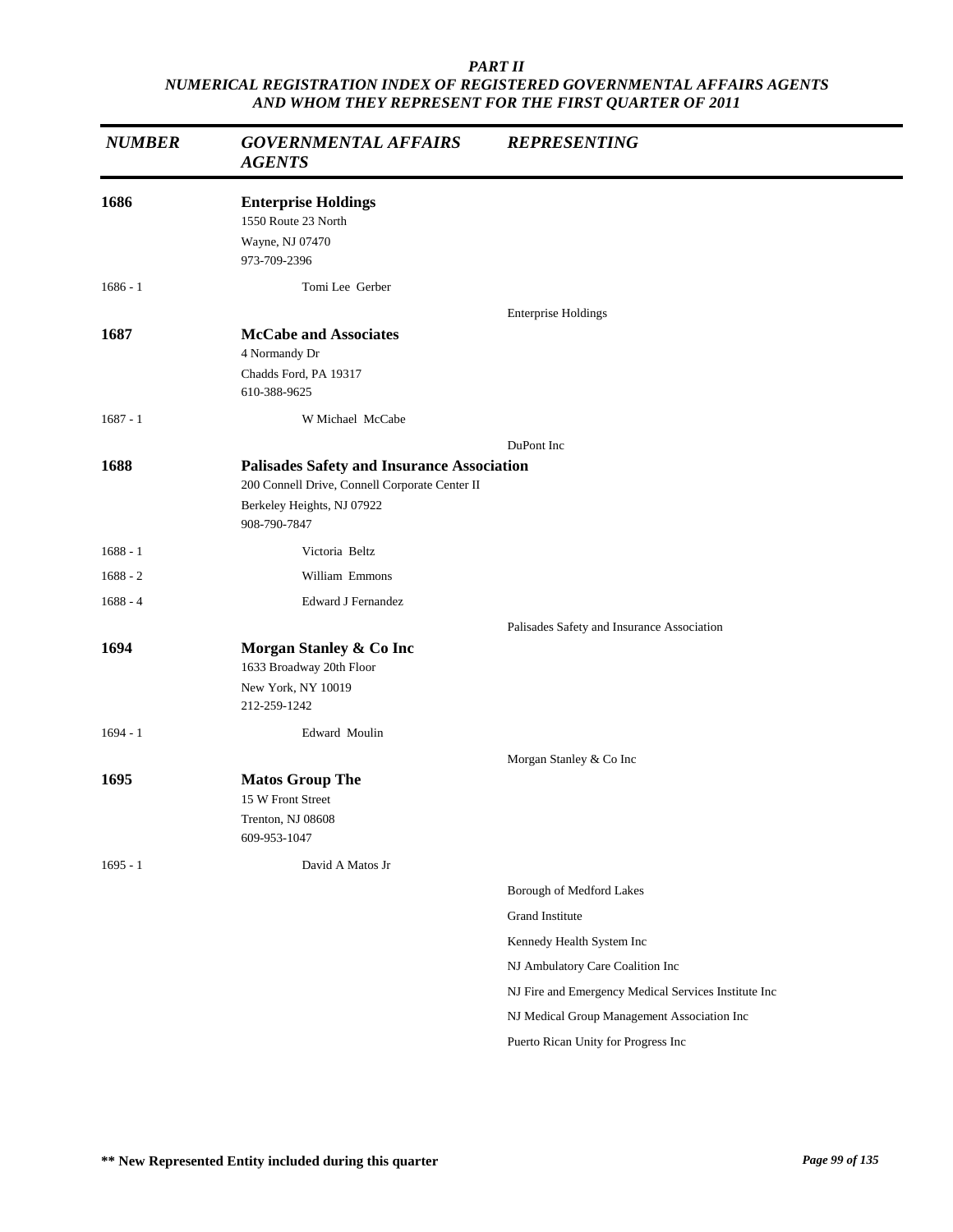| <b>NUMBER</b>      | <b>GOVERNMENTAL AFFAIRS</b><br><b>AGENTS</b>                                                                        | <b>REPRESENTING</b>                                                            |
|--------------------|---------------------------------------------------------------------------------------------------------------------|--------------------------------------------------------------------------------|
| 1699               | <b>HealthCare LLC</b> )<br>10 Applewood Drive<br>Rexford, NY 12148<br>518-371-0393                                  | Bayer HealthCare LLC (formerly Bayer Corporation Pharmaceutical Division/Bayer |
| $1699 - 1$         | Joseph Anson                                                                                                        | Bayer HealthCare LLC (formerly Bayer Corporation Pharmaceutical                |
| 1701               | <b>Seton Hall University</b><br>457 Centre Street<br>South Orange, NJ 07079                                         | Division/Bayer HealthCare LLC)                                                 |
| $1701 - 1$         | 973-378-9847<br>Matthew Borowick                                                                                    |                                                                                |
| 1702               | <b>Wal-Mart Stores Inc</b><br>285 Durie Ave<br>Closter, NJ 07624<br>201-263-0210                                    | Seton Hall University                                                          |
| $1702 - 1$         | Jennifer Hoehn                                                                                                      |                                                                                |
| 1704<br>$1704 - 1$ | <b>Millennium Strategies LLC</b><br>60 Roseland Ave<br>Caldwell, NJ 07006<br>973-226-3329<br><b>Edward R Farmer</b> | Wal-Mart Stores Inc                                                            |
| $1704 - 3$         | Susan M Scavone                                                                                                     |                                                                                |
|                    |                                                                                                                     | Alcatel-Lucent<br>American Properties Realty Inc<br>Borough of Edgewater       |
|                    |                                                                                                                     | Borough of Haledon<br>Borough of Hopatcong                                     |
|                    |                                                                                                                     | Borough of Pompton Lakes                                                       |
|                    |                                                                                                                     | Borough of Roseland                                                            |
|                    |                                                                                                                     | Ciasulli Auto Mall                                                             |
|                    |                                                                                                                     | City of Bayonne                                                                |
|                    |                                                                                                                     | City of Hackensack                                                             |
|                    |                                                                                                                     | City of Summit                                                                 |
|                    |                                                                                                                     | County of Passaic                                                              |
|                    |                                                                                                                     | Edward A. Easse                                                                |
|                    |                                                                                                                     | Leigh Realty Co                                                                |
|                    |                                                                                                                     | Nowell, Amoroso, Klein, Bierman P.A.                                           |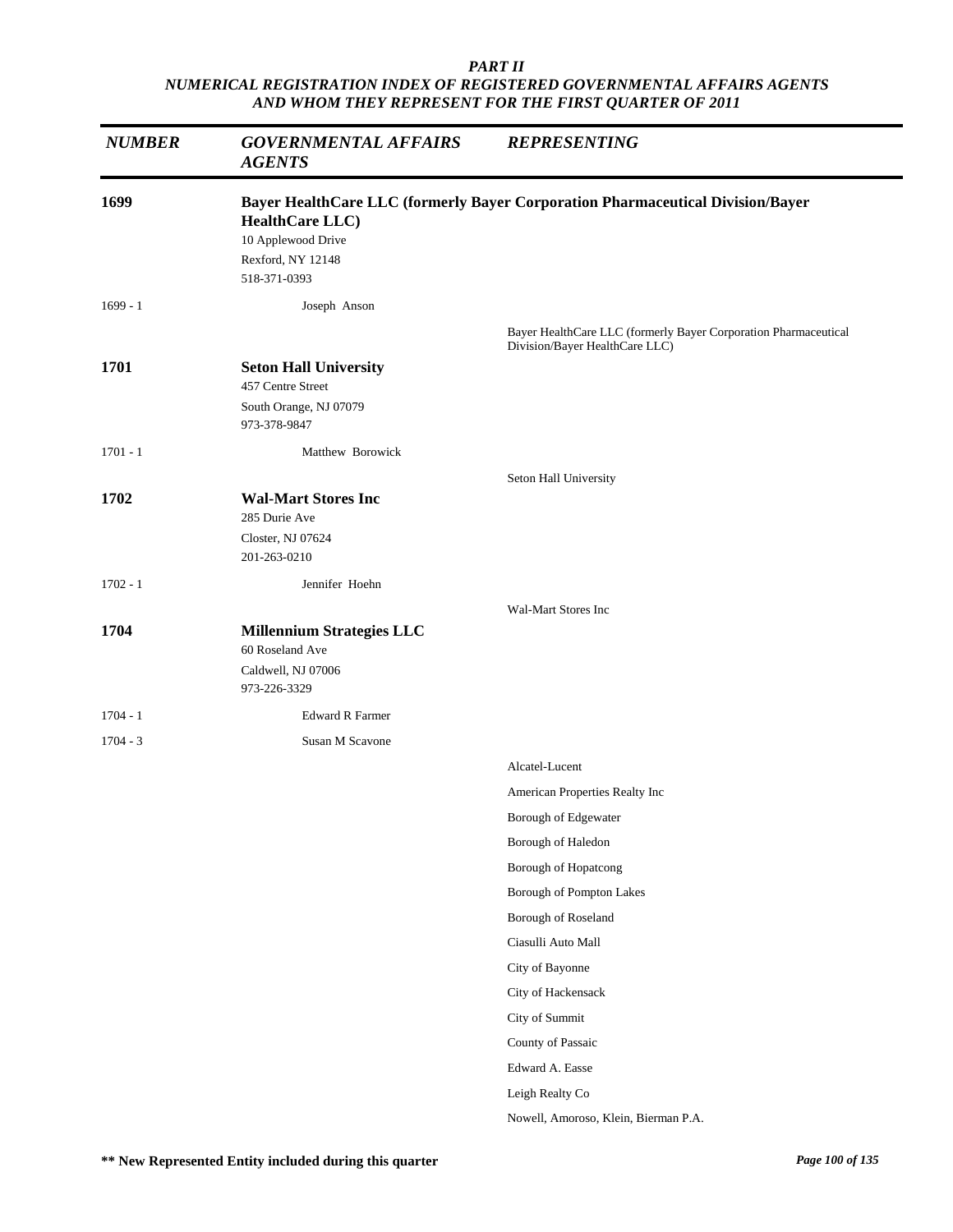| <b>NUMBER</b> | <b>GOVERNMENTAL AFFAIRS</b><br><b>AGENTS</b>                                                                          | <b>REPRESENTING</b>                                       |
|---------------|-----------------------------------------------------------------------------------------------------------------------|-----------------------------------------------------------|
|               |                                                                                                                       | Nutley Board of Education                                 |
|               |                                                                                                                       | Passaic Valley Water Commission                           |
|               |                                                                                                                       | Paterson Parking Authority                                |
|               |                                                                                                                       | Town of Guttenberg                                        |
|               |                                                                                                                       | Township of Bloomfield                                    |
|               |                                                                                                                       | Value Realty                                              |
| 1710          | <b>Hanover Insurance Group The</b><br>440 Lincoln Street                                                              |                                                           |
|               | Worcester, MA 01653<br>508-855-3955                                                                                   |                                                           |
| $1710 - 1$    | William J Cahill Jr                                                                                                   |                                                           |
|               |                                                                                                                       | Hanover Insurance Group The                               |
| 1712          | <b>Center for Civic Responsibility/Citizen's Campaign</b><br>450 Main Street<br>Metuchen, NJ 08840<br>732-548-9798    |                                                           |
| $1712 - 1$    | Heather Taylor                                                                                                        |                                                           |
|               |                                                                                                                       | Center for Civic Responsibility/Citizen's Campaign        |
| 1713          | <b>Honeywell International Inc</b><br>101 Constitution Avenue NW Ste 500 West<br>Washington, DC 20001<br>202-662-2634 |                                                           |
| $1713 - 1$    | Larry P Kast                                                                                                          |                                                           |
|               |                                                                                                                       | Honeywell                                                 |
| 1714          | MC^2 Public Affairs LLC<br>12 Harmony Lane PO Box 232<br>Brookside, NJ 07926<br>973-670-1000                          |                                                           |
| $1714 - 1$    | Fred D DeSanti                                                                                                        |                                                           |
|               |                                                                                                                       | El Paso Gas Pipeline/Princeton Public Affairs Group       |
|               |                                                                                                                       | Joseph Jingoli & Sons Inc                                 |
|               |                                                                                                                       | NJ Propane Gas Association                                |
|               |                                                                                                                       | NJ Propane Gas Association/Princeton Public Affairs Group |
|               |                                                                                                                       | NRG Energy Inc                                            |
|               |                                                                                                                       | PPL Corp                                                  |
|               |                                                                                                                       | Sims Metal Management                                     |
|               |                                                                                                                       | South Jersey Industries**                                 |
| 1719          | <b>NJ Highlands Coalition</b><br>508 Main St                                                                          |                                                           |
|               | Boonton, NJ 07005<br>908-234-1225                                                                                     |                                                           |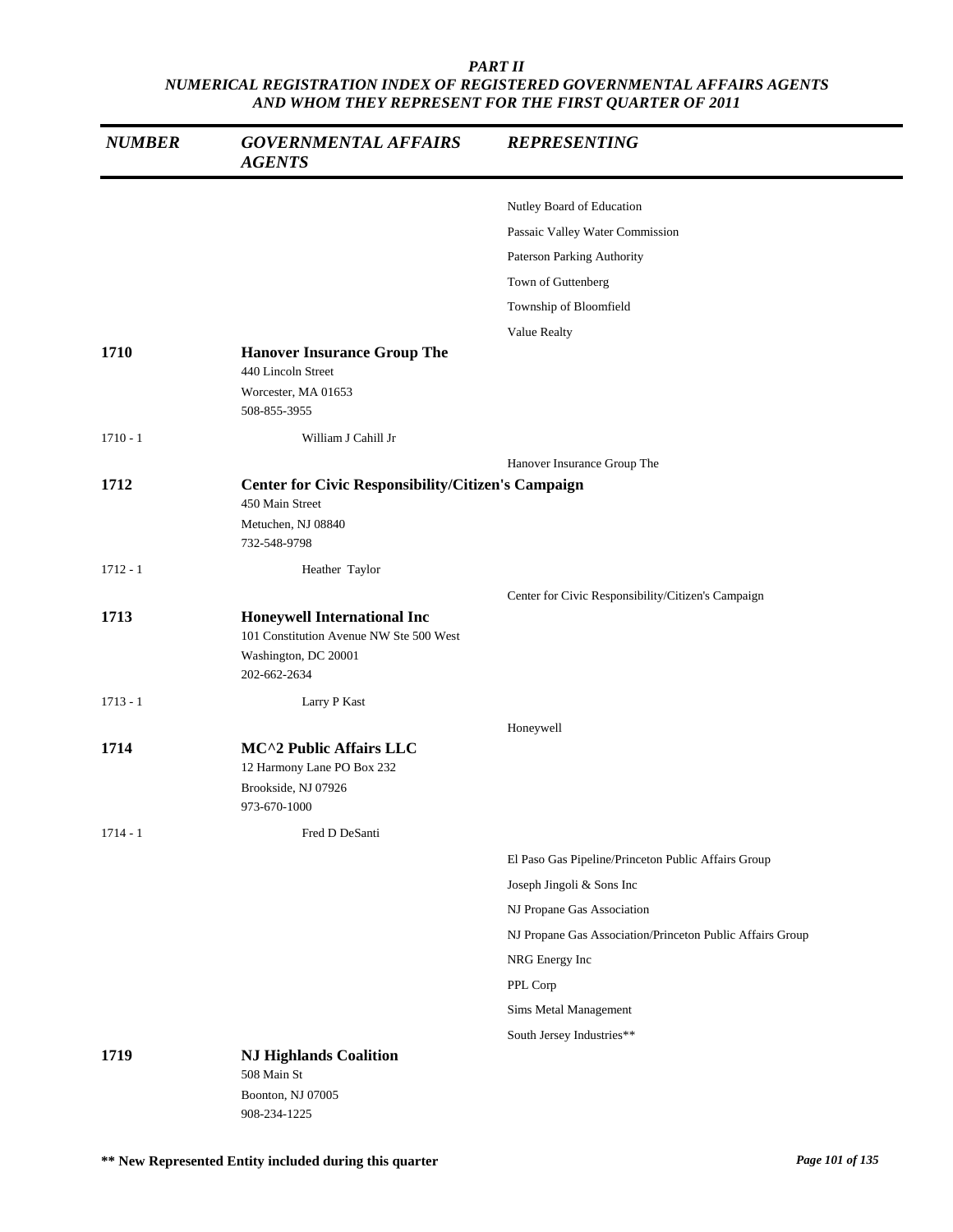| <b>NUMBER</b> | <b>GOVERNMENTAL AFFAIRS</b><br><b>AGENTS</b>                                                 | <b>REPRESENTING</b>                                  |
|---------------|----------------------------------------------------------------------------------------------|------------------------------------------------------|
| $1719 - 1$    | Julia Somers                                                                                 |                                                      |
| $1719 - 3$    | Elliott Ruga                                                                                 |                                                      |
|               |                                                                                              | NJ Highlands Coalition                               |
| 1720          | Kaufman Zita Group LLC<br>Five Vaughn Dr<br>Suite 101<br>Princeton, NJ 08540<br>609-452-9800 |                                                      |
| $1720 - 1$    | Adam Kaufman                                                                                 |                                                      |
| $1720 - 2$    | Eric J Orlando                                                                               |                                                      |
| $1720 - 3$    | Patrizia Zita                                                                                |                                                      |
| $1720 - 4$    | Beth Dohm                                                                                    |                                                      |
| $1720 - 5$    | Tom Wilson                                                                                   |                                                      |
|               |                                                                                              | Aetna                                                |
|               |                                                                                              | Allied Beverage Group                                |
|               |                                                                                              | Association of Surgical Technologists                |
|               |                                                                                              | Athletic Trainers Society of NJ                      |
|               |                                                                                              | Bayer Healthcare LLC                                 |
|               |                                                                                              | <b>Best Corp</b>                                     |
|               |                                                                                              | Boraie Development Corp                              |
|               |                                                                                              | Building Contractors Association of NJ (BCANJ)       |
|               |                                                                                              | Center for Family Guidance                           |
|               |                                                                                              | Cigar Association of America                         |
|               |                                                                                              | Communications Workers of America AFL-CIO District 1 |
|               |                                                                                              | Community Associations Institute                     |
|               |                                                                                              | CPV Shores Inc                                       |
|               |                                                                                              | Deborah Heart & Lung Center (DH&LC)                  |
|               |                                                                                              | Diversified Investments Companies The                |
|               |                                                                                              | Driving School Association of NJ (DSANJ)             |
|               |                                                                                              | Environsolutions Inc                                 |
|               |                                                                                              | Garden State Craft Brewer's Guild                    |
|               |                                                                                              | Houghton Mifflin Harcourt Publishing Company**       |
|               |                                                                                              | Independent Energy Producers of NJ (IEPNJ)           |
|               |                                                                                              | International Matex Tank Terminals (IMTT)            |
|               |                                                                                              | Kaufman Zita Group LLC                               |
|               |                                                                                              | KDC Solar LLC                                        |
|               |                                                                                              | Mercadien PC Certified Public Accountants            |
|               |                                                                                              | Municipal Reinsurance Health Insurance Fund (MRHIF)  |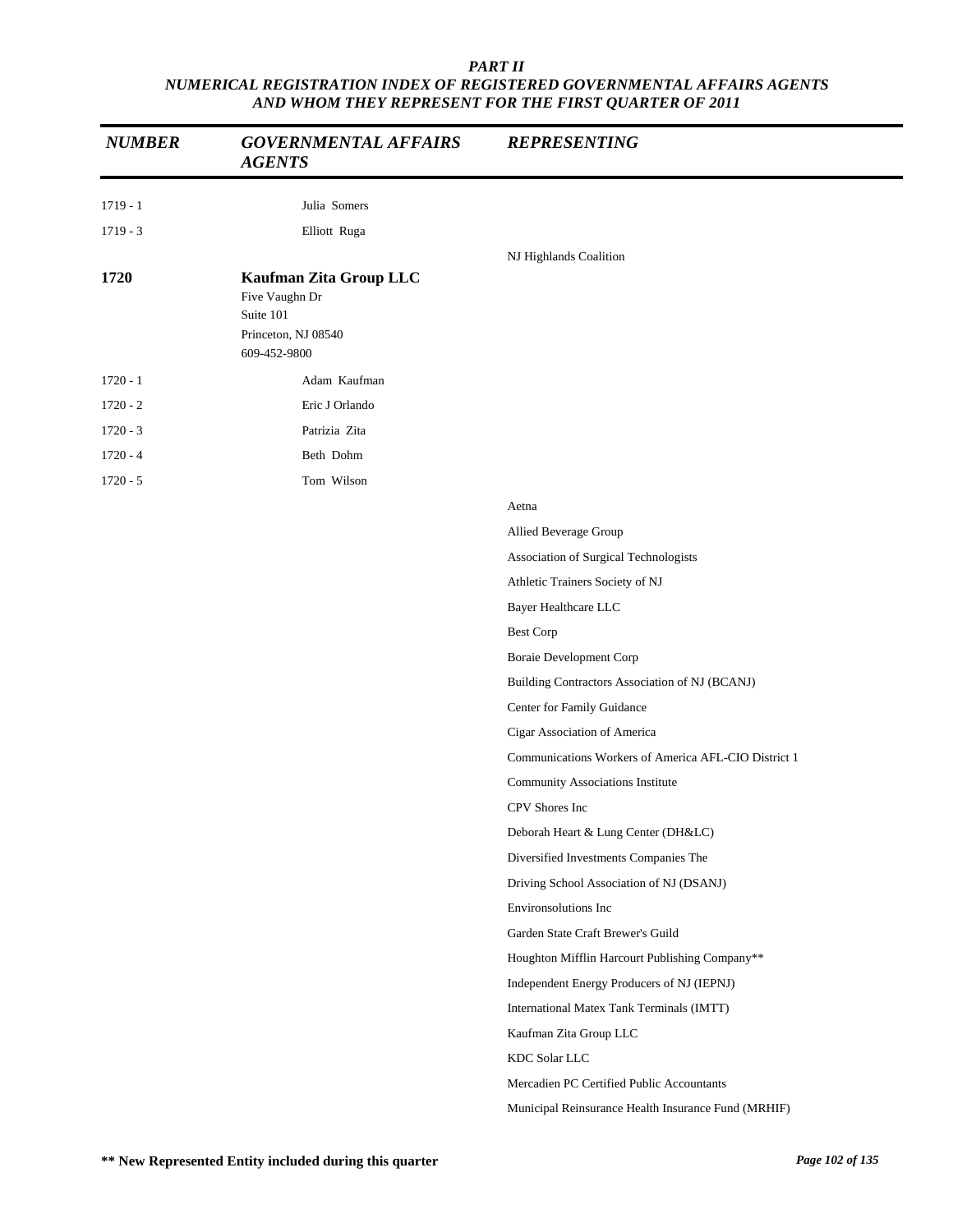| <b>NUMBER</b> | <b>GOVERNMENTAL AFFAIRS</b><br><b>AGENTS</b>    | <b>REPRESENTING</b>                                       |
|---------------|-------------------------------------------------|-----------------------------------------------------------|
|               |                                                 | MYLAN Inc                                                 |
|               |                                                 | NJ Health Officers Association                            |
|               |                                                 | NJ Labor Management Committee                             |
|               |                                                 | NJ Retail Merchants Association (NJRMA)                   |
|               |                                                 | NJ Society of Optometric Physicians (NJSOP)               |
|               |                                                 | NJ State Chamber of Commerce                              |
|               |                                                 | Ocean County Landfill                                     |
|               |                                                 | Property Casualty Insurers Association of America (PCIAA) |
|               |                                                 | Quality Home Care Providers                               |
|               |                                                 | Reed Elsevier                                             |
|               |                                                 | Roseland Property Group                                   |
|               |                                                 | sanofi-aventis                                            |
|               |                                                 | Shore Memorial Hospital                                   |
|               |                                                 | SICPA Product Security**                                  |
|               |                                                 | Somerset Medical Ctr                                      |
|               |                                                 | <b>Somerset Patriots</b>                                  |
|               |                                                 | South Jersey Healthcare                                   |
|               |                                                 | <b>Test Boring Association</b>                            |
|               |                                                 | T-Mobile USA                                              |
|               |                                                 | Toy Industry Association                                  |
|               |                                                 | United Parcel Service (UPS)                               |
|               |                                                 | Verizon NJ Inc                                            |
| 1723          | <b>Tri-State Strategies NJ</b><br>108 Euclid St |                                                           |
|               | Woodbury, NJ 08096<br>856-853-7751              |                                                           |
| $1723 - 1$    | Jack Fisher                                     |                                                           |
|               |                                                 | Carneys Point Care Center**                               |
|               |                                                 | Constellation Energy Projects & Services Group Inc        |
|               |                                                 | Greyhawk Construction Managers & Consultants              |
|               |                                                 | Mount Construction Co Inc                                 |
|               |                                                 | NextEra Energy Resources LLC                              |
|               |                                                 | Soil Safe                                                 |
|               |                                                 | Southern New Jersey Rail Group                            |
|               |                                                 | Stella Contracting Inc                                    |
|               |                                                 | Waste to Life Recycling Inc**                             |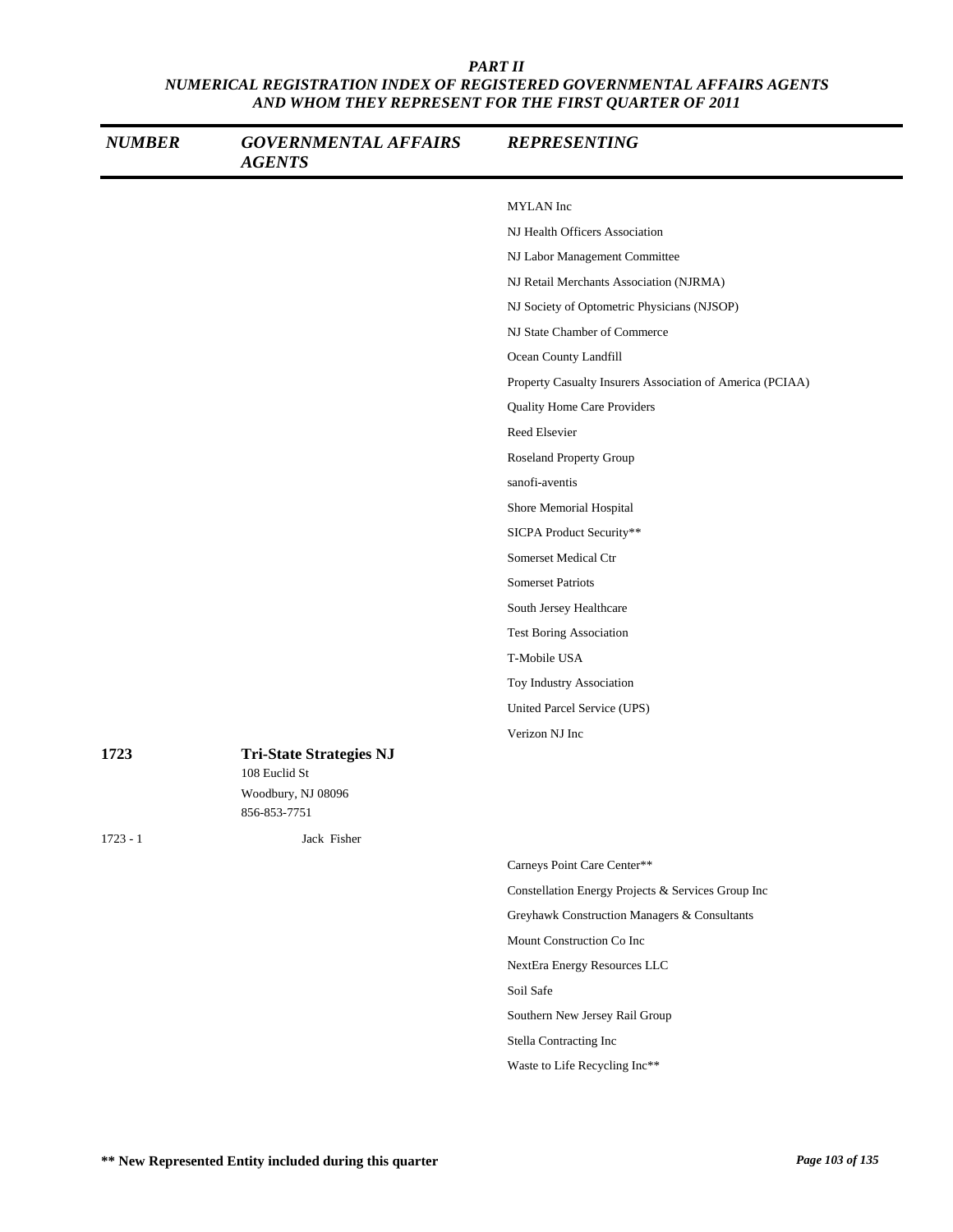| <b>NUMBER</b> | <b>GOVERNMENTAL AFFAIRS</b><br><b>AGENTS</b>                                                                   | <b>REPRESENTING</b>                            |
|---------------|----------------------------------------------------------------------------------------------------------------|------------------------------------------------|
| 1724          | <b>Catholic Charities / Diocese of Trenton</b><br>383 W State St<br>Trenton, NJ 08617<br>609-394-5181          |                                                |
| $1724 - 1$    | Joyce Campbell                                                                                                 |                                                |
| 1725          | <b>Recreational Fishing Alliance</b><br>PO Box 3080<br>New Gretna, NJ 08224-3080                               | Catholic Charities/Diocese of Trenton          |
| $1725 - 1$    | James Donofrio                                                                                                 |                                                |
|               |                                                                                                                | Recreational Fishing Alliance                  |
| 1727          | <b>Caesars Entertainment Operating Company</b><br>c/o 8 Andover Dr<br>North Caldwell, NJ 07006<br>973-645-4813 |                                                |
| $1727 - 1$    | David Satz                                                                                                     |                                                |
|               |                                                                                                                | <b>Caesars Entertainment Operating Company</b> |
| 1730          | <b>KPMG LLP</b><br>345 Park Ave<br>New York, NY 10154<br>212-872-5719                                          |                                                |
| $1730 - 1$    | Anthony Ceretti                                                                                                |                                                |
| $1730 - 2$    | George Tobjy                                                                                                   |                                                |
| $1730 - 3$    | Maria Assalone                                                                                                 |                                                |
|               |                                                                                                                | Daiichi Sankyo                                 |
|               |                                                                                                                | Dover Corp                                     |
|               |                                                                                                                | <b>IBM</b> Corp                                |
|               |                                                                                                                | <b>International Business Machines Corp</b>    |
|               |                                                                                                                | <b>KPMG LLP</b>                                |
|               |                                                                                                                | Mimeo.com                                      |
|               |                                                                                                                | Nippon Express                                 |
|               |                                                                                                                | Sony Corp                                      |
|               |                                                                                                                | SONY DADC                                      |
|               |                                                                                                                | TD Bank                                        |
| 1731          | <b>NJ Lawsuit Reform Alliance</b>                                                                              | <b>UBS</b> Financial Services                  |
|               | 128 West State St Fl 3<br>Trenton, NJ 08608<br>609-392-6557                                                    |                                                |
| $1731 - 1$    | Marcus Rayner                                                                                                  |                                                |
|               |                                                                                                                | NJ Lawsuit Reform Alliance (NJCRA)             |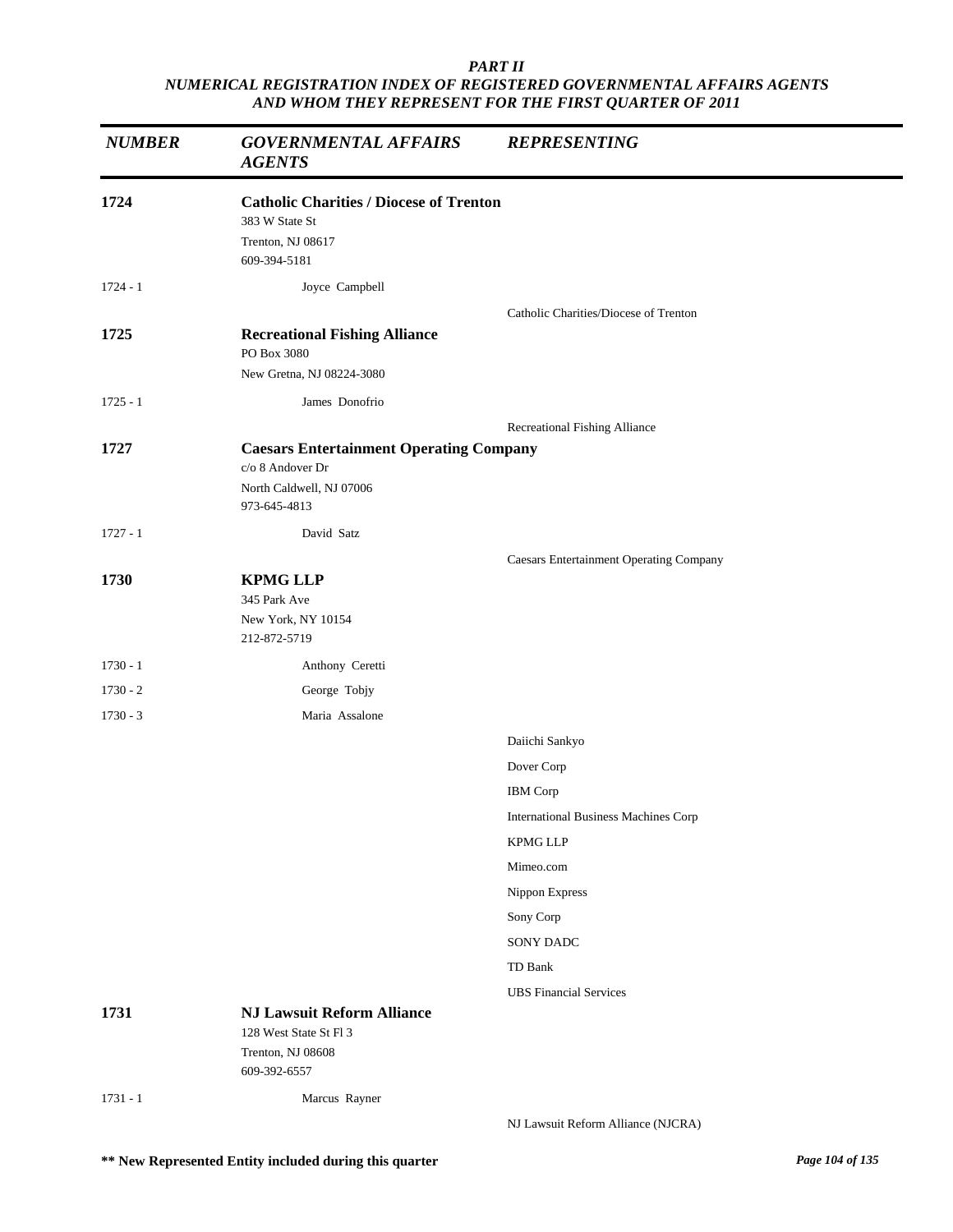| <b>NUMBER</b> | <b>GOVERNMENTAL AFFAIRS</b><br><b>AGENTS</b>                                                                     | <b>REPRESENTING</b>                       |
|---------------|------------------------------------------------------------------------------------------------------------------|-------------------------------------------|
| 1734          | <b>Center for Food Action in New Jersey Inc The</b><br>192 W Demarest Ave<br>Englewood, NJ 07631<br>201-569-1804 |                                           |
| $1734 - 1$    | Adele LaTourette                                                                                                 |                                           |
| $1734 - 2$    | Lisa Pitz                                                                                                        |                                           |
|               |                                                                                                                  | Center for Food Action in NJ Inc The      |
| 1735          | <b>Fox and Shuffler</b><br>57 E 11th St<br>Ste 302<br>New York, NY 10003<br>646-213-7240                         |                                           |
| $1735 - 2$    | Eric Shuffler                                                                                                    |                                           |
| $1735 - 4$    | Douglas Hritz                                                                                                    |                                           |
| $1735 - 5$    | Jamie P Fox                                                                                                      |                                           |
|               |                                                                                                                  | AllVision                                 |
|               |                                                                                                                  | American Traffic Solutions Inc            |
|               |                                                                                                                  | Cablevision                               |
|               |                                                                                                                  | Catellus--A ProLogis Co                   |
|               |                                                                                                                  | Earthtech                                 |
|               |                                                                                                                  | <b>Electronic Transaction Consultants</b> |
|               |                                                                                                                  | Englewood Hospital and Medical Center     |
|               |                                                                                                                  | Gannett Fleming Inc                       |
|               |                                                                                                                  | Korff Enterprises                         |
|               |                                                                                                                  | M/A-Com Inc                               |
|               |                                                                                                                  | TRC Companies Inc                         |
|               |                                                                                                                  | <b>TVG Network</b>                        |
|               |                                                                                                                  | United Continental Holdings Inc           |
|               |                                                                                                                  | Wawa                                      |
| 1741          | <b>Cammarano and Layton Partners LLC</b><br>222 West State St<br>Ste 210<br>Trenton, NJ 08608<br>609-292-2332    |                                           |
| $1741 - 1$    | Peter F Cammarano                                                                                                |                                           |
| $1741 - 3$    |                                                                                                                  |                                           |
|               | William F Layton                                                                                                 | 3419 Route 46 LLC                         |
|               |                                                                                                                  | Action Carting Environmental Services     |
|               |                                                                                                                  | AT&T                                      |
|               |                                                                                                                  | Bayonne Golf Club                         |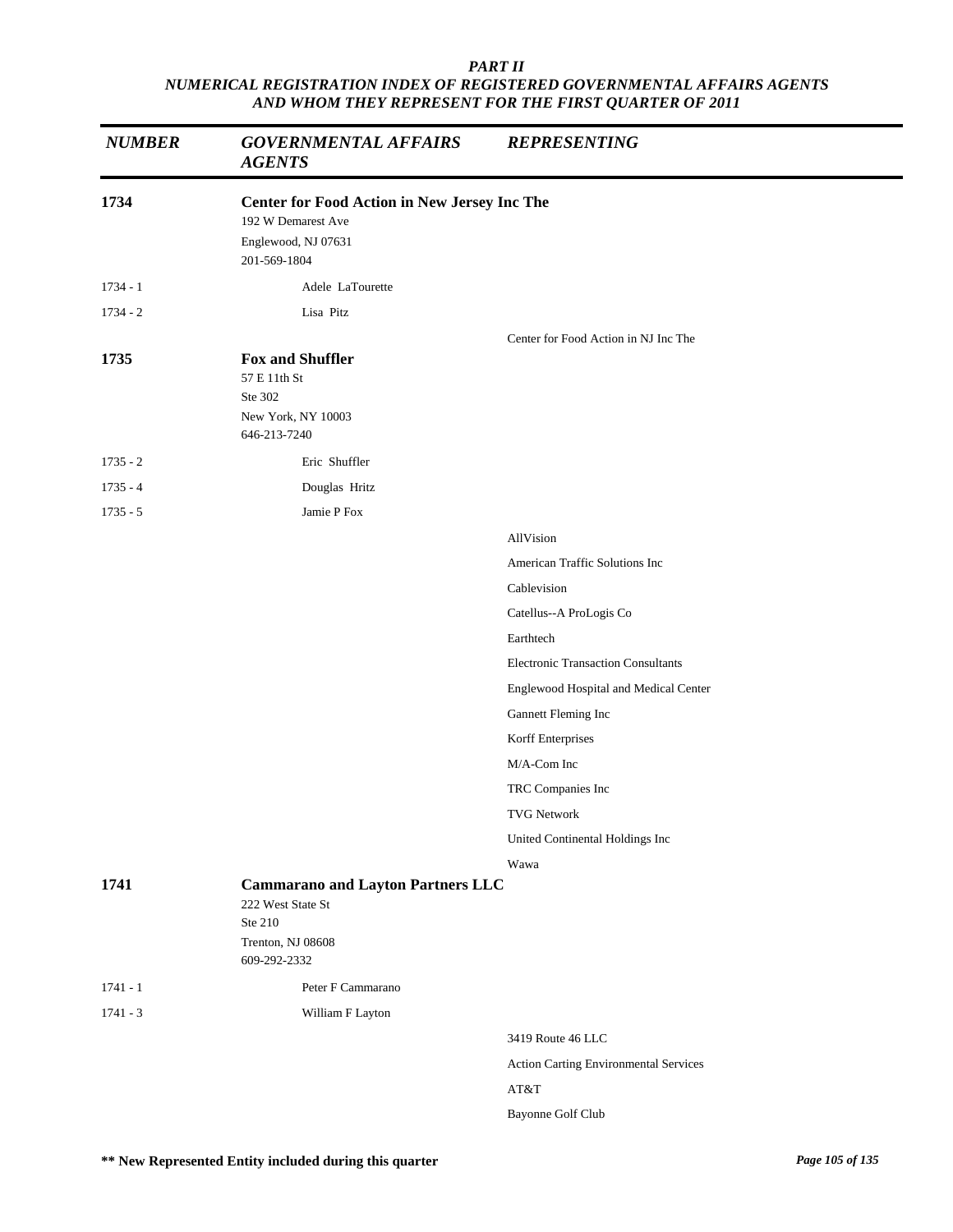| <b>NUMBER</b> | <b>GOVERNMENTAL AFFAIRS</b><br><b>AGENTS</b>                                                              | <b>REPRESENTING</b>                                                              |
|---------------|-----------------------------------------------------------------------------------------------------------|----------------------------------------------------------------------------------|
|               |                                                                                                           | Clearview Industries                                                             |
|               |                                                                                                           | <b>DEVELCOM</b>                                                                  |
|               |                                                                                                           | Drakontas                                                                        |
|               |                                                                                                           | Durst Organization The                                                           |
|               |                                                                                                           | Emily Fisher Charter School**                                                    |
|               |                                                                                                           | FHS LLC                                                                          |
|               |                                                                                                           | Fleishman-Hillard International Communications                                   |
|               |                                                                                                           | <b>Franklin Mason Press</b>                                                      |
|               |                                                                                                           | Hartford Plaza Ltd                                                               |
|               |                                                                                                           | IBEW Local 351                                                                   |
|               |                                                                                                           | Liberty State Financial                                                          |
|               |                                                                                                           | Manzo Organization                                                               |
|               |                                                                                                           | MDAdvantage Insurance Co                                                         |
|               |                                                                                                           | Memorial Sloan Kettering Cancer Ctr                                              |
|               |                                                                                                           | MWW Group**                                                                      |
|               |                                                                                                           | New Brunswick Development Corp                                                   |
|               |                                                                                                           | <b>NIC</b>                                                                       |
|               |                                                                                                           | NJ Asphalt Paving Association**                                                  |
|               |                                                                                                           | NJ Community Development Corp                                                    |
|               |                                                                                                           | NJ Hospital Association                                                          |
|               |                                                                                                           | NJ Lawsuit Reform Alliance                                                       |
|               |                                                                                                           | Operating Engineers Local 825**                                                  |
|               |                                                                                                           | Republic Mortgage Insurance Co                                                   |
|               |                                                                                                           | <b>Terminal Ventures Inc</b>                                                     |
|               |                                                                                                           | <b>Unifund CCR Partners</b>                                                      |
|               |                                                                                                           | William F Layton Consulting LLC/New Jersey Carpenters Contractors<br>Trust       |
|               |                                                                                                           | William F Layton Consulting LLC/New Jersey Concrete and Aggregate<br>Association |
| 1743          | <b>Government Process Solutions LLC</b><br>101 S. Warren St<br>Ste D<br>Trenton, NJ 08608<br>609-393-2400 |                                                                                  |
| $1743 - 1$    | Maeve Cannon                                                                                              |                                                                                  |
| $1743 - 2$    | Paul Josephson                                                                                            |                                                                                  |
| $1743 - 3$    | Patrick Kennedy                                                                                           |                                                                                  |
|               |                                                                                                           | Avalon Ray Communities Inc.                                                      |

Avalon Bay Communities Inc

FairPay Solutions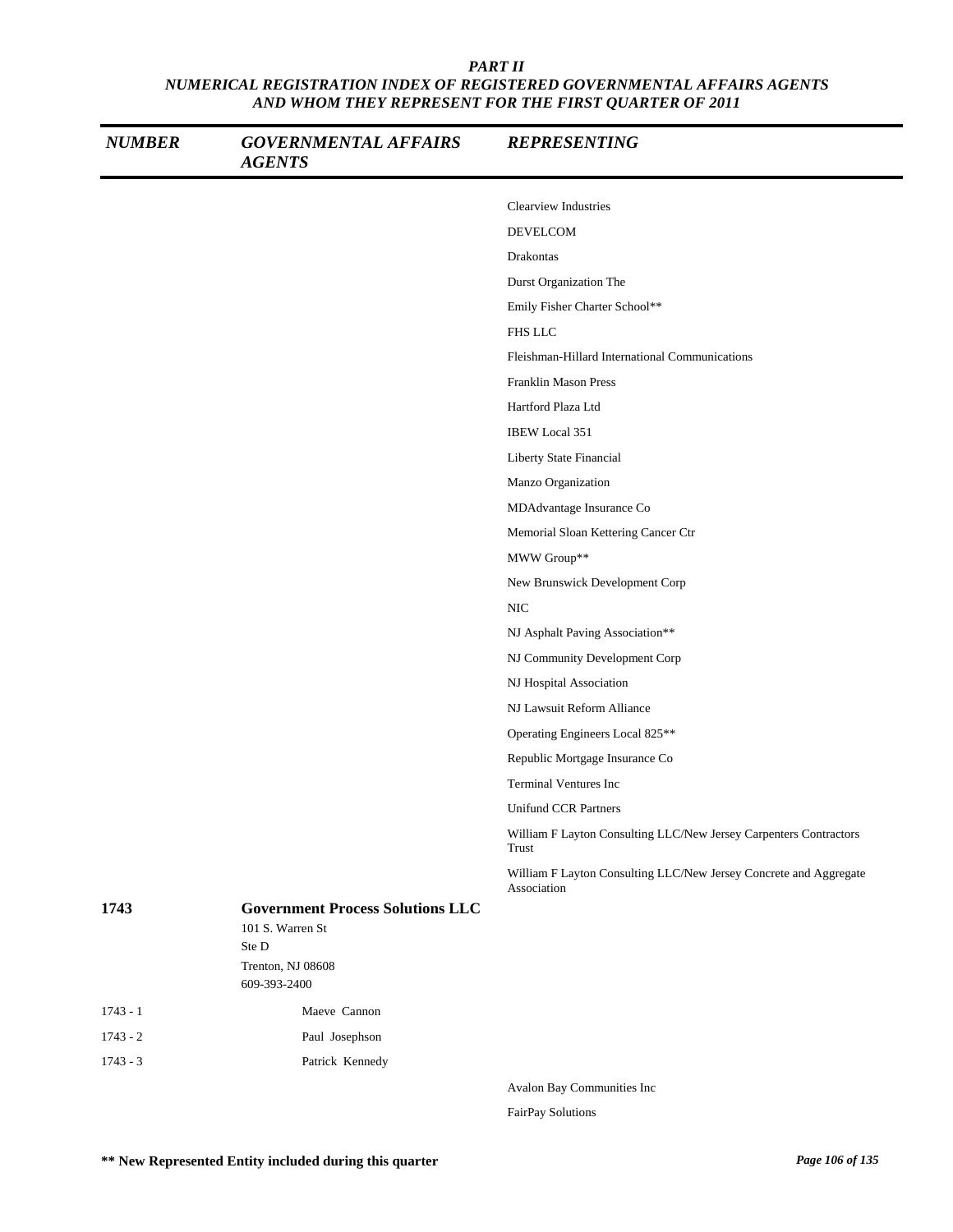| <b>NUMBER</b> | <b>GOVERNMENTAL AFFAIRS</b><br><b>AGENTS</b>                                                                                 | <b>REPRESENTING</b>                                |
|---------------|------------------------------------------------------------------------------------------------------------------------------|----------------------------------------------------|
|               |                                                                                                                              | Hill Wallack LLP                                   |
|               |                                                                                                                              | Intralot US Corp                                   |
|               |                                                                                                                              | Motorola Inc                                       |
|               |                                                                                                                              | North America Power Partners LLC                   |
|               |                                                                                                                              | Office Furniture Dealers Alliance (OFDA)           |
|               |                                                                                                                              | Parsippany Troy Hills Senior Citizens Housing Corp |
|               |                                                                                                                              | Parsons Commercial Technology Group Inc            |
|               |                                                                                                                              | Penn National Gaming Inc                           |
|               |                                                                                                                              | Princeton Environmental Group                      |
|               |                                                                                                                              | Prospect Business Park                             |
|               |                                                                                                                              | Reliable Recycling Inc                             |
|               |                                                                                                                              | Signature Properties of New Jersey LLC             |
|               |                                                                                                                              | Sunesys LLC                                        |
|               |                                                                                                                              | Tern Landing Development LLC                       |
|               |                                                                                                                              | Tyler Technologies                                 |
|               |                                                                                                                              | Versa Management Systems Inc                       |
| 1744          | <b>United Services Automobile Association (USAA)</b><br>9800 Fredricksburg Rd, A03W<br>San Antonio, TX 78288<br>800-531-8722 |                                                    |
| $1744 - 2$    | Terry Lashley                                                                                                                |                                                    |
| 1746          | <b>Goldman Sachs Group Inc The</b><br>30 Hudson St<br>40th Fl<br>Jersey City, NJ 07302<br>212-902-1000                       | United Services Automobile Association (USAA)      |
| $1746 - 2$    | Randy Wissel                                                                                                                 |                                                    |
|               |                                                                                                                              | Goldman Sachs Group Inc The                        |
| 1749          | <b>Environment New Jersey</b><br>143 E. State St<br>Ste 7<br>Trenton, NJ 08608<br>609-392-5751                               |                                                    |
| $1749 - 1$    | Matthew Elliott                                                                                                              |                                                    |
|               |                                                                                                                              | <b>Environment New Jersey</b>                      |
| 1750          | <b>NJ Apartment Association</b><br>104 Interchange Plaza<br>Ste 201<br>Monroe, NJ 08831<br>732-992-0605                      |                                                    |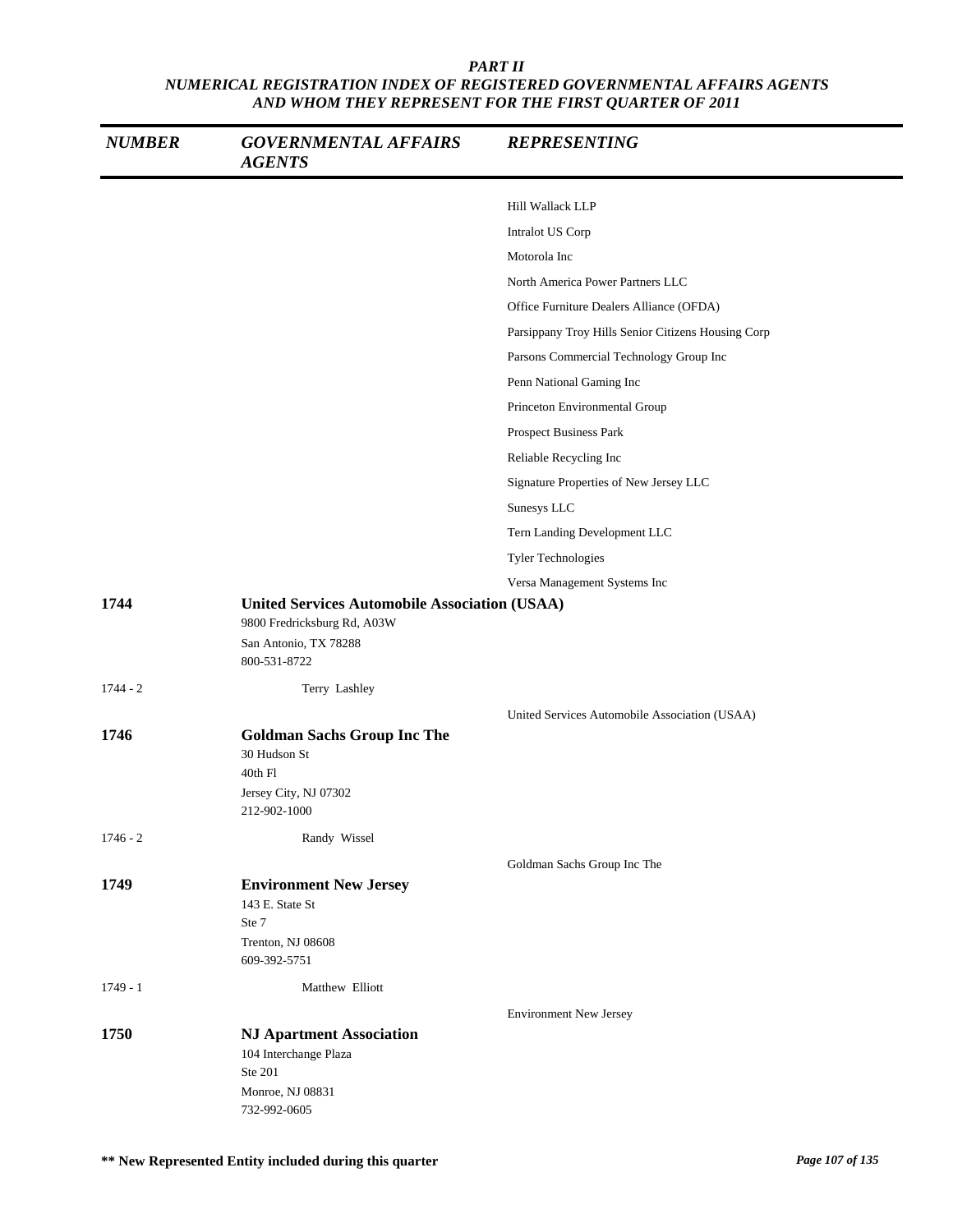| <b>NUMBER</b> | <b>GOVERNMENTAL AFFAIRS</b><br><b>AGENTS</b>                                                           | <b>REPRESENTING</b>                             |
|---------------|--------------------------------------------------------------------------------------------------------|-------------------------------------------------|
| $1750 - 1$    | Nicholas Kikis                                                                                         |                                                 |
|               |                                                                                                        | NJ Apartment Association                        |
| 1751          | <b>Apple Inc</b><br>One Infinite Loop<br>MS:3-CF<br>Cupertino, CA 95014<br>408-974-0343                |                                                 |
| $1751 - 1$    | Nicholas Ammann                                                                                        |                                                 |
|               |                                                                                                        | Apple Inc                                       |
| 1754          | <b>Claudine M Leone Esq</b><br>224 West State St.<br>Trenton, NJ 08608<br>856-296-8917<br>609-394-1711 |                                                 |
| $1754 - 1$    | Claudine M Leone Esq                                                                                   |                                                 |
|               |                                                                                                        | NJ Academy of Family Physicians                 |
|               |                                                                                                        | NJ Camps Governmental Affairs Project (NJC-GAP) |
| 1756          | <b>NJ Shares Inc</b><br>1901 North Olden Avenue Extension<br>Ste 1A<br>Ewing, NJ 08618<br>609-883-1626 |                                                 |
| $1756 - 1$    | Cheryl B Stowell                                                                                       |                                                 |
| $1756 - 2$    | James M Jacob                                                                                          |                                                 |
|               |                                                                                                        | NJ Shares Inc                                   |
| 1757          | <b>T-Mobile USA Inc</b><br>$4$ Campus Dr<br>Parsippany, NJ 07054<br>973-656-6546                       |                                                 |
| $1757 - 1$    | Christopher Ternet                                                                                     |                                                 |
| 1759          | <b>Saul Ewing LLP</b><br>750 College Rd East<br>Ste 100<br>Princeton, NJ 08540<br>609-452-3100         | T-Mobile USA Inc                                |
| $1759 - 1$    | M Paige Berry                                                                                          |                                                 |
| $1759 - 2$    | Steven J Picco                                                                                         |                                                 |
|               |                                                                                                        | BP America Inc                                  |
|               |                                                                                                        | Chemical Industry Council                       |
|               |                                                                                                        | Fuel Merchants Association of NJ                |
|               |                                                                                                        | NJ Automobile Insurance Risk Exchange           |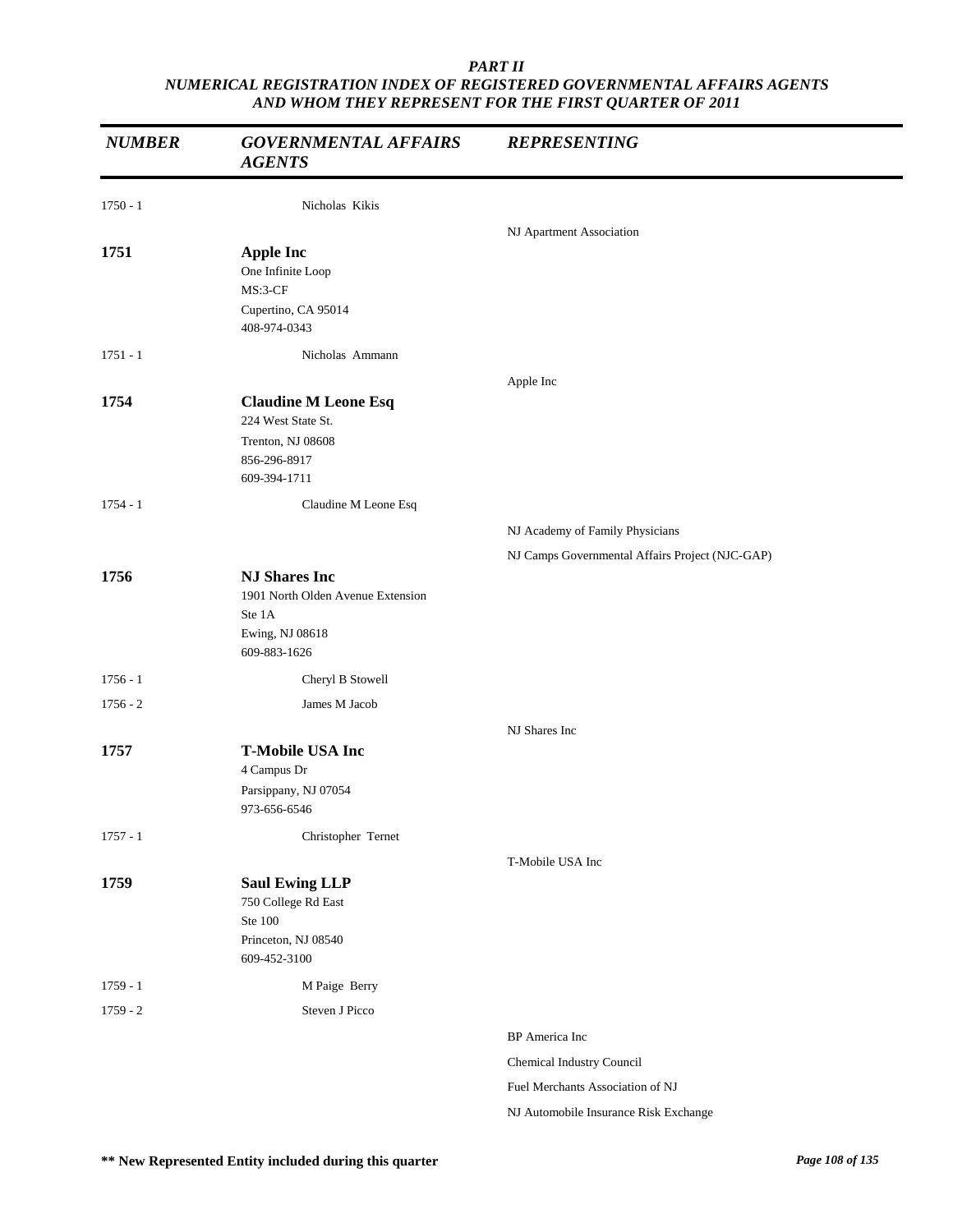| <b>NUMBER</b> | <b>GOVERNMENTAL AFFAIRS</b><br><b>AGENTS</b>                                                                | <b>REPRESENTING</b>                                                                |
|---------------|-------------------------------------------------------------------------------------------------------------|------------------------------------------------------------------------------------|
|               |                                                                                                             | Public Alliance Public Insurance Fund                                              |
|               |                                                                                                             | School Alliance Insurance Fund                                                     |
|               |                                                                                                             | Somerset County Joint Insurance Fund                                               |
| 1760          | <b>Reed Smith LLP</b><br>2500 One Liberty Place<br>1650 Market St<br>Philadelphia, PA 19103<br>215-851-8874 |                                                                                    |
| $1760 - 1$    | David Gutowski                                                                                              |                                                                                    |
|               |                                                                                                             | IMS Health Inc                                                                     |
|               |                                                                                                             | NJ Chamber of Commerce                                                             |
| 1761          | Raritan Baykeeper Inc dba NY/NJ Baykeeper<br>52 W. Front St<br>Keyport, NJ 07735<br>732-888-9870            |                                                                                    |
| $1761 - 3$    | Deborah Mans                                                                                                |                                                                                    |
| $1761 - 4$    | Christopher Len                                                                                             |                                                                                    |
|               |                                                                                                             | Hackensack Riverkeeper                                                             |
|               |                                                                                                             | Raritan Baykeeper Inc dba NY/NJ Baykeeper                                          |
| 1762          | <b>Delaware Riverkeeper Network</b><br>300 Pond St<br>Bristol, PA 19007<br>215-369-1188                     |                                                                                    |
| $1762 - 1$    | Maya van Rossum                                                                                             |                                                                                    |
| $1762 - 2$    | Frederick A Stine                                                                                           |                                                                                    |
| $1762 - 3$    | Faith Zerbe                                                                                                 |                                                                                    |
| $1762 - 4$    | Tracy Carluccio                                                                                             |                                                                                    |
|               |                                                                                                             | Delaware Riverkeeper Network                                                       |
| 1764          | <b>FedEx Corp</b><br>590 Broadway<br>Menands, NY 12204<br>901-818-7791                                      |                                                                                    |
| $1764 - 1$    | Helen Brooks                                                                                                |                                                                                    |
|               |                                                                                                             | FedEx Corp                                                                         |
| 1766          | 254 Easton Ave<br>New Brunswick, NJ 08901<br>732-745-8600                                                   | Saint Peter's Healthcare System and any and all of its subsidiaries and affiliates |
| $1766 - 1$    | Jay Jimenez                                                                                                 |                                                                                    |
|               |                                                                                                             | Saint Peter's Healthcare System and any and all of its subsidiaries and            |

t Peter's Healthcare System and any and all of its subsidiaries a affiliates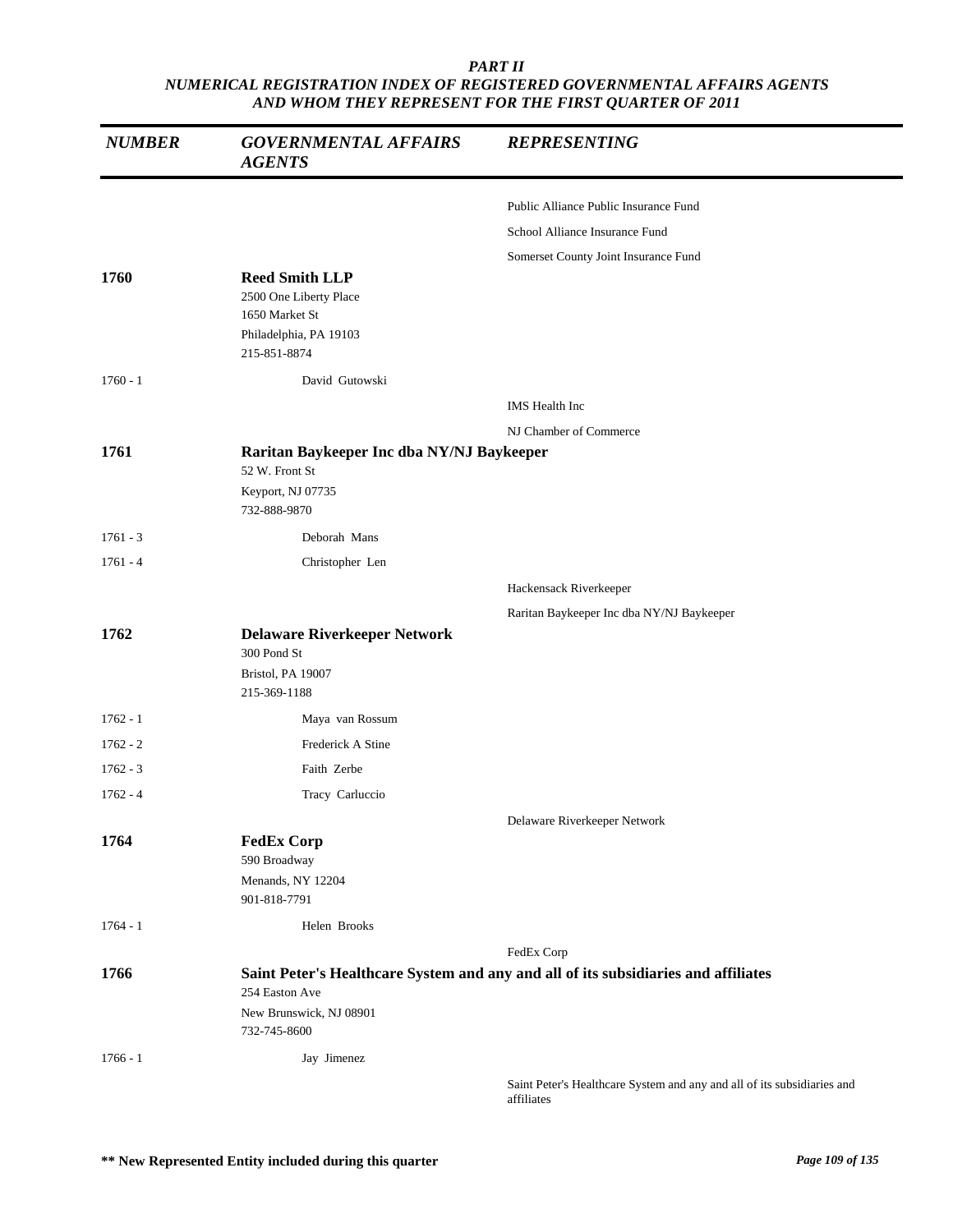| <b>NUMBER</b> | <b>GOVERNMENTAL AFFAIRS</b><br><b>AGENTS</b>                                                                                             | <b>REPRESENTING</b>                       |
|---------------|------------------------------------------------------------------------------------------------------------------------------------------|-------------------------------------------|
| 1767          | Bevan, Mosca, Giuditta & Zarillo PC<br>222 Mount Airy Rd<br><b>Ste 200</b><br>Basking Ridge, NJ 07920<br>908-753-8300                    |                                           |
| $1767 - 1$    | Murray Bevan                                                                                                                             |                                           |
| $1767 - 2$    | Richard A Giuditta Jr                                                                                                                    |                                           |
| $1767 - 7$    | Gabrielle Figueroa                                                                                                                       |                                           |
| $1767 - 8$    | Sean Kelly                                                                                                                               |                                           |
| $1767 - 9$    | Elizabeth McKeever                                                                                                                       |                                           |
| $1767 - 10$   | Michael Parlavecchio                                                                                                                     |                                           |
|               |                                                                                                                                          | AT&T                                      |
|               |                                                                                                                                          | <b>Bloom Energy Corp</b>                  |
|               |                                                                                                                                          | Constellation Energy Group Inc            |
|               |                                                                                                                                          | Hackettstown Regional Medical Center      |
|               |                                                                                                                                          | Lincoln Renewable Energy LLC              |
|               |                                                                                                                                          | Novo Nordisk Inc                          |
|               |                                                                                                                                          | Recreational Vehicle Industry Association |
|               |                                                                                                                                          | Retail Energy Supply Association (RESA)   |
|               |                                                                                                                                          | Warren Hospital                           |
| 1769          | <b>Definitive Government Relations</b><br>196 Princeton-Hightstown Rd<br>Bldg 2, Ste 14A<br>Princeton Junction, NJ 08550<br>609-378-5482 |                                           |
| $1769 - 1$    | William F Megna                                                                                                                          |                                           |
|               |                                                                                                                                          | <b>AFLAC</b>                              |
|               |                                                                                                                                          | <b>Association Master Trust</b>           |
|               |                                                                                                                                          | QualCare                                  |
| 1771          | <b>Laurenti Consultants LLC</b><br>18 Bank St<br>Ste 201<br>Morristown, NJ 07960<br>973-984-7800                                         |                                           |
| $1771 - 1$    | Shawn Kathryn Laurenti                                                                                                                   |                                           |
|               |                                                                                                                                          | DAI Inc                                   |
|               |                                                                                                                                          | Honeywell International Inc               |
|               |                                                                                                                                          | L. Robert Kimball and Associates          |
|               |                                                                                                                                          | Pure Power Corp                           |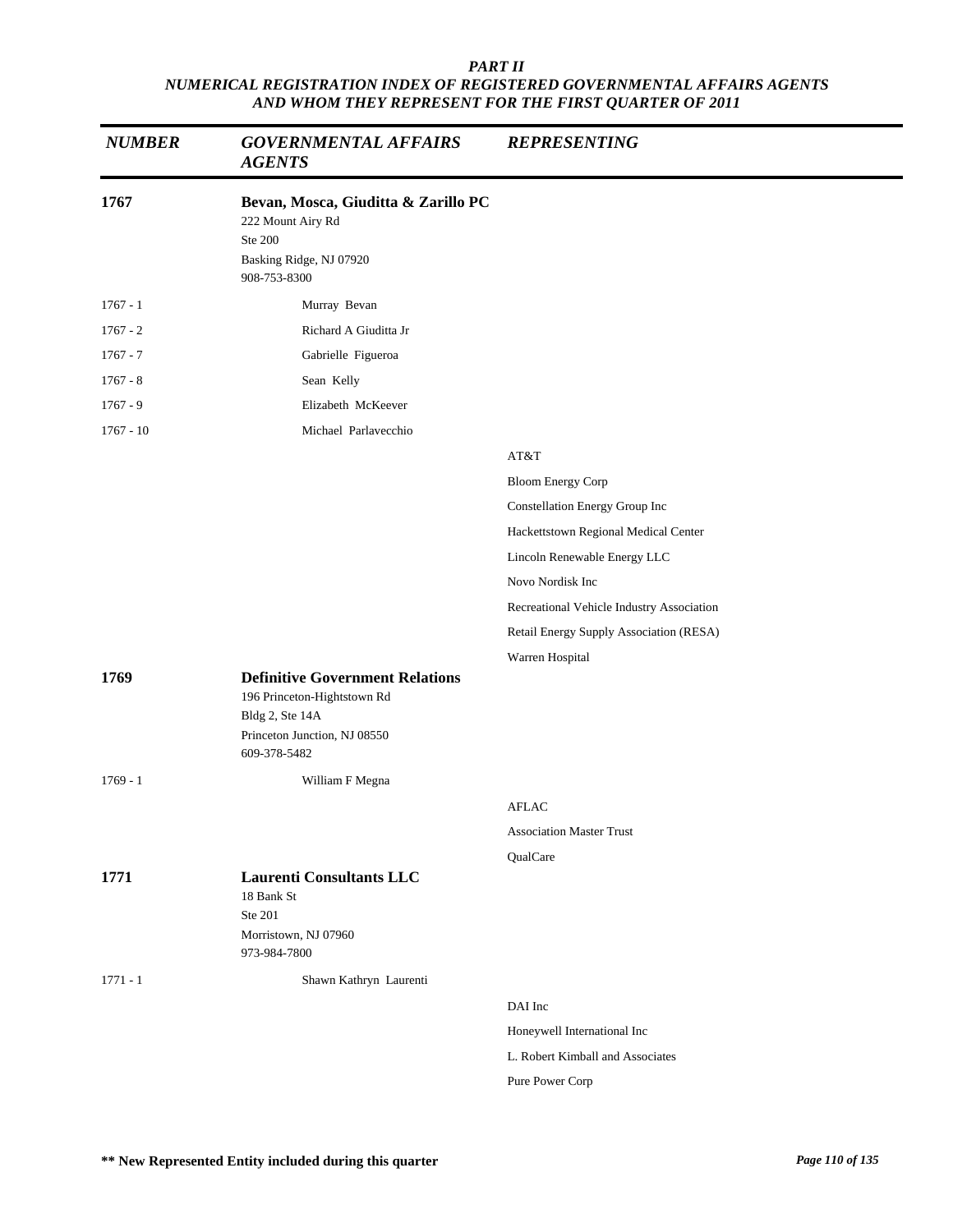| <b>NUMBER</b> | <b>GOVERNMENTAL AFFAIRS</b><br><b>AGENTS</b>                                                                           | <b>REPRESENTING</b>                                       |
|---------------|------------------------------------------------------------------------------------------------------------------------|-----------------------------------------------------------|
| 1773          | American Society for the Prevention of Cruelty to Animals<br>235 West 102nd St<br>Apt 14E                              |                                                           |
|               | New York, NY 10025                                                                                                     |                                                           |
| $1773 - 1$    | Debora Bresch                                                                                                          |                                                           |
| 1774          | <b>Statewide Parent Advocacy Network</b><br>35 Halsey St<br>Newark, NJ 07102<br>973-642-8100                           | American Society for the Prevention of Cruelty to Animals |
| $1774 - 1$    | Diana Autin                                                                                                            |                                                           |
| $1774 - 2$    | Margaret Kinsell                                                                                                       |                                                           |
|               |                                                                                                                        | Statewide Parent Advocacy Network                         |
| 1777          | <b>Reckitt Benckiser Pharmaceuticals Inc</b><br>106 Huntersfield Rd<br>Delmar, NY 12054<br>518-763-6391                |                                                           |
| $1777 - 1$    | Lee Marks                                                                                                              |                                                           |
|               |                                                                                                                        | Reckitt Benckiser Pharmaceuticals Inc                     |
| 1778          | UnitedHealth Group/United Healthcare Services Inc<br>172 West State St<br>Ste 102<br>Trenton, NJ 08608<br>609-394-0022 |                                                           |
| $1778 - 1$    | Brendan Peppard                                                                                                        |                                                           |
|               |                                                                                                                        | AmeriChoice of NJ Inc                                     |
|               |                                                                                                                        | Ingenix                                                   |
|               |                                                                                                                        | <b>Ingenix Public Sector Solutions</b>                    |
|               |                                                                                                                        | Ovations, A UnitedHealth Group Co                         |
|               |                                                                                                                        | Oxford Health Insurance Inc                               |
|               |                                                                                                                        | Oxford Health Plans (NJ) Inc                              |
|               |                                                                                                                        | United Healthcare Insurance Co                            |
| 1780          | <b>Bobby Fewell</b><br>72 Ruby St<br>PO Box 1362<br>Springfield, NJ 07081<br>973-379-2594                              |                                                           |
| $1780 - 1$    | Bobby Fewell                                                                                                           |                                                           |
|               |                                                                                                                        | Independent Agent                                         |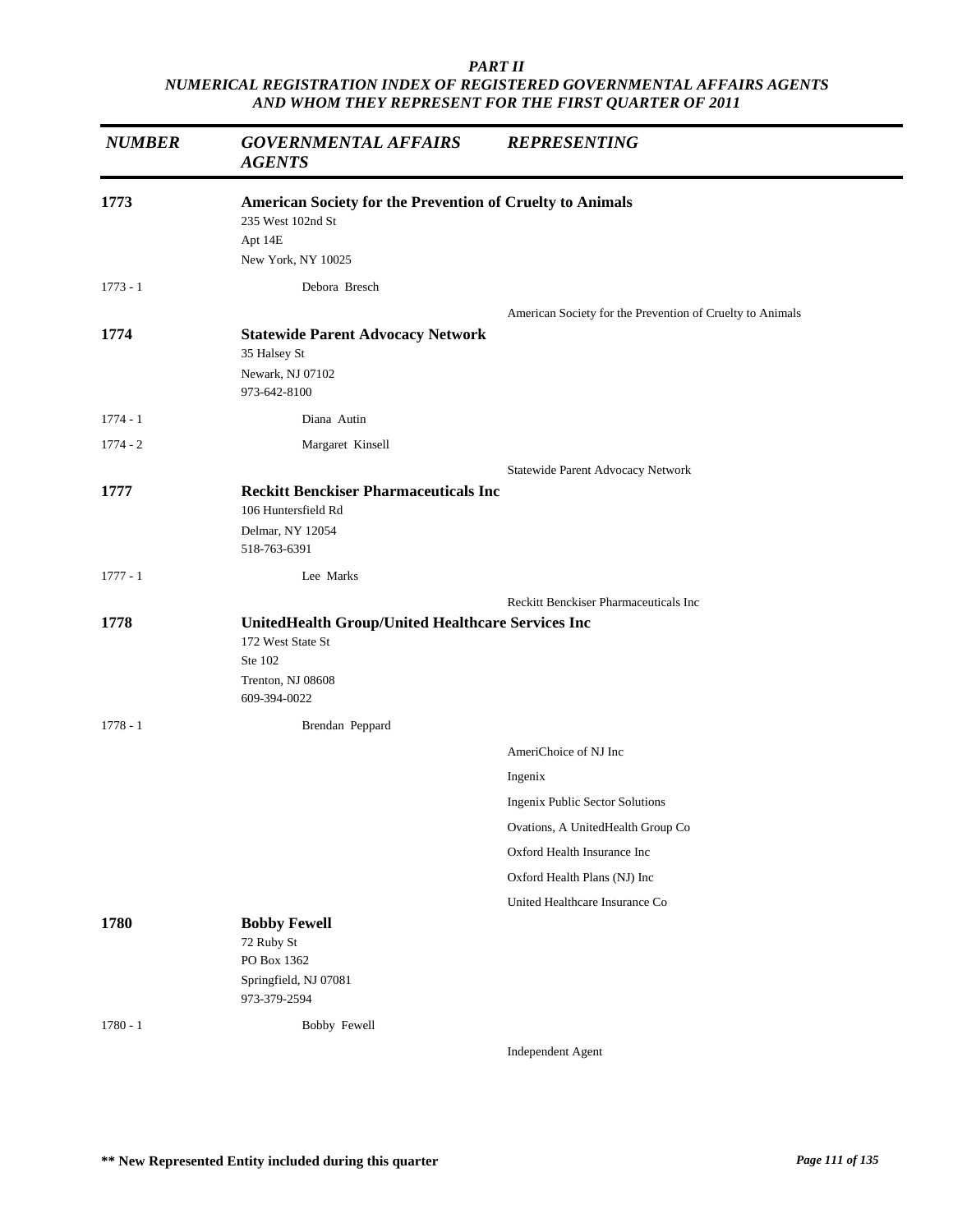| <b>NUMBER</b> | <b>GOVERNMENTAL AFFAIRS</b><br><b>AGENTS</b>                                          | <b>REPRESENTING</b>                                                   |
|---------------|---------------------------------------------------------------------------------------|-----------------------------------------------------------------------|
| 1781          | <b>Capital Impact Group</b><br>134 West State St<br>Trenton, NJ 08608<br>609-989-5885 |                                                                       |
| $1781 - 1$    | Gene Mulroy                                                                           |                                                                       |
| $1781 - 2$    | Gerry Gibbs                                                                           |                                                                       |
| $1781 - 3$    | Christina Meo                                                                         |                                                                       |
| $1781 - 5$    | Chrissy Buteas                                                                        |                                                                       |
| 1781 - 7      | Loredana Cromarty                                                                     |                                                                       |
|               |                                                                                       | AAA Clubs of NJ                                                       |
|               |                                                                                       | American Medical Response                                             |
|               |                                                                                       | Apollo Real Estate                                                    |
|               |                                                                                       | AstraZeneca                                                           |
|               |                                                                                       | Autism Speaks                                                         |
|               |                                                                                       | Catholic Health Care Partnership                                      |
|               |                                                                                       | CentraState Health Care System                                        |
|               |                                                                                       | CGI                                                                   |
|               |                                                                                       | Children's Hospital of Philadelphia The                               |
|               |                                                                                       | Coriell Institute of Medical Research                                 |
|               |                                                                                       | <b>Correctional Dental Associates</b>                                 |
|               |                                                                                       | Dewey Square Group for American Beverage Association                  |
|               |                                                                                       | Dewey Square Group for Barnes and Noble University Book Store         |
|               |                                                                                       | Dewey Square Group for Coaltion for Responsible Nutrition Information |
|               |                                                                                       | Direct Title & Closing Co                                             |
|               |                                                                                       | Dornoch Bergen Square LLC                                             |
|               |                                                                                       | DuPont                                                                |
|               |                                                                                       | <b>Environmental Retrofit Solutions</b>                               |
|               |                                                                                       | Exelon Corp                                                           |
|               |                                                                                       | Faison**                                                              |
|               |                                                                                       | Fedway Associates Inc                                                 |
|               |                                                                                       | Gracefield Manor LLC                                                  |
|               |                                                                                       | Grant & Eisenhofer PA                                                 |
|               |                                                                                       | Hilltop Public Solutions for Coalition for Financial Security         |
|               |                                                                                       | Hilltop Public Solutions for Medical Imaging and Technology Alliance  |
|               |                                                                                       | Hilltop Public Solutions for National Consumer Research Alliance      |
|               |                                                                                       | Home Health Services and Staffing Association (HHSSA NJ)              |
|               |                                                                                       | Honeywell                                                             |
|               |                                                                                       | K2 Pure Solutions                                                     |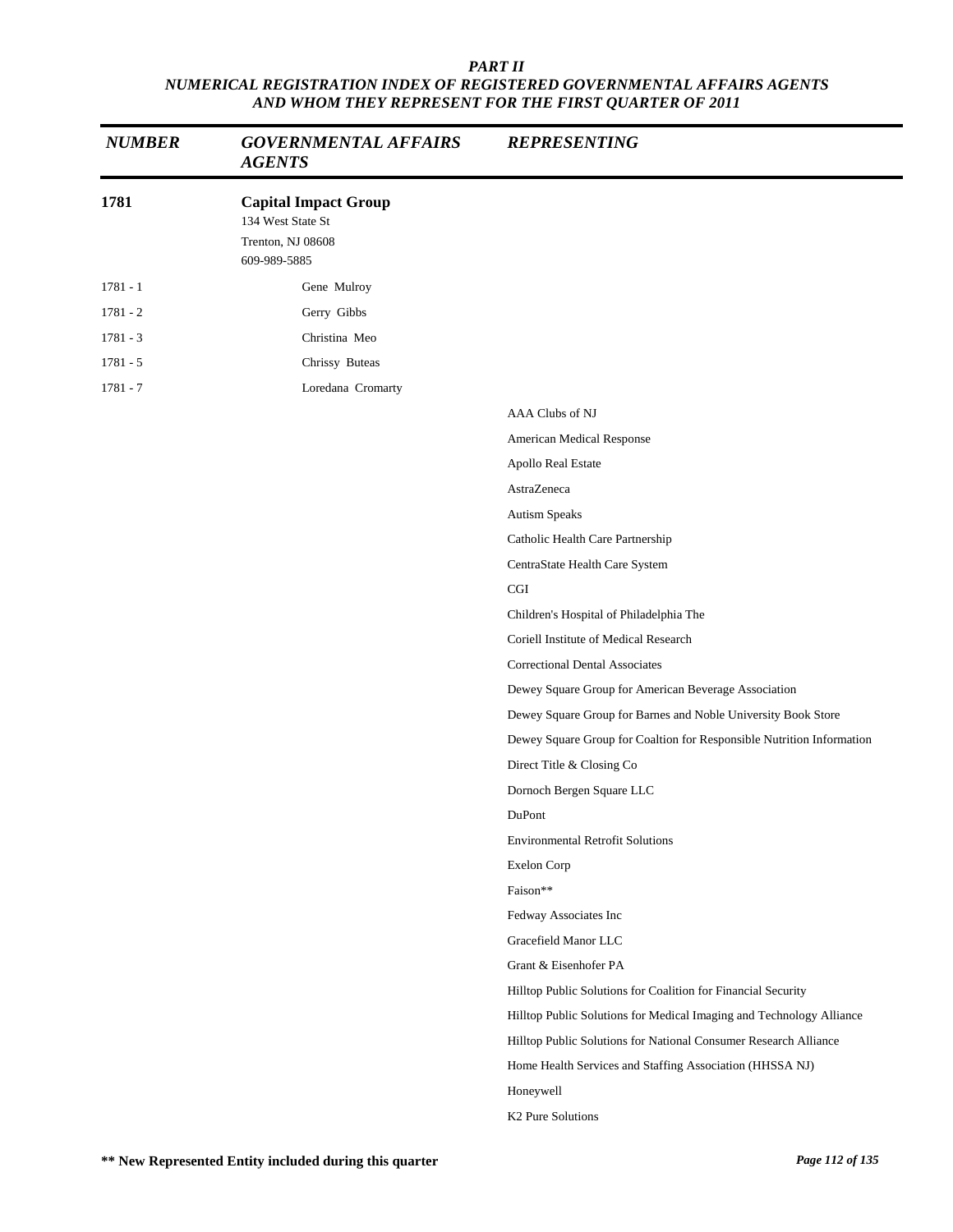| <b>NUMBER</b> | <b>GOVERNMENTAL AFFAIRS</b><br><b>AGENTS</b>                                             | <b>REPRESENTING</b>                                        |
|---------------|------------------------------------------------------------------------------------------|------------------------------------------------------------|
|               |                                                                                          | Knowles Hall Consulting                                    |
|               |                                                                                          | Kronos                                                     |
|               |                                                                                          | Laurdan Realty                                             |
|               |                                                                                          | Marlboro Township Municipal Utilities Authority            |
|               |                                                                                          | Motorola                                                   |
|               |                                                                                          | MultiState Associates/Hewlett-Packard                      |
|               |                                                                                          | MultiState Associates/True Beginnings (True.com)           |
|               |                                                                                          | NJ Girl Scouts Councils                                    |
|               |                                                                                          | NJ Higher Education Student Assistance Authority (HESSA)   |
|               |                                                                                          | NJ Hospital Association                                    |
|               |                                                                                          | NJ Petrol                                                  |
|               |                                                                                          | On Point Advocacy for PACE 4 Jobs                          |
|               |                                                                                          | Organization of Nurse Executives of New Jersey             |
|               |                                                                                          | Patterson Belknap Webb & Tyler LLP for New York Water Taxi |
|               |                                                                                          | Probation Association of New Jersey                        |
|               |                                                                                          | READS - Real Estate Advisory and Development Services      |
|               |                                                                                          | <b>Reliant Energy</b>                                      |
|               |                                                                                          | Renaissance Broadcasting Co                                |
|               |                                                                                          | Treecycle                                                  |
|               |                                                                                          | UNITEHERE                                                  |
|               |                                                                                          | Valley Forge Asset Management Corp                         |
|               |                                                                                          | Verizon                                                    |
|               |                                                                                          | <b>Watson Pharmaceuticals</b>                              |
| 1782          | <b>Hoboken Strategy Group</b><br>1401 Washington St<br>Hoboken, NJ 07030<br>201-459-0502 |                                                            |
| $1782 - 1$    | Kay Elizabeth LiCausi                                                                    |                                                            |
| $1782 - 2$    | Michael Comba                                                                            |                                                            |
|               |                                                                                          | <b>Becker Development LLC</b>                              |
|               |                                                                                          | Honeywell International                                    |
|               |                                                                                          | Indoor Tanning Association Inc                             |
|               |                                                                                          | NW Financial Group                                         |
|               |                                                                                          | Park Willow LLC                                            |
|               |                                                                                          | Pinnacle Consulting & Construction Services Inc            |
|               |                                                                                          | Royal Caribbean Cruises Ltd                                |
|               |                                                                                          | Stevens Institute of Technology                            |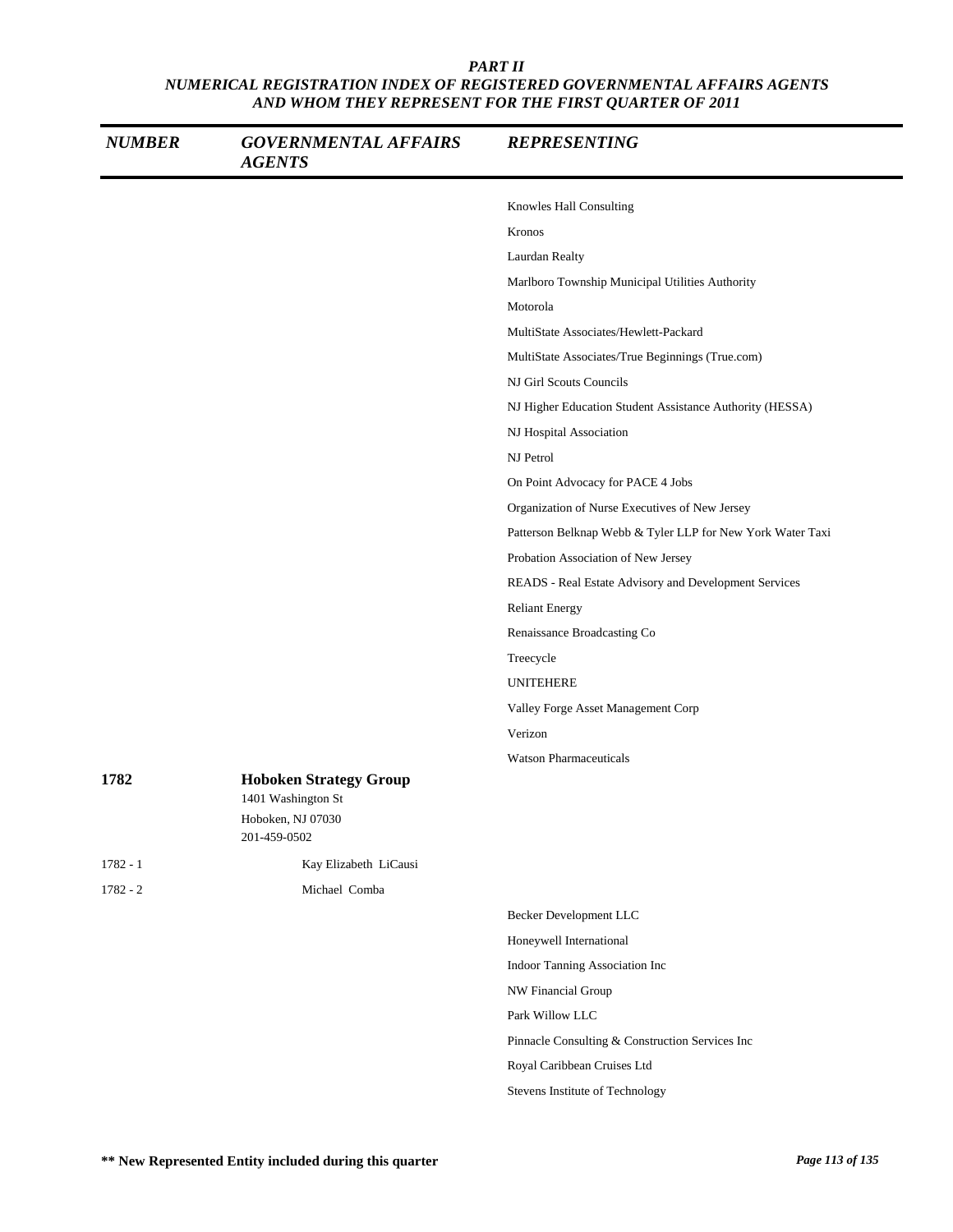| <b>NUMBER</b> | <b>GOVERNMENTAL AFFAIRS</b><br><b>AGENTS</b>                                                                     | <b>REPRESENTING</b>                              |
|---------------|------------------------------------------------------------------------------------------------------------------|--------------------------------------------------|
| 1783          | <b>QualCare Inc</b><br>30 Knightsbridge Rd<br>Piscataway, NJ 08854<br>732-562-2805                               |                                                  |
| $1783 - 1$    | Annette Catino                                                                                                   |                                                  |
| 1784          | <b>SunEdison LLC</b><br>12500 Baltimore Ave<br>Beltsville, MD 20705<br>443-909-7200                              | QualCare Inc                                     |
| $1784 - 1$    | Fred Zalcman                                                                                                     |                                                  |
| 1786          | <b>Keywood Strategies LLC</b><br>59 Cornell Ave<br>Berkeley Heights, NJ 07922<br>908-464-1254                    | SunEdison LLC                                    |
| $1786 - 1$    | Angie Devanney                                                                                                   |                                                  |
|               |                                                                                                                  | Abba/Clemente LLC                                |
|               |                                                                                                                  | Alpert Development                               |
|               |                                                                                                                  | Alpert Development/Patterson Commercial Partners |
|               |                                                                                                                  | Elm Avenue Properties                            |
|               |                                                                                                                  | Filipe Custom Woodwork Inc                       |
|               |                                                                                                                  | <b>MAR Acquisition Group</b>                     |
|               |                                                                                                                  | Quincy Place Associates                          |
|               |                                                                                                                  | Sumo Enterprises                                 |
| 1787          | Merrill Lynch & Co<br>4 World Financial Ctr<br>New York, NY 10080<br>212-449-0708                                |                                                  |
| $1787 - 4$    | David J McCarthy                                                                                                 |                                                  |
|               |                                                                                                                  | Merrill Lynch & Co                               |
| 1791          | <b>Deutsche Bank Securities Inc</b><br>60 Wall St<br>New York, NY 10005<br>212-250-2500                          |                                                  |
| $1791 - 1$    | Patrick Marsh                                                                                                    |                                                  |
|               |                                                                                                                  | Deutsche Bank Securities Inc                     |
| 1794          | NJ Gasoline, C-Store, Automotive Association<br>66 Morris Ave<br>Ste 1E<br>Springfield, NJ 07081<br>973-376-0066 |                                                  |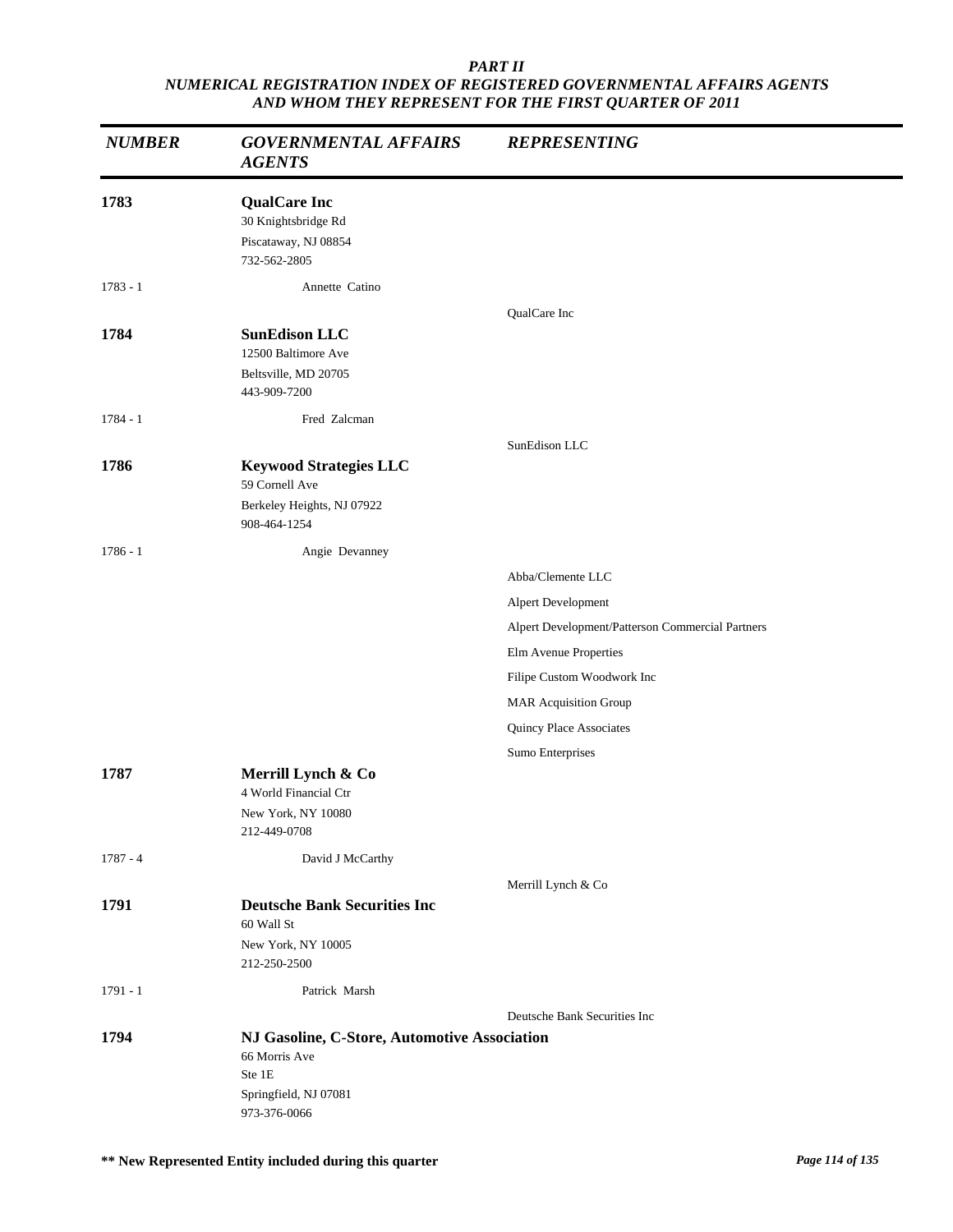| <b>NUMBER</b> | <b>GOVERNMENTAL AFFAIRS</b><br><b>AGENTS</b>                                                                | <b>REPRESENTING</b>                                                            |
|---------------|-------------------------------------------------------------------------------------------------------------|--------------------------------------------------------------------------------|
| $1794 - 1$    | Salvatore Risalvato                                                                                         |                                                                                |
|               |                                                                                                             | NJ Gasoline, C-Store, Automotive Association                                   |
| 1795          | <b>NJ Institute for Social Justice</b><br>60 Park Pl<br>Ste 511<br>Newark, NJ 07102<br>973-624-9400         |                                                                                |
| $1795 - 1$    | Cornell Brooks                                                                                              |                                                                                |
| $1795 - 4$    | Craig Levine                                                                                                |                                                                                |
| $1795 - 6$    | Ellen Brown                                                                                                 |                                                                                |
|               |                                                                                                             | NJ Institute for Social Justice                                                |
| 1797          | <b>State Street Associates Inc</b><br>150 West State St<br>Trenton, NJ 08608<br>609-392-0559                |                                                                                |
| $1797 - 1$    | Hal Bozarth                                                                                                 |                                                                                |
| $1797 - 2$    | Anthony Russo                                                                                               |                                                                                |
| $1797 - 3$    | Edward Waters                                                                                               |                                                                                |
|               |                                                                                                             | Akzo Nobel Inc                                                                 |
|               |                                                                                                             | Alliance for Environmental Concerns d/b/a New Jersey Green Industry<br>Council |
|               |                                                                                                             | Butler Printing & Laminating Inc                                               |
|               |                                                                                                             | Chemistry Council of NJ/AstraZeneca Pharmaceuticals LP                         |
|               |                                                                                                             | Coalition for Automotive Equality (CARE)                                       |
|               |                                                                                                             | Halogenated Solvent Industry Alliance Inc (HSIA)                               |
|               |                                                                                                             | Houghton Chemical Corp                                                         |
|               |                                                                                                             | Illinois Tool Works Inc                                                        |
|               |                                                                                                             | Korean-American Cleaners Association of New Jersey The                         |
|               |                                                                                                             | Plastic Shipping Container Institute                                           |
|               |                                                                                                             | Potters Industries Inc                                                         |
|               |                                                                                                             | Tri-State Automatic Merchandising Council                                      |
| 1798          | Nielsen, Merksamer, Parrinello, Mueller & Naylor LLP<br>2350 Kerner Blvd<br>Ste 250<br>San Rafael, CA 94901 |                                                                                |
|               | 415-389-6800                                                                                                |                                                                                |
| $1798 - 1$    | Dan J Horton                                                                                                |                                                                                |
|               |                                                                                                             | Exxon Mobil Corp                                                               |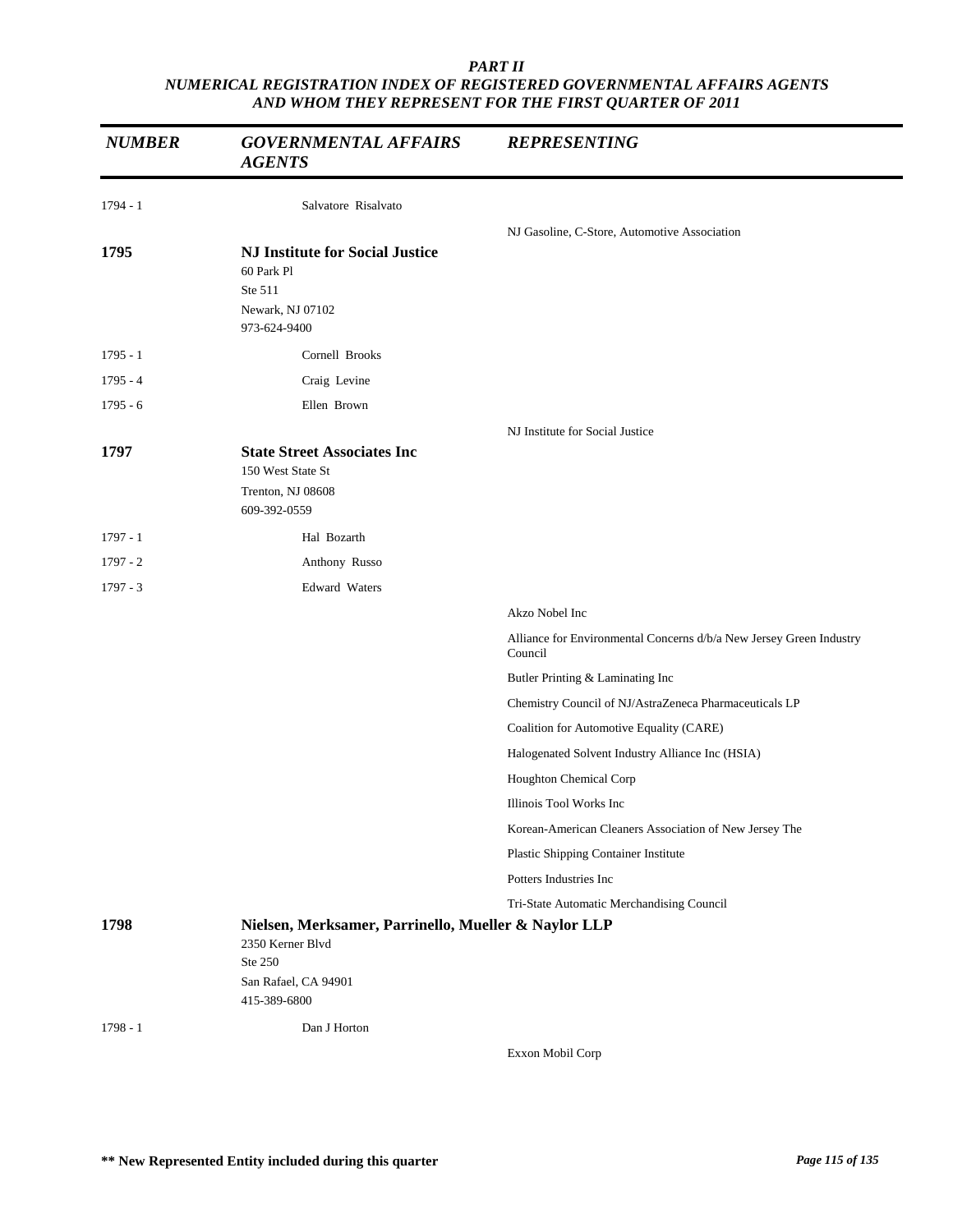| <b>NUMBER</b> | <b>GOVERNMENTAL AFFAIRS</b><br><b>AGENTS</b>                                                                          | <b>REPRESENTING</b>                |
|---------------|-----------------------------------------------------------------------------------------------------------------------|------------------------------------|
| 1801          | UnitedHealth Group/UnitedHealth Care Services Inc<br>100 Mulberry St<br>4th Floor<br>Newark, NJ 07102<br>973-565-5221 |                                    |
| $1801 - 1$    | Michelle Walsky                                                                                                       |                                    |
| 1802          | Merrill Lynch & Co Inc<br>1818 Market St<br>18th Fl<br>Philadelphia, PA 19103<br>215-446-7075                         | AmeriChoice New Jersey Inc         |
| $1802 - 1$    | Ralph A Saggiomo                                                                                                      |                                    |
| $1802 - 2$    | Eugene P Spinelli                                                                                                     |                                    |
| $1802 - 3$    | Michael Vogel                                                                                                         |                                    |
| $1802 - 4$    | Harper Watters                                                                                                        |                                    |
| 1804          | <b>Mary Comfort Consulting LLC</b><br>128 Golf View Dr<br>Sewell, NJ 08080<br>609-372-6868                            | Merrill Lynch & Co Inc             |
| $1804 - 1$    | Mary Comfort                                                                                                          |                                    |
|               |                                                                                                                       | Christopher S. Vernon              |
|               |                                                                                                                       | Public Strategies Impact           |
|               |                                                                                                                       | <b>Robert Rizas</b>                |
| 1807          | <b>CA</b> Inc<br>200 Princeton S. Corp Center<br>Ste 400<br>Ewing, NJ 08628<br>609-583-9600                           |                                    |
| $1807 - 1$    | James Schnitzlein                                                                                                     |                                    |
| 1808          | <b>Credit Suisse Securities (USA) LLC</b><br>Eleven Madison Ave<br>New York, NY 10010<br>212-538-6736                 | CA Inc                             |
| $1808 - 3$    | Richard Johnson                                                                                                       |                                    |
| 1809          | <b>RBC Capital Markets Corp</b><br>3 World Financial Ctr<br>200 Vessey St<br>New York, NY 10281<br>212-618-5644       | Credit Suisse Securities (USA) LLC |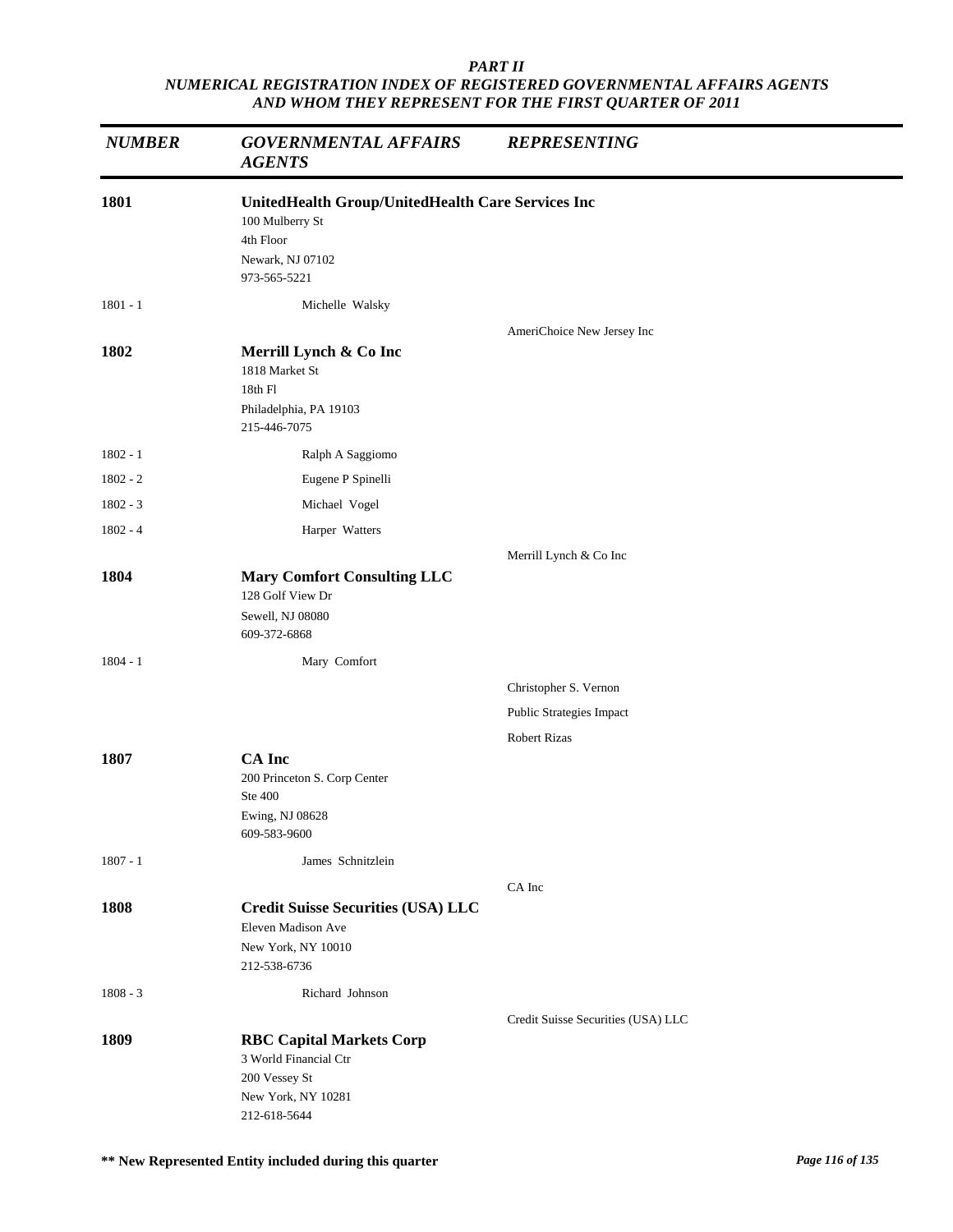| <b>NUMBER</b> | <b>GOVERNMENTAL AFFAIRS</b><br><b>AGENTS</b>                                                | <b>REPRESENTING</b>                  |
|---------------|---------------------------------------------------------------------------------------------|--------------------------------------|
| $1809 - 1$    | Michael Baumrin                                                                             |                                      |
| $1809 - 2$    | Francisco Gonzalez                                                                          |                                      |
|               |                                                                                             | RBC Capital Markets Corp             |
| 1810          | <b>CSC Holdings LLC</b><br>124 West State St<br>3rd Fl<br>Trenton, NJ 08608<br>516-803-2300 |                                      |
| $1810 - 1$    | Kevin J Drennan                                                                             |                                      |
|               |                                                                                             | Cablevision                          |
| 1813          | <b>JPMorgan Chase Bank NA</b>                                                               |                                      |
|               | 103 College Rd                                                                              |                                      |
|               | Princeton, NJ 08540<br>609-936-3064                                                         |                                      |
| $1813 - 1$    | Robert Tartaglia                                                                            |                                      |
|               |                                                                                             | JPMorgan Chase Bank NA               |
| 1814          | <b>NJ Future</b>                                                                            |                                      |
|               | 137 W. Hanover St                                                                           |                                      |
|               | Trenton, NJ 08618                                                                           |                                      |
|               | 609-393-0008                                                                                |                                      |
| $1814 - 1$    | Christine Sturm                                                                             |                                      |
|               |                                                                                             | NJ Future                            |
| 1817          | <b>Adam Crain</b>                                                                           |                                      |
|               | 5605 Chevy Chase Pkwy NW<br>Washington, DC 20015                                            |                                      |
|               | 202-549-2777                                                                                |                                      |
| $1817 - 1$    | Adam Crain                                                                                  |                                      |
|               |                                                                                             | <b>ACS</b> Government Solutions      |
| 1818          | <b>United Water</b>                                                                         |                                      |
|               | 15 Adafre Ave                                                                               |                                      |
|               | PO Box 668                                                                                  |                                      |
|               | Toms River, NJ 08754<br>732-349-0227                                                        |                                      |
| $1818 - 1$    | Jane Kunka                                                                                  |                                      |
|               |                                                                                             |                                      |
| 1819          | <b>International Game Technology</b>                                                        | <b>United Water</b>                  |
|               | 6355 South Buffalo Dr                                                                       |                                      |
|               | Las Vegas, NV 89113                                                                         |                                      |
|               | 702-669-8746                                                                                |                                      |
| 1819 - 1      | Michelle Chatigny                                                                           |                                      |
|               |                                                                                             | <b>International Game Technology</b> |

**\*\* New Represented Entity included during this quarter** *Page 117 of 135*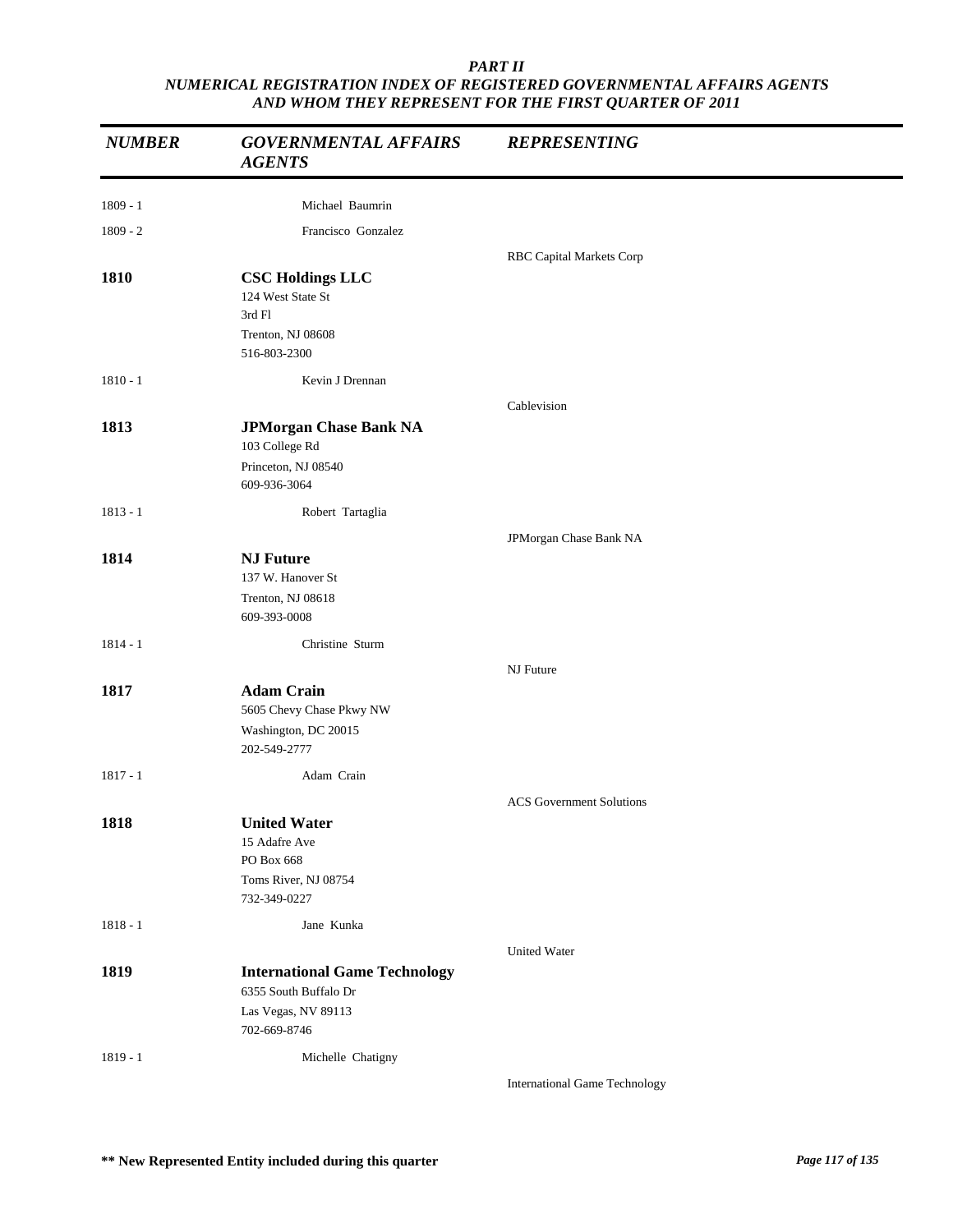| <b>NUMBER</b> | <b>GOVERNMENTAL AFFAIRS</b><br><b>AGENTS</b>                                                                 | <b>REPRESENTING</b>                          |
|---------------|--------------------------------------------------------------------------------------------------------------|----------------------------------------------|
| 1820          | <b>Bank of America NA</b><br>1455 Pennsylvania Ave NW<br>Suite 950<br>Washington, DC 20004<br>202-351-0125   |                                              |
| $1820 - 1$    | Kelly Hobbs                                                                                                  |                                              |
| 1824          | <b>Comcast Corp</b><br>1191 Fries Mill Rd<br>Franklinville, NJ 08322<br>856-740-4105                         | Bank of America NA                           |
| $1824 - 1$    | David Mayer                                                                                                  |                                              |
| 1825          | Giordano, Halleran & Ciesla PC<br>125 Half Mile Rd<br>Ste 300<br>Red Bank, NJ 07701<br>732-741-3900          | Comcast Corp                                 |
| $1825 - 1$    | Steven Corodemus                                                                                             |                                              |
|               |                                                                                                              | <b>Bamm Hollow LLC</b>                       |
|               |                                                                                                              | Pay My Taxes LLC                             |
| 1826          | <b>Travelers Companies Inc and Subsidiaries</b><br>One Tower Sq<br>8MS<br>Hartford, CT 06183<br>860-277-0459 |                                              |
| $1826 - 1$    | John Miletti                                                                                                 |                                              |
|               |                                                                                                              | Travelers Companies Inc and Subsidiaries The |
| 1827          | <b>Takeda Pharmaceuticals America</b><br>85 Oak Brook Commons<br>Clifton Park, NY 12065<br>518-373-2150      |                                              |
| $1827 - 1$    | Mark O'Rourke                                                                                                |                                              |
|               |                                                                                                              | Takeda Pharmaceuticals America               |
| 1828          | <b>Barclays Capital Inc</b><br>745 Seventh Ave<br>New York, NY 10019<br>212-526-6937                         |                                              |
| $1828 - 1$    | Charles Ellinwood                                                                                            |                                              |
| 1828 - 2      | Kym Arnone                                                                                                   |                                              |
| $1828 - 3$    | John Gerbino                                                                                                 |                                              |
| $1828 - 4$    | James Henn                                                                                                   |                                              |

Barclays Capital Inc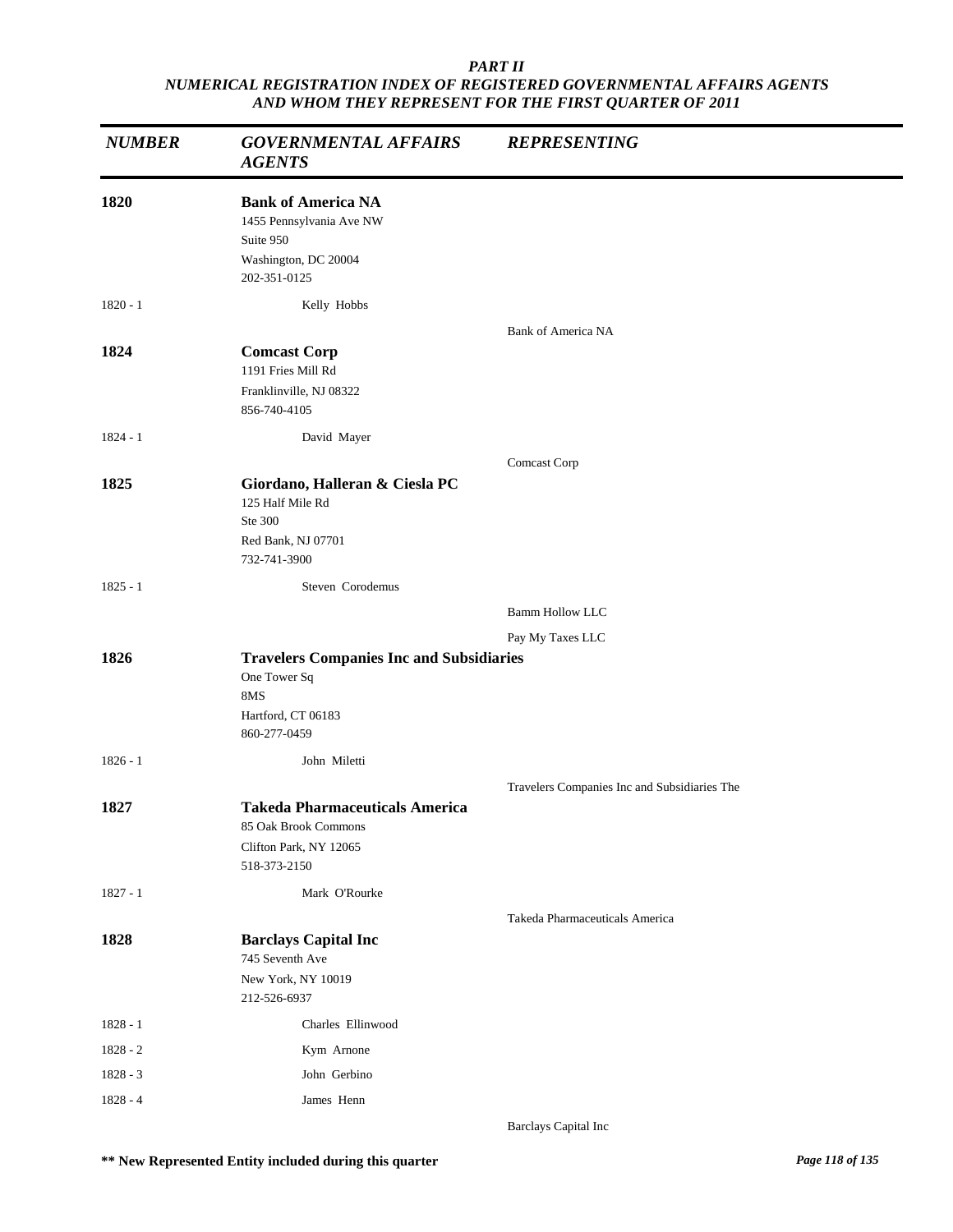| <b>NUMBER</b> | <b>GOVERNMENTAL AFFAIRS</b><br><b>AGENTS</b>                                                             | <b>REPRESENTING</b>       |
|---------------|----------------------------------------------------------------------------------------------------------|---------------------------|
| 1832          | <b>Aetna Inc</b><br>8000 Midatlantic Ave<br>Ste 100<br>Mount Laurel, NJ 08054<br>856-439-4594            |                           |
| $1832 - 1$    | Larry Lewis Jr                                                                                           |                           |
| 1835          | Long & Marmero LLP<br>44 Euclid St<br>Woodbury, NJ 08096<br>856-848-6440                                 | Aetna Health Inc          |
| $1835 - 1$    | Douglas Long                                                                                             |                           |
|               |                                                                                                          | <b>HNTB</b>               |
| 1838          | <b>Consumers Union of US Inc</b><br>1535 Mission St<br>San Francisco, CA 94103<br>415-431-6747           |                           |
| $1838 - 1$    | Laurie Sobel                                                                                             |                           |
|               |                                                                                                          | Consumers Union of US Inc |
| 1839          | <b>Front Porch Strategies</b><br>60 Roseland Ave<br>Caldwell, NJ 07006<br>973-364-2511                   |                           |
| $1839 - 2$    | Susan M Scavone                                                                                          |                           |
|               |                                                                                                          | Alcatel-Lucent            |
|               |                                                                                                          | Alliance One              |
|               |                                                                                                          | American Water            |
|               |                                                                                                          | Longstreet Development    |
|               |                                                                                                          | Nouvelle Associates LLC   |
| 1841          | <b>Cozen O'Connor Government Affairs LLC</b><br>1900 Market St<br>Philadelphia, PA 19103<br>215-665-2000 |                           |
| $1841 - 1$    | Edward J Hazzouri                                                                                        |                           |
| 1842          | Eisai Inc<br>7 Willway Ave<br>Richmond, VA 23226<br>804-450-0965                                         | Independent Agent         |
| $1842 - 1$    | Gary Riddle                                                                                              |                           |
|               |                                                                                                          | Eisai Inc                 |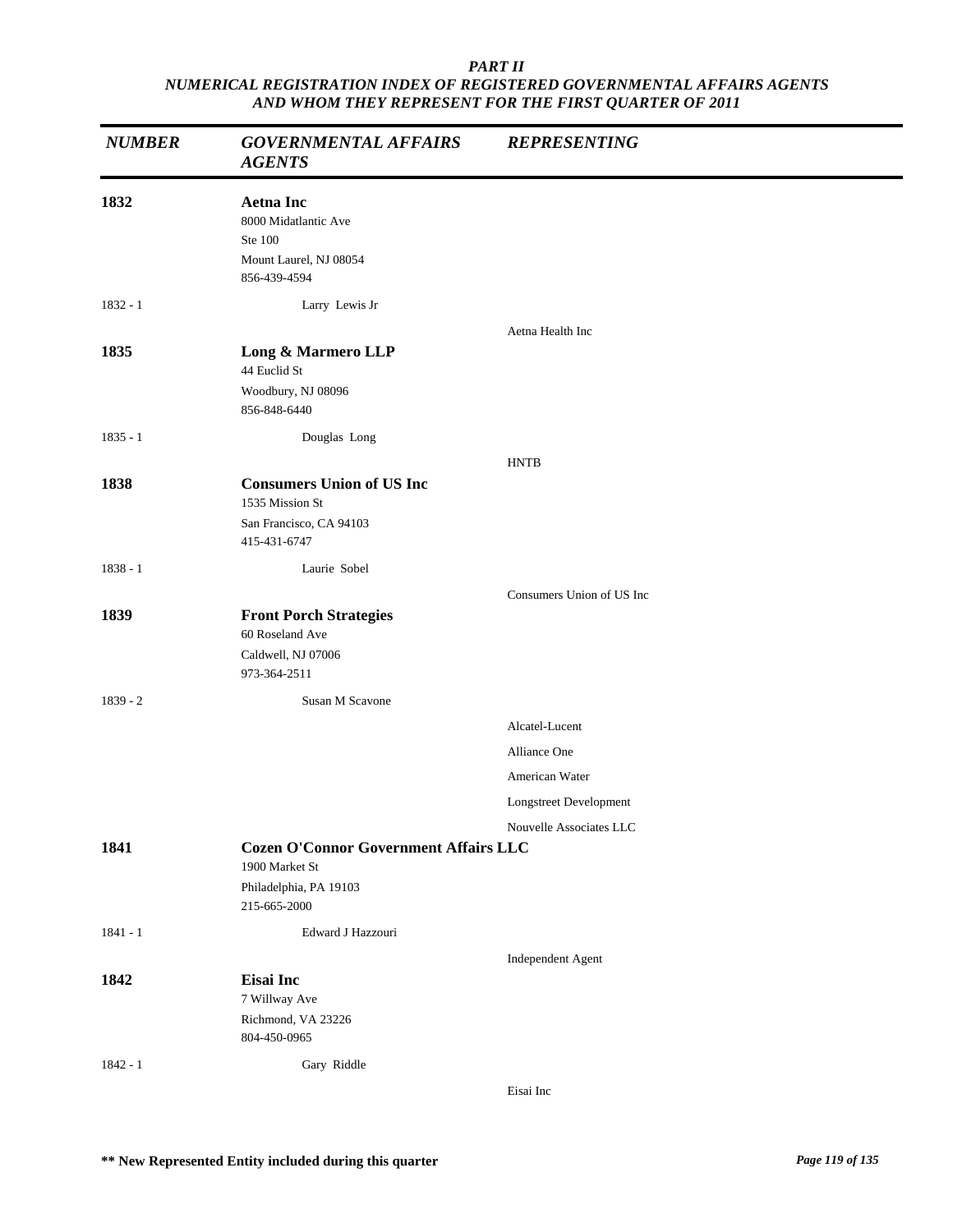| <b>NUMBER</b> | <b>GOVERNMENTAL AFFAIRS</b><br><b>AGENTS</b>                                                                  | <b>REPRESENTING</b>                     |  |
|---------------|---------------------------------------------------------------------------------------------------------------|-----------------------------------------|--|
| 1844          | <b>Mental Health Association in NJ</b><br>88 Pompton Ave<br>Verona, NJ 07044<br>973-571-4100                  |                                         |  |
| $1844 - 1$    | Barbara Johnston                                                                                              |                                         |  |
| 1845          | <b>Capital One Financial</b><br>1500 Capital One Dr<br>Attn: 12077-0270<br>Richmond, VA 23227<br>807-284-6981 | Mental Health Association in New Jersey |  |
| $1845 - 1$    | Steven DeLuca                                                                                                 |                                         |  |
| 1847          | <b>Power Survey Co</b><br>25 Campus Dr<br>South Kearny, NJ 07032<br>908-963-4379                              | Capital One Financial                   |  |
| $1847 - 1$    | Connie Hughes                                                                                                 |                                         |  |
|               |                                                                                                               | Power Survey Co                         |  |
| 1849          | <b>Axiom Holding Co LLC</b><br>700 Plaza Dr<br>Ste 214<br>Secaucus, NJ 07094<br>201-348-8998                  |                                         |  |
| $1849 - 1$    | Ronald Simoncini                                                                                              |                                         |  |
| 1851          | Recording for the Blind & Dyslexic Inc<br>20 Roszel Rd<br>Princeton, NJ 08540<br>866-732-3585                 | Mile Square Taxpayers Association       |  |
| $1851 - 1$    | Edward Bray                                                                                                   |                                         |  |
| $1851 - 2$    | Christine Ranaghan                                                                                            |                                         |  |
| 1852          | <b>Delta Development Group Inc</b><br>2000 Technology Parkway<br>Mechanicsburg, PA 17050<br>717-441-9030      | Recording for the Blind & Dyslexic Inc  |  |
| $1852 - 1$    | Daniel Kennedy                                                                                                |                                         |  |
| $1852 - 4$    | Nathan Garman                                                                                                 |                                         |  |
| $1852 - 5$    | Joseph Eisenhauer                                                                                             |                                         |  |
| $1852 - 6$    | Phillip Sanchez                                                                                               |                                         |  |
| 1852 - 7      | Alexander Pavlovsky                                                                                           |                                         |  |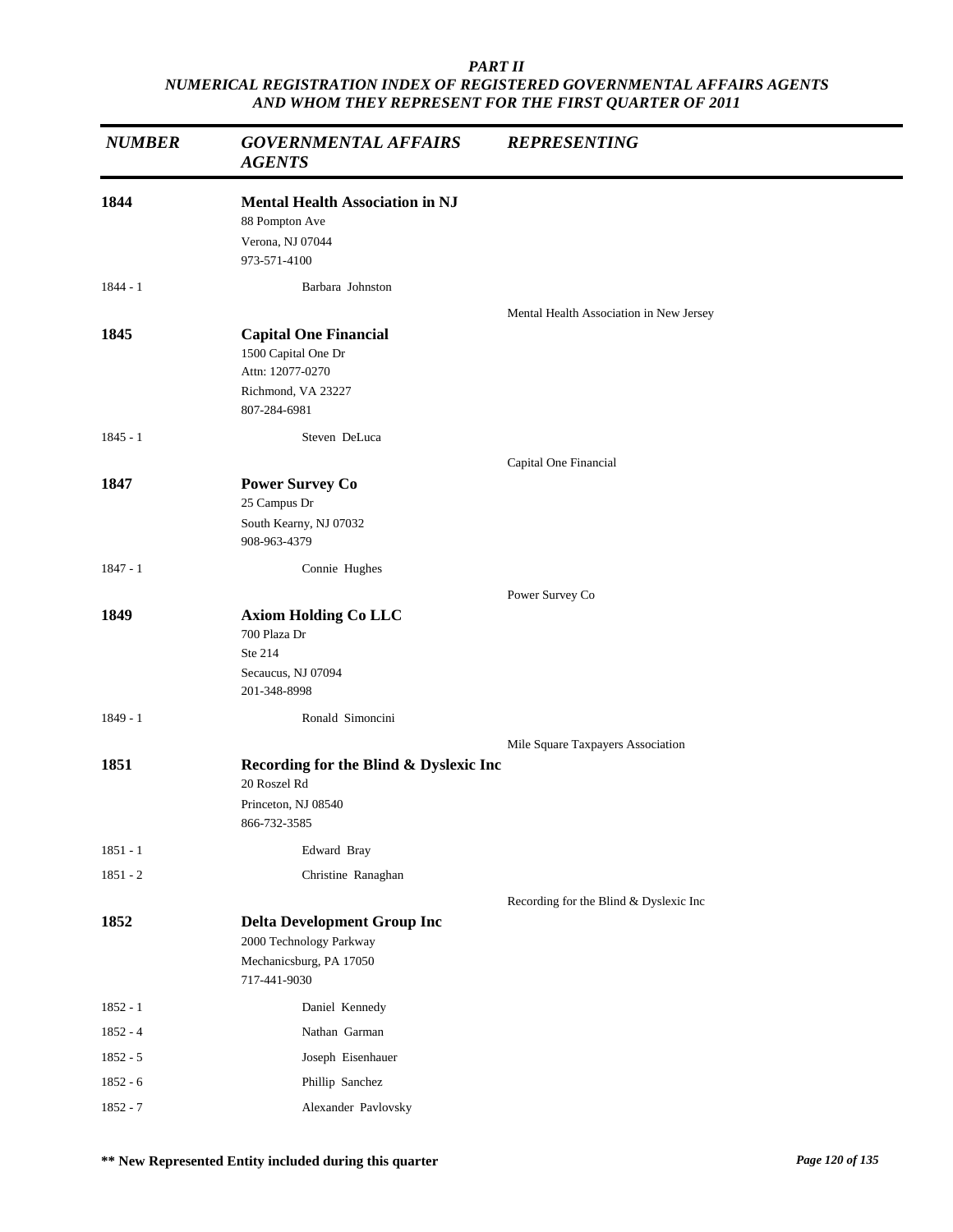| <b>NUMBER</b> | <b>GOVERNMENTAL AFFAIRS</b><br><b>AGENTS</b>      | <b>REPRESENTING</b>                      |
|---------------|---------------------------------------------------|------------------------------------------|
|               |                                                   | Benderson Development Company LLC**      |
|               |                                                   | DEVELCOM**                               |
|               |                                                   | DRW Lacey LLC**                          |
|               |                                                   |                                          |
|               |                                                   | Pineville Properties LLC                 |
|               |                                                   | Shore Mall Associates LP                 |
|               |                                                   | Vornado Realty Trust                     |
|               |                                                   | Woolwich Commons LLC**                   |
| 1853          | NJ Association of School Librarians<br>PO Box 610 |                                          |
|               | Trenton, NJ 08607                                 |                                          |
|               | 856-468-7176                                      |                                          |
| $1853 - 1$    | Margaret Lawlor                                   |                                          |
|               |                                                   | NJ Association of School Librarians      |
| 1854          | <b>INPAC</b>                                      |                                          |
|               | 1479 Pennington Rd                                |                                          |
|               | Trenton, NJ 08618                                 |                                          |
|               | 609-883-5335                                      |                                          |
| $1854 - 2$    | Jamie Smith                                       |                                          |
|               |                                                   | <b>INPAC</b>                             |
| 1855          | Genetech Inc a member of the Roche Group          |                                          |
|               | 1185 Stonegate Rd<br>Hummelstown, PA 17036        |                                          |
|               | 717-566-0335                                      |                                          |
| $1855 - 1$    | Joy Russell                                       |                                          |
|               |                                                   | Genetech Inc a member of the Roche Group |
| 1856          | <b>Prudential Financial Inc</b>                   |                                          |
|               | 213 Washington St                                 |                                          |
|               | Newark, NJ 07102                                  |                                          |
|               | 973-802-6104                                      |                                          |
| $1856 - 1$    | Helen M Galt                                      |                                          |
|               |                                                   | <b>Prudential Financial</b>              |
| 1857          | <b>Land Conservancy of New Jersey The</b>         |                                          |
|               | 19 Boonton Ave                                    |                                          |
|               | Boonton, NJ 07005                                 |                                          |
|               | 973-541-1010                                      |                                          |
| $1857 - 1$    | David Epstein                                     |                                          |
|               |                                                   | Land Conservancy of New Jersey The       |
| 1858          | <b>CSC Holdings LLC</b><br>1111 Stewart Ave       |                                          |
|               | Bethpage, NY 11714                                |                                          |
|               |                                                   |                                          |
|               | 516-803-2386                                      |                                          |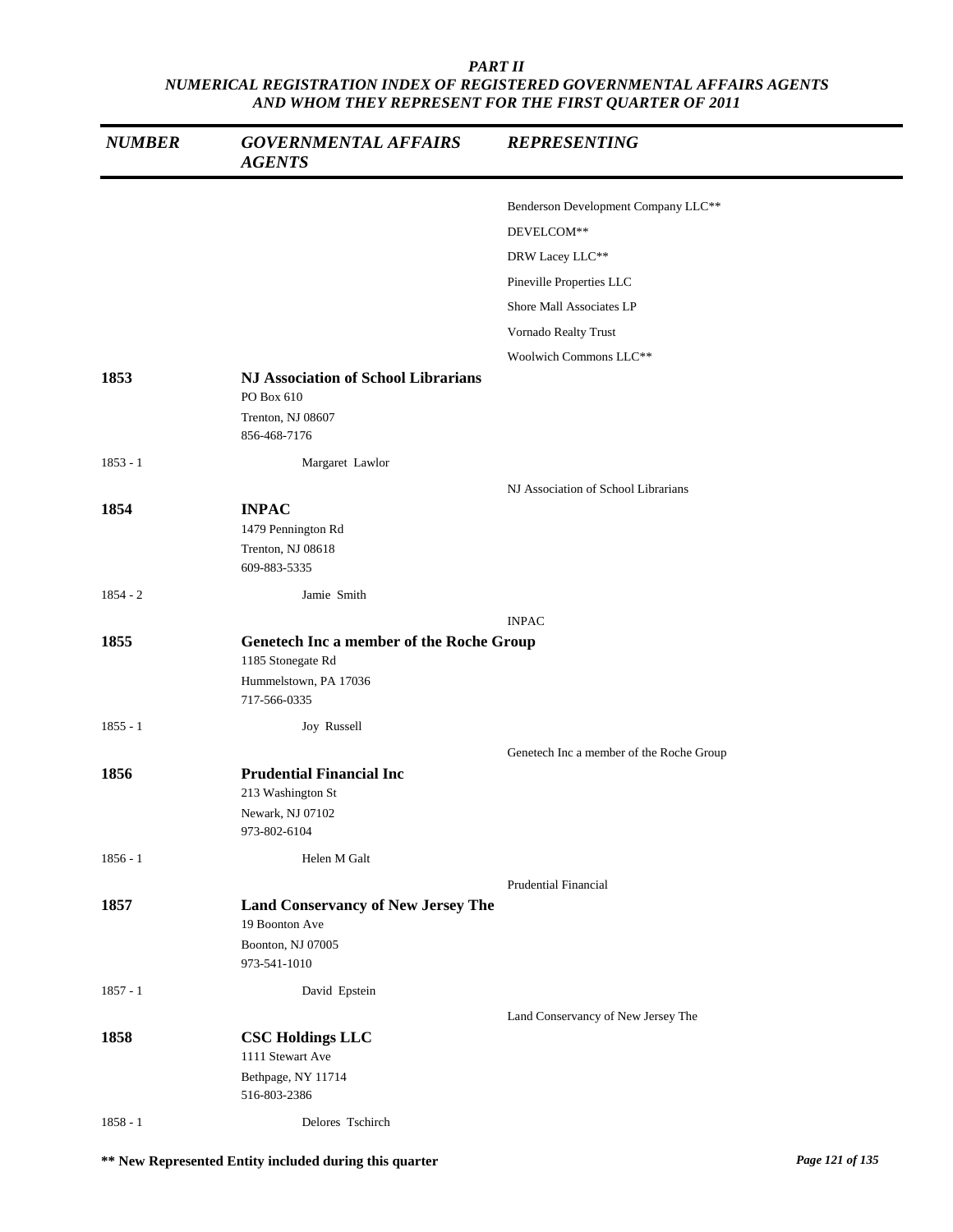| <b>NUMBER</b> | <b>GOVERNMENTAL AFFAIRS</b><br><b>AGENTS</b>                      | <b>REPRESENTING</b>                              |
|---------------|-------------------------------------------------------------------|--------------------------------------------------|
| 1858 - 2      | Theodore Baecher                                                  |                                                  |
| $1858 - 3$    | John Dullagan                                                     |                                                  |
|               |                                                                   | CSC Holdings LLC                                 |
| 1859          | <b>Novartis Pharmaceuticals Corp</b><br>PO Box 506                |                                                  |
|               | Crosswicks, NJ 08515                                              |                                                  |
| $1859 - 1$    | Brian Kelly                                                       |                                                  |
|               |                                                                   | Novartis Pharmaceuticals Corp                    |
| 1861          | <b>State House Strategies LLC</b><br>15 Jefferson Ct              |                                                  |
|               | Jackson, NJ 08527<br>732-905-7174                                 |                                                  |
| $1861 - 1$    | Robert A Nixon                                                    |                                                  |
|               |                                                                   | Association of New Jersey Rifle and Pistol Clubs |
|               |                                                                   | Marine Trades Associaton of New Jersey           |
|               |                                                                   | National Shooting Sports Foundation              |
|               |                                                                   | Western Union                                    |
| 1862          | <b>Saint Barnabas Health Care System</b><br>95 Old Short Hills Rd |                                                  |
|               | West Orange, NJ 07052<br>973-322-4229                             |                                                  |
| $1862 - 1$    | Michellene Davis                                                  |                                                  |
|               |                                                                   | Saint Barnabas Health Care System                |
| 1863          | <b>James P. Watkins</b>                                           |                                                  |
|               | 23 Virginia Rd                                                    |                                                  |
|               | Montville, NJ 07045<br>973-316-5515                               |                                                  |
| $1863 - 1$    | James P Watkins                                                   |                                                  |
|               |                                                                   | State Street Associates/Accredited Dermatology   |
|               |                                                                   | State Street Associates/Astra Zeneca**           |
|               |                                                                   | State Street Associates/Daiichi Sankyo Inc**     |
|               |                                                                   | State Street Associates/Endo Pharmaceuticals**   |
| 1864          | <b>Deutsche Bank Trust Company Americas</b><br>60 Wall St         |                                                  |
|               | New York, NY 10005<br>212-250-2500                                |                                                  |
| $1864 - 2$    | William Baneky                                                    |                                                  |
|               |                                                                   | Deutsche Bank Trust Company Americas**           |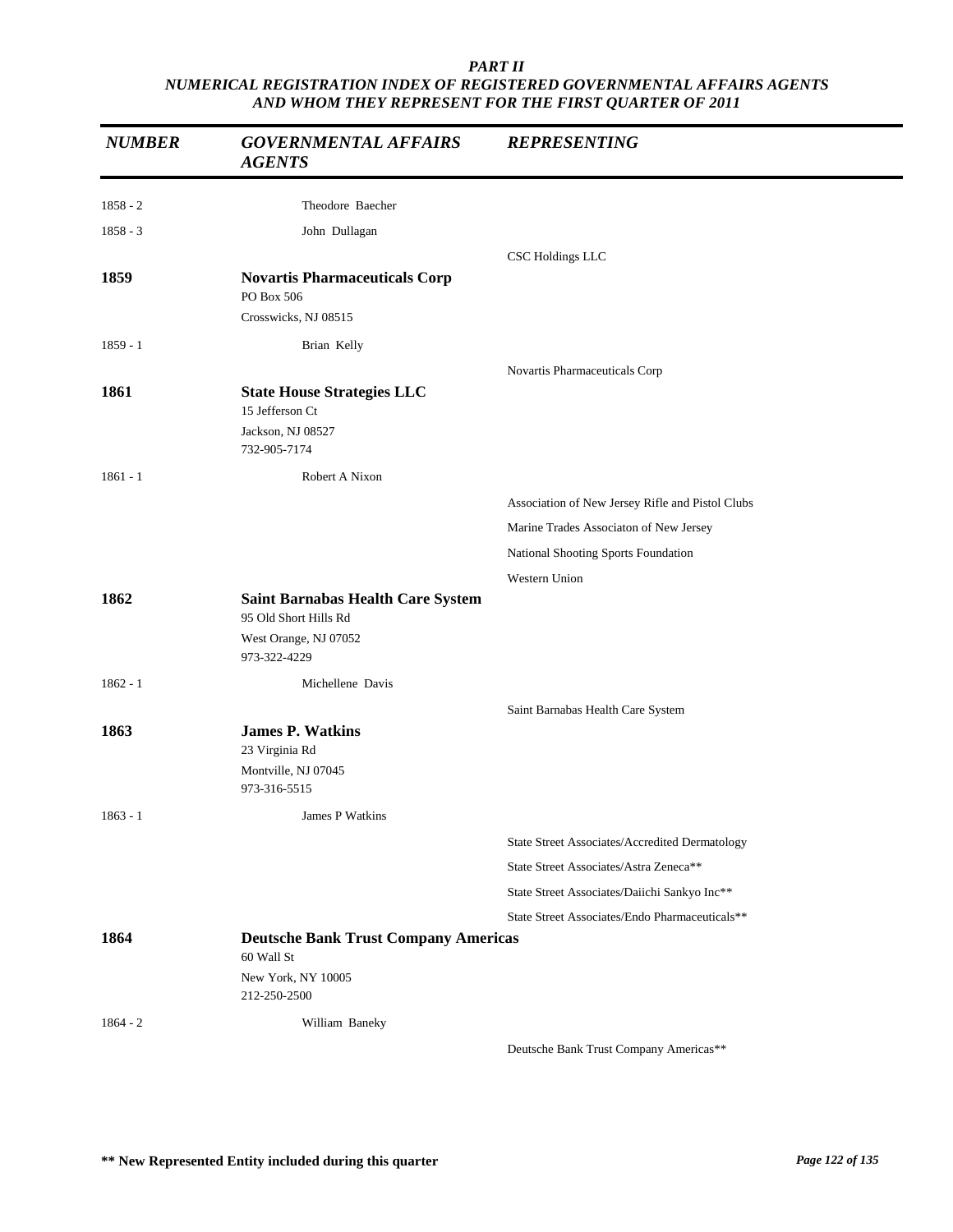| <b>NUMBER</b> | <b>GOVERNMENTAL AFFAIRS</b><br><b>AGENTS</b>                                                                          | <b>REPRESENTING</b>                                                              |
|---------------|-----------------------------------------------------------------------------------------------------------------------|----------------------------------------------------------------------------------|
| 1866          | <b>Effective Strategies</b><br>PO Box 283<br>25 Round Top Rd<br>Oldwick, NJ 08858-0283                                |                                                                                  |
|               | 908-439-0100                                                                                                          |                                                                                  |
| $1866 - 1$    | Vincent Fox                                                                                                           |                                                                                  |
|               |                                                                                                                       | Patch Management Inc                                                             |
| 1868          | <b>Rising Tide Consulting</b><br>128 Pine Bank Rd                                                                     |                                                                                  |
|               | Flemington, NJ 08822<br>908-528-6051                                                                                  |                                                                                  |
| $1868 - 1$    | Kevin O'Sullivan                                                                                                      |                                                                                  |
|               |                                                                                                                       | Pilots Association of the Bay & River Delaware**                                 |
| 1872          | <b>Fidelity Investments Institutional Service Company Inc</b><br>100 Salem St<br>Smithfield, RI 02917<br>401-292-6245 |                                                                                  |
| $1872 - 1$    | Omar Ajaj                                                                                                             |                                                                                  |
| $1872 - 2$    | Marissa Hedge                                                                                                         |                                                                                  |
|               |                                                                                                                       | Fidelity Investments Institutional Service Company Inc                           |
| 1873          | <b>Fidelity Brokerage Services LLC</b><br>300 Puritan Way                                                             |                                                                                  |
|               | Marlborough, MA 01752<br>508-357-0155                                                                                 |                                                                                  |
| $1873 - 1$    | Steven Anderson                                                                                                       |                                                                                  |
| $1873 - 2$    | Michael Houser                                                                                                        |                                                                                  |
| $1873 - 3$    | Gerald Abban                                                                                                          |                                                                                  |
| $1873 - 4$    | Chris McGeown                                                                                                         |                                                                                  |
| $1873 - 5$    | Maria Nieves                                                                                                          |                                                                                  |
|               |                                                                                                                       | Fidelity Brokerage Services LLC                                                  |
| 1874          | 200 Seaport Blvd                                                                                                      | Fidelity Capital Markets Services, a division of National Financial Services LLC |
|               | Boston, MA 02210<br>617-563-6367                                                                                      |                                                                                  |
| $1874 - 1$    | Stefan Ross                                                                                                           |                                                                                  |
| $1874 - 2$    | Anubh Shah                                                                                                            |                                                                                  |
| $1874 - 3$    | Daniel Connelly                                                                                                       |                                                                                  |
| 1874 - 4      | Lourdes German                                                                                                        |                                                                                  |
| 1874 - 5      | Jay Robinson-Duff                                                                                                     |                                                                                  |
| $1874 - 7$    | Kimberly Edwards                                                                                                      |                                                                                  |
| $1874 - 8$    | Timothy Coffin                                                                                                        |                                                                                  |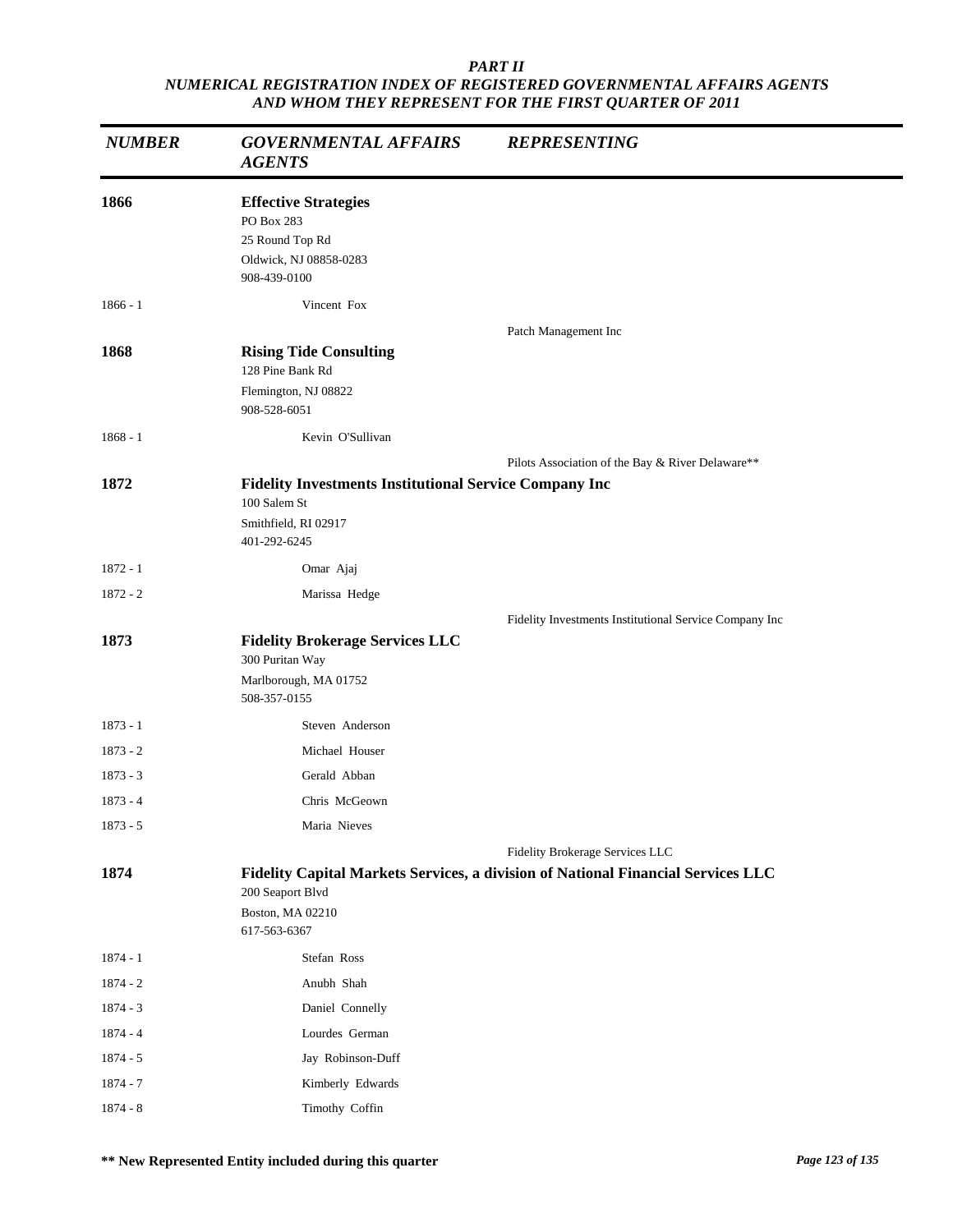| <b>NUMBER</b> | <b>GOVERNMENTAL AFFAIRS</b><br><b>AGENTS</b>                | <b>REPRESENTING</b>                                                 |
|---------------|-------------------------------------------------------------|---------------------------------------------------------------------|
| $1874 - 9$    | Suresh Perera                                               |                                                                     |
|               |                                                             | Fidelity Capital Markets Services, a division of National Financial |
|               |                                                             | Services LLC                                                        |
| 1876          | <b>Berkeley College</b><br>44 Rifle Camp Rd                 |                                                                     |
|               | Woodland Park, NJ 07424                                     |                                                                     |
|               | 973-278-5400                                                |                                                                     |
| $1876 - 1$    | Teri Duda                                                   |                                                                     |
|               |                                                             | <b>Berkeley College</b>                                             |
| 1877          | <b>Fair Share Housing Center</b>                            |                                                                     |
|               | 510 Park Blvd                                               |                                                                     |
|               | Cherry Hill, NJ 08002<br>856-665-5444                       |                                                                     |
| $1877 - 1$    | Kevin Walsh                                                 |                                                                     |
| $1877 - 2$    | Adam Gordon                                                 |                                                                     |
|               |                                                             | Fair Share Housing Center                                           |
| 1878          | <b>NJ State Policemen's Benevolent Association</b>          |                                                                     |
|               | 158 Main St                                                 |                                                                     |
|               | Woodbridge, NJ 07095                                        |                                                                     |
| $1878 - 1$    | Robert A Nixon                                              |                                                                     |
|               |                                                             | NJ State Policemen's Benevolent Association                         |
| 1879          | <b>Woodlynne Associates LLC</b>                             |                                                                     |
|               | 1704 Woodlynne Blvd<br>Linwood, NJ 08221                    |                                                                     |
|               | 609-226-9202                                                |                                                                     |
| $1879 - 1$    | Robert Marshall                                             |                                                                     |
|               |                                                             | NJ Energy Coalition                                                 |
|               |                                                             | Salmon Ventures Ltd/NJ American Water                               |
| 1880          | <b>Organization of Nurse Executives/New Jersey (ONE/NJ)</b> |                                                                     |
|               | 760 Alexander Rd<br>PO Box 1                                |                                                                     |
|               | Princeton, NJ 08543                                         |                                                                     |
|               | 609-275-4110                                                |                                                                     |
| $1880 - 1$    | Susan Cholewka                                              |                                                                     |
|               |                                                             | Organization of Nurse Executives/New Jersey (ONE/NJ)                |
| 1882          | <b>Optimus Partners LLC</b>                                 |                                                                     |
|               | 50 West State St                                            |                                                                     |
|               | Ste 1000<br>Trenton, NJ 08608                               |                                                                     |
|               | 609-393-9330                                                |                                                                     |
| $1882 - 1$    | Jeffrey T Michaels                                          |                                                                     |
| $1882 - 2$    | Philip A Norcross                                           |                                                                     |
|               |                                                             | Casino Association of New Jersey                                    |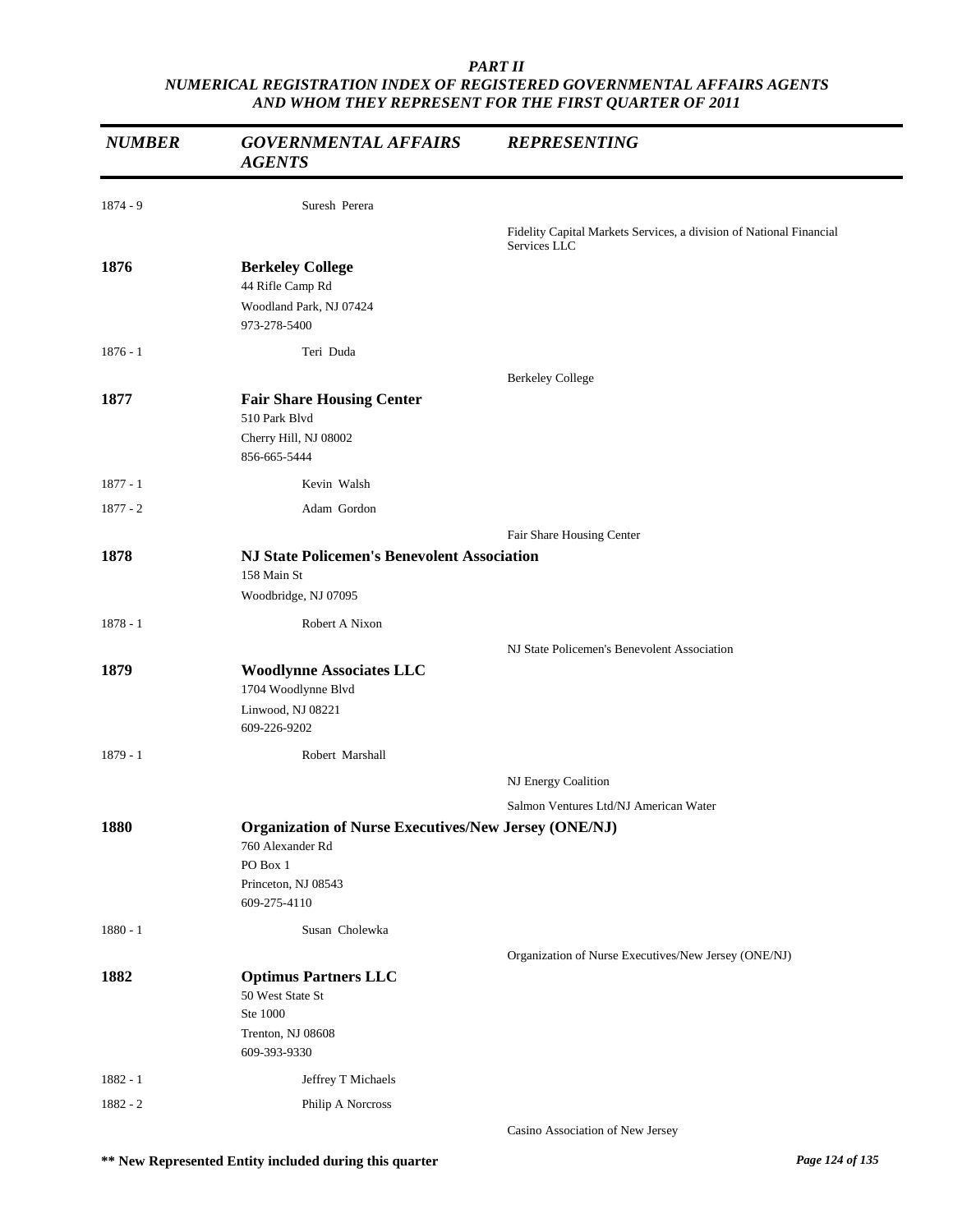| <b>NUMBER</b> | <b>GOVERNMENTAL AFFAIRS</b><br><b>AGENTS</b>                                                                      | <b>REPRESENTING</b>                              |
|---------------|-------------------------------------------------------------------------------------------------------------------|--------------------------------------------------|
|               |                                                                                                                   | Comcast Corp**                                   |
|               |                                                                                                                   | Conner Strong Companies**                        |
|               |                                                                                                                   | Englewood Hospital and Medical Center            |
|               |                                                                                                                   | Holt Logistics Corp                              |
|               |                                                                                                                   | Liberty Science Center                           |
|               |                                                                                                                   | NJ Adult Day Services                            |
|               |                                                                                                                   | NJ American Water Company Inc                    |
|               |                                                                                                                   | Sayreville Seaport Associates LP                 |
|               |                                                                                                                   | Senior Care Centers of America                   |
|               |                                                                                                                   | Source 4 Teachers LLC**                          |
|               |                                                                                                                   | Trinitas Hospital                                |
|               |                                                                                                                   | Xerox Corp**                                     |
| 1884          | <b>Litten Group LLC The</b><br>1414 South Penn Square<br>Unit 18-F<br>Philadelphia, PA 19102<br>267-639-2886      |                                                  |
| $1884 - 1$    | Brian Litten                                                                                                      |                                                  |
|               |                                                                                                                   | NJ Patient Care and Access Coalition             |
| 1885          | <b>Somerset Home for Temporarily Displaced Children</b><br>49 Brahma Ave<br>Bridgewater, NJ 08807<br>908-526-6605 |                                                  |
| $1885 - 1$    | Jeffrey Fetzko                                                                                                    |                                                  |
|               |                                                                                                                   |                                                  |
| 1886          | <b>Health Management Systems Inc</b><br>1333 H St NW<br>Ste 600 West<br>Washington, DC 20005<br>202-448-2024      | Somerset Home for Temporarily Displaced Children |
| $1886 - 1$    | Kristen Ballantine                                                                                                |                                                  |
|               |                                                                                                                   | Health Management Systems Inc                    |
| 1887          | MedImmune<br>1023 Covington St<br>Baltimore, MD 21230<br>410-456-5210                                             |                                                  |
| $1887 - 1$    | Julie Garner                                                                                                      |                                                  |
|               |                                                                                                                   | MedImmune                                        |
| 1889          | <b>SAS Institute Inc</b><br>PO Box 221<br>Holicong, PA 18928<br>267-898-2219                                      |                                                  |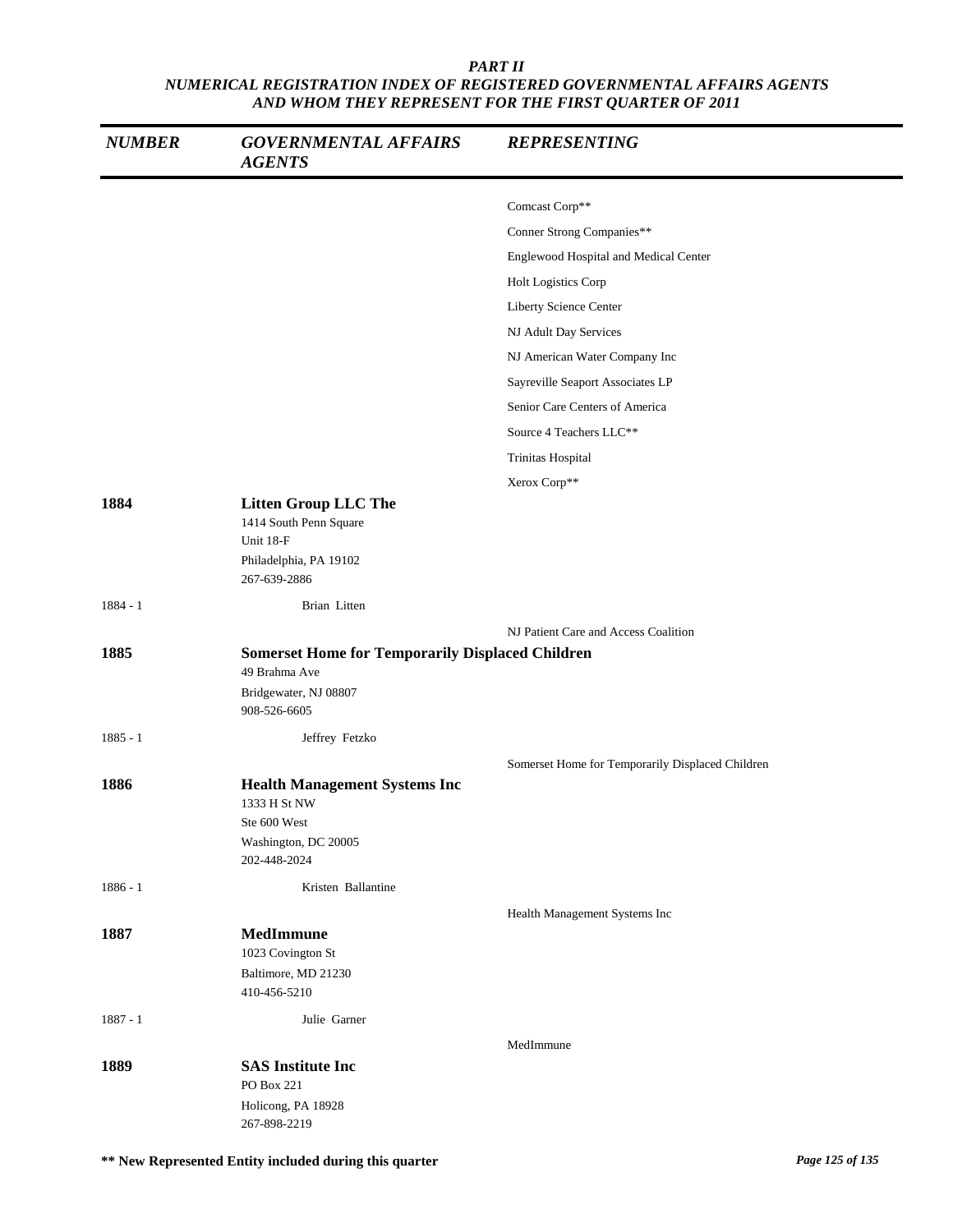| <b>NUMBER</b> | <b>GOVERNMENTAL AFFAIRS</b><br><b>AGENTS</b>                                             | <b>REPRESENTING</b>                                             |
|---------------|------------------------------------------------------------------------------------------|-----------------------------------------------------------------|
| 1889 - 1      | Chris Meehan                                                                             |                                                                 |
|               |                                                                                          | SAS Institute Inc                                               |
| 1890          | Joseph A Fiordaliso LLC<br>PO Box 230961<br>New York, NY 10023<br>973-809-5631           |                                                                 |
| $1890 - 1$    | Joseph A Fiordaliso                                                                      |                                                                 |
|               |                                                                                          | ACE Group - North America                                       |
|               |                                                                                          | American Council of Engineering Companies of New Jersey (ACENJ) |
|               |                                                                                          | Federal Express Corp**                                          |
|               |                                                                                          | Joseph A Fiordaliso LLC                                         |
|               |                                                                                          | SIMCO Technologies Inc                                          |
|               |                                                                                          | T-Mobile Northeast LLC**                                        |
| 1891          | Dewey & LeBoeuf LLP<br>1301 Avenue of the Americas<br>New York, NY 10312<br>212-259-8630 |                                                                 |
| $1891 - 1$    | John P Mulhern                                                                           |                                                                 |
|               |                                                                                          | Lloyd's America Inc                                             |
|               |                                                                                          | Mortgage Insurance Companies of America                         |
| 1892          | Kolluri Group LLC The<br>2 Arnold Dr<br>West Windsor, NJ 08550<br>609-477-4195           |                                                                 |
| 1892 - 1      | Kris Kolluri                                                                             |                                                                 |
|               |                                                                                          | Edison Properties LLC                                           |
|               |                                                                                          | EPIC Management Inc**                                           |
|               |                                                                                          | <b>HNTB</b> Corp                                                |
|               |                                                                                          | <b>NAIK Consulting Group</b>                                    |
|               |                                                                                          | New Brunswick Development Corp                                  |
| 1893          | Goldman Sachs & Co<br>200 West St<br>33rd Fl<br>New York, NY 10282<br>212-902-1000       |                                                                 |
| $1893 - 1$    | Kevin Willens                                                                            |                                                                 |
| 1893 - 2      | Stacy Sonnenberg                                                                         |                                                                 |
| $1893 - 3$    | Jeremy Clark                                                                             |                                                                 |
|               |                                                                                          | Goldman Sachs & Co                                              |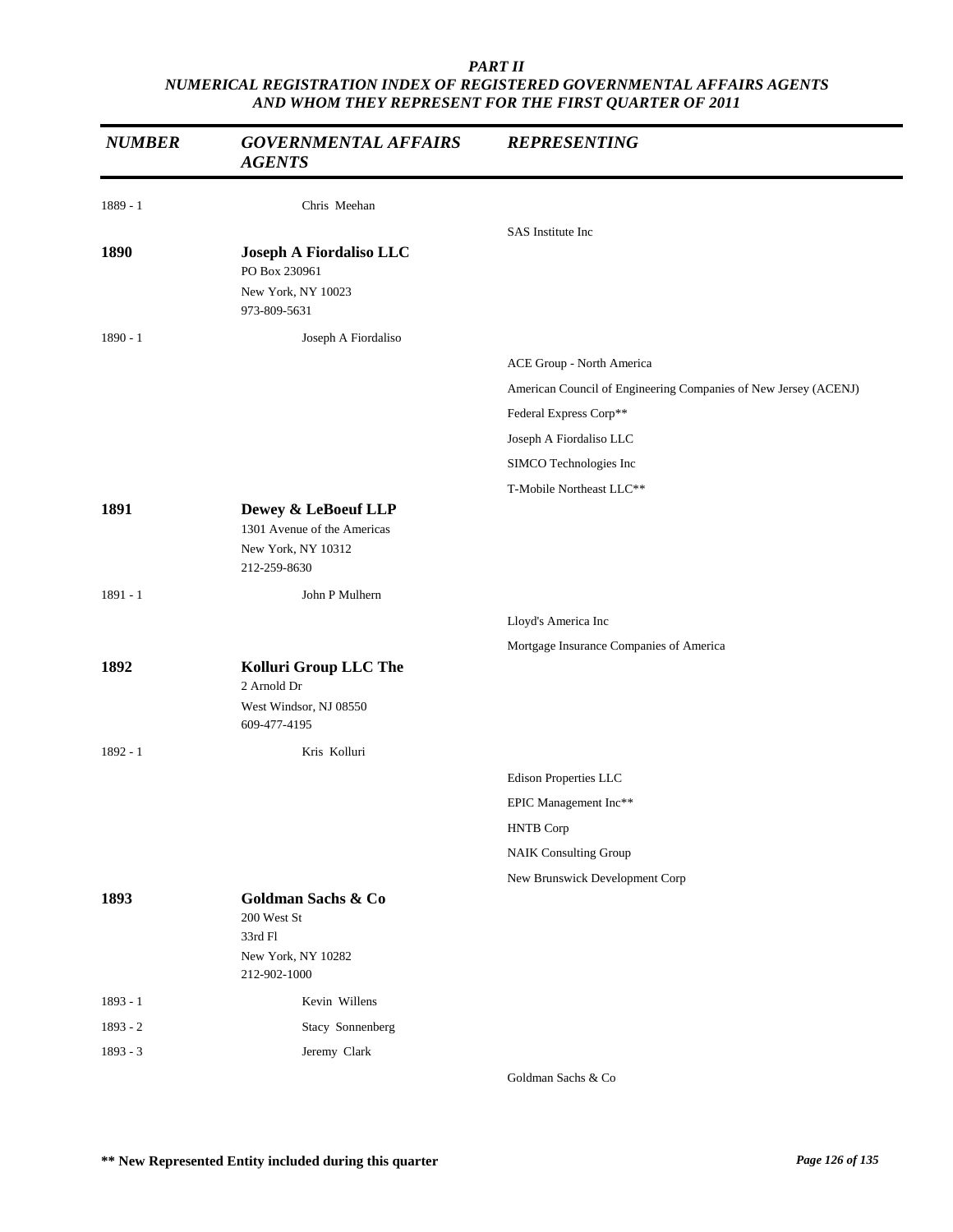| <b>NUMBER</b> | <b>GOVERNMENTAL AFFAIRS</b><br><b>AGENTS</b>                                                       | <b>REPRESENTING</b>                      |
|---------------|----------------------------------------------------------------------------------------------------|------------------------------------------|
| 1894          | <b>Lohman Associates Inc</b><br>6 Reed Rd<br>Morristown, NJ 07960<br>973-715-8483                  |                                          |
| $1894 - 1$    | John Sette                                                                                         |                                          |
|               |                                                                                                    | Honeywell Inc                            |
|               |                                                                                                    | L. Robert Kimball and Assoc Inc          |
|               |                                                                                                    | <b>RBA</b> Group                         |
| 1895          | <b>Burton Trent Public Affairs LLC</b><br>PO Box 350<br>172 West State St<br>Trenton, NJ 08603     |                                          |
|               | 609-989-8800                                                                                       |                                          |
| $1895 - 1$    | Michael Turner                                                                                     |                                          |
|               |                                                                                                    | Acumark Inc                              |
|               |                                                                                                    | J&B Medical Supply Co Inc                |
|               |                                                                                                    | National Office Products Alliance (NOPA) |
|               |                                                                                                    | Parsons Commercial Technology Group Inc  |
|               |                                                                                                    | PB Americas                              |
|               |                                                                                                    | Reliable Recycling Inc                   |
|               |                                                                                                    | Roseland Property Co                     |
|               |                                                                                                    | Sunesys LLC                              |
|               |                                                                                                    | Tierra Solutions Inc                     |
|               |                                                                                                    | Tyler Technologies - AT&T Division       |
|               |                                                                                                    | United Water Management and Services     |
|               |                                                                                                    | Verizon NJ                               |
|               |                                                                                                    | Vinson & Elkins LLP                      |
|               |                                                                                                    | <b>WB</b> Resorts                        |
| 1896          | <b>Greenberg Traurig LLP</b><br>200 Park Ave<br>MetLife Bldg<br>New York, NY 10166<br>212-801-6750 |                                          |
| $1896 - 1$    | Robert M Harding                                                                                   |                                          |
|               |                                                                                                    | American Logistics LLC                   |
|               |                                                                                                    | Hunts Point Cooperative Market Inc       |
| 1897          | Menna Supko & Nelson LLC<br>830 Broad St<br>Ste B<br>Shrewsbury, NJ 07702<br>732-741-9993          |                                          |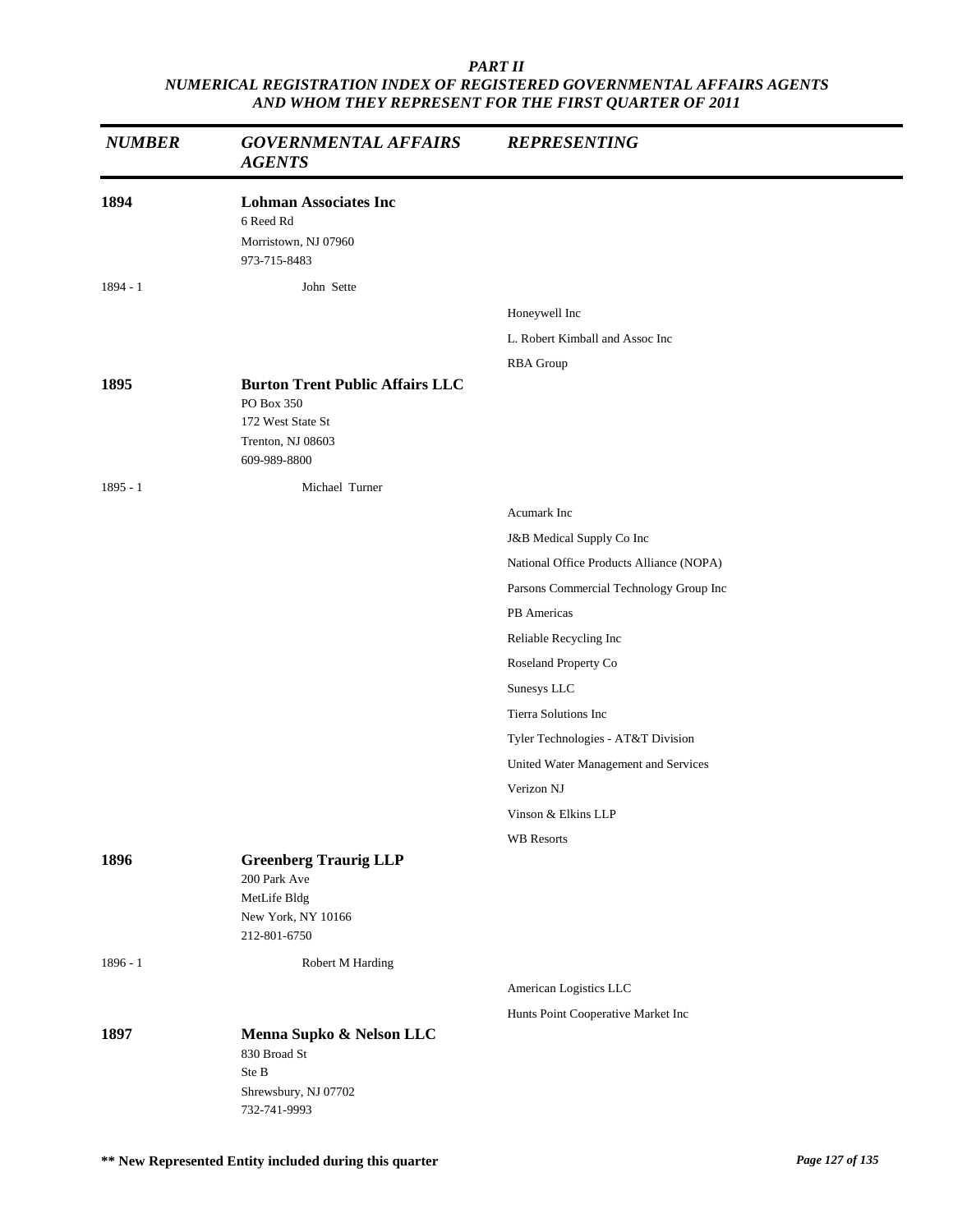| <b>NUMBER</b> | <b>GOVERNMENTAL AFFAIRS</b><br><b>AGENTS</b>                                                                                | <b>REPRESENTING</b>                      |  |
|---------------|-----------------------------------------------------------------------------------------------------------------------------|------------------------------------------|--|
| $1897 - 1$    | <b>Brian M Nelson</b>                                                                                                       |                                          |  |
|               |                                                                                                                             | Alliance to Save NJ Community Hospitals  |  |
|               |                                                                                                                             | Borough of Tinton Falls                  |  |
|               |                                                                                                                             | NJ Imaging Partners Inc                  |  |
|               |                                                                                                                             | PHX Solutions Inc                        |  |
|               |                                                                                                                             | Township of Middletown                   |  |
| 1899          | Metropolitan Life Insurance Company (MetLife)<br>1095 Avenue of the Americas<br>18th Fl<br>New York, NY 10036               |                                          |  |
|               | 212-578-7652                                                                                                                |                                          |  |
| 1899 - 1      | Sheila Kenny                                                                                                                |                                          |  |
|               |                                                                                                                             | Metropolitan Life Insurance Co (MetLife) |  |
| <b>1900</b>   | <b>Dow Lohnes Government Strategies LLC</b><br>1200 New Hampshire Ave NW<br>Ste 800<br>Washington, DC 20036<br>202-776-2500 |                                          |  |
| $1900 - 1$    | Eric S Kessler                                                                                                              |                                          |  |
|               |                                                                                                                             | <b>Education Management Corp</b>         |  |
| 1901          | Inglesino, Pearlman, Wyciskala & Taylor<br>600 Parsippany Rd                                                                |                                          |  |
|               | Parsippany, NJ 07054<br>973-947-7111                                                                                        |                                          |  |
| $1901 - 1$    | Stephen Pearlman                                                                                                            |                                          |  |
| $1901 - 2$    | John Inglesino                                                                                                              |                                          |  |
| $1901 - 3$    | Lisa Taylor                                                                                                                 |                                          |  |
|               |                                                                                                                             | Edison Properties LLC                    |  |
|               |                                                                                                                             | Land of Make Believe**                   |  |
|               |                                                                                                                             | <b>SK Properties</b>                     |  |
|               |                                                                                                                             | Travelers Marketing/State Farm Insurance |  |
|               |                                                                                                                             | Warren Hospital**                        |  |
| 1903          | <b>NJ Mechanical Allied Craft Council</b><br>876 Lawrence Rd                                                                |                                          |  |
|               | Lawrenceville, NJ 08648                                                                                                     |                                          |  |
| $1903 - 1$    | Edward W Fedorko Jr                                                                                                         | NJ Mechanical Allied Craft Council       |  |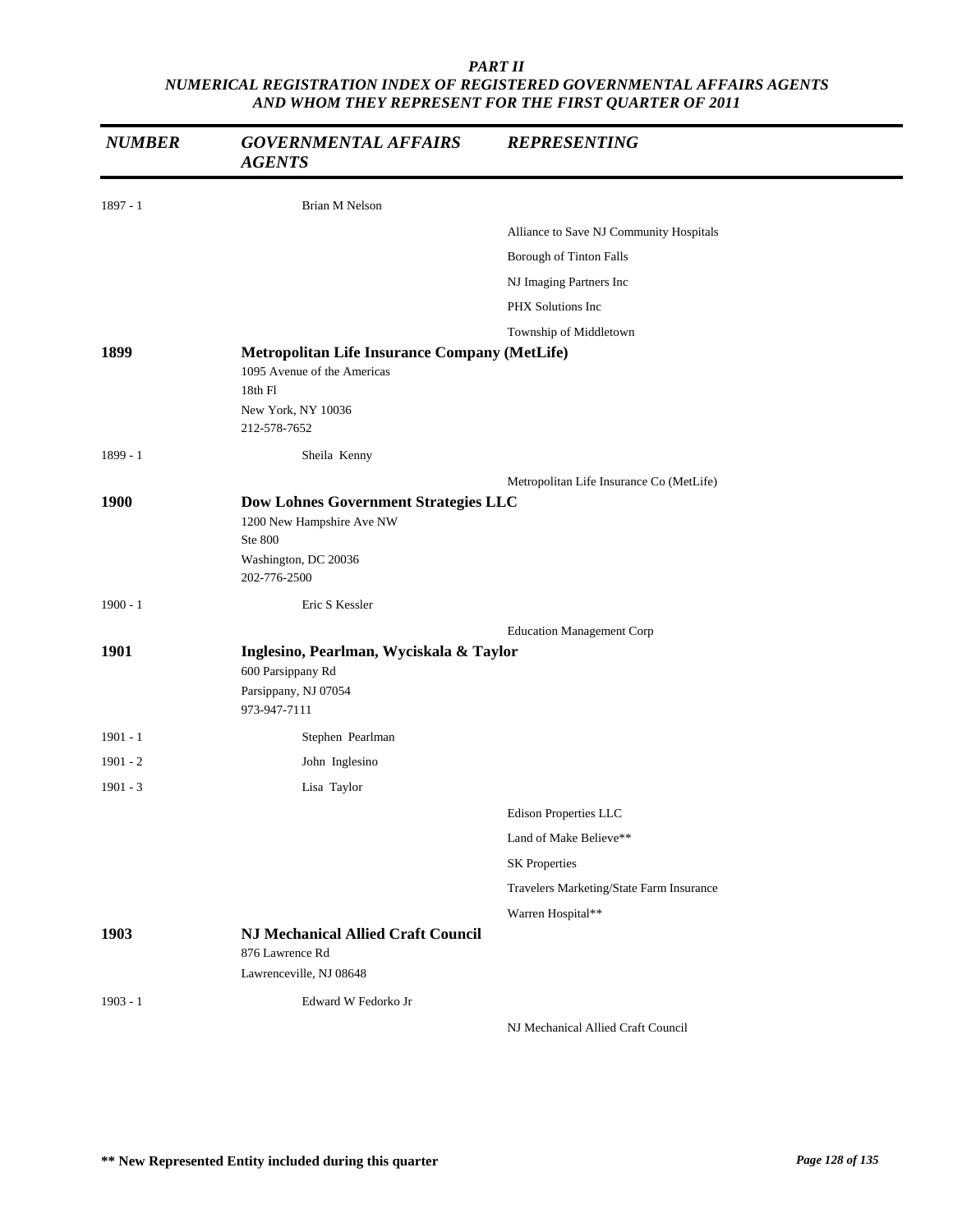| <b>NUMBER</b> | <b>GOVERNMENTAL AFFAIRS</b><br><b>AGENTS</b>                                                                    | <b>REPRESENTING</b>                                                                           |
|---------------|-----------------------------------------------------------------------------------------------------------------|-----------------------------------------------------------------------------------------------|
| 1904          | sanofi-aventis<br>PO Box 5925<br>55 Corporate Dr<br>Mail Stop 55B-230C<br>Bridgewater, NJ 08807<br>813-831-0111 |                                                                                               |
| $1904 - 1$    | Elizabeth Brewer                                                                                                |                                                                                               |
| 1905          | McManimon & Scotland LLC<br>1037 Raymond Blvd<br>Ste 400<br>Newark, NJ 07102<br>973-622-1800                    | sanofi-aventis                                                                                |
| $1905 - 1$    | Mark Semerao                                                                                                    |                                                                                               |
| 1906          | <b>Boehringer Ingelheim Pharmaceuticals Inc</b><br>15 Fillmore Dr                                               | Beach Bum Tanning                                                                             |
|               | Washington Township, NJ 07676<br>201-664-3738                                                                   |                                                                                               |
| $1906 - 1$    | Eric Uderitz                                                                                                    |                                                                                               |
| 1908          | <b>Education Reform Now - Advocacy</b><br>9-25 Alling St<br>2nd Fl<br>Newark, NJ 07102                          | Boehringer Ingelheim Pharmaceuticals Inc                                                      |
| $1908 - 1$    | Kathleen Nugent                                                                                                 |                                                                                               |
| 1909          | <b>Patrick M Gillespie</b><br>7 Honeysuckle Ln<br>Matawan, NJ 07747<br>732-566-3305                             | Education Reform Now - Advocacy                                                               |
| $1909 - 1$    | Patrick Gillespie                                                                                               |                                                                                               |
| 1910          | <b>CREF)</b><br>730 Third Ave<br>New York, NY 10017<br>212-490-9000                                             | $CIGNA**$<br>Teachers Insurance & Annuity Association College Retirement Equities Fund (TIAA- |
| $1910 - 1$    | Roderick Crane                                                                                                  |                                                                                               |
| $1910 - 2$    | Amy Griffith-Adelman                                                                                            | Topohors Insurance & Annuity Association College Petirement Equities                          |

Teachers Insurance & Annuity Association College Retirement Equities Fund (TIAA-CREF)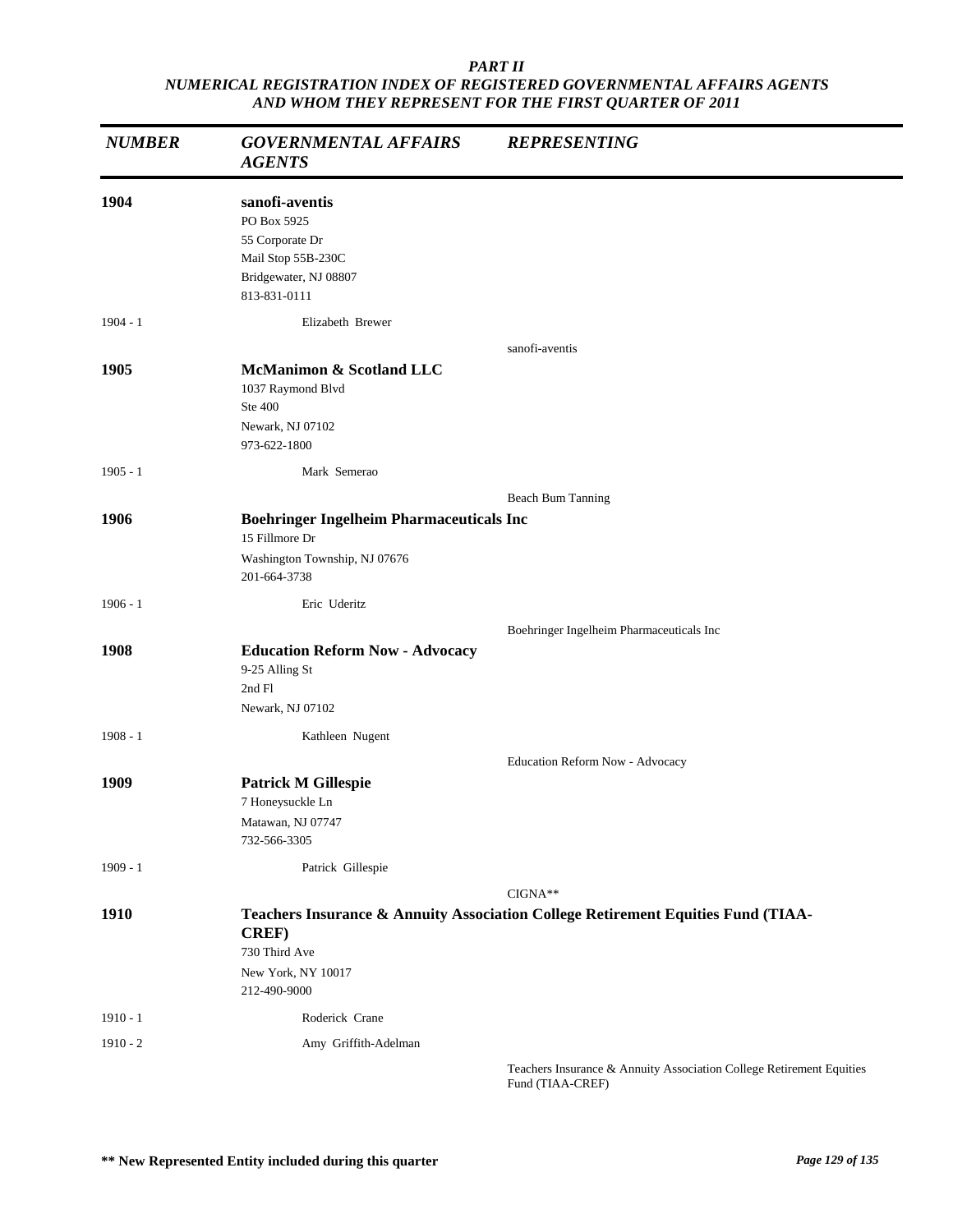| <b>NUMBER</b> | <b>GOVERNMENTAL AFFAIRS</b><br><b>AGENTS</b>                                                               | <b>REPRESENTING</b>                 |
|---------------|------------------------------------------------------------------------------------------------------------|-------------------------------------|
| 1911          | <b>Ridge Global LLC</b><br>1140 Connecticut Ave NW<br>Ste 510<br>Washington, DC 20036<br>215-646-2268      |                                     |
| $1911 - 1$    | James Seif                                                                                                 |                                     |
| 1912          | <b>Humane Society of the United States</b><br>PO Box 694<br>Lincroft, NJ 07738-0694<br>202-452-1100        | <b>Marcellus Shale Coalition</b>    |
| $1912 - 1$    | Kathleen Schatzmann                                                                                        |                                     |
| 1913          | <b>Walgreen Co</b><br>104 Wilmot Rd<br>MS 1444<br>Deerfield, IL 60015<br>847-315-6829                      | Humane Society of the United States |
| $1913 - 1$    | Erik Woehrmann                                                                                             |                                     |
|               |                                                                                                            | Walgreen Co                         |
| 1914          | <b>GlaxoSmithKline</b><br>23 Pfister Dr<br>Newington, CT 06111<br>860-712-6317                             |                                     |
| $1914 - 1$    | Paul Madrazo                                                                                               | GlaxoSmithKline                     |
| 1915          | <b>Apple Inc</b><br>641 Grooms Rd<br>Ste 182<br>Clifton Park, NY 12065<br>518-280-1266                     |                                     |
| $1915 - 1$    | Jeffrey Lane                                                                                               |                                     |
| 1916          | <b>Wells Capital Management Inc</b><br>525 Market St<br>10th F1<br>San Francisco, CA 94105<br>415-396-8000 | Apple Inc                           |
| $1916 - 1$    | Dion Woods                                                                                                 |                                     |
| $1916 - 2$    | Jeffrey Lang                                                                                               |                                     |
| $1916 - 3$    | Rick Bisignano                                                                                             |                                     |

Wells Capital Management Inc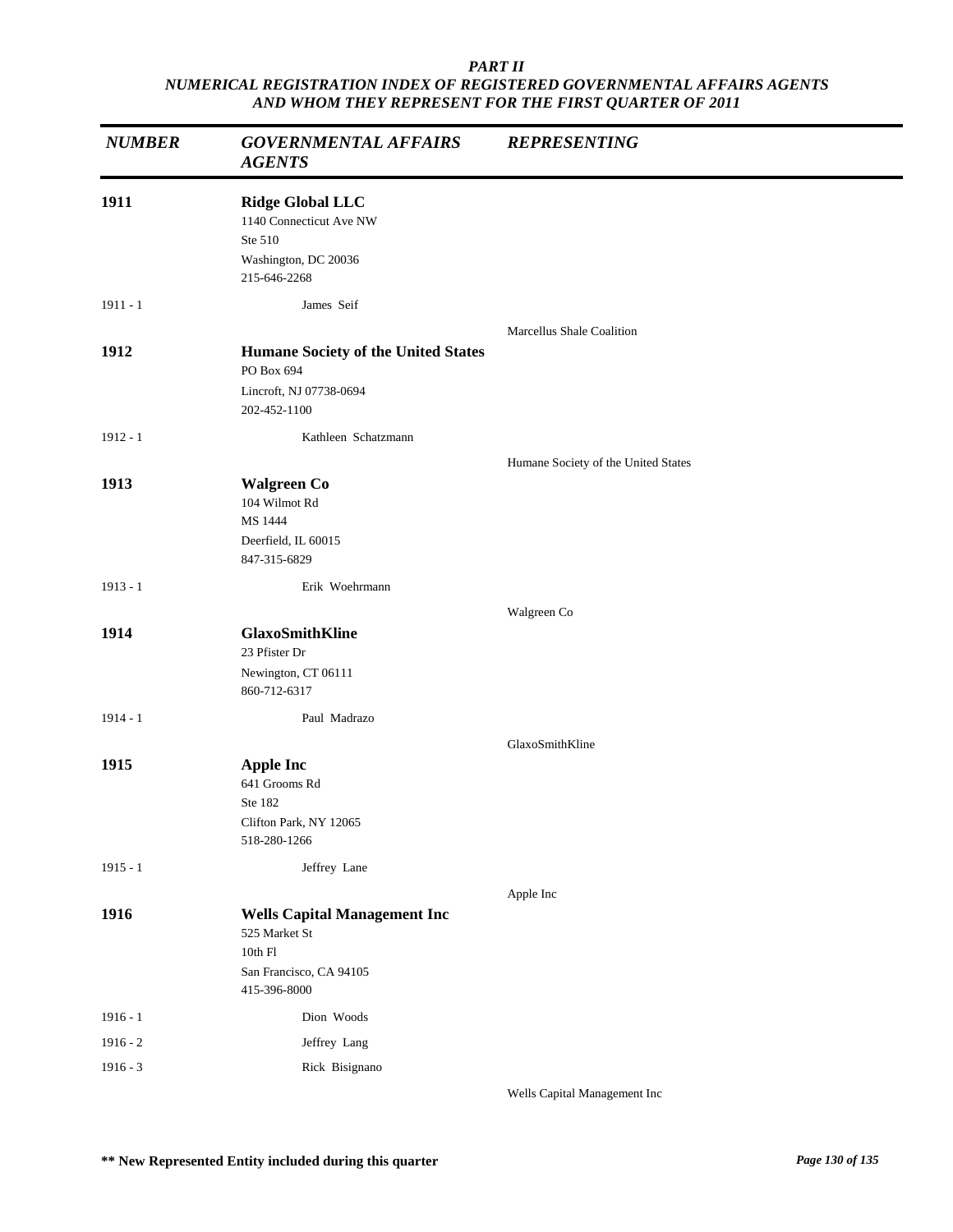| <b>NUMBER</b> | <b>GOVERNMENTAL AFFAIRS</b><br><b>AGENTS</b>                                                                                     | <b>REPRESENTING</b>                                |
|---------------|----------------------------------------------------------------------------------------------------------------------------------|----------------------------------------------------|
| 1917          | <b>Constellation Energy</b><br>100 Constellation Way<br>Baltimore, MD 21202<br>410-470-2800                                      |                                                    |
| $1917 - 1$    | Anne Lindner                                                                                                                     |                                                    |
| 1918          | <b>SunPower Corp</b><br>700 S Clinton Ave<br>Trenton, NJ 08611<br>609-433-9037                                                   | <b>Constellation Energy</b>                        |
| $1918 - 1$    | Terence Sobolewski                                                                                                               |                                                    |
| 1919          | <b>Covington &amp; Burling LLP</b><br>1201 Pennsylvania Ave NW<br>Washington, DC 20004<br>202-662-5501                           | SunPower Corp                                      |
| $1919 - 1$    | Keith Teel                                                                                                                       |                                                    |
| 1920          | <b>ACE Group - North America</b><br>10 Exchange Pl<br>Jersey City, NJ 07302<br>215-640-2616                                      | Altria Client Services Inc and its Affiliates      |
| $1920 - 1$    | Robert DiUbaldo                                                                                                                  |                                                    |
| 1921          | <b>American Academy of Pediatrics NJ Chapter</b><br>3836 Quakerbridge Rd<br><b>Ste 108</b><br>Hamilton, NJ 08619<br>609-588-9988 | ACE Group - North America                          |
| $1921 - 1$    | Francine Gallagher                                                                                                               |                                                    |
| 1923          | Amgen<br>1104 Chadwick Circle<br>Hummelstown, PA 17036<br>717-583-0238                                                           | American Academy of Pediatrics NJ Chapter          |
| $1923 - 1$    | Domenick Argento                                                                                                                 |                                                    |
|               |                                                                                                                                  | Amgen                                              |
| 1924          | Merck Sharp & Dohme Corporation and its Affiliates<br>922 Second St<br>Alexandria, VA 22314<br>870-926-1887                      |                                                    |
| $1924 - 1$    | Richard Hughes                                                                                                                   | Merck Sharp & Dohme Corporation and its Affiliates |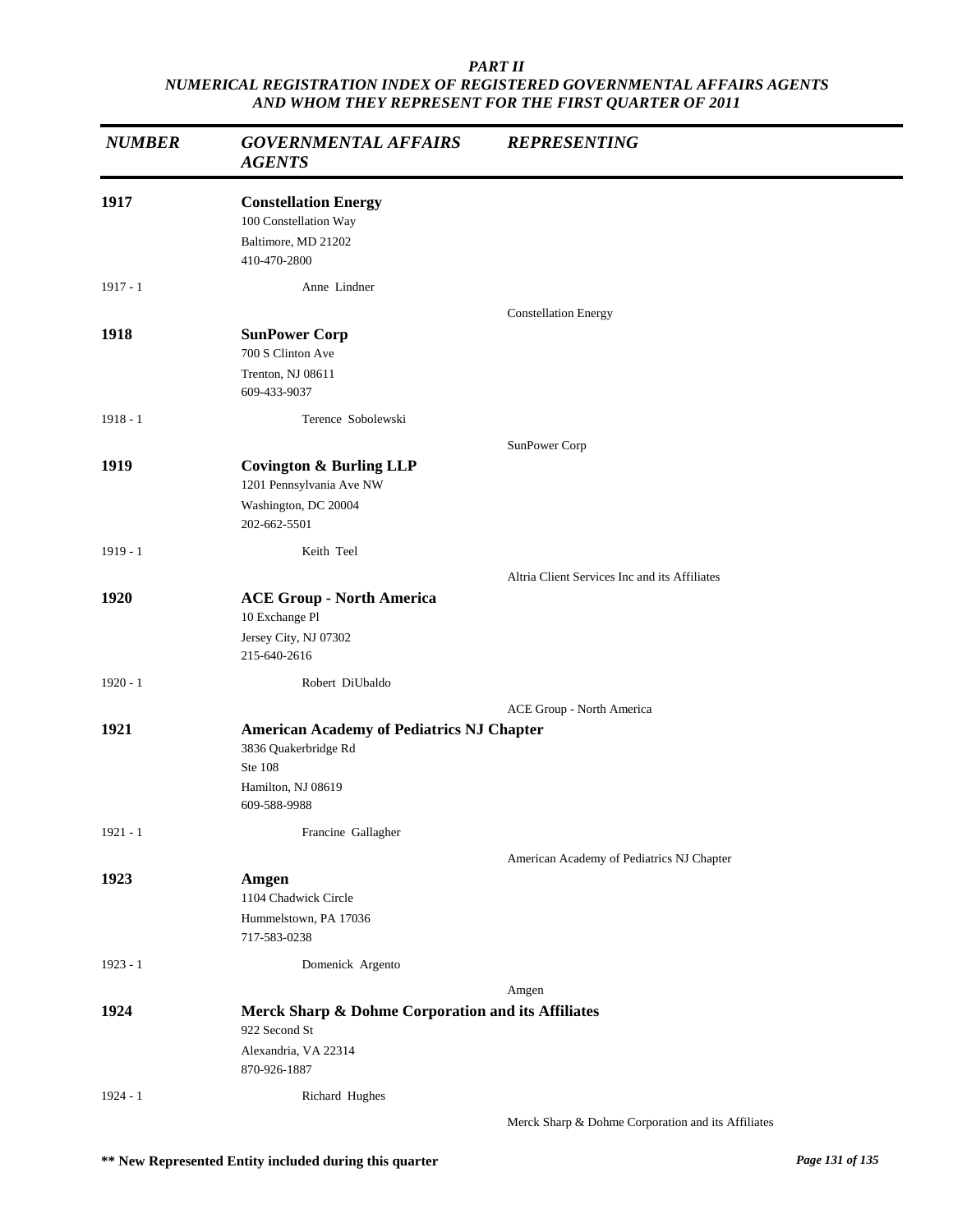| <b>NUMBER</b> | <b>GOVERNMENTAL AFFAIRS</b><br><b>AGENTS</b>                                                                  | <b>REPRESENTING</b>                     |
|---------------|---------------------------------------------------------------------------------------------------------------|-----------------------------------------|
| 1925          | <b>Wells Fargo Bank NA</b><br>51 John F Kennedy Pkwy<br>#201<br>Short Hills, NJ 07078<br>973-921-5035         |                                         |
| $1925 - 1$    | Daniel Hoover                                                                                                 |                                         |
| 1926          | <b>Eisai</b> Inc<br>100 Tice Blvd<br>Woodcliff Lake, NJ 07677<br>201-692-1100                                 | Wells Fargo Bank NA                     |
| $1926 - 1$    | Linda Fiesta                                                                                                  |                                         |
| $1926 - 2$    | Glenn Wright                                                                                                  |                                         |
|               |                                                                                                               | Eisai Inc                               |
| 1927          | sanofi pasteur<br>Discovery Drive<br>Swiftwater, PA 18370<br>570-957-4599                                     |                                         |
| $1927 - 1$    | Jim Dillman                                                                                                   |                                         |
|               |                                                                                                               | sanofi pasteur**                        |
| 1928          | <b>JNESO-District Council 1 IUOE AFL-CIO</b><br>146 Livingston Ave<br>New Brunswick, NJ 08050<br>732-745-2776 |                                         |
| $1928 - 1$    | Douglas Placa                                                                                                 |                                         |
|               |                                                                                                               | JNESO-District Council 1 IUOE AFL-CIO** |
| 1929          | <b>Ridge Policy Group LLC</b><br>1140 Connecticut Ave NW<br>Suite 510<br>Washington, DC 20036<br>202-480-8093 |                                         |
| $1929 - 1$    | Mark Holman                                                                                                   |                                         |
|               |                                                                                                               | Aramark**                               |
|               |                                                                                                               | ValueOptions**                          |
| 1930          | <b>EI DuPont DeNemours &amp; Co</b><br>1 Market St # 507<br>Camden, NJ 08102<br>609-707-0210                  |                                         |
| $1930 - 1$    | Jason Gonzalez                                                                                                | EI DuPont DeNemours & Co**              |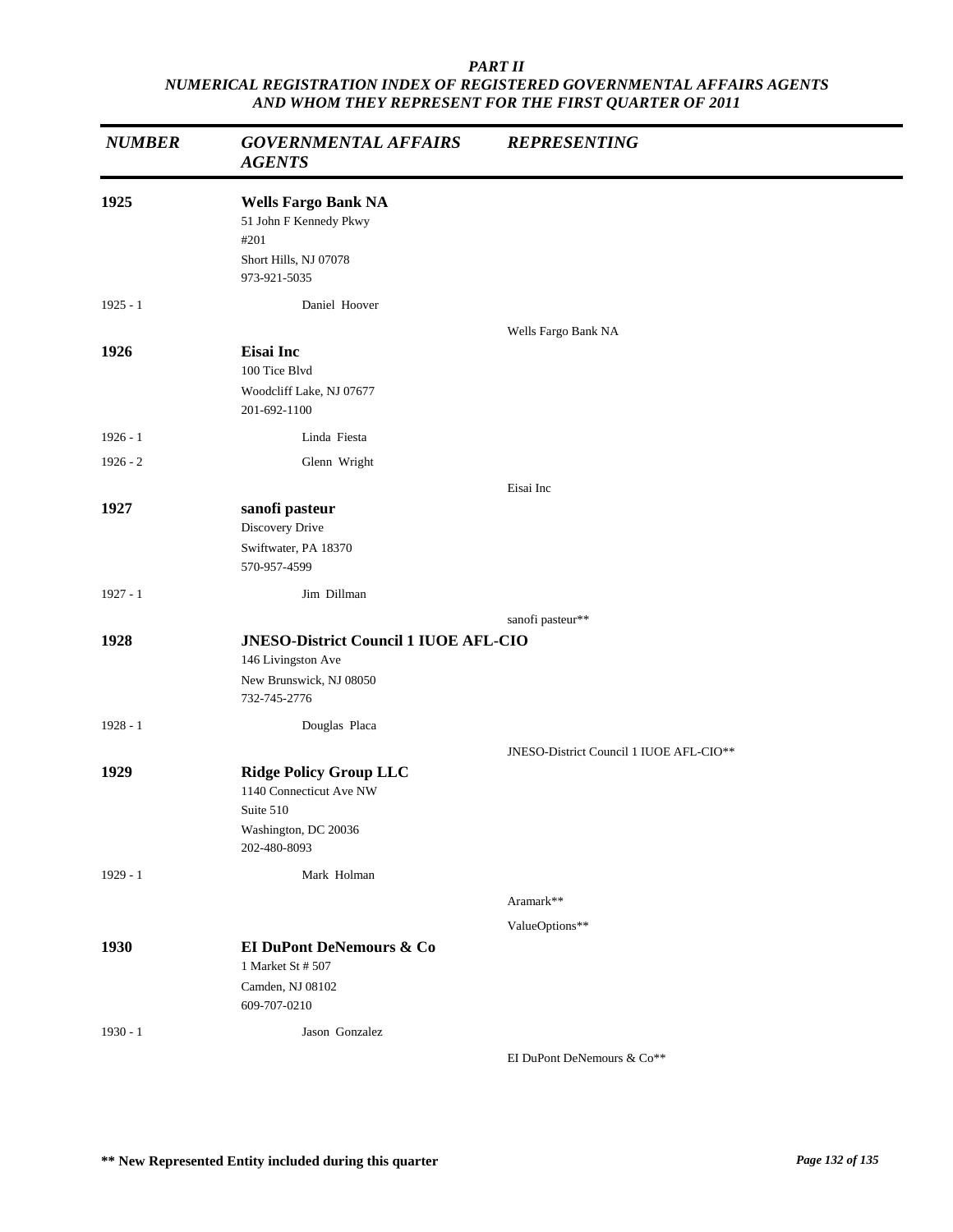| <b>NUMBER</b> | <b>GOVERNMENTAL AFFAIRS</b><br><b>AGENTS</b>                                                                                       | <b>REPRESENTING</b>                              |
|---------------|------------------------------------------------------------------------------------------------------------------------------------|--------------------------------------------------|
| 1931          | <b>Bolton St Johns</b><br>146 State St<br>Albany, NY 12207<br>518-462-4620                                                         |                                                  |
| $1931 - 1$    | Matthew Greller                                                                                                                    |                                                  |
|               |                                                                                                                                    | Coventry**                                       |
|               |                                                                                                                                    | First Aviation Services**                        |
| 1932          | <b>Mark O Smith</b><br>82 New Rd                                                                                                   |                                                  |
|               | Lambertville, NJ 08530<br>609-477-2577                                                                                             |                                                  |
| $1932 - 1$    | Mark O Smith                                                                                                                       |                                                  |
|               |                                                                                                                                    | NuStar Energy**                                  |
|               |                                                                                                                                    | NY Shipping Association**                        |
| 1933          | <b>AstraZeneca Pharmaceuticals LP</b><br>23 Hunters Run Blvd<br>Cohoes, NY 12047<br>518-785-4589                                   |                                                  |
| $1933 - 1$    | David Anderson                                                                                                                     |                                                  |
|               |                                                                                                                                    | AstraZeneca Pharmaceuticals LP**                 |
| 1934          | Solyndra Inc<br>16 Hunter Dr<br>Madison, NJ 07940                                                                                  |                                                  |
| 1934 - 1      | Suzanne Patnaude                                                                                                                   |                                                  |
|               |                                                                                                                                    | Solyndra Inc**                                   |
| 1935          | <b>Equipment Leasing &amp; Finance Association</b><br>1825 K St<br>Ste 900<br>Washington, DC 20006<br>202-238-3400                 |                                                  |
| 1935 - 1      | Justin Short                                                                                                                       |                                                  |
| $1935 - 2$    | Dennis Brown                                                                                                                       |                                                  |
|               |                                                                                                                                    | Equipment Leasing & Finance Association**        |
| 1936          | <b>Association Business Solutions Inc</b><br>Historic Mill Hill District<br>247 East Front St<br>Trenton, NJ 08611<br>609-392-3800 |                                                  |
| $1936 - 1$    | Elizabeth Vinson                                                                                                                   |                                                  |
|               |                                                                                                                                    | NJ Association of Hearing Health Professionals** |
| 1937          | <b>CCS Government Relations Inc</b><br>88 Pancoast Rd<br>Waretown, NJ 08758                                                        |                                                  |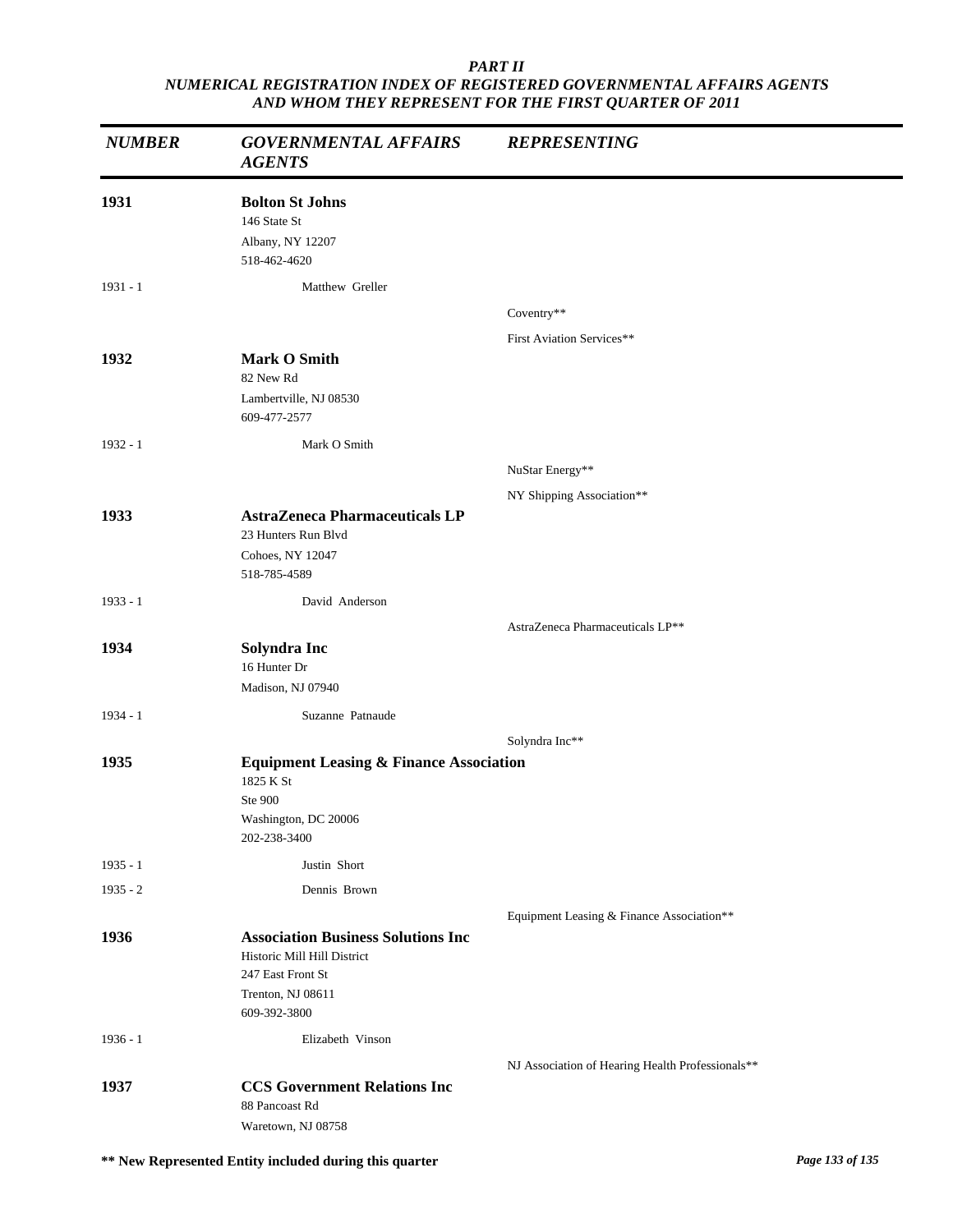| <b>NUMBER</b> | <b>GOVERNMENTAL AFFAIRS</b><br><b>AGENTS</b>                                                                 | <b>REPRESENTING</b>                    |
|---------------|--------------------------------------------------------------------------------------------------------------|----------------------------------------|
| $1937 - 1$    | Christine C Simon                                                                                            |                                        |
| $1937 - 2$    | Noel Clark                                                                                                   |                                        |
|               |                                                                                                              | Community Y The**                      |
|               |                                                                                                              | NJ State Alliance of YMCAs**           |
| 1938          | <b>Wolff &amp; Samson Public Affairs LLC</b><br>One Boland Dr<br>West Orange, NJ 07052                       |                                        |
|               | 973-325-1500                                                                                                 |                                        |
| 1938 - 1      | Karen Kominsky                                                                                               |                                        |
| $1938 - 2$    | Patrick B O'Reilly                                                                                           |                                        |
|               |                                                                                                              | Honeywell International Inc**          |
|               |                                                                                                              | Horizon blue Cross/Blue Shield of NJ** |
|               |                                                                                                              | National Heritage Academies**          |
|               |                                                                                                              | St. Barnabas Health Care System**      |
|               |                                                                                                              | Verizon NJ**                           |
|               |                                                                                                              | Wal-Mart Stores Inc**                  |
|               |                                                                                                              | Wolff & Samson PC/Zoomessence Inc**    |
| 1939          | <b>Sunovion Pharmaceuticals Inc</b><br>84 Waterford Dr<br>Marlborough, MA 01752<br>508-357-7358              |                                        |
|               |                                                                                                              |                                        |
| 1939 - 1      | Anthony Severoni                                                                                             |                                        |
| 1940          | <b>Strategic Policy Advisors</b><br>218 Route 17 North<br>Ste 300<br>Rochelle Park, NJ 07662<br>856-905-7690 | Sunovion Pharmaceuticals Inc**         |
| $1940 - 1$    | Tony Bawidamann                                                                                              |                                        |
|               |                                                                                                              | Casino Association of New Jersey Inc** |
| 1941          | <b>Endo Pharmaceuticals Inc</b><br>100 Endo Blvd                                                             |                                        |
|               | Chadds Ford, PA 19317<br>610-459-7667                                                                        |                                        |
| $1941 - 1$    | Sarah Kan                                                                                                    |                                        |
| 1942          | <b>Purdue Pharma LP</b><br>26 Ponus Ridge<br>New Canaan, CT 06840                                            | Endo Pharmaceuticals Inc**             |
| $1942 - 1$    | 914-907-2876<br>Michael McGlinn                                                                              |                                        |